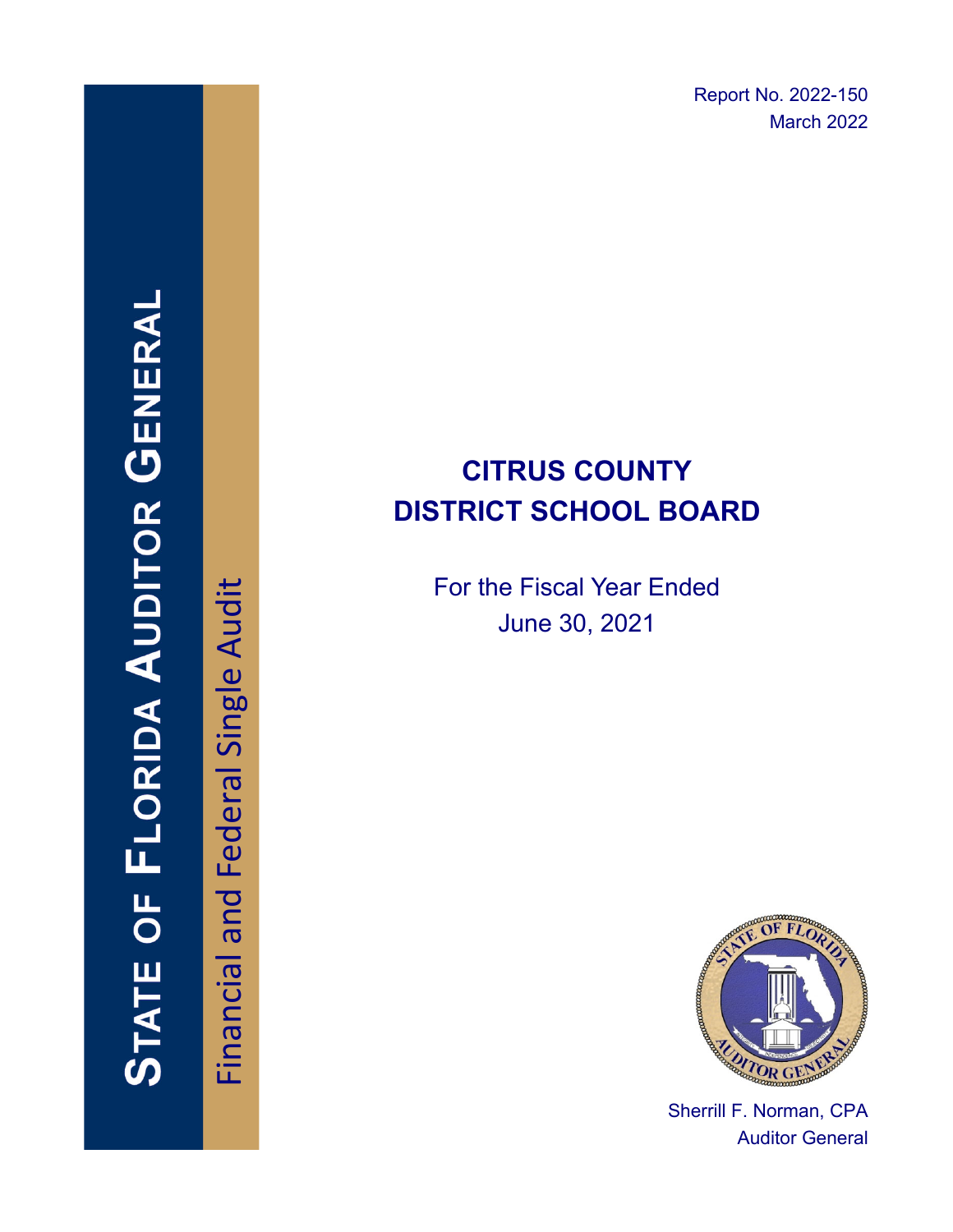#### **Board Members and Superintendent**

During the 2020-21 fiscal year, Sandra Himmel served as Superintendent of the Citrus County Schools and the following individuals served as School Board Members:

| District No. |  |
|--------------|--|
|              |  |
| 2            |  |
| 3            |  |
|              |  |
| 5            |  |
|              |  |
|              |  |

The Auditor General conducts audits of governmental entities to provide the Legislature, Florida's citizens, public entity management, and other stakeholders unbiased, timely, and relevant information for use in promoting government accountability and stewardship and improving government operations.

The team leader was Joseph Coverdill, CPA, and the audit was supervised by Anna A. McCormick, CPA.

Please address inquiries regarding this report to Edward A. Waller, CPA, Audit Manager, by e-mail at tedwaller@aud.state.fl.us or by telephone at (850) 412-2887.

This report and other reports prepared by the Auditor General are available at:

[FLAuditor.gov](http://flauditor.gov/)

Printed copies of our reports may be requested by contacting us at:

**State of Florida Auditor General** 

**Claude Pepper Building, Suite G74 · 111 West Madison Street · Tallahassee, FL 32399-1450 · (850) 412-2722**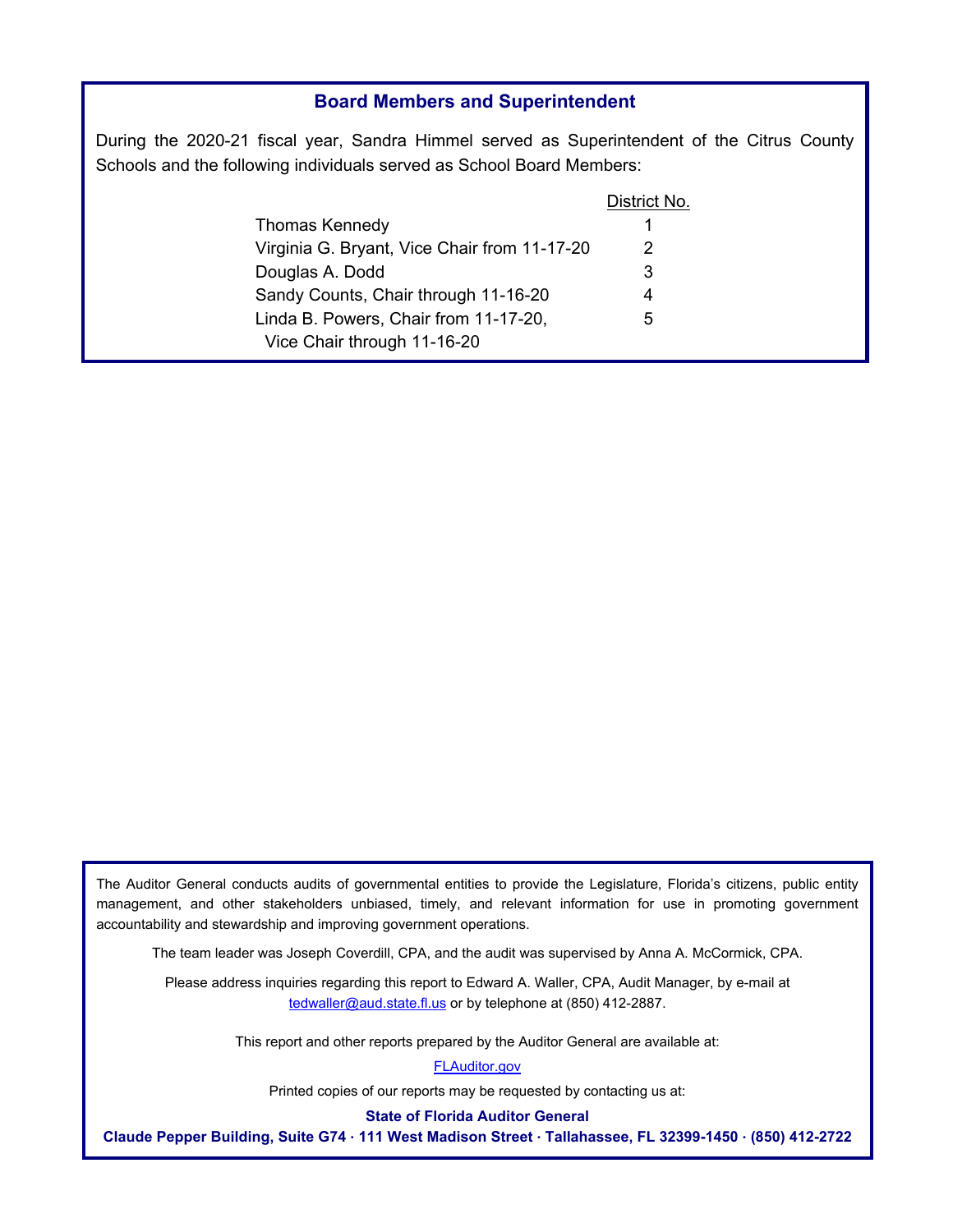### **CITRUS COUNTY DISTRICT SCHOOL BOARD TABLE OF CONTENTS**

|                                                                                                               | Page<br>No. |
|---------------------------------------------------------------------------------------------------------------|-------------|
|                                                                                                               | Ť           |
| <b>INDEPENDENT AUDITOR'S REPORT</b>                                                                           |             |
|                                                                                                               | $\mathbf 1$ |
|                                                                                                               | 3           |
|                                                                                                               | 4           |
| <b>BASIC FINANCIAL STATEMENTS</b>                                                                             |             |
|                                                                                                               | 13          |
|                                                                                                               | 14          |
|                                                                                                               | 16          |
| Reconciliation of the Governmental Funds Balance Sheet                                                        | 18          |
| Statement of Revenues, Expenditures, and Changes in                                                           | 20          |
| Reconciliation of the Governmental Funds Statement of<br>Revenues, Expenditures, and Changes in Fund Balances | 22          |
|                                                                                                               | 23          |
| Statement of Revenues, Expenses, and Changes in Fund                                                          | 24          |
|                                                                                                               | 25          |
|                                                                                                               | 26          |
|                                                                                                               | 27          |
|                                                                                                               | 28          |
| OTHER REQUIRED SUPPLEMENTARY INFORMATION                                                                      |             |
| Budgetary Comparison Schedule - General and Major Special Revenue Funds                                       | 58          |
| Schedule of Changes in the District's Total OPEB Liability and Related Ratios                                 | 60          |
| Schedule of the District's Proportionate Share of the Net Pension Liability - Florida                         | 61          |
| Schedule of District Contributions - Florida Retirement System Pension Plan                                   | 61          |
| Schedule of the District's Proportionate Share of the Net Pension Liability – Health                          | 62          |
| Schedule of District Contributions - Health Insurance Subsidy Pension Plan                                    | 62          |
|                                                                                                               | 63          |
|                                                                                                               | 64          |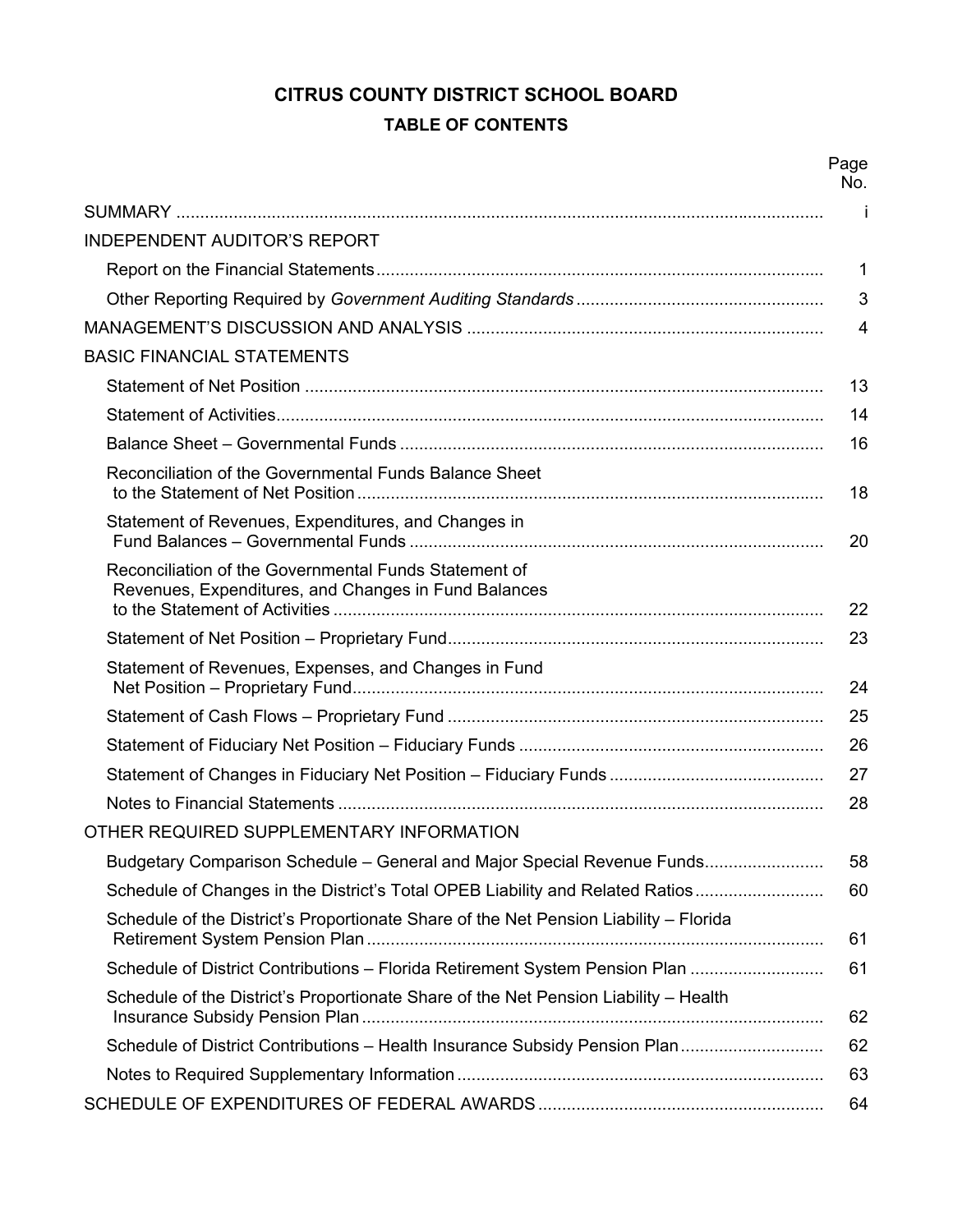### **CITRUS COUNTY DISTRICT SCHOOL BOARD**

### **TABLE OF CONTENTS (CONTINUED)**

Page No.

| INDEPENDENT AUDITOR'S REPORT ON INTERNAL CONTROL OVER<br>FINANCIAL REPORTING AND ON COMPLIANCE AND OTHER MATTERS<br>BASED ON AN AUDIT OF FINANCIAL STATEMENTS PERFORMED | 66 |
|-------------------------------------------------------------------------------------------------------------------------------------------------------------------------|----|
| INDEPENDENT AUDITOR'S REPORT ON COMPLIANCE FOR EACH MAJOR<br>FEDERAL PROGRAM AND REPORT ON INTERNAL CONTROL OVER                                                        | 68 |
|                                                                                                                                                                         | 71 |
|                                                                                                                                                                         | 74 |
|                                                                                                                                                                         | 74 |
|                                                                                                                                                                         | 75 |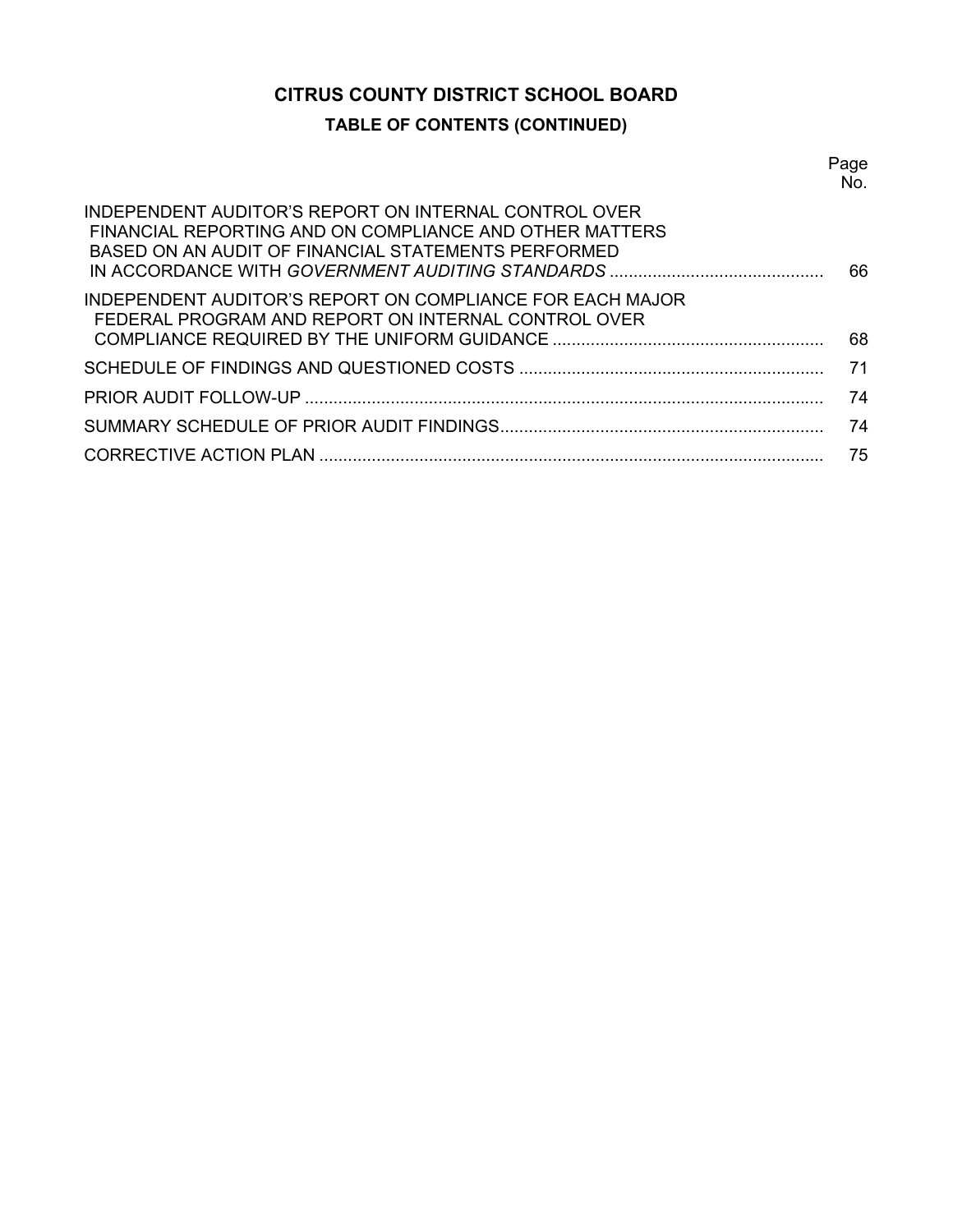#### SUMMARY OF REPORT ON FINANCIAL STATEMENTS

<span id="page-4-0"></span>Our audit disclosed that the basic financial statements of the Citrus County District School Board (District) were presented fairly, in all material respects, in accordance with prescribed financial reporting standards.

SUMMARY OF REPORT ON INTERNAL CONTROL AND COMPLIANCE

We noted a certain matter involving the District's internal control over financial reporting and its operation that we consider to be a significant deficiency, as summarized below. However, this significant deficiency is not considered to be a material weakness.

### **Significant Deficiency**

Finding No. 2021-001: District financial reporting procedures need improvement to ensure that all major funds are properly disclosed on the annual financial report.

The results of our tests disclosed no instances of noncompliance or other matters that are required to be reported under *Government Auditing Standards* issued by the Comptroller General of the United States*.*

#### SUMMARY OF REPORT ON FEDERAL AWARDS

We audited the District's compliance with applicable Federal awards requirements. The Child Nutrition Cluster and Education Stabilization Fund were audited as major Federal programs. The results of our audit indicated that the District materially complied with the requirements that could have a direct and material effect on each of its major Federal programs.

#### AUDIT OBJECTIVES AND SCOPE

Our audit objectives were to determine whether the School Board and its officers with administrative and stewardship responsibilities for District operations:

- Presented the District's basic financial statements in accordance with generally accepted accounting principles;
- Established and implemented internal control over financial reporting and compliance with requirements that could have a direct and material effect on the financial statements or on the District's major Federal programs; and
- Complied with the various provisions of laws, rules, regulations, contracts, and grant agreements that are material to the financial statements, and those applicable to the District's major Federal programs.

The scope of this audit included an examination of the District's basic financial statements and the accompanying Schedule of Expenditures of Federal Awards, as of and for the fiscal year ended June 30, 2021. We obtained an understanding of the District's environment, including its internal control, and assessed the risk of material misstatement necessary to plan the audit of the basic financial statements and Federal awards. We also examined various transactions to determine whether they were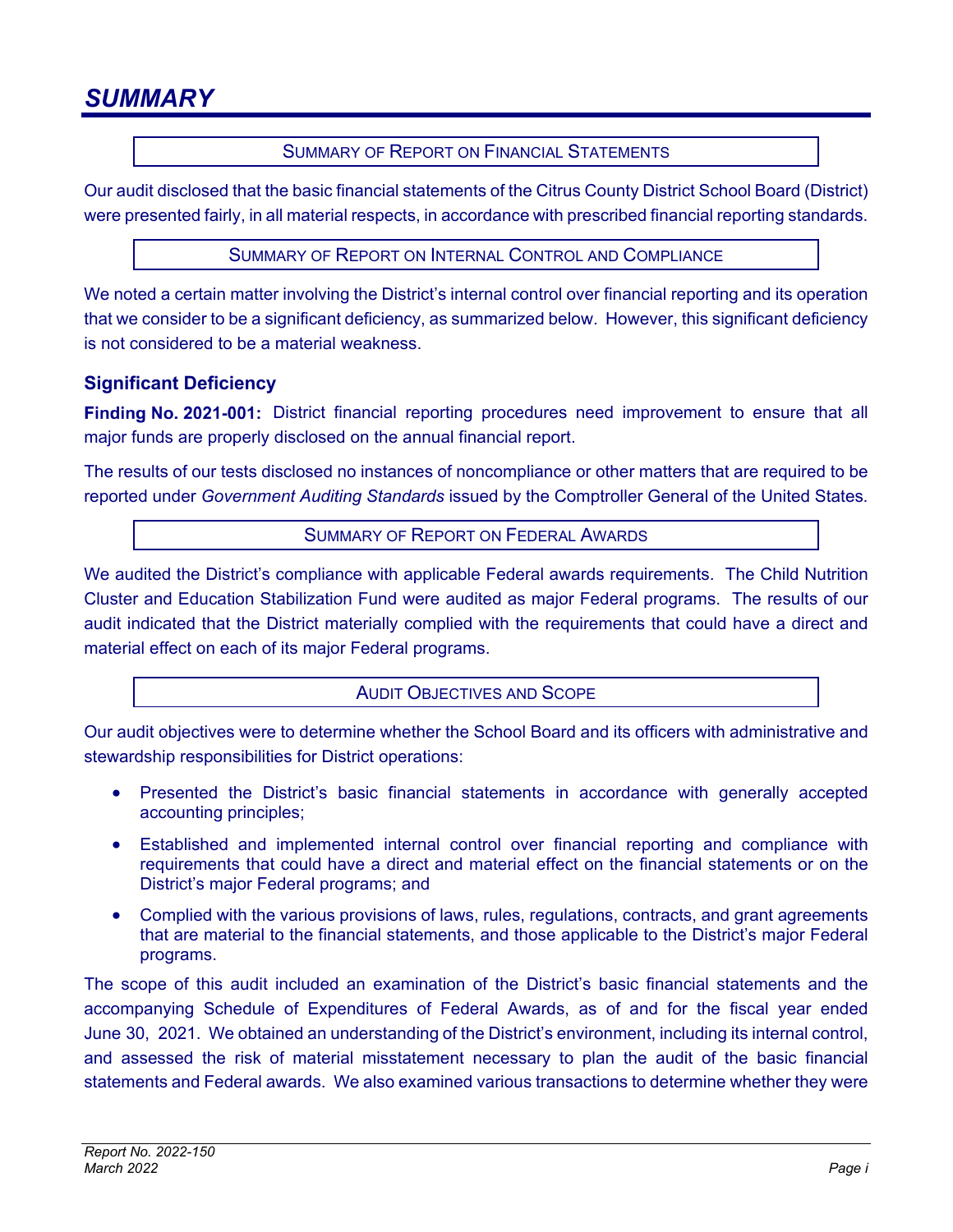executed, in both manner and substance, in accordance with governing provisions of laws, rules, regulations, contracts, and grant agreements.

#### AUDIT METHODOLOGY

We conducted our audit in accordance with auditing standards generally accepted in the United States of America; applicable standards contained in *Government Auditing Standards*, issued by the Comptroller General of the United States; and Title 2 U.S. *Code of Federal Regulations* Part 200, *Uniform Administrative Requirements, Cost Principles, and Audit Requirements for Federal Awards*.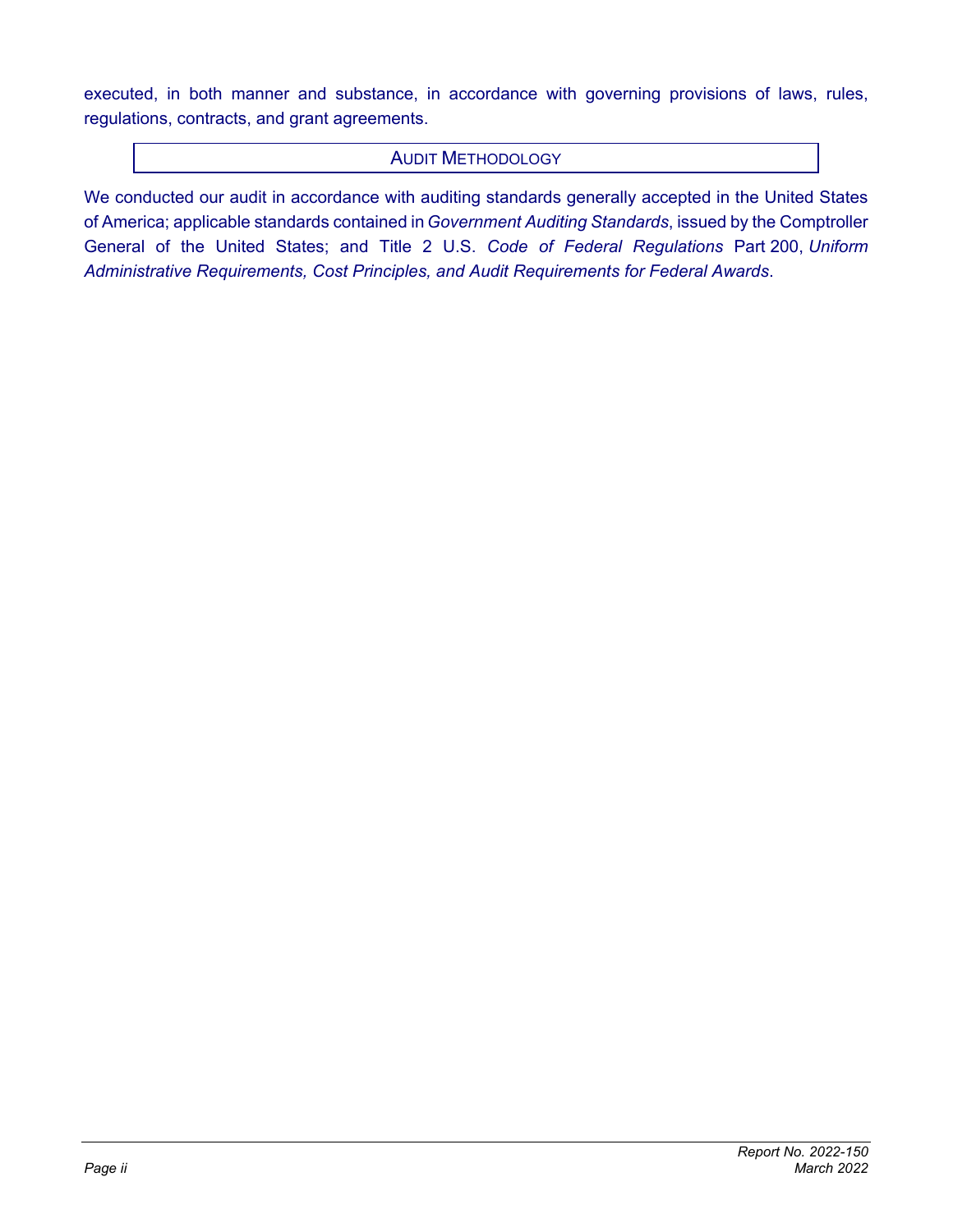<span id="page-6-0"></span>

Sherrill F. Norman, CPA Auditor General

# **AUDITOR GENERAL STATE OF FLORIDA**

Claude Denson Pepper Building, Suite G74 111 West Madison Street Tallahassee, Florida 32399-1450



Phone: (850) 412-2722 Fax: (850) 488-6975

The President of the Senate, the Speaker of the House of Representatives, and the Legislative Auditing Committee

### **INDEPENDENT AUDITOR'S REPORT**

#### **Report on the Financial Statements**

We have audited the accompanying financial statements of the governmental activities, the discretely presented component unit, each major fund, and the aggregate remaining fund information of the Citrus County District School Board, as of and for the fiscal year ended June 30, 2021, and the related notes to the financial statements, which collectively comprise the District's basic financial statements as listed in the table of contents.

#### *Management's Responsibility for the Financial Statements*

Management is responsible for the preparation and fair presentation of these financial statements in accordance with accounting principles generally accepted in the United States of America; this includes the design, implementation, and maintenance of internal control relevant to the preparation and fair presentation of financial statements that are free from material misstatement, whether due to fraud or error.

#### *Auditor's Responsibility*

Our responsibility is to express opinions on these financial statements based on our audit. We did not audit the financial statements of the school internal funds and the Withlacoochee Technical College scholarship fund, a private purpose trust fund, which collectively represent 14 percent, 3 percent, 16 percent, 12 percent, and 11 percent, respectively, of the assets, liabilities, net position and fund balance, additions and revenues, and deductions and expenditures of the aggregate remaining fund information. In addition, we did not audit the financial statements of the discretely presented component unit, which represent 100 percent of the transactions and account balances of the discretely presented component unit columns. The financial statements of the school internal funds, the private purpose trust fund, and the discretely presented component unit were audited by other auditors whose reports have been furnished to us, and our opinions, insofar as they relate to the amounts included for those financial statements, are based solely on the reports of the other auditors. We conducted our audit in accordance with auditing standards generally accepted in the United States of America and the standards applicable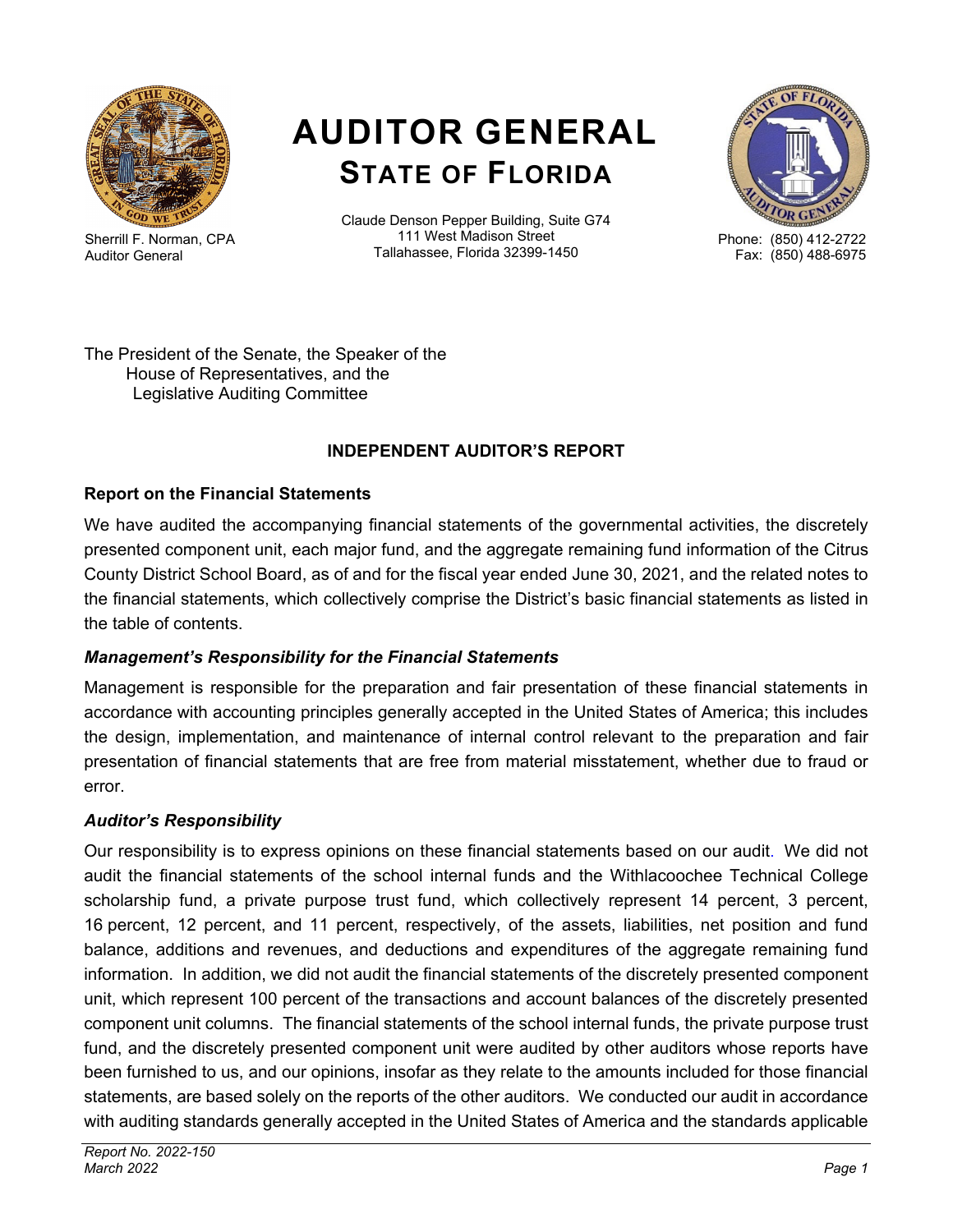to financial audits contained in *Government Auditing Standards*, issued by the Comptroller General of the United States. Those standards require that we plan and perform the audit to obtain reasonable assurance about whether the financial statements are free from material misstatement.

An audit involves performing procedures to obtain audit evidence about the amounts and disclosures in the financial statements. The procedures selected depend on the auditor's judgment, including the assessment of the risks of material misstatement of the financial statements, whether due to fraud or error. In making those risk assessments, the auditor considers internal control relevant to the entity's preparation and fair presentation of the financial statements in order to design audit procedures that are appropriate in the circumstances, but not for the purpose of expressing an opinion on the effectiveness of the entity's internal control. Accordingly, we express no such opinion. An audit also includes evaluating the appropriateness of accounting policies used and the reasonableness of significant accounting estimates made by management, as well as evaluating the overall presentation of the financial statements.

We believe that the audit evidence we have obtained is sufficient and appropriate to provide a basis for our audit opinions.

### *Opinions*

In our opinion, based on our audit and the reports of other auditors, the financial statements referred to above present fairly, in all material respects, the respective financial position of the governmental activities, the discretely presented component unit, each major fund, and the aggregate remaining fund information of the Citrus County District School Board, as of June 30, 2021, and the respective changes in financial position and, where applicable, cash flows thereof for the fiscal year then ended in accordance with accounting principles generally accepted in the United States of America.

### *Emphasis of Matter*

As discussed in Note II. to the financial statements, the District and the discretely presented component unit implemented Governmental Accounting Standards Board Statement No. 84, *Fiduciary Activities*, which is a change in accounting principle that addresses accounting and financial reporting for fiduciary activities. This affects the comparability of amounts reported for the 2020-21 fiscal year with amounts reported for the 2019-20 fiscal year. Our opinion is not modified with respect to this matter.

### *Other Matters*

### *Required Supplementary Information*

Accounting principles generally accepted in the United States of America require that **MANAGEMENT'S DISCUSSION AND ANALYSIS**, the **Budgetary Comparison Schedule – General and Major Special Revenue Funds**, **Schedule of Changes in the District's Total OPEB Liability and Related Ratios**, **Schedule of the District's Proportionate Share of the Net Pension Liability – Florida Retirement System Pension Plan**, **Schedule of District Contributions – Florida Retirement System Pension Plan**, **Schedule of the District's Proportionate Share of the Net Pension Liability – Health Insurance Subsidy Pension Plan**, **Schedule of District Contributions – Health Insurance Subsidy Pension Plan**, and **Notes to Required Supplementary Information**, as listed in the table of contents, be presented to supplement the basic financial statements. Such information, although not a part of the basic financial statements, is required by the Governmental Accounting Standards Board who considers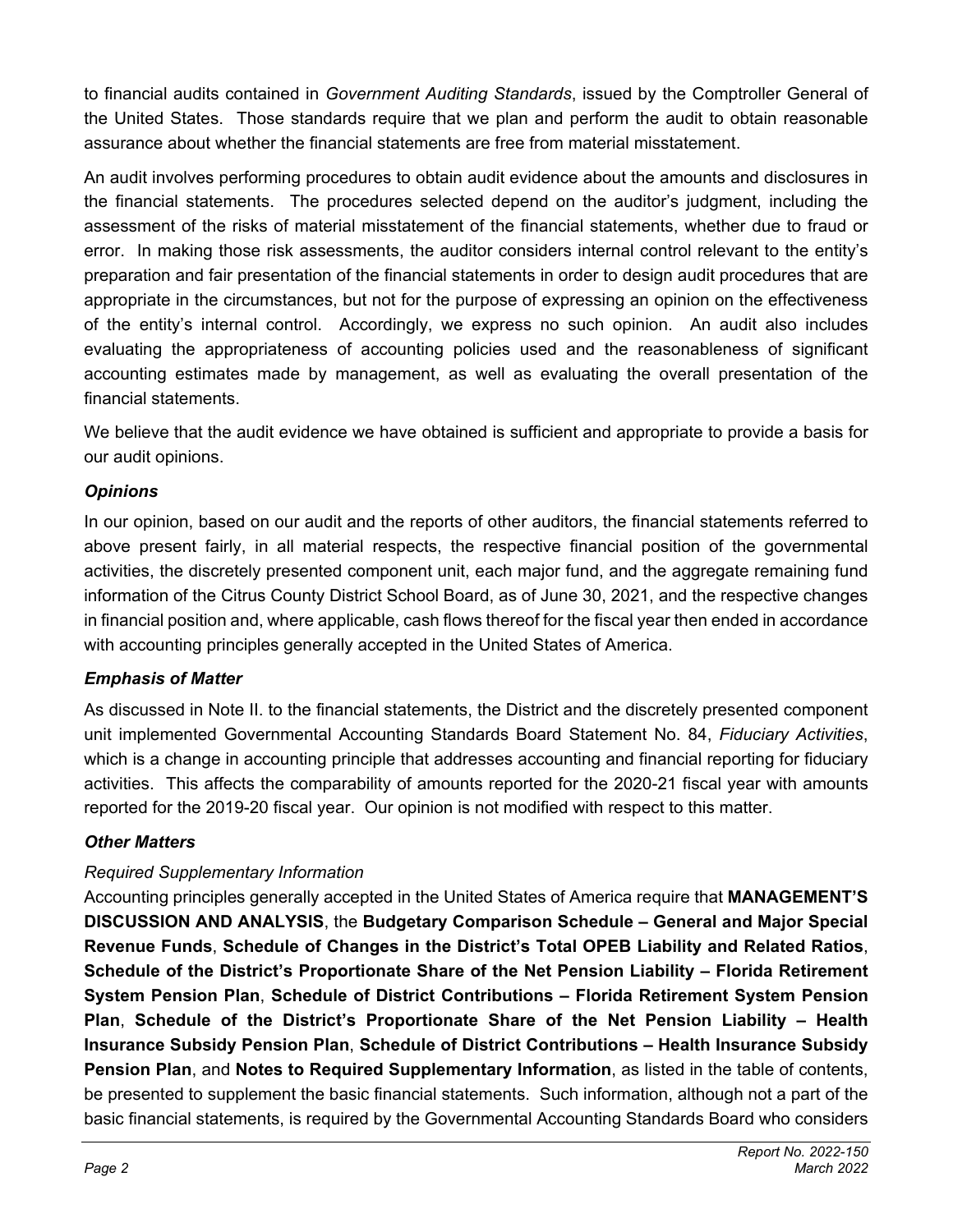<span id="page-8-0"></span>it to be an essential part of financial reporting for placing the basic financial statements in an appropriate operational, economic, or historical context. We have applied certain limited procedures to the required supplementary information in accordance with auditing standards generally accepted in the United States of America, which consisted of inquiries of management about the methods of preparing the information and comparing the information for consistency with management's responses to our inquiries, the basic financial statements, and other knowledge we obtained during our audit of the basic financial statements. We do not express an opinion or provide any assurance on the information because the limited procedures do not provide us with sufficient evidence to express an opinion or provide any assurance.

#### *Supplementary Information*

Our audit was conducted for the purpose of forming opinions on the financial statements that collectively comprise the District's basic financial statements. The accompanying **SCHEDULE OF EXPENDITURES OF FEDERAL AWARDS**, as required by Title 2 U.S. *Code of Federal Regulations* Part 200, *Uniform Administrative Requirements, Cost Principles, and Audit Requirements for Federal Awards*, is presented for purposes of additional analysis and is not a required part of the basic financial statements.

The accompanying **SCHEDULE OF EXPENDITURES OF FEDERAL AWARDS** is the responsibility of management and was derived from and relates directly to the underlying accounting and other records used to prepare the basic financial statements. Such information has been subjected to the auditing procedures applied in the audit of the basic financial statements and certain additional procedures, including comparing and reconciling such information directly to the underlying accounting and other records used to prepare the basic financial statements or to the basic financial statements themselves, and other additional procedures in accordance with auditing standards generally accepted in the United States of America. In our opinion, the accompanying **SCHEDULE OF EXPENDITURES OF FEDERAL AWARDS** is fairly stated, in all material respects, in relation to the basic financial statements as a whole.

#### **Other Reporting Required by** *Government Auditing Standards*

In accordance with *Government Auditing Standards*, we have also issued our report dated March 15, 2022, on our consideration of the District's internal control over financial reporting and on our tests of its compliance with certain provisions of laws, rules, regulations, contracts, and grant agreements and other matters included under the heading **INDEPENDENT AUDITOR'S REPORT ON INTERNAL CONTROL OVER FINANCIAL REPORTING AND ON COMPLIANCE AND OTHER MATTERS BASED ON AN AUDIT OF FINANCIAL STATEMENTS PERFORMED IN ACCORDANCE WITH**  *GOVERNMENT AUDITING STANDARDS*. The purpose of that report is solely to describe the scope of our testing of internal control over financial reporting and compliance and the results of that testing, and not to provide an opinion on the effectiveness of the District's internal control over financial reporting or on compliance. That report is an integral part of an audit performed in accordance with *Government Auditing Standards* in considering the District's internal control over financial reporting and compliance.

Respectfully submitted,

Sherrill F. Norman, CPA Tallahassee, Florida March 15, 2022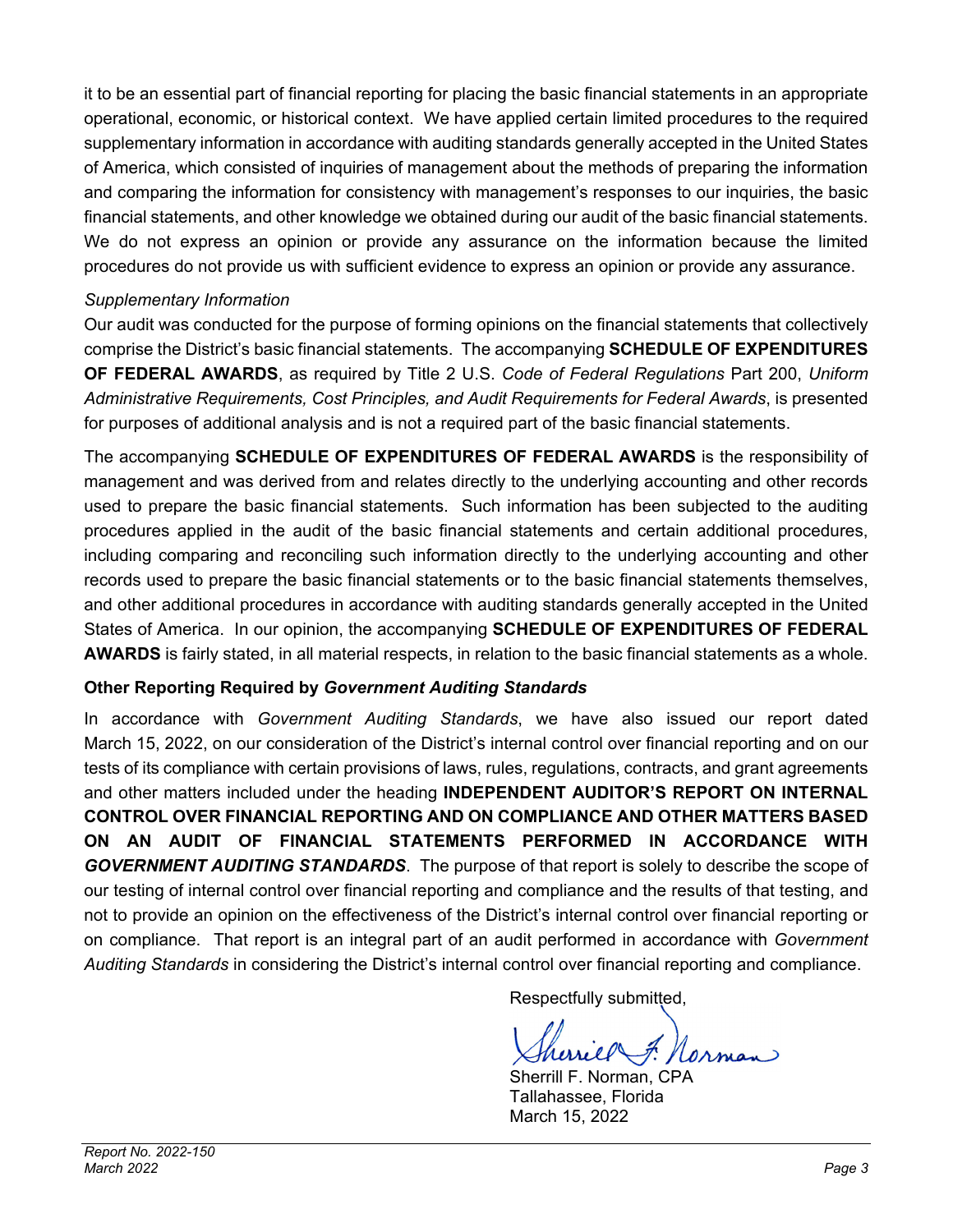## <span id="page-9-0"></span>*MANAGEMENT'S DISCUSSION AND ANALYSIS*

The management of the Citrus County District School Board has prepared the following discussion and analysis to provide an overview of the District's financial activities for the fiscal year ended June 30, 2021. The information contained in the Management's Discussion and Analysis (MD&A) is intended to highlight significant transactions, events, and conditions and should be considered in conjunction with the District's financial statements and notes to financial statements found immediately following the MD&A.

#### FINANCIAL HIGHLIGHTS

Key financial highlights for the 2020-21 fiscal year are as follows:

- The District's total net position decreased by \$3,202,532.48, which is a 3 percent decrease from the 2019-20 fiscal year.
- General revenues total \$163,586,764.46, which is 92.9 percent of all revenues for the 2020-21 fiscal year, as compared to \$153,625,413.13 which was 93.3 percent for the 2019-20 fiscal year. Program specific revenues in the form of charges for services, operating grants and contributions, and capital grants and contributions total \$12,486,108.58, which represents 7.1 percent of total revenue, compared to \$10,982,685.66 which represented 6.7 percent of total revenue for the 2019-20 fiscal year.
- On the government-wide financial statements, expenses total \$179,275,405.52. Only \$12,486,108.58 of these expenses were offset by program specific revenues. Total expenses exceeded total revenues by \$3,202,532.48 as compared to the previous fiscal year when expenses exceeded revenues by \$17,329.66.
- The General Fund total assigned and unassigned fund balances, representing the net current financial resources available for general appropriation by the Board, totaled \$10,871,752.11 on June 30, 2021, or 8.6 percent of General Fund revenues.
- During the current year, General Fund expenditures exceeded revenues by \$4,905,667.71. This may be compared to last year's results in which General Fund expenditures exceeded revenues by \$4,563,166.19. These figures do not take into consideration the effect of the transfer from the Capital Projects – Local Capital Improvement Fund.

#### OVERVIEW OF FINANCIAL STATEMENTS

The basic financial statements consist of three components: (1) government-wide financial statements; (2) fund financial statements; and (3) notes to financial statements. This report also includes supplementary information intended to furnish additional details to support the basic financial statements.

#### **Government-Wide Financial Statements**

The government-wide financial statements provide both short-term and long-term information about the District's overall financial condition in a manner similar to those of a private-sector business. The statements include a statement of net position and a statement of activities that are designed to provide consolidated financial information about the governmental activities of the District presented on the accrual basis of accounting. The statement of net position provides information about the District's financial position, its assets, liabilities, and deferred inflows/outflows of resources, using an economic resources measurement focus. Assets plus deferred outflows of resources, less liabilities and deferred inflows of resources, equals net position, which is a measure of the District's financial health. The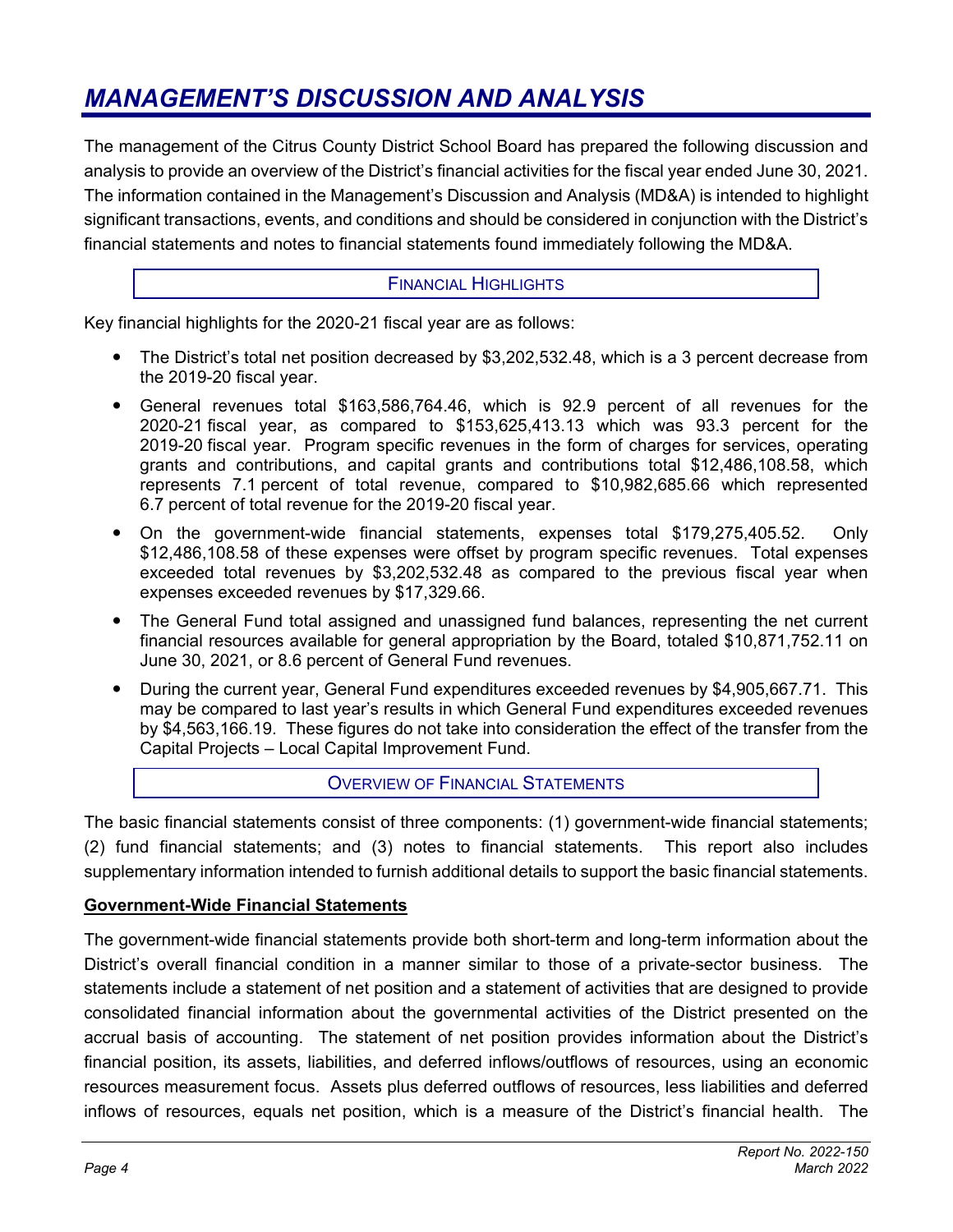statement of activities presents information about the change in the District's net position, the results of operations, during the fiscal year. An increase or decrease in net position is an indication of whether the District's financial health is improving or deteriorating.

The government-wide statements present the District's activities in the following categories:

- Governmental activities This represents most of the District's services, including its educational programs such as basic, vocational, adult, and exceptional education. Support functions such as transportation and administration are also included. Local property taxes and the State's education finance program provide most of the resources that support these activities.
- Component units The District presents a separate legal entity as a discretely presented component unit, which is The Academy of Environmental Science, Inc. (charter school). Although a legally separate organization, the charter school is included in this report because it meets the criteria for inclusion provided by generally accepted accounting principles. Financial information for the component unit is reported separately from the financial information presented for the primary government.

The Citrus County School Board Leasing Corporation (Leasing Corporation), although also a legally separate entity, was formed to facilitate financing for the acquisition of facilities and equipment for the District. Due to the substantive economic relationship between the District and the Leasing Corporation, the Leasing Corporation has been included as an integral part of the primary government.

### **Fund Financial Statements**

Fund financial statements are one of the components of the basic financial statements. A fund is a grouping of related accounts that is used to maintain control over resources that have been segregated for specific activities or objectives. The District uses fund accounting to ensure and demonstrate compliance with finance-related legal requirements and prudent fiscal management. Certain funds are established by law while others are created by legal agreements, such as bond covenants. Fund financial statements provide more detailed information about the District's financial activities, focusing on its most significant or "major" funds rather than fund types. This is in contrast to the entitywide perspective contained in the government-wide statements. All of the District's funds may be classified within one of the broad categories discussed below.

**Governmental Funds**: Governmental funds are used to account for essentially the same functions reported as governmental activities in the government-wide financial statements. However, unlike the government-wide financial statements, governmental fund financial statements focus on near-term inflows and outflows of spendable resources, as well as on balances of spendable resources available at the end of the fiscal year. Such information may be useful in assessing a government's near-term financing requirements.

Because the focus of governmental funds is narrower than that of the government-wide financial statements, it is useful to compare the information presented for governmental funds with similar information presented for governmental activities in the government-wide financial statements. By doing so, readers may better understand the long-term impact of the government's near-term financing decisions. Both the governmental funds balance sheet and the governmental funds statement of revenues, expenditures, and changes in fund balances provide a reconciliation to facilitate this comparison between governmental funds and governmental activities.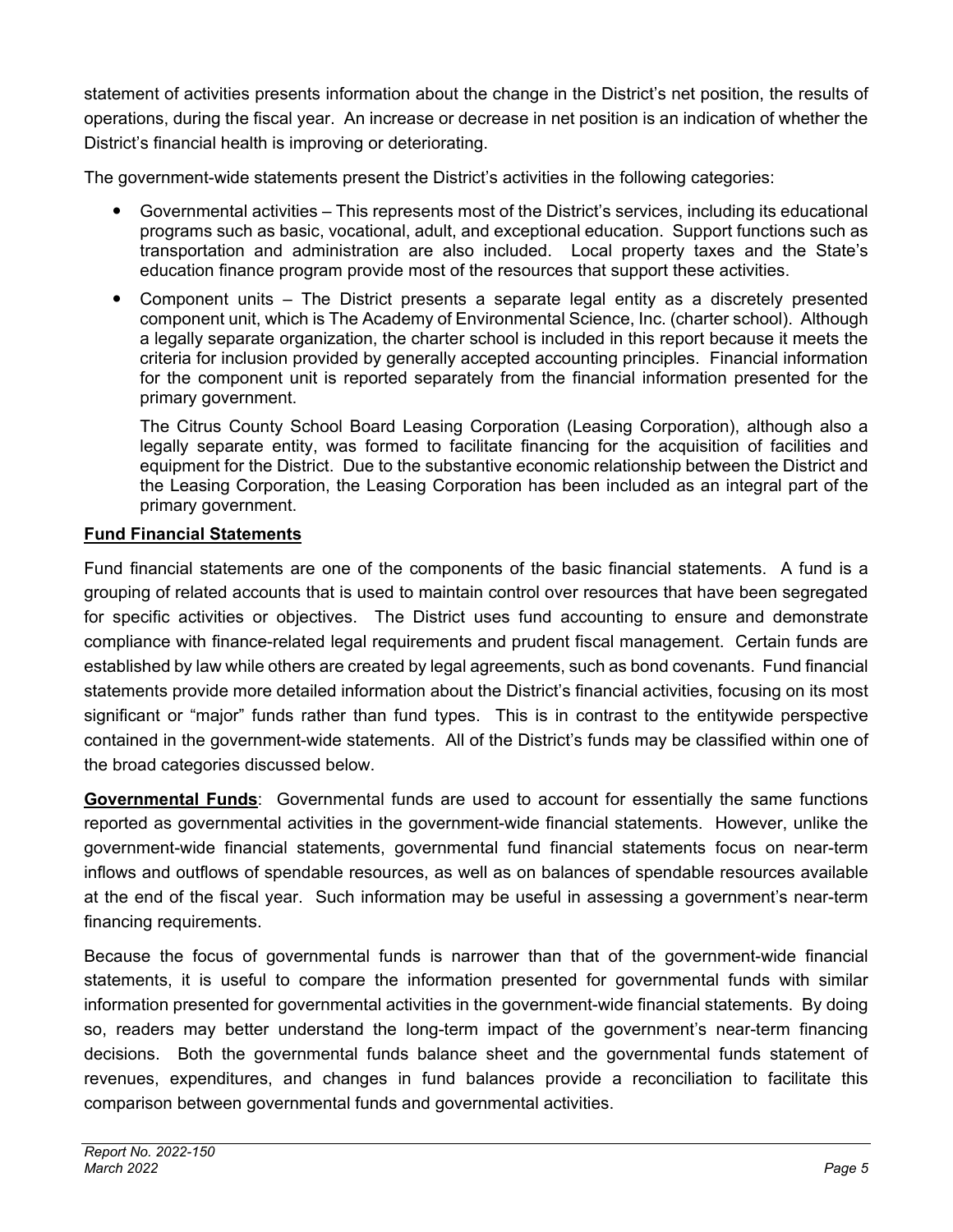The governmental funds balance sheet and statement of revenues, expenditures, and changes in fund balances provide detailed information about the District's most significant funds. The District's major funds are the General Fund, Special Revenue – Other Fund, Special Revenue – Federal Education Stabilization Fund, Debt Service – ARRA Economic Stimulus Fund, and Capital Projects – Local Capital Improvement Fund. Data from the other governmental funds are combined into a single, aggregated presentation.

The District adopts an annual appropriated budget for its governmental funds. A budgetary comparison schedule has been provided for the General and major Special Revenue Funds to demonstrate compliance with the budget.

**Proprietary Funds**: Proprietary funds may be established to account for activities in which a fee is charged for services. One type of proprietary fund is maintained, an internal service fund. Internal service funds are used to report activities that provide goods and services to support the District's other programs and functions through user charges. The District uses an internal service fund to account for its employee group self-insurance program and its wellness center. Since these services predominantly benefit governmental rather than business-type functions, the internal service fund has been included within governmental activities in the government-wide financial statements.

**Fiduciary Funds**: Fiduciary funds are used to report assets held in a trustee or fiduciary capacity for the benefit of external parties, such as student activity funds. Fiduciary funds are not reflected in the government-wide statements because the resources are not available to support the District's own programs. In its fiduciary capacity, the District is responsible for ensuring that the assets reported in these funds are used only for their intended purposes.

The District uses private-purpose trust funds to account for scholarship funds established by private donors.

#### **Notes to Financial Statements**

The notes provide additional information that is essential for a full understanding of the data provided in the government-wide and fund financial statements.

### **Other Information**

In addition to the basic financial statements and accompanying notes, this report also presents required supplementary information concerning the District's total other postemployment benefits (OPEB) and net pension liabilities.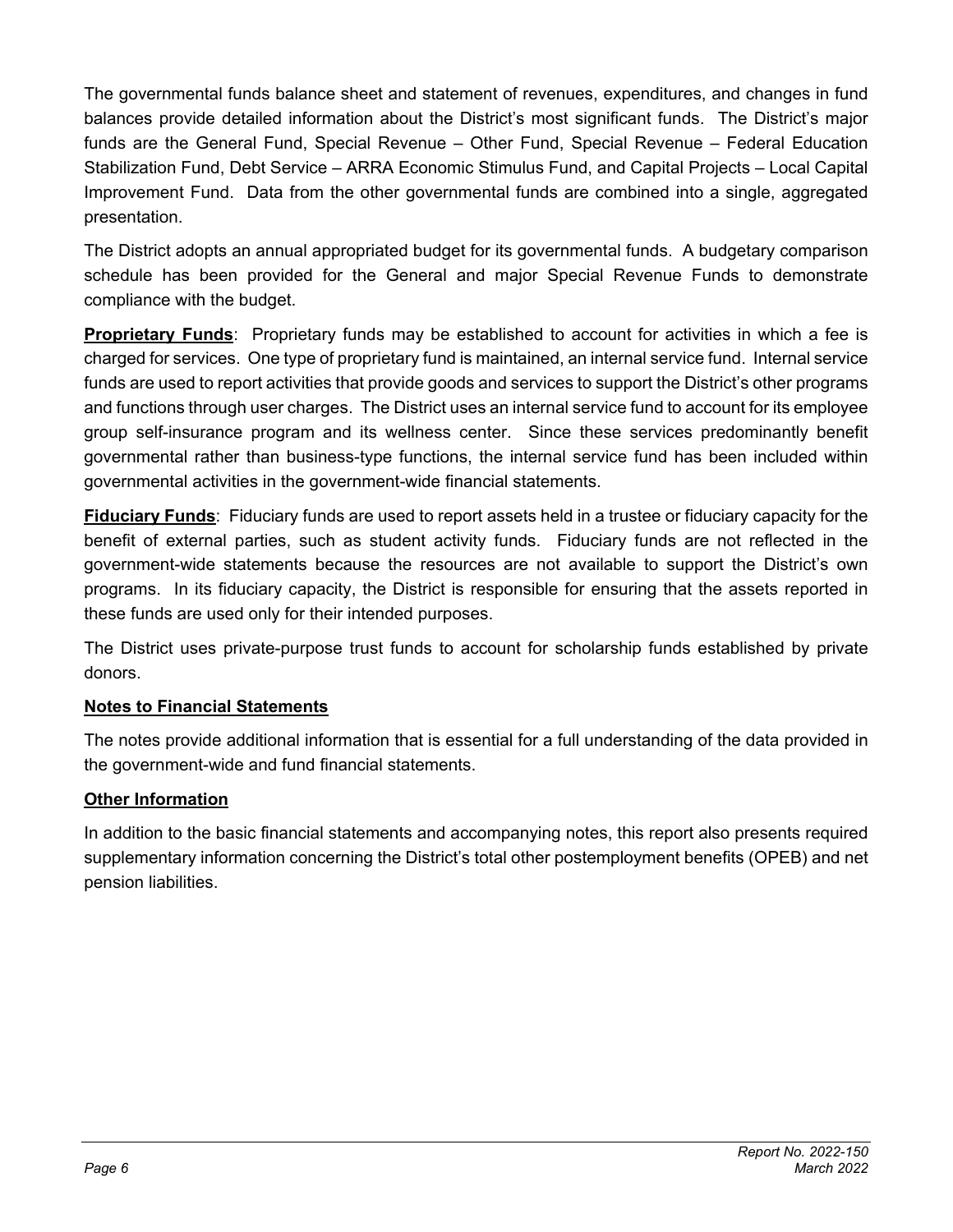#### GOVERNMENT-WIDE FINANCIAL ANALYSIS

As noted earlier, net position over time may serve as a useful indicator of a government's financial health. The following is a summary of the District's net position as of June 30, 2021, compared to net position as of June 30, 2020:

#### **Net Position, End of Year**

|                                                                                           | Governmental<br><b>Activities</b>                  |                                                         |  |  |  |  |  |
|-------------------------------------------------------------------------------------------|----------------------------------------------------|---------------------------------------------------------|--|--|--|--|--|
|                                                                                           | 6-30-21                                            | 6-30-20                                                 |  |  |  |  |  |
| <b>Current and Other Assets</b><br><b>Capital Assets</b>                                  | \$89,541,769.31<br>180,847,760.20                  | \$78,312,711.43<br>183,410,851.74                       |  |  |  |  |  |
| <b>Total Assets</b>                                                                       | 270,389,529.51                                     | 261,723,563.17                                          |  |  |  |  |  |
| <b>Deferred Outflows of Resources</b>                                                     | 37,810,640.00                                      | 32,769,562.00                                           |  |  |  |  |  |
| Long-Term Liabilities<br><b>Other Liabilities</b>                                         | 184,036,284.97<br>10,965,291.12                    | 164,973,913.10<br>9,947,659.17                          |  |  |  |  |  |
| <b>Total Liabilities</b>                                                                  | 195,001,576.09                                     | 174,921,572.27                                          |  |  |  |  |  |
| <b>Deferred Inflows of Resources</b>                                                      | 10,887,207.00                                      | 16,978,952.00                                           |  |  |  |  |  |
| Net Position:<br>Net Investment in Capital Assets<br>Restricted<br>Unrestricted (Deficit) | 142,973,663.66<br>55,421,500.22<br>(96,083,777.46) | 145,084,725.70<br>48, 148, 228. 22<br>(90, 640, 353.02) |  |  |  |  |  |
| <b>Total Net Position</b>                                                                 | \$102,311,386.42                                   | \$102,592,600.90                                        |  |  |  |  |  |

The largest portion of the District's net position is investment in capital assets (e.g., land; buildings; furniture, fixtures, and equipment), less any related debt still outstanding. The District uses these capital assets to provide services to students; consequently, these assets are not available for future spending.

The restricted portion of the District's net position represents resources that are subject to external restrictions on how they may be used. The deficit unrestricted net position was primarily the result of accruing \$28,435,086 in OPEB payable and \$111,531,940 in net pension liability.

The key elements of the changes in the District's net position for the fiscal years ended June 30, 2021, and June 30, 2020, are as follows: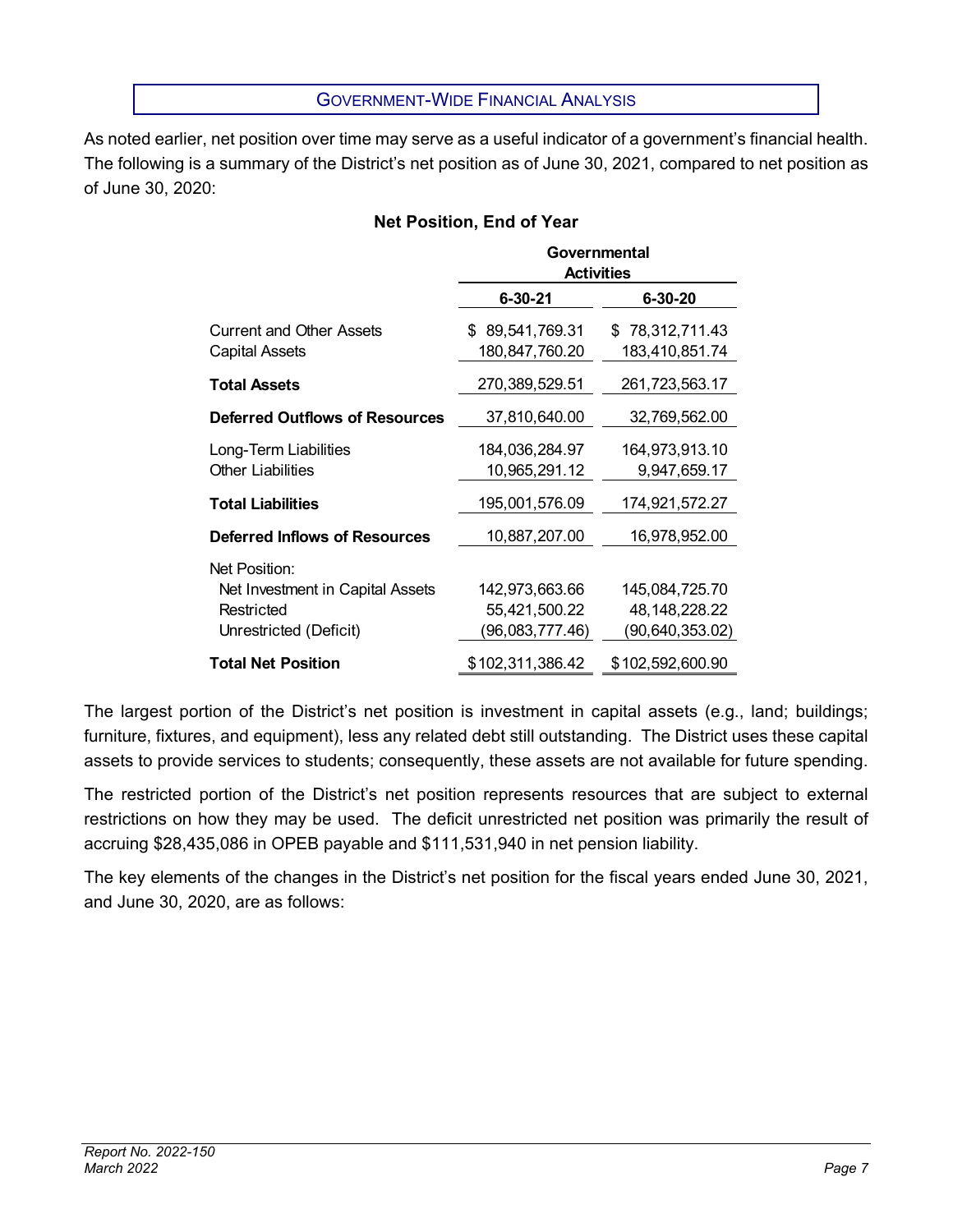#### **Operating Results for the Fiscal Year Ended**

|                                                 | Governmental       |                    |  |  |
|-------------------------------------------------|--------------------|--------------------|--|--|
|                                                 | <b>Activities</b>  |                    |  |  |
|                                                 | 6-30-21            | 6-30-20            |  |  |
| Program Revenues:                               |                    |                    |  |  |
| <b>Charges for Services</b>                     | \$<br>1,859,556.64 | \$<br>2,296,402.88 |  |  |
| <b>Operating Grants and Contributions</b>       | 9,416,272.37       | 7,135,442.90       |  |  |
| <b>Capital Grants and Contributions</b>         | 1,210,279.57       | 1,550,839.88       |  |  |
| <b>General Revenues:</b>                        |                    |                    |  |  |
| Property Taxes, Levied for Operational Purposes | 50,104,161.09      | 49,941,339.89      |  |  |
| Property Taxes, Levied for Capital Projects     | 16,956,824.89      | 16,189,076.81      |  |  |
| <b>Grants and Contributions Not Restricted</b>  |                    |                    |  |  |
| to Specific Programs                            | 88,543,205.65      | 80,839,990.87      |  |  |
| Unrestricted Investment Earnings                | (347, 051.43)      | 2,376,917.23       |  |  |
| Miscellaneous                                   | 8,329,624.26       | 4,278,088.33       |  |  |
|                                                 |                    |                    |  |  |
| <b>Total Revenues</b>                           | 176,072,873.04     | 164,608,098.79     |  |  |
| Functions/Program Expenses:                     |                    |                    |  |  |
| Instruction                                     | 89,455,875.13      | 86,384,320.26      |  |  |
| <b>Student Support Services</b>                 | 7,567,843.29       | 7,477,954.71       |  |  |
| <b>Instructional Media Services</b>             | 1,576,208.87       | 1,564,271.49       |  |  |
| Instruction and Curriculum Development Services | 4,698,001.41       | 4,278,664.19       |  |  |
| <b>Instructional Staff Training Services</b>    | 1,963,919.51       | 1,712,378.46       |  |  |
| Instruction-Related Technology                  | 1,353,301.32       | 1,318,497.32       |  |  |
| Board                                           | 622,065.76         | 517,081.34         |  |  |
| <b>General Administration</b>                   | 1,513,041.66       | 1,352,519.90       |  |  |
| <b>School Administration</b>                    | 10,964,711.98      | 10,467,166.38      |  |  |
| <b>Facilities Acquisition and Construction</b>  | 2,156,492.61       | 1,920,234.78       |  |  |
| <b>Fiscal Services</b>                          | 887,452.77         | 861,793.26         |  |  |
| <b>Food Services</b>                            | 8,593,932.45       | 8,393,497.46       |  |  |
| <b>Central Services</b>                         | 3,230,507.83       | 3,002,337.74       |  |  |
| <b>Student Transportation Services</b>          | 8,640,031.61       | 8,535,242.37       |  |  |
| Operation of Plant                              | 13,983,506.39      | 10,828,458.87      |  |  |
| Maintenance of Plant                            | 3,653,541.50       | 3,549,046.51       |  |  |
| Administrative Technology Services              | 2,290,777.15       | 2,225,958.78       |  |  |
| <b>Community Services</b>                       | 5,533,319.53       | 1,579,196.87       |  |  |
| Unallocated Interest on Long-Term Debt          | 615,783.88         | 516,897.31         |  |  |
| <b>Unallocated Depreciation Expense</b>         | 9,975,090.87       | 8,139,910.45       |  |  |
| <b>Total Functions/Program Expenses</b>         | 179,275,405.52     | 164,625,428.45     |  |  |
| <b>Change in Net Position</b>                   | (3,202,532.48)     | (17, 329.66)       |  |  |
| Net Position - Beginning                        | 102,592,600.90     | 102,609,930.56     |  |  |
| Adjustment to Beginning Net Position (1)        | 2,921,318.00       |                    |  |  |
| Net Position - Beginning, as Restated           | 105,513,918.90     | 102,609,930.56     |  |  |
| <b>Net Position - Ending</b>                    | \$102,311,386.42   | \$102,592,600.90   |  |  |

(1) In the 2020-21 fiscal year, the adjustment to beginning net position is due to the District implementing GASB Statement No. 84 and reporting the school internal funds as part of governmental activities.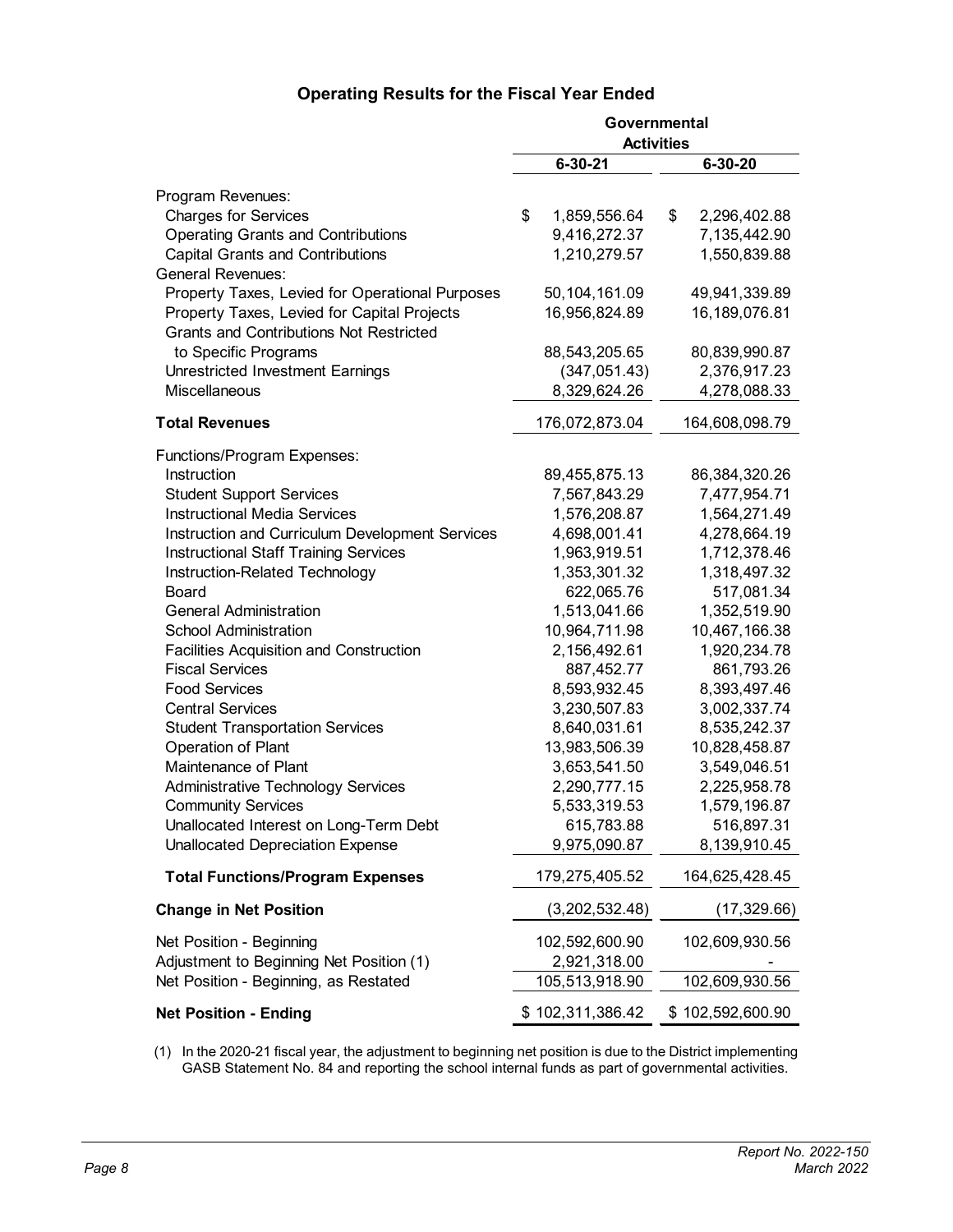The largest revenue sources are the State of Florida and local property taxes which are 40.2 percent and 38.1 percent, respectively of total revenue. Revenues from State sources for current operations are primarily received through the Florida Education Finance Program (FEFP) funding formula. The FEFP funding formula utilizes student enrollment data and is designed to maintain equity in funding across all Florida school districts, taking into consideration the District's funding ability based on the local property tax base.

Total government-wide revenues increased by \$11,464,774.25, or 7 percent, mostly due to Federal Education Stabilization Funds and Summer Food Service Program Emergency Feeding Funds awarded in response to the COVID-19 pandemic. Total government-wide expenses increased by \$14,649,977.07, or 8.9 percent, largely due to an increase in the base salaries and benefits of instructional personnel and pension expense.

From the 2019-20 fiscal year to the 2020-21 fiscal year, the taxable value of property in the District increased from \$11,072,954,874 to \$11,695,487,235 while the millage rate decreased from 6.125 mills to 5.930 mills, the Base Student Allocation increased by \$40, and the unweighted full-time equivalent decreased by 27.38.

FINANCIAL ANALYSIS OF THE DISTRICT'S FUNDS

### **Governmental Funds**

The focus of the District's governmental funds is to provide information on near-term inflows, outflows, and balances of spendable resources. Such information is useful in assessing the District's financing requirements. Specifically, unassigned fund balance may serve as a useful measure of a government's net resources available for discretionary use as it represents the portion of fund balance that has not been limited to a particular purpose by an external party, the District, or a group or individual delegated authority by the Board to assign resources for particular purposes.

The total fund balances of governmental funds increased by \$6,098,620.37 during the fiscal year to \$67,075,663.10 at June 30, 2021. Of the total fund balance, \$9,242,643.18, or 13.8 percent, is unassigned fund balance, which is available for spending at the District's discretion; \$1,033,047.25 is nonspendable; \$55,170,863.74 is restricted; and \$1,629,108.93 is assigned.

### **Major Governmental Funds**

The General Fund is the District's chief operating fund. At the end of the current fiscal year, the total of assigned and unassigned fund balance was \$10,871,752.11, while the total fund balance was \$15,973,083.70. Total fund balance increased by \$1,829,238.53 during the fiscal year.

The Special Revenue – Other Fund had revenue and expenditures of \$11,610,214.82 each, and the funding was mainly used for instruction and instructional staff and curriculum development. Because grant revenues are not recognized until expenditures are incurred, the grants accounted for in this fund generally do not accumulate fund balances.

The Special Revenue – Federal Education Stabilization Fund had revenue and expenditures of \$5,522,362.45 each, and the funding was mainly used for instruction. Because grant revenues are not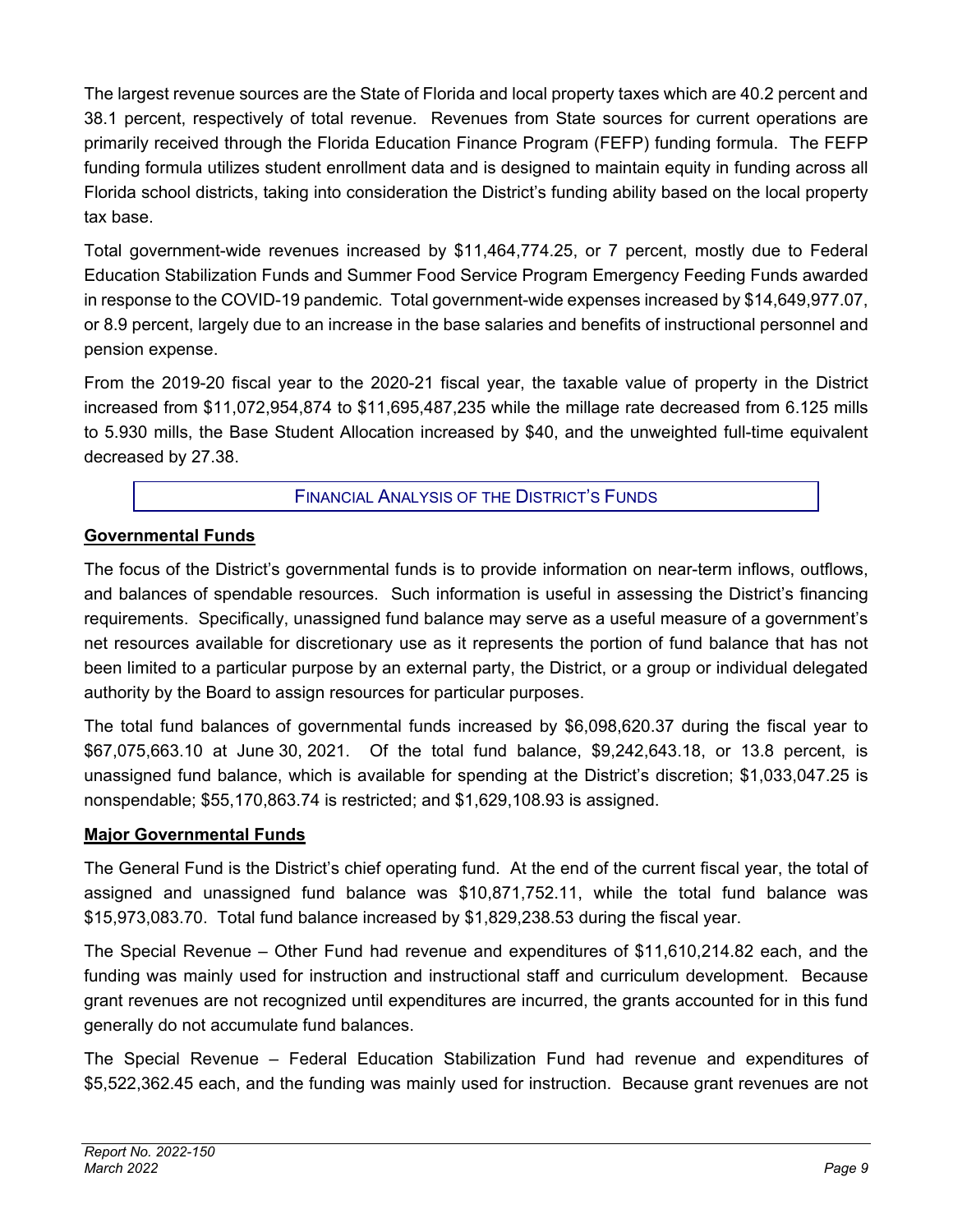recognized until expenditures are incurred, the grants accounted for in this fund generally does not accumulate fund balances.

Debt Service – ARRA Economic Stimulus Fund has a total fund balance of \$17,151,892.93, which is restricted for the payment of debt service. The fund balance increased by \$2,372,311.16 primarily due to payments into the sinking fund for the 2010A Qualified School Construction Bonds.

The Capital Projects – Local Capital Improvement Fund has a total fund balance of \$24,316,756.52 which is restricted for the acquisition, construction, and maintenance of capital assets. The fund balance decreased by \$653,116.99. Of the total fund balance, \$2,683,173.00 has been encumbered for various projects.

### **GENERAL FUND BUDGETARY HIGHLIGHTS**

During the 2020-21 fiscal year, the District amended its General Fund budget several times, with amendments taken to the Board for approval. Final budget amounts were in line with original budget amounts for revenues, while final budget amounts for expenditures were less than original budget amounts primarily due to continued cost containment measures implemented by the District. The Board approves the final budget amendment after year end.

Actual revenues are in line with the final budgeted amounts while actual expenditures are \$4,409,636.40, or 3.2 percent, less than final budgeted amounts, which is accounted for as restricted or assigned in the 2021-22 fiscal year budget. The decrease in expenditures was primarily due to continued cost containment measures implemented by the District. The actual ending fund balance exceeded the estimated fund balance contained in the final amended budget by \$2,601,563.40 of the original budgeted fund balance.

CAPITAL ASSETS AND LONG-TERM DEBT

### **Capital Assets**

The District's investment in capital assets for its governmental activities as of June 30, 2021, amounted to \$180,847,760.20 (net of accumulated depreciation). This investment in capital assets includes land; construction in progress; improvements other than buildings; buildings and fixed equipment; furniture, fixtures, and equipment; motor vehicles; property under capital lease; motor vehicles; and audio-visual materials and computer software.

Additional information on the District's capital assets can be found in Notes I.F.4. and III.C. to the financial statements.

### **Long-Term Debt**

At June 30, 2021, the District had total long-term debt of \$37,874,096.54, composed of \$35,000,000 of Certificates of Participation, Series 2010A – Qualified School Construction Bonds, and \$2,874,096.54 of Obligations under Capital Lease.

Additional information on the District's long-term debt can be found in Note III.H. to the financial statements.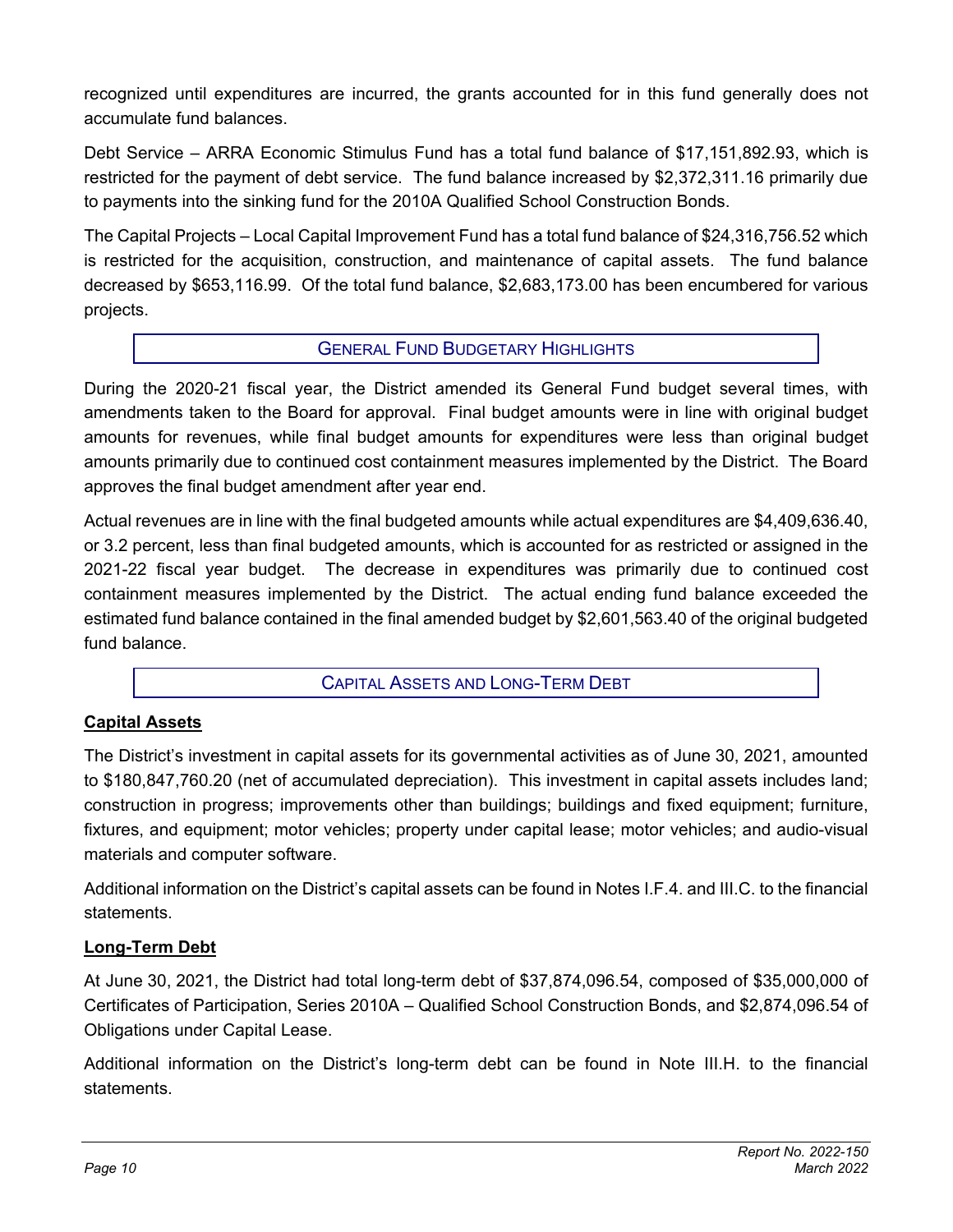#### REQUESTS FOR INFORMATION

This financial report is designed to provide a general overview of the District's finances. Questions concerning information provided in the MD&A or other required supplementary information, and financial statements and notes thereto, or requests for additional financial information should be addressed to the Director of Finance, Citrus County District School Board, 1007 West Main Street, Inverness, Florida 34450.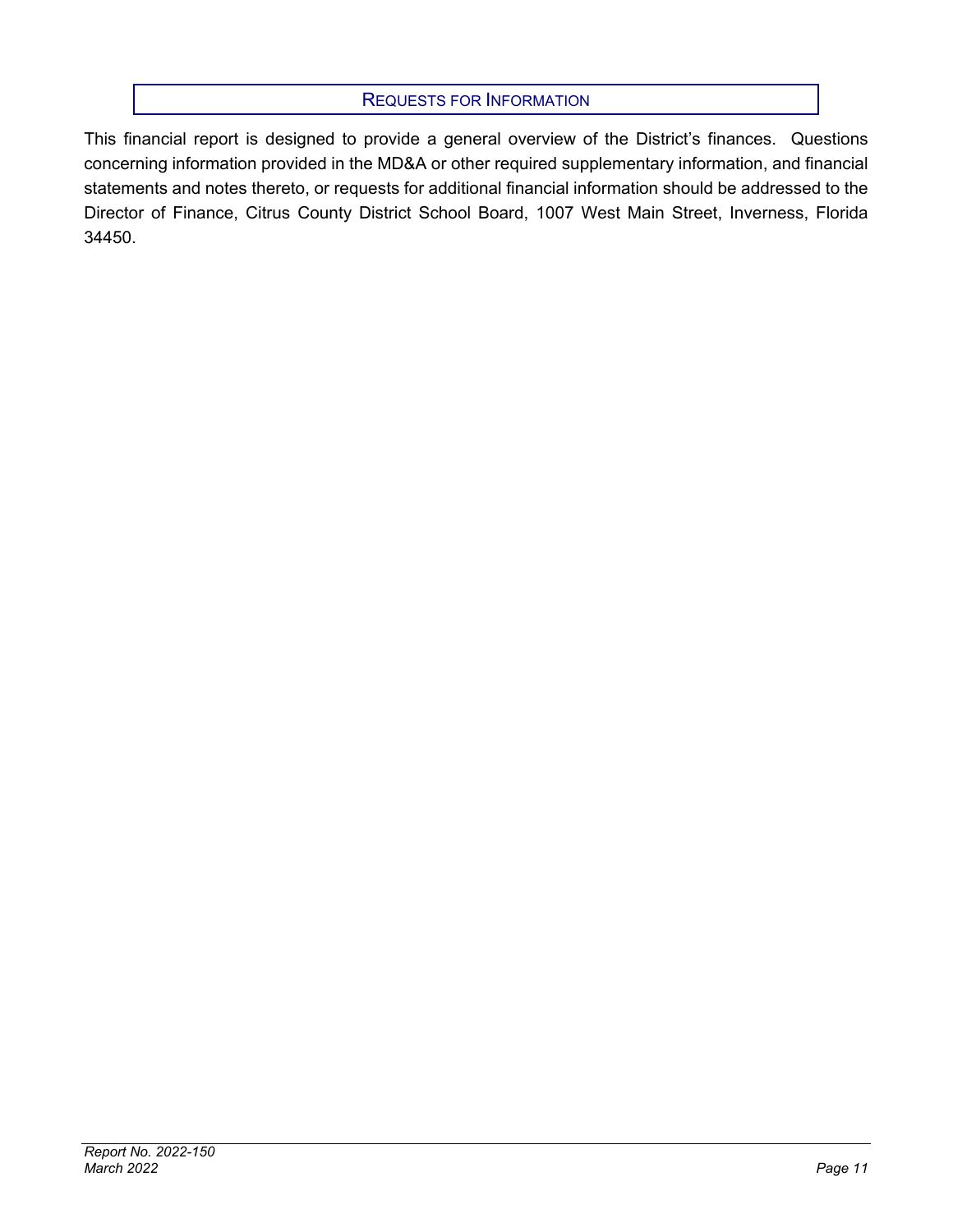THIS PAGE INTENTIONALLY LEFT BLANK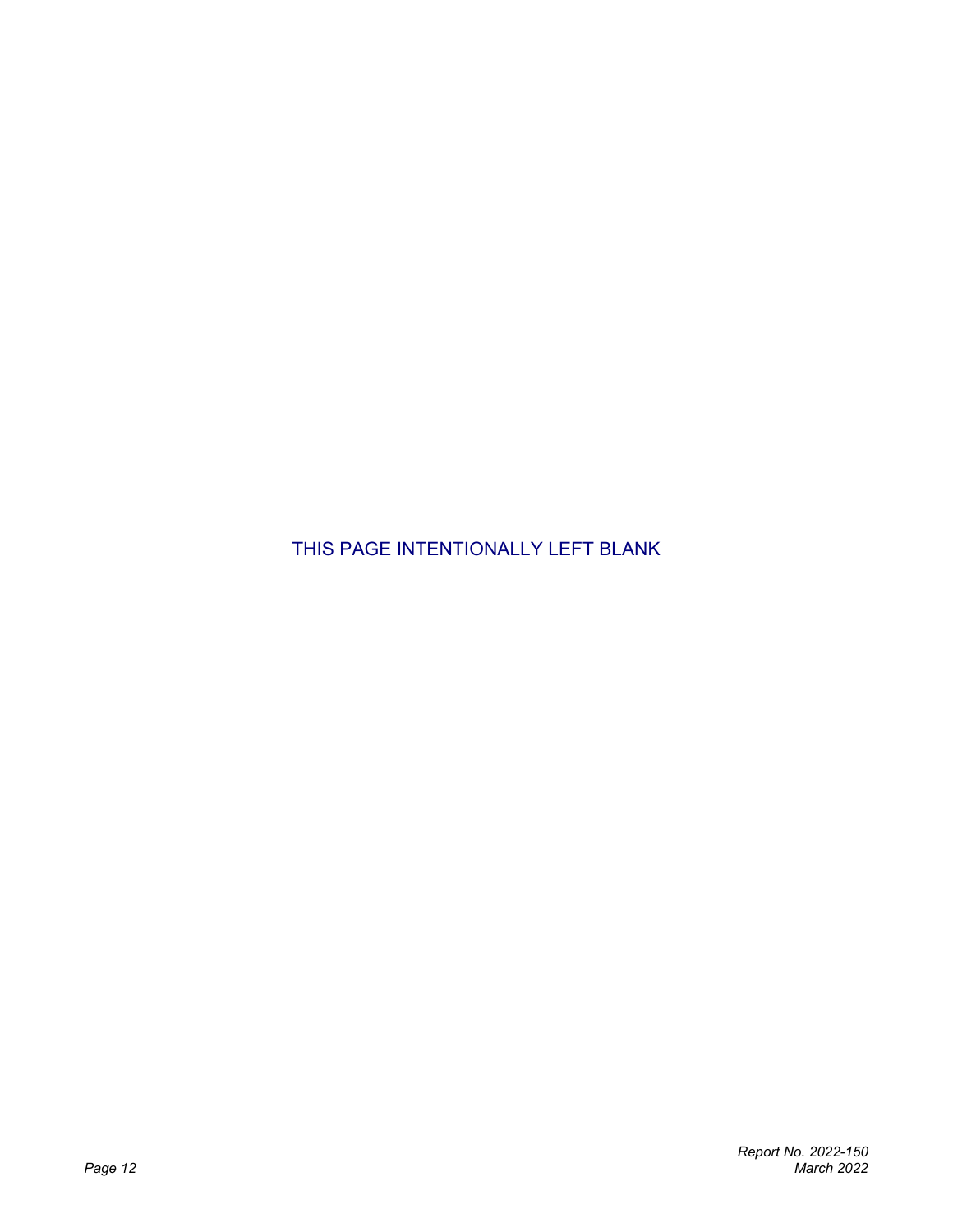## <span id="page-18-0"></span>*BASIC FINANCIAL STATEMENTS*

#### **Citrus County District School Board Statement of Net Position June 30, 2021**

|                                                                          | <b>Primary Government</b>            |                   |
|--------------------------------------------------------------------------|--------------------------------------|-------------------|
|                                                                          | Governmental<br><b>Activities</b>    | Component<br>Unit |
| <b>ASSETS</b>                                                            |                                      |                   |
| Cash and Cash Equivalents<br>Investments                                 | \$<br>10,150,925.80<br>54,315,467.09 | \$<br>299,474.00  |
| <b>Accounts Receivable</b>                                               | 234,738.03                           | 83.00             |
| Due from Other Agencies                                                  | 5,203,572.23                         |                   |
| Prepaid Items                                                            | 334,431.34                           |                   |
| Inventories                                                              | 972,212.46                           |                   |
| Capital Credits Receivable                                               | 1,178,529.43                         |                   |
| Restricted Investment with Fiscal Agent<br>Capital Assets:               | 17, 151, 892. 93                     |                   |
| Nondepreciable Capital Assets                                            | 6,599,964.18                         | 13,608.00         |
| Depreciable Capital Assets, Net                                          | 174,247,796.02                       | 389,205.00        |
| <b>TOTAL ASSETS</b>                                                      | 270,389,529.51                       | 702,370.00        |
| <b>DEFERRED OUTFLOWS OF RESOURCES</b>                                    |                                      |                   |
| Pensions                                                                 | 36,372,248.00                        |                   |
| <b>OPEB</b>                                                              | 1,438,392.00                         |                   |
| TOTAL DEFERRED OUTFLOWS OF RESOURCES                                     | 37,810,640.00                        |                   |
| <b>LIABILITIES</b>                                                       |                                      |                   |
| <b>Accrued Salaries and Benefits</b>                                     | 6,209.25                             |                   |
| Payroll Deductions and Withholdings                                      | 1,712,642.83                         |                   |
| <b>Accounts Payable</b>                                                  | 5,825,340.24                         | 13,975.00         |
| Construction Contracts Payable - Retained Percentage                     | 29,285.68                            |                   |
| Due to Other Agencies                                                    | 1,291.72                             |                   |
| <b>Unearned Revenue</b>                                                  | 1,491,258.19                         |                   |
| Estimated Liability for Self-Insurance Program<br>Long-Term Liabilities: | 1,899,263.21                         |                   |
| Portion Due Within 1 Year                                                | 4,273,116.55                         |                   |
| Portion Due After 1 Year                                                 | 179,763,168.42                       |                   |
| <b>TOTAL LIABILITIES</b>                                                 | 195,001,576.09                       | 13,975.00         |
| DEFERRED INFLOWS OF RESOURCES                                            |                                      |                   |
| Pensions                                                                 | 5,187,131.00                         |                   |
| <b>OPEB</b>                                                              | 5,700,076.00                         |                   |
| TOTAL DEFERRED INFLOWS OF RESOURCES                                      | 10,887,207.00                        |                   |
| <b>NET POSITION</b>                                                      |                                      |                   |
| Net Investment in Capital Assets<br>Restricted for:                      | 142,973,663.66                       | 402,813.00        |
| <b>State Required Carryover Programs</b>                                 | 2,483,181.32                         | 18,785.00         |
| Debt Service                                                             | 17, 151, 892. 93                     |                   |
| <b>Capital Projects</b>                                                  | 25,569,000.83                        | 8,378.00          |
| Food Service                                                             | 5,155,426.92                         |                   |
| Other Purposes                                                           | 5,061,998.22                         | 77,425.00         |
| Unrestricted (Deficit)                                                   | (96,083,777.46)                      | 180,994.00        |
| <b>TOTAL NET POSITION</b>                                                | \$<br>102,311,386.42                 | \$<br>688,395.00  |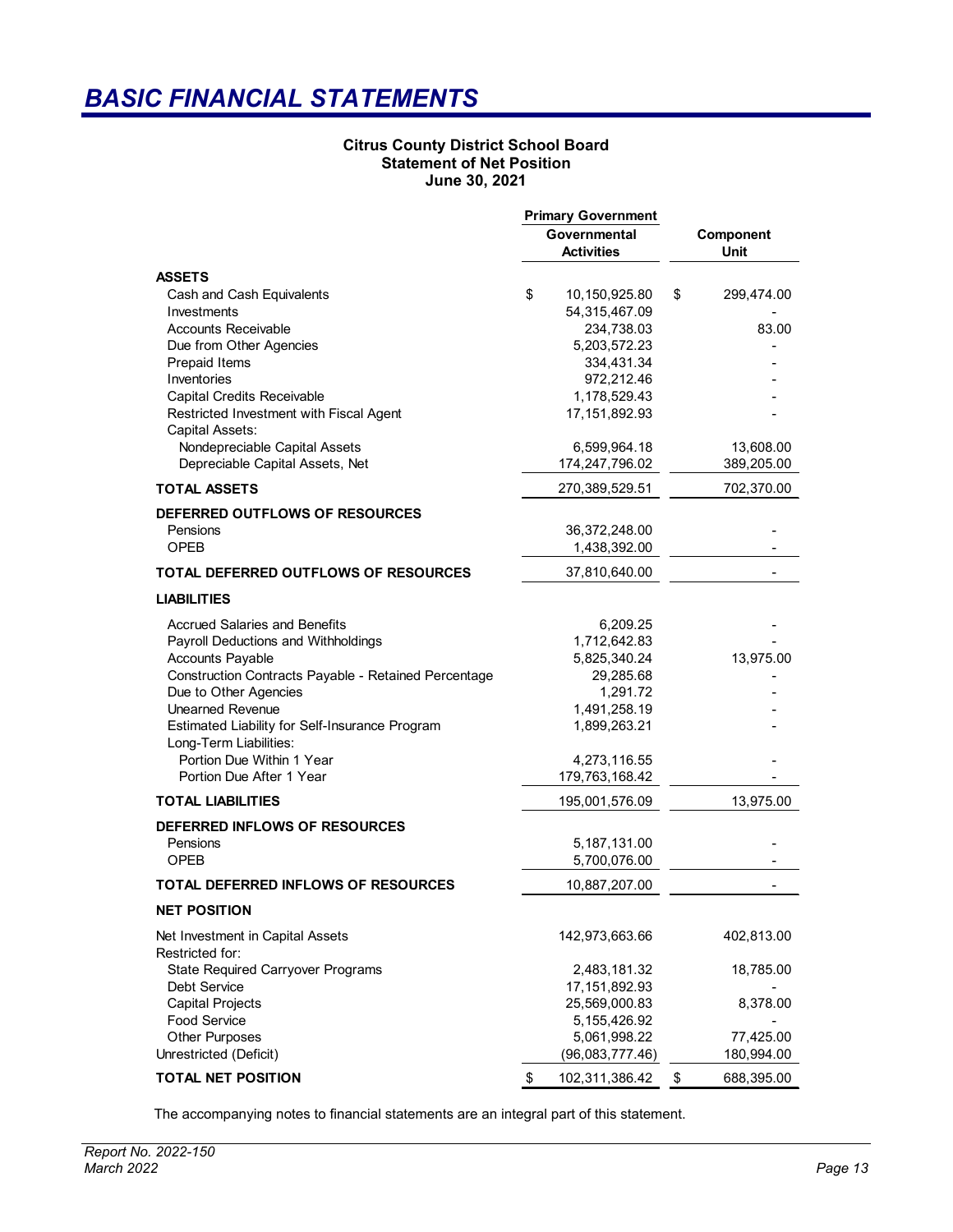#### **Citrus County District School Board Statement of Activities For the Fiscal Year Ended June 30, 2021**

<span id="page-19-0"></span>

|                                                 |    | <b>Program Revenues</b>  |                                          |              |                                                        |              |    |                                                      |  |
|-------------------------------------------------|----|--------------------------|------------------------------------------|--------------|--------------------------------------------------------|--------------|----|------------------------------------------------------|--|
|                                                 |    | <b>Expenses</b>          | <b>Charges</b><br>for<br><b>Services</b> |              | Operating<br><b>Grants and</b><br><b>Contributions</b> |              |    | Capital<br><b>Grants and</b><br><b>Contributions</b> |  |
| <b>Functions/Programs</b>                       |    |                          |                                          |              |                                                        |              |    |                                                      |  |
| <b>Primary Government</b>                       |    |                          |                                          |              |                                                        |              |    |                                                      |  |
| <b>Governmental Activities:</b>                 |    |                          |                                          |              |                                                        |              |    |                                                      |  |
| Instruction                                     | \$ | 89,455,875.13            | \$                                       | 1,177,512.54 | \$                                                     |              | \$ |                                                      |  |
| <b>Student Support Services</b>                 |    | 7,567,843.29             |                                          |              |                                                        |              |    |                                                      |  |
| <b>Instructional Media Services</b>             |    | 1,576,208.87             |                                          |              |                                                        |              |    |                                                      |  |
| Instruction and Curriculum Development Services |    | 4,698,001.41             |                                          |              |                                                        |              |    |                                                      |  |
| <b>Instructional Staff Training Services</b>    |    | 1,963,919.51             |                                          |              |                                                        |              |    |                                                      |  |
| <b>Instruction-Related Technology</b>           |    | 1,353,301.32             |                                          |              |                                                        |              |    |                                                      |  |
| Board                                           |    | 622,065.76               |                                          |              |                                                        |              |    |                                                      |  |
| <b>General Administration</b>                   |    | 1,513,041.66             |                                          |              |                                                        |              |    |                                                      |  |
| <b>School Administration</b>                    |    | 10,964,711.98            |                                          |              |                                                        |              |    |                                                      |  |
| <b>Facilities Acquisition and Construction</b>  |    | 2,156,492.61             |                                          | 36,948.67    |                                                        |              |    | 1,201,483.51                                         |  |
| <b>Fiscal Services</b>                          |    | 887,452.77               |                                          |              |                                                        |              |    |                                                      |  |
| <b>Food Services</b>                            |    | 8,593,932.45             |                                          | 555,047.17   |                                                        | 9,416,272.37 |    |                                                      |  |
| <b>Central Services</b>                         |    | 3,230,507.83             |                                          |              |                                                        |              |    |                                                      |  |
| <b>Student Transportation Services</b>          |    | 8,640,031.61             |                                          | 9,560.35     |                                                        |              |    |                                                      |  |
| Operation of Plant                              |    | 13,983,506.39            |                                          |              |                                                        |              |    |                                                      |  |
| Maintenance of Plant                            |    | 3,653,541.50             |                                          |              |                                                        |              |    |                                                      |  |
| <b>Administrative Technology Services</b>       |    | 2,290,777.15             |                                          |              |                                                        |              |    |                                                      |  |
| <b>Community Services</b>                       |    | 5,533,319.53             |                                          | 80,487.91    |                                                        |              |    |                                                      |  |
| Unallocated Interest on Long-Term Debt          |    | 615,783.88               |                                          |              |                                                        |              |    | 8,796.06                                             |  |
| <b>Unallocated Depreciation Expense</b>         |    | 9,975,090.87             |                                          |              |                                                        |              |    |                                                      |  |
| <b>Total Primary Government</b>                 |    | 179,275,405.52           | \$                                       | 1,859,556.64 | \$                                                     | 9,416,272.37 | \$ | 1,210,279.57                                         |  |
| <b>Component Unit</b>                           |    |                          |                                          |              |                                                        |              |    |                                                      |  |
| The Academy of Environmental Science, Inc.      | \$ | 779,004.00               | \$                                       | 0.00         | \$                                                     | 65,924.00    | \$ | 0.00                                                 |  |
|                                                 |    | <b>General Revenues:</b> |                                          |              |                                                        |              |    |                                                      |  |

Taxes: Property Taxes, Levied for Operational Purposes

Property Taxes, Levied for Capital Projects

Grants and Contributions Not Restricted to Specific Programs

Net Decrease in Fair Value of Investments

Miscellaneous

#### **Total General Revenues**

#### **Change in Net Position**

Net Position - Beginning Adjustment to Beginning Net Position Net Position - Beginning, as Restated

#### **Net Position - Ending**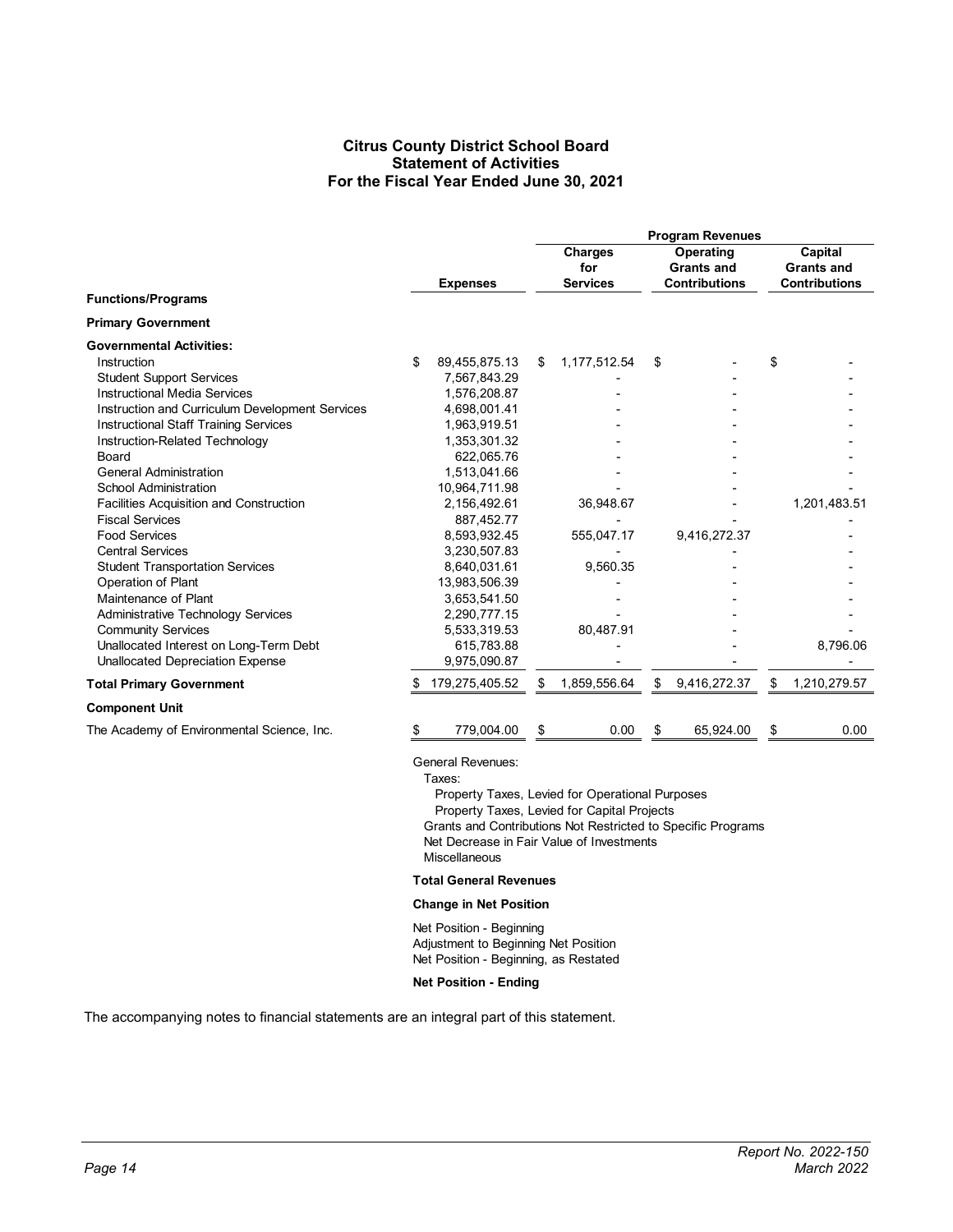| Net (Expense) Revenue and Changes in<br><b>Net Position</b> |    |                   |  |  |  |  |  |  |
|-------------------------------------------------------------|----|-------------------|--|--|--|--|--|--|
| <b>Primary Government</b><br>Governmental<br>Activities     |    | Component<br>Unit |  |  |  |  |  |  |
|                                                             |    |                   |  |  |  |  |  |  |
| \$<br>(88, 278, 362.59)                                     | \$ |                   |  |  |  |  |  |  |
| (7, 567, 843.29)                                            |    |                   |  |  |  |  |  |  |
| (1,576,208.87)                                              |    |                   |  |  |  |  |  |  |
| (4,698,001.41)                                              |    |                   |  |  |  |  |  |  |
| (1,963,919.51)                                              |    |                   |  |  |  |  |  |  |
| (1,353,301.32)                                              |    |                   |  |  |  |  |  |  |
| (622,065.76)                                                |    |                   |  |  |  |  |  |  |
| (1,513,041.66)<br>(10, 964, 711.98)                         |    |                   |  |  |  |  |  |  |
| (918,060.43)                                                |    |                   |  |  |  |  |  |  |
| (887, 452.77)                                               |    |                   |  |  |  |  |  |  |
| 1,377,387.09                                                |    |                   |  |  |  |  |  |  |
| (3,230,507.83)                                              |    |                   |  |  |  |  |  |  |
| (8,630,471.26)                                              |    |                   |  |  |  |  |  |  |
| (13,983,506.39)                                             |    |                   |  |  |  |  |  |  |
| (3,653,541.50)                                              |    |                   |  |  |  |  |  |  |
| (2,290,777.15)                                              |    |                   |  |  |  |  |  |  |
| (5,452,831.62)                                              |    |                   |  |  |  |  |  |  |
| (606,987.82)                                                |    |                   |  |  |  |  |  |  |
| (9,975,090.87)                                              |    |                   |  |  |  |  |  |  |
| (166,789,296.94)                                            |    |                   |  |  |  |  |  |  |
|                                                             |    | (713,080.00)      |  |  |  |  |  |  |
| 50,104,161.09                                               |    |                   |  |  |  |  |  |  |
| 16,956,824.89                                               |    |                   |  |  |  |  |  |  |
| 88,543,205.65                                               |    | 736,885.00        |  |  |  |  |  |  |
| (347, 051.43)                                               |    |                   |  |  |  |  |  |  |
| 8,329,624.26                                                |    | 66,204.00         |  |  |  |  |  |  |
| 163,586,764.46                                              |    | 803,089.00        |  |  |  |  |  |  |
| (3,202,532.48)                                              |    | 90,009.00         |  |  |  |  |  |  |
| 102,592,600.90                                              |    | 571,102.00        |  |  |  |  |  |  |
| 2,921,318.00                                                |    | 27,284.00         |  |  |  |  |  |  |
| 105,513,918.90                                              |    | 598,386.00        |  |  |  |  |  |  |
| \$<br>102,311,386.42                                        | \$ | 688,395.00        |  |  |  |  |  |  |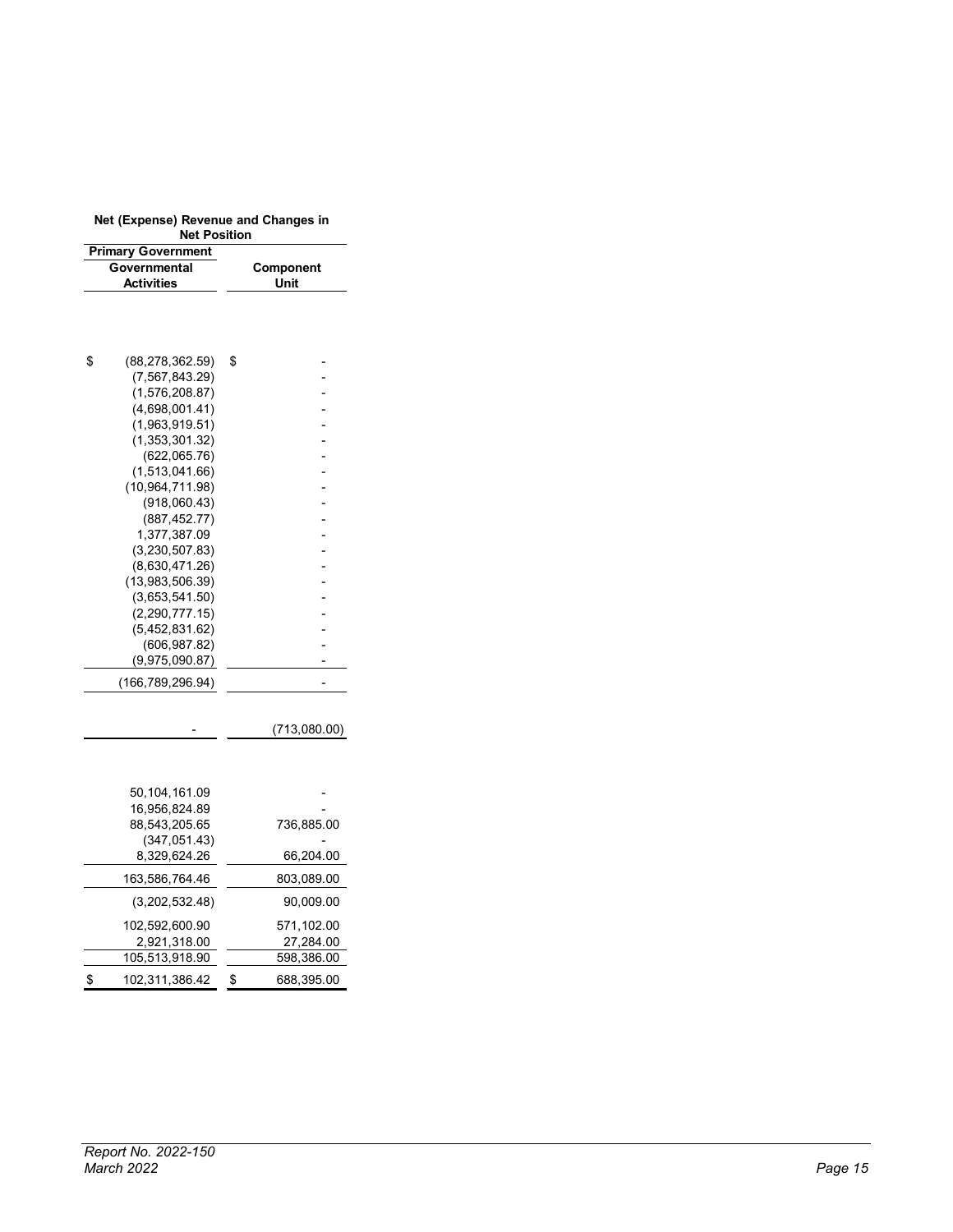#### **Citrus County District School Board Balance Sheet – Governmental Funds June 30, 2021**

<span id="page-21-0"></span>

|                                                      |    | General<br><b>Fund</b> | <b>Special Revenue -</b><br><b>Other Fund</b> | <b>Special Revenue -</b><br><b>Federal Education</b><br><b>Stabilization Fund</b> |                |  |
|------------------------------------------------------|----|------------------------|-----------------------------------------------|-----------------------------------------------------------------------------------|----------------|--|
| <b>ASSETS</b>                                        |    |                        |                                               |                                                                                   |                |  |
| Cash and Cash Equivalents                            | \$ | 4,897,048.28           | \$                                            | \$                                                                                |                |  |
| Investments                                          |    | 10,535,611.86          |                                               |                                                                                   |                |  |
| <b>Accounts Receivable</b>                           |    | 173,300.90             |                                               |                                                                                   |                |  |
| Due from Other Funds                                 |    | 1,520,986.75           |                                               |                                                                                   |                |  |
| Due from Other Agencies                              |    | 2,307,120.33           | 1,266,852.98                                  |                                                                                   | 1,024,498.83   |  |
| Prepaid Items                                        |    | 92,865.12              |                                               |                                                                                   | 241,566.22     |  |
| Inventories                                          |    | 689,545.65             |                                               |                                                                                   |                |  |
| Restricted Investment with Fiscal Agent              |    |                        |                                               |                                                                                   |                |  |
| <b>TOTAL ASSETS</b>                                  | \$ | 20,216,478.89          | \$<br>1,266,852.98                            | \$                                                                                | 1,266,065.05   |  |
| <b>LIABILITIES AND FUND BALANCES</b><br>Liabilities: |    |                        |                                               |                                                                                   |                |  |
| <b>Accrued Salaries and Benefits</b>                 | \$ |                        | \$<br>6,209.25                                | \$                                                                                |                |  |
| Payroll Deductions and Withholdings                  |    | 1,525,702.47           | 83,806.60                                     |                                                                                   | 58,510.70      |  |
| <b>Accounts Payable</b>                              |    | 2,538,798.85           | 524,481.18                                    |                                                                                   | 338,923.55     |  |
| Construction Contracts Payable - Retained Percentage |    |                        |                                               |                                                                                   |                |  |
| Due to Other Funds                                   |    |                        | 652,355.95                                    |                                                                                   | 868,630.80     |  |
| Due to Other Agencies                                |    | 1,291.72               |                                               |                                                                                   |                |  |
| <b>Unearned Revenue</b>                              |    | 177,602.15             |                                               |                                                                                   |                |  |
| <b>Total Liabilities</b>                             |    | 4,243,395.19           | 1,266,852.98                                  |                                                                                   | 1,266,065.05   |  |
| <b>Fund Balances:</b>                                |    |                        |                                               |                                                                                   |                |  |
| Nonspendable:                                        |    |                        |                                               |                                                                                   |                |  |
| Prepaid Items                                        |    | 92,865.12              |                                               |                                                                                   |                |  |
| Inventories                                          |    | 689,545.65             |                                               |                                                                                   |                |  |
| <b>Total Nonspendable Fund Balance</b>               |    | 782,410.77             |                                               |                                                                                   |                |  |
| Restricted for:                                      |    |                        |                                               |                                                                                   |                |  |
| State Required Carryover Programs                    |    | 2,483,181.32           |                                               |                                                                                   |                |  |
| <b>Student Activities</b>                            |    |                        |                                               |                                                                                   |                |  |
| Debt Service                                         |    |                        |                                               |                                                                                   |                |  |
| Capital Projects                                     |    |                        |                                               |                                                                                   |                |  |
| <b>Food Service</b>                                  |    |                        |                                               |                                                                                   |                |  |
| Other Required Carryover Programs                    |    | 1,835,739.50           |                                               |                                                                                   |                |  |
| <b>Total Restricted Fund Balance</b>                 |    | 4,318,920.82           |                                               |                                                                                   |                |  |
| Assigned for:                                        |    |                        |                                               |                                                                                   |                |  |
| 2021-22 Budget                                       |    | 1,200,000.00           |                                               |                                                                                   |                |  |
| <b>Other Purposes</b>                                |    | 429,108.93             |                                               |                                                                                   |                |  |
| <b>Total Assigned Fund Balance</b>                   |    | 1,629,108.93           |                                               |                                                                                   |                |  |
| <b>Unassigned Fund Balance</b>                       |    | 9,242,643.18           | $\blacksquare$                                |                                                                                   | $\blacksquare$ |  |
| <b>Total Fund Balances</b>                           |    | 15,973,083.70          |                                               |                                                                                   |                |  |
| TOTAL LIABILITIES AND FUND BALANCES                  | \$ | 20,216,478.89          | \$<br>1,266,852.98                            | \$                                                                                | 1,266,065.05   |  |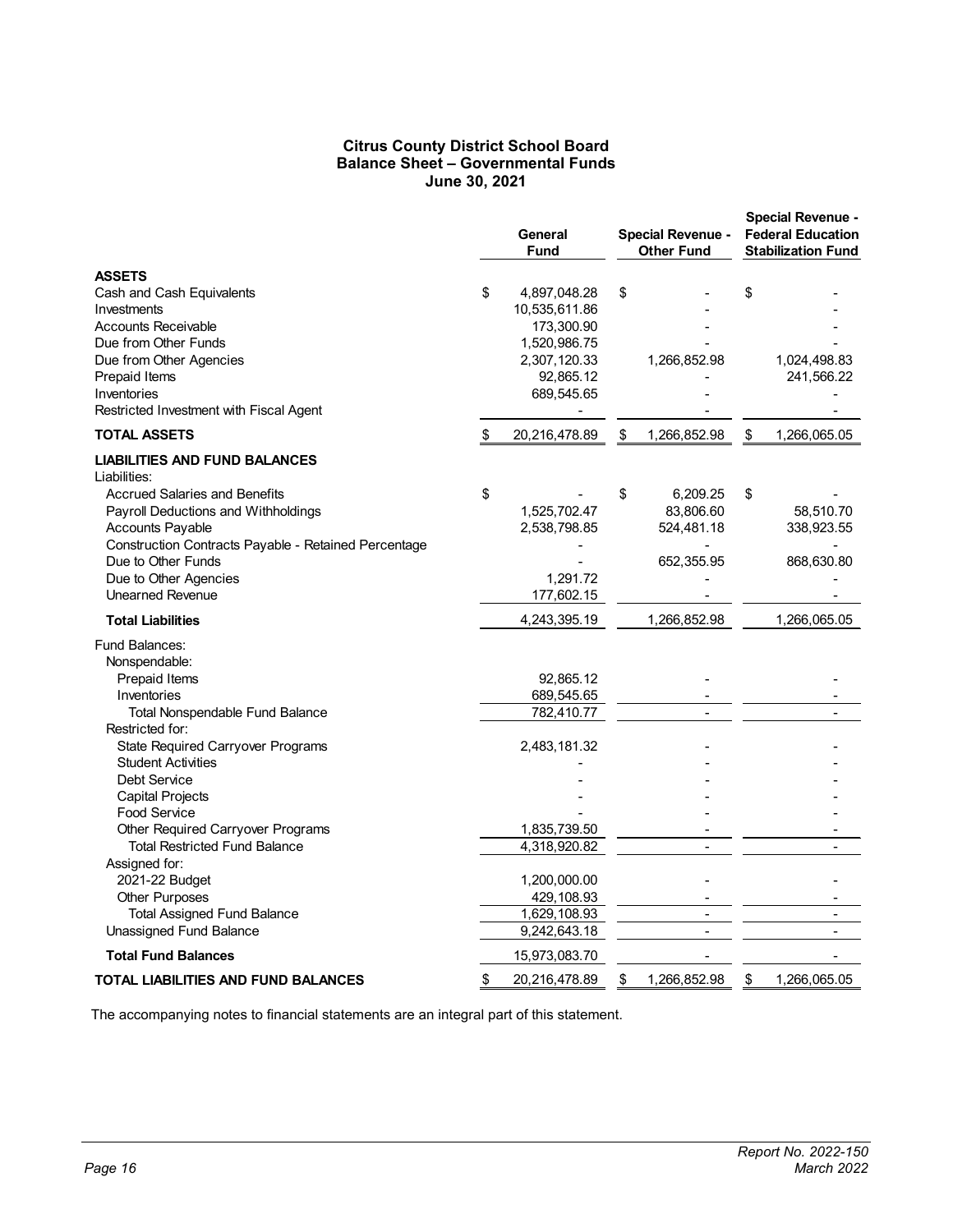| Debt Service -<br><b>ARRA Economic</b><br><b>Stimulus Fund</b> | <b>Capital Projects -</b><br><b>Local Capital</b><br><b>Improvement Fund</b> | Other<br>Governmental<br><b>Funds</b> | <b>Total</b><br>Governmental<br><b>Funds</b> |
|----------------------------------------------------------------|------------------------------------------------------------------------------|---------------------------------------|----------------------------------------------|
| \$                                                             | \$                                                                           | \$<br>3,253,877.52                    | \$<br>8,150,925.80                           |
|                                                                | 26,032,948.35                                                                | 6,128,625.92                          | 42,697,186.13                                |
|                                                                |                                                                              | 61,148.24                             | 234,449.14                                   |
|                                                                |                                                                              |                                       | 1,520,986.75                                 |
|                                                                | 299,717.26                                                                   | 305,382.83                            | 5,203,572.23                                 |
|                                                                |                                                                              |                                       | 334,431.34                                   |
|                                                                |                                                                              | 250,636.48                            | 940, 182. 13                                 |
| 17,151,892.93                                                  |                                                                              |                                       | 17, 151, 892. 93                             |
| \$<br>17, 151, 892. 93                                         | \$<br>26,332,665.61                                                          | \$<br>9,999,670.99                    | \$<br>76,233,626.45                          |
|                                                                |                                                                              |                                       |                                              |
| \$                                                             | \$                                                                           | \$                                    | \$<br>6,209.25                               |
|                                                                |                                                                              | 42,220.75                             | 1,710,240.52                                 |
|                                                                | 1,986,623.41                                                                 | 323,520.29                            | 5,712,347.28                                 |
|                                                                | 29,285.68                                                                    |                                       | 29,285.68                                    |
|                                                                |                                                                              |                                       | 1,520,986.75                                 |
|                                                                |                                                                              |                                       | 1,291.72                                     |
|                                                                |                                                                              |                                       | 177,602.15                                   |
|                                                                | 2,015,909.09                                                                 | 365,741.04                            | 9, 157, 963. 35                              |
|                                                                |                                                                              |                                       |                                              |
|                                                                |                                                                              |                                       | 92,865.12                                    |
|                                                                |                                                                              | 250,636.48                            | 940, 182. 13                                 |
|                                                                |                                                                              | 250,636.48                            | 1,033,047.25                                 |
|                                                                |                                                                              |                                       | 2,483,181.32                                 |
|                                                                |                                                                              | 3,215,772.99                          | 3,215,772.99                                 |
| 17, 151, 892. 93                                               |                                                                              |                                       | 17, 151, 892. 93                             |
|                                                                | 24,316,756.52                                                                | 1,252,244.31                          | 25,569,000.83                                |
|                                                                |                                                                              | 4,915,276.17                          | 4,915,276.17                                 |
|                                                                |                                                                              |                                       | 1,835,739.50                                 |
| 17, 151, 892. 93                                               | 24,316,756.52                                                                | 9,383,293.47                          | 55,170,863.74                                |
|                                                                |                                                                              |                                       | 1,200,000.00                                 |
|                                                                |                                                                              |                                       | 429,108.93                                   |
|                                                                |                                                                              |                                       | 1,629,108.93                                 |
|                                                                |                                                                              | $\blacksquare$                        | 9,242,643.18                                 |
| 17, 151, 892. 93                                               | 24,316,756.52                                                                | 9,633,929.95                          | 67,075,663.10                                |
| \$<br>17, 151, 892. 93                                         | \$<br>26,332,665.61                                                          | \$<br>9,999,670.99                    | \$<br>76,233,626.45                          |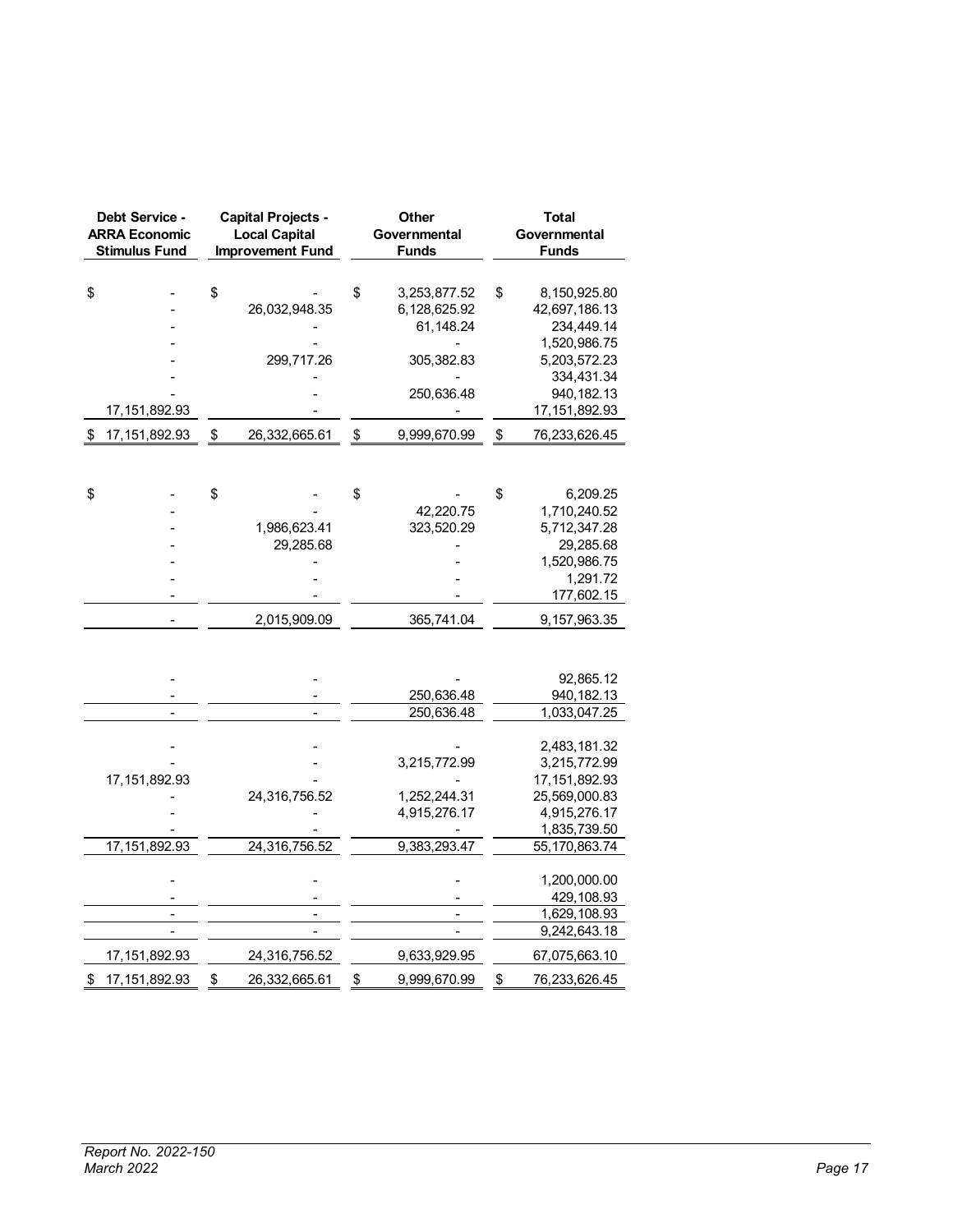#### **Citrus County District School Board Reconciliation of the Governmental Funds Balance Sheet to the Statement of Net Position June 30, 2021**

<span id="page-23-0"></span>

| <b>Total Fund Balances - Governmental Funds</b>                                                                                                                                                                                                                          |                                                                                                        | \$<br>67,075,663.10  |
|--------------------------------------------------------------------------------------------------------------------------------------------------------------------------------------------------------------------------------------------------------------------------|--------------------------------------------------------------------------------------------------------|----------------------|
| Amounts reported for governmental activities in the statement of net position are different because:                                                                                                                                                                     |                                                                                                        |                      |
| Capital assets, net of accumulated depreciation, used in governmental activities are not financial<br>resources and, therefore, are not reported as assets in the governmental funds.                                                                                    | 180,847,760.20                                                                                         |                      |
| Capital credits to be received in future years are not available to liquidate liabilities in the<br>governmental funds, but are accrued in the government-wide statements.                                                                                               | 1,178,529.43                                                                                           |                      |
| Internal service funds are used by management to charge the costs of certain activities, such as<br>insurance, to individual funds. The assets and liabilities of the internal service fund are included<br>in governmental activities in the statement of net position. |                                                                                                        | 10,322,285.66        |
| The deferred outflows of resources and deferred inflows of resources related to pensions and<br>other postemployment benefits (OPEB) are applicable to future periods and, therefore, are not<br>reported in the governmental funds.                                     |                                                                                                        |                      |
| Deferred Outflows Related to Pensions<br>Deferred Outflows Related to OPEB<br>Deferred Inflows Related to Pensions<br>Deferred Inflows Related to OPEB                                                                                                                   | \$<br>36,372,248.00<br>1,438,392.00<br>(5, 187, 131.00)<br>(5,700,076.00)                              | 26,923,433.00        |
| Long-term liabilities are not due and payable in the fiscal year and, therefore, are not reported<br>as liabilities in the governmental funds. Long-term liabilities at year end consist of:                                                                             |                                                                                                        |                      |
| Certificates of Participation Payable<br><b>Obligations Under Capital Lease</b><br><b>Compensated Absences Payable</b><br>Net Pension Liability<br>Other Postemployment Benefits Payable                                                                                 | (35,000,000.00)<br>\$<br>(2,874,096.54)<br>(6, 195, 162.43)<br>(111, 531, 940.00)<br>(28, 435, 086.00) | (184,036,284.97)     |
| <b>Net Position - Governmental Activities</b>                                                                                                                                                                                                                            |                                                                                                        | \$<br>102,311,386.42 |
|                                                                                                                                                                                                                                                                          |                                                                                                        |                      |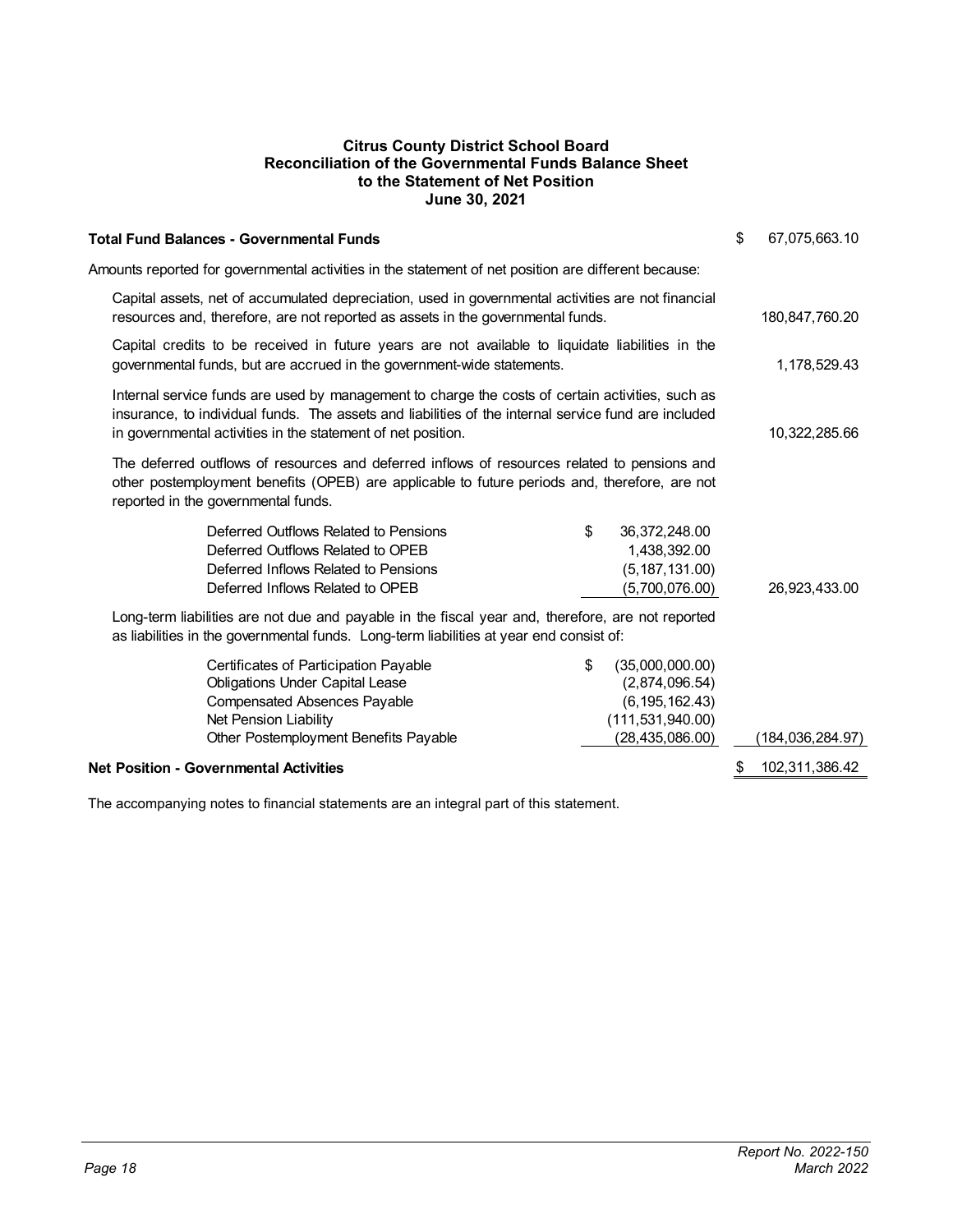THIS PAGE INTENTIONALLY LEFT BLANK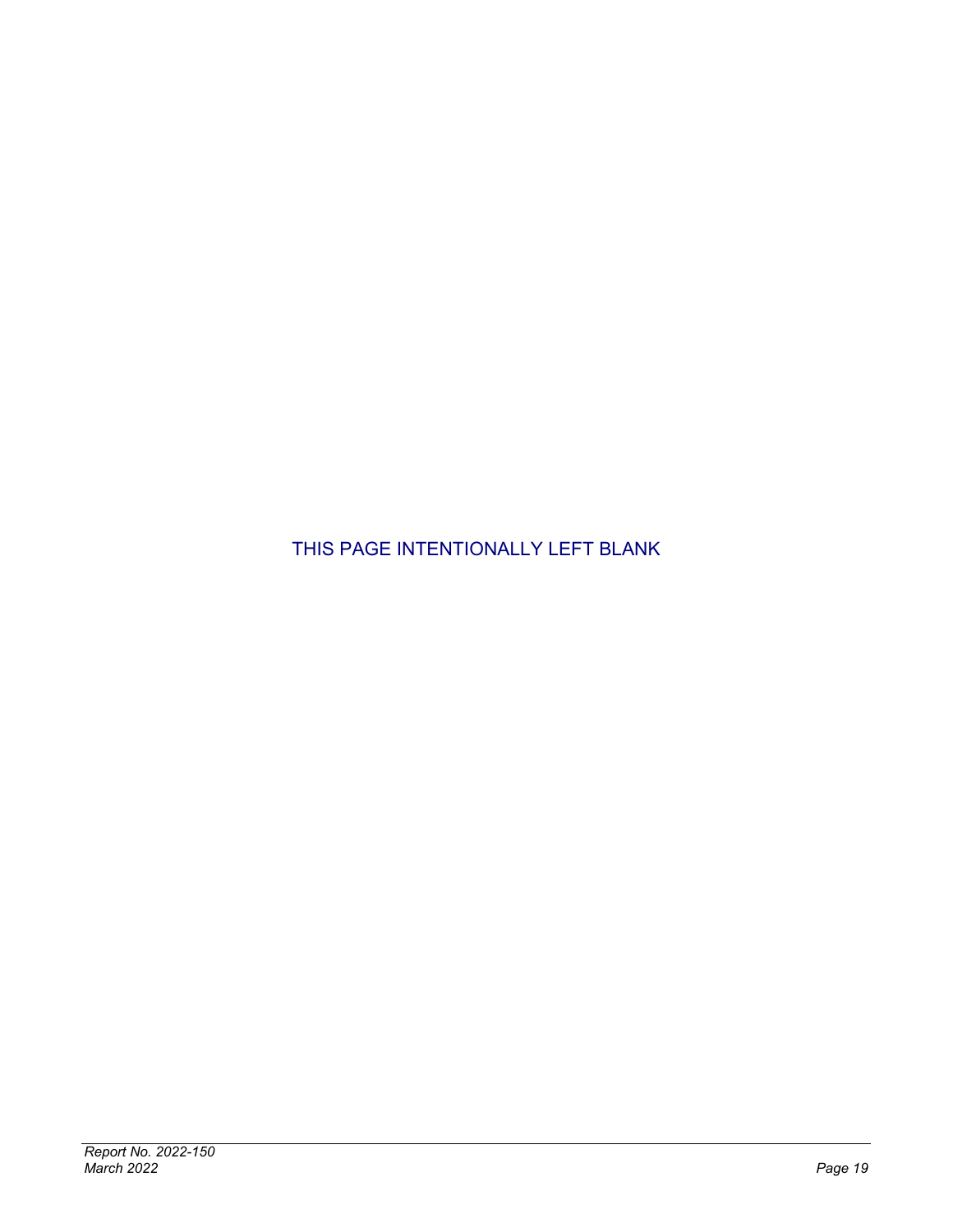#### **Citrus County District School Board Statement of Revenues, Expenditures, and Changes in Fund Balances – Governmental Funds For the Fiscal Year Ended June 30, 2021**

<span id="page-25-0"></span>

|                                                          | General<br>Fund |                  | Special Revenue -<br><b>Other Fund</b> | Special Revenue -<br><b>Federal Education</b><br><b>Stabilization Fund</b> |              |  |
|----------------------------------------------------------|-----------------|------------------|----------------------------------------|----------------------------------------------------------------------------|--------------|--|
| <b>Revenues</b>                                          |                 |                  |                                        |                                                                            |              |  |
| Intergovernmental:                                       |                 |                  |                                        |                                                                            |              |  |
| <b>Federal Direct</b>                                    | \$              | 214,725.35       | \$<br>798,480.00                       | \$                                                                         | 610,938.24   |  |
| Federal Through State and Local                          |                 | 1,203,265.39     | 10,804,685.78                          |                                                                            | 4,911,424.21 |  |
| <b>State</b>                                             |                 | 69,550,087.20    | 7,049.04                               |                                                                            |              |  |
| Local:                                                   |                 |                  |                                        |                                                                            |              |  |
| <b>Property Taxes</b>                                    |                 | 50,104,161.09    |                                        |                                                                            |              |  |
| <b>Impact Fees</b>                                       |                 |                  |                                        |                                                                            |              |  |
| Charges for Services - Food Service                      |                 |                  |                                        |                                                                            |              |  |
| Net Decrease in Fair Value of Investments                |                 |                  |                                        |                                                                            |              |  |
| Miscellaneous                                            |                 | 5,382,974.76     |                                        |                                                                            |              |  |
| <b>Total Local Revenues</b>                              |                 | 55,487,135.85    | $\overline{a}$                         |                                                                            |              |  |
| <b>Total Revenues</b>                                    |                 | 126,455,213.79   | 11,610,214.82                          |                                                                            | 5,522,362.45 |  |
| <b>Expenditures</b>                                      |                 |                  |                                        |                                                                            |              |  |
| Current - Education:                                     |                 |                  |                                        |                                                                            |              |  |
| Instruction                                              |                 | 76,486,240.60    | 6,051,969.21                           |                                                                            | 3,033,274.25 |  |
| <b>Student Support Services</b>                          |                 | 6,586,507.28     | 454,494.09                             |                                                                            | 198,227.81   |  |
| <b>Instructional Media Services</b>                      |                 | 1,500,525.16     | 6,685.47                               |                                                                            | 555.42       |  |
| Instruction and Curriculum Development Services          |                 | 1,562,611.25     | 2,639,721.20                           |                                                                            | 291,670.35   |  |
| <b>Instructional Staff Training Services</b>             |                 | 996,028.79       | 616,495.66                             |                                                                            | 266,116.92   |  |
| Instruction-Related Technology                           |                 | 1,206,903.87     | 42,660.83                              |                                                                            | 44,972.99    |  |
| Board                                                    |                 | 532,538.94       |                                        |                                                                            | 62,515.22    |  |
| <b>General Administration</b>                            |                 | 630,144.54       | 631,980.77                             |                                                                            | 185,216.40   |  |
| <b>School Administration</b>                             |                 | 10,455,760.47    |                                        |                                                                            | 32,837.12    |  |
| Facilities Acquisition and Construction                  |                 | 324,511.76       |                                        |                                                                            | 466.07       |  |
| <b>Fiscal Services</b>                                   |                 | 848,917.42       |                                        |                                                                            |              |  |
| <b>Food Services</b>                                     |                 | 8,844.24         |                                        |                                                                            |              |  |
| <b>Central Services</b>                                  |                 | 2,912,905.23     | 88,126.64                              |                                                                            | 89,199.48    |  |
| <b>Student Transportation Services</b>                   |                 | 8,106,988.65     | 29,985.07                              |                                                                            | 127,886.76   |  |
| Operation of Plant                                       |                 | 13,170,009.33    | 15,734.23                              |                                                                            | 190,565.06   |  |
| Maintenance of Plant                                     |                 | 3,391,466.87     |                                        |                                                                            | 103,429.00   |  |
| Administrative Technology Services                       |                 | 1,879,879.31     |                                        |                                                                            | 311,426.75   |  |
| <b>Community Services</b>                                |                 | 573,091.74       | 804,816.00                             |                                                                            | 328,610.18   |  |
| Fixed Capital Outlay:                                    |                 |                  |                                        |                                                                            |              |  |
| Facilities Acquisition and Construction                  |                 | 28,590.20        |                                        |                                                                            | 28,772.36    |  |
| <b>Other Capital Outlay</b>                              |                 | 158,415.85       | 227,545.65                             |                                                                            | 226,620.31   |  |
| Debt Service:                                            |                 |                  |                                        |                                                                            |              |  |
| Principal                                                |                 |                  |                                        |                                                                            |              |  |
| Interest and Fiscal Charges                              |                 | 131,360,881.50   |                                        |                                                                            |              |  |
| <b>Total Expenditures</b>                                |                 |                  | 11,610,214.82                          |                                                                            | 5,522,362.45 |  |
| <b>Excess (Deficiency) of Revenues Over Expenditures</b> |                 | (4,905,667.71)   |                                        |                                                                            |              |  |
| <b>Other Financing Sources (Uses)</b>                    |                 |                  |                                        |                                                                            |              |  |
| Transfers In                                             |                 | 6,677,521.55     |                                        |                                                                            |              |  |
| Inception of Capital Lease                               |                 |                  |                                        |                                                                            |              |  |
| Sale of Capital Assets                                   |                 | 64,260.75        |                                        |                                                                            |              |  |
| Loss Recoveries                                          |                 | 50,219.53        |                                        |                                                                            |              |  |
| <b>Transfers Out</b>                                     |                 | (57,095.59)      |                                        |                                                                            |              |  |
| <b>Total Other Financing Sources (Uses)</b>              |                 | 6,734,906.24     |                                        |                                                                            |              |  |
| <b>Net Change in Fund Balances</b>                       |                 | 1,829,238.53     |                                        |                                                                            |              |  |
| Fund Balances, Beginning                                 |                 | 14, 143, 845. 17 |                                        |                                                                            |              |  |
| Adjustment to Beginning Fund Balances                    |                 |                  |                                        |                                                                            |              |  |
| Fund Balances, Beginning, as Restated                    |                 | 14, 143, 845. 17 | $\blacksquare$                         |                                                                            |              |  |
| <b>Fund Balances, Ending</b>                             | \$              | 15,973,083.70    | \$<br>0.00                             | \$                                                                         | 0.00         |  |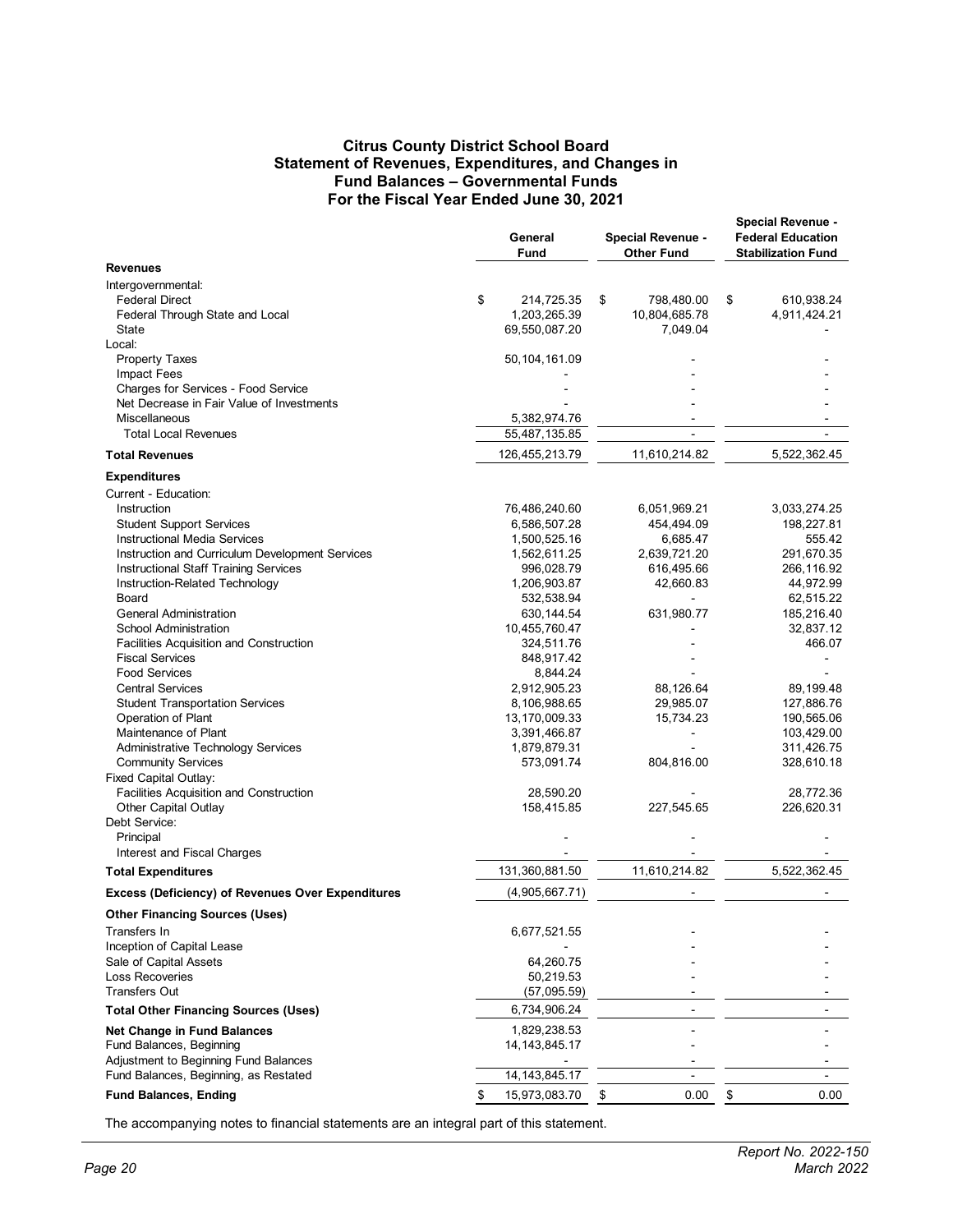| Debt Service -<br><b>ARRA Economic</b><br><b>Stimulus Fund</b> | <b>Capital Projects -</b><br><b>Local Capital</b><br><b>Improvement Fund</b> | Other<br>Governmental<br><b>Funds</b> | Total<br>Governmental<br><b>Funds</b> |
|----------------------------------------------------------------|------------------------------------------------------------------------------|---------------------------------------|---------------------------------------|
|                                                                |                                                                              |                                       |                                       |
| \$                                                             | \$                                                                           | \$                                    | \$<br>1,624,143.59                    |
|                                                                |                                                                              | 9,331,617.37                          | 26,250,992.75                         |
|                                                                |                                                                              | 1,183,061.29                          | 70,740,197.53                         |
|                                                                |                                                                              |                                       |                                       |
|                                                                | 16,956,824.89                                                                |                                       | 67,060,985.98                         |
|                                                                |                                                                              | 554,423.72                            | 554,423.72                            |
|                                                                |                                                                              | 555,047.17                            | 555,047.17                            |
| (307, 419.80)                                                  | (48, 843.76)                                                                 | (12, 522.98)                          | (368, 786.54)                         |
| (307,419.80)                                                   | 16,907,981.13                                                                | 4,102,682.85<br>5,199,630.76          | 9,485,657.61<br>77,287,327.94         |
|                                                                |                                                                              |                                       |                                       |
| (307, 419.80)                                                  | 16,907,981.13                                                                | 15,714,309.42                         | 175,902,661.81                        |
|                                                                |                                                                              |                                       |                                       |
|                                                                |                                                                              |                                       | 85,571,484.06                         |
|                                                                |                                                                              |                                       | 7,239,229.18                          |
|                                                                |                                                                              |                                       | 1,507,766.05                          |
|                                                                |                                                                              |                                       | 4,494,002.80                          |
|                                                                |                                                                              |                                       | 1,878,641.37                          |
|                                                                |                                                                              |                                       | 1,294,537.69                          |
|                                                                |                                                                              |                                       | 595,054.16                            |
|                                                                |                                                                              |                                       | 1,447,341.71                          |
|                                                                | 1,191,602.17                                                                 | 37,804.00                             | 10,488,597.59<br>1,554,384.00         |
|                                                                |                                                                              |                                       | 848,917.42                            |
|                                                                |                                                                              | 8,211,918.81                          | 8,220,763.05                          |
|                                                                |                                                                              |                                       | 3,090,231.35                          |
|                                                                |                                                                              |                                       | 8,264,860.48                          |
|                                                                |                                                                              |                                       | 13,376,308.62                         |
|                                                                |                                                                              |                                       | 3,494,895.87                          |
|                                                                |                                                                              |                                       | 2,191,306.06                          |
|                                                                |                                                                              | 3,586,531.45                          | 5,293,049.37                          |
|                                                                | 3,774,355.05                                                                 | 960,901.72                            | 4,792,619.33                          |
|                                                                | 681,226.41                                                                   | 1,912,928.50                          | 3,206,736.72                          |
|                                                                |                                                                              |                                       |                                       |
|                                                                |                                                                              | 2,151,322.96                          | 2,151,322.96                          |
| 457,884.00                                                     |                                                                              | 69,965.88                             | 527,849.88                            |
| 457,884.00                                                     | 5,647,183.63                                                                 | 16,931,373.32                         | 171,529,899.72                        |
| (765,303.80)                                                   | 11,260,797.50                                                                | (1,217,063.90)                        | 4,372,762.09                          |
|                                                                |                                                                              |                                       |                                       |
| 3,137,614.96                                                   |                                                                              | 2,221,381.32                          | 12,036,517.83                         |
|                                                                |                                                                              | 1,611,378.00                          | 1,611,378.00                          |
|                                                                |                                                                              |                                       | 64,260.75                             |
|                                                                |                                                                              |                                       | 50,219.53                             |
|                                                                | (11,913,914.49)                                                              | (65, 507.75)                          | (12,036,517.83)                       |
| 3,137,614.96                                                   | (11,913,914.49)                                                              | 3,767,251.57                          | 1,725,858.28                          |
| 2,372,311.16                                                   | (653, 116.99)                                                                | 2,550,187.67                          | 6,098,620.37                          |
| 14,779,581.77                                                  | 24,969,873.51                                                                | 4, 162, 424. 28                       | 58,055,724.73                         |
|                                                                |                                                                              | 2,921,318.00                          | 2,921,318.00                          |
| 14,779,581.77                                                  | 24,969,873.51                                                                | 7,083,742.28                          | 60,977,042.73                         |
| \$<br>17, 151, 892. 93                                         | \$<br>24,316,756.52                                                          | \$<br>9,633,929.95                    | \$<br>67,075,663.10                   |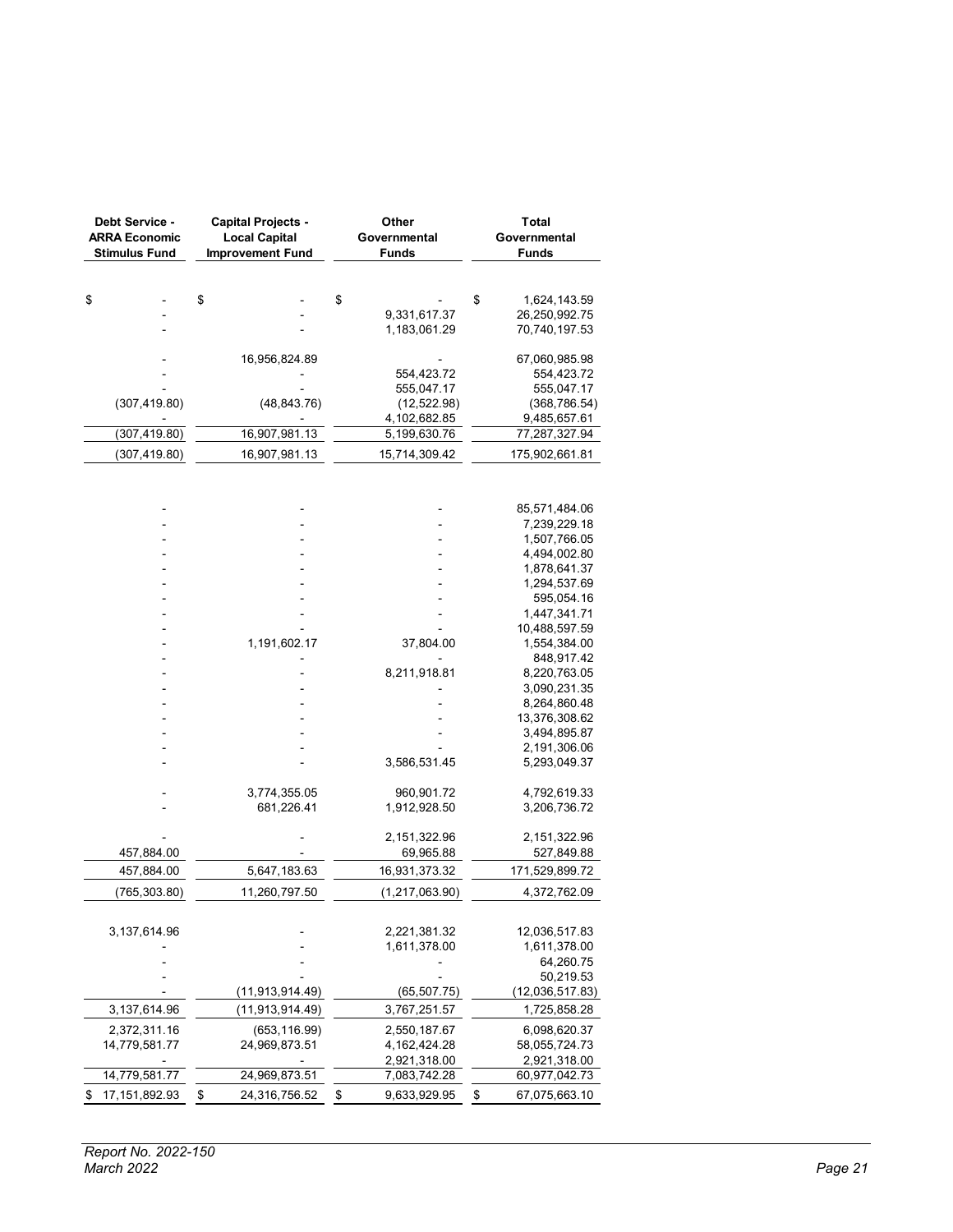#### <span id="page-27-0"></span>**Citrus County District School Board Reconciliation of the Governmental Funds Statement of Revenues, Expenditures, and Changes in Fund Balances to the Statement of Activities For the Fiscal Year Ended June 30, 2021**

| Net Change in Fund Balances - Governmental Funds                                                                                                                                                                                                                                                                                                                                                                                                                  | \$<br>6,098,620.37   |
|-------------------------------------------------------------------------------------------------------------------------------------------------------------------------------------------------------------------------------------------------------------------------------------------------------------------------------------------------------------------------------------------------------------------------------------------------------------------|----------------------|
| Amounts reported for governmental activities in the statement of activities are different because:                                                                                                                                                                                                                                                                                                                                                                |                      |
| Capital outlays are reported in the governmental funds as expenditures. However, in the statement of<br>activities, the cost of those assets is allocated over their estimated useful lives as depreciation expense.<br>This is the amount of depreciation expense in excess of capital outlays in the current fiscal year.                                                                                                                                       | (2,563,091.54)       |
| Capital credits to be received in future years are accrued in the government-wide statements, but the<br>credits do not provide current financial resources and are not recognized in the governmental funds.                                                                                                                                                                                                                                                     |                      |
| <b>Current Year Accruals</b><br>\$<br>1,178,529.43<br>Less: Prior Year Accruals<br>(1, 122, 817.02)                                                                                                                                                                                                                                                                                                                                                               | 55,712.41            |
| The inception of capital lease provides current financial resources to the governmental funds, but issuing<br>debt increases long-term liabilities in the statement of net position. Repayment of long-term debt is an<br>expenditure in the governmental funds, but the repayment reduces long-term liabilities in the statement of<br>net position. This is the amount by which repayments exceed the inception of capital lease in the current<br>fiscal year. |                      |
| Inception of Capital Lease<br>(1,611,378.00)<br>\$<br><b>Obligations Under Capital Lease Repayment</b><br>2,063,407.50                                                                                                                                                                                                                                                                                                                                            | 452,029.50           |
| In the statement of activities, the cost of compensated absences is measured by the amounts earned<br>during the year, while in the governmental funds, expenditures are recognized based on the amounts<br>actually paid for compensated absences. This is the net amount of compensated absences earned in<br>excess of the amount paid in the current fiscal year.                                                                                             | (176, 155.37)        |
| Governmental funds report District OPEB contributions as expenditures. However, in the statement of<br>activities, the cost of OPEB benefits earned net of employee contributions, as determined through an<br>actuarial valuation, is reported as an OPEB expense.                                                                                                                                                                                               |                      |
| Increase in OPEB Liability<br>\$<br>(1,715,470.00)<br>Increase in Deferred Outflows of Resources - OPEB<br>550,750.00<br>Decrease in Deferred Inflows of Resources - OPEB<br>1,459,025.00                                                                                                                                                                                                                                                                         | 294,305.00           |
| Governmental funds report District pension contributions as expenditures. However, in the statement of<br>activities, the cost of pension benefits earned net of employee contributions is reported as a pension<br>expense.                                                                                                                                                                                                                                      |                      |
| \$<br><b>FRS Pension Contribution</b><br>7,766,957.00<br><b>HIS Pension Contribution</b><br>1,553,016.00<br>(15,636,342.00)<br><b>FRS Pension Expense</b><br>(2, 183, 359.00)<br><b>HIS Pension Expense</b>                                                                                                                                                                                                                                                       | (8,499,728.00)       |
| An internal service fund is used by management to charge the cost of certain activities, such as<br>insurance, to individual funds. The net revenue of the internal service fund is reported with governmental<br>activities.                                                                                                                                                                                                                                     | 1,135,775.15         |
| <b>Change in Net Position - Governmental Activities</b>                                                                                                                                                                                                                                                                                                                                                                                                           | \$<br>(3,202,532.48) |
|                                                                                                                                                                                                                                                                                                                                                                                                                                                                   |                      |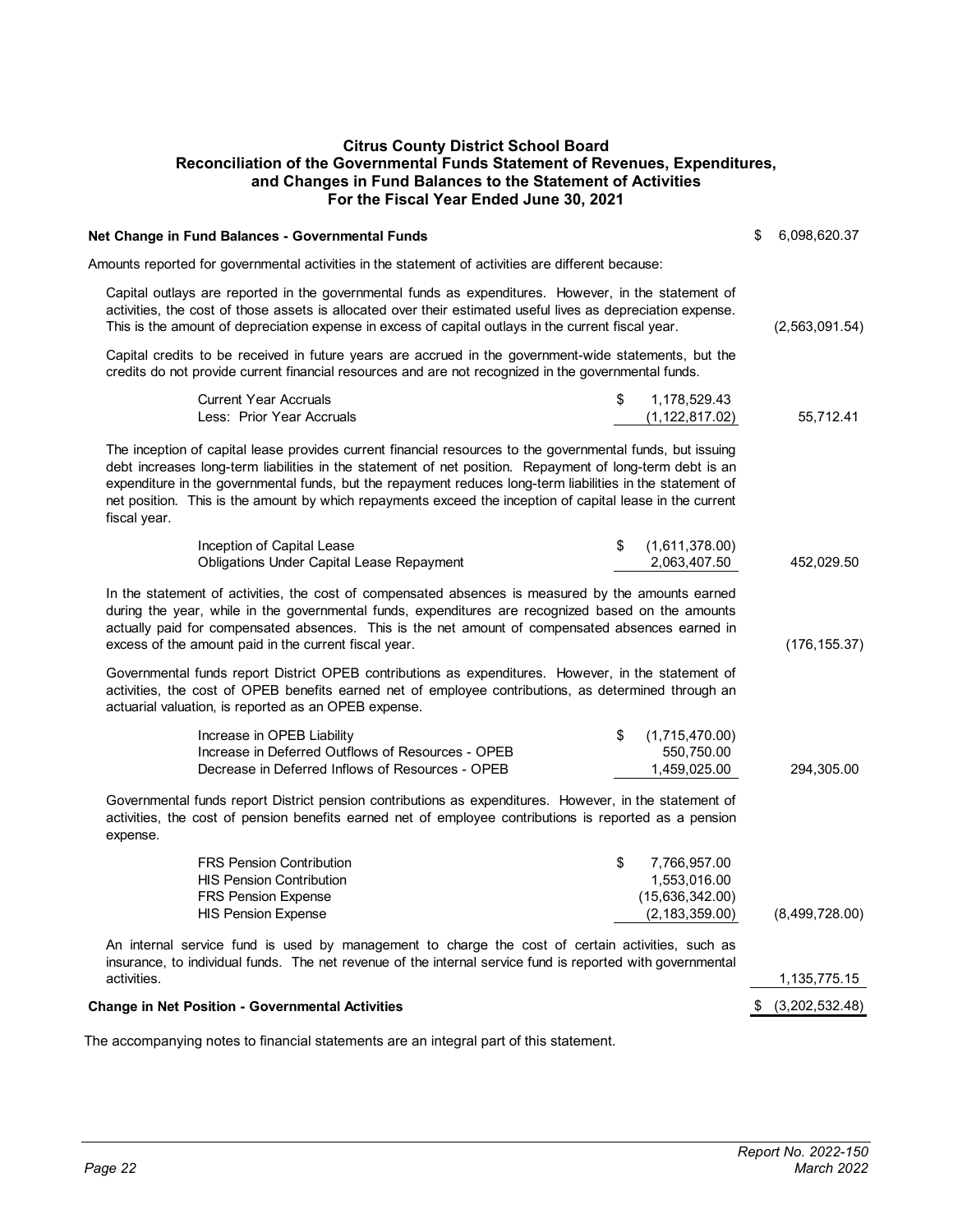#### **Citrus County District School Board Statement of Net Position – Proprietary Fund June 30, 2021**

<span id="page-28-0"></span>

|                                                                                                                                                                            | <b>Internal Service</b><br><b>Fund</b> |                                                        |
|----------------------------------------------------------------------------------------------------------------------------------------------------------------------------|----------------------------------------|--------------------------------------------------------|
| <b>ASSETS</b>                                                                                                                                                              |                                        |                                                        |
| <b>Current Assets:</b><br>Cash and Cash Equivalents<br>Investments<br>Accounts Receivable<br>Inventories                                                                   | \$                                     | 2,000,000.00<br>11,618,280.96<br>288.89<br>32,030.33   |
| <b>TOTAL ASSETS</b>                                                                                                                                                        |                                        | 13,650,600.18                                          |
| <b>LIABILITIES</b>                                                                                                                                                         |                                        |                                                        |
| <b>Current Liabilities:</b><br>Payroll Deductions and Withholdings<br><b>Accounts Payable</b><br>Unearned Revenue<br><b>Estimated Liability for Self-Insurance Program</b> |                                        | 2,402.31<br>112,992.96<br>1,313,656.04<br>1,899,263.21 |
| <b>TOTAL LIABILITIES</b>                                                                                                                                                   |                                        | 3,328,314.52                                           |
| <b>NET POSITION</b>                                                                                                                                                        |                                        |                                                        |
| Unrestricted                                                                                                                                                               |                                        | 10,322,285.66                                          |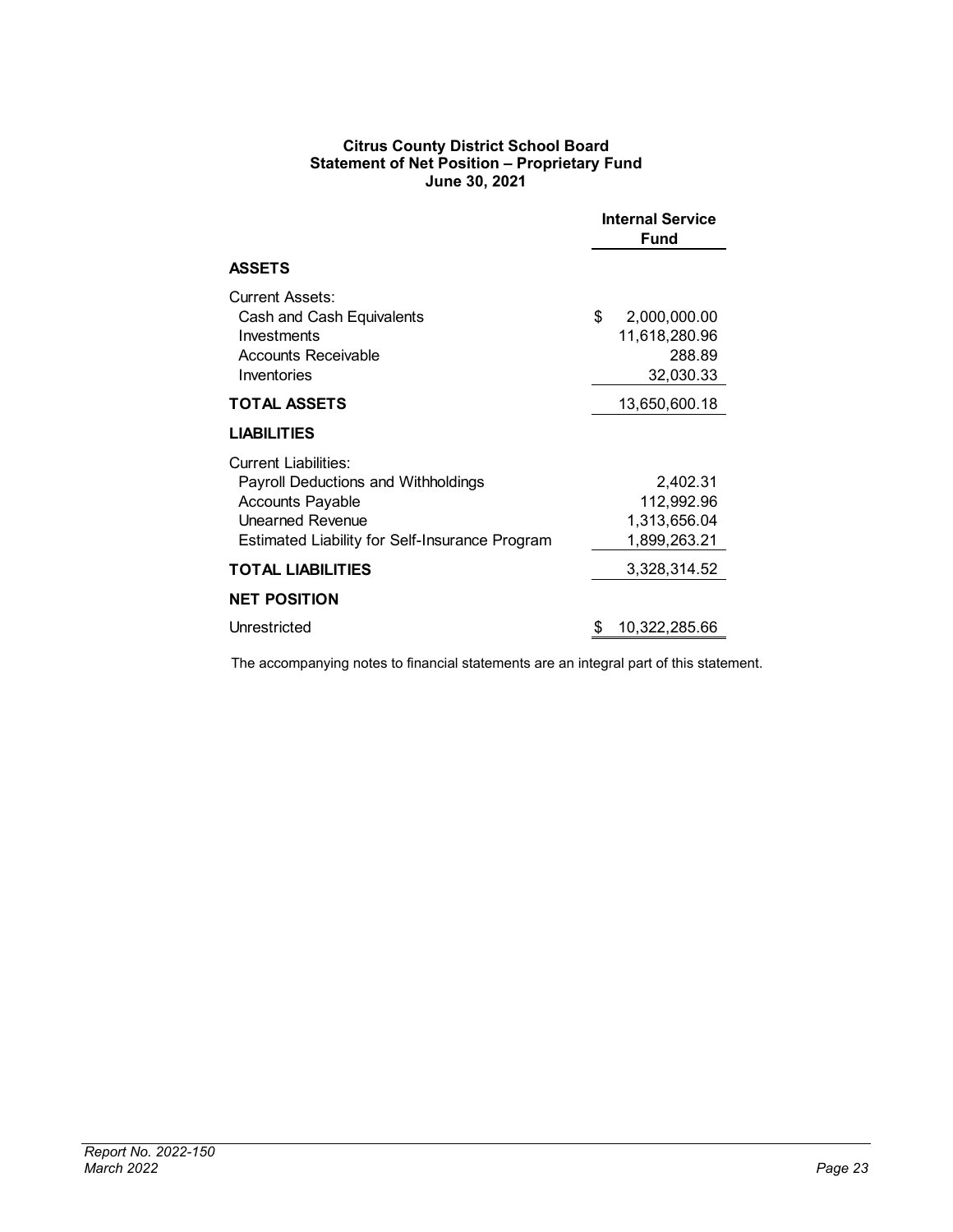#### <span id="page-29-0"></span>**Citrus County District School Board Statement of Revenues, Expenses, and Changes in Fund Net Position – Proprietary Fund For the Fiscal Year Ended June 30, 2021**

|                                          | <b>Internal Service</b><br><b>Fund</b> |                 |
|------------------------------------------|----------------------------------------|-----------------|
| <b>OPERATING REVENUES</b>                |                                        |                 |
| <b>Charges for Services</b>              | \$                                     | 2,487.50        |
| Premiums                                 |                                        | 16,603,222.75   |
| Other                                    |                                        | 1,043,805.44    |
| <b>Total Operating Revenues</b>          |                                        | 17,649,515.69   |
| <b>OPERATING EXPENSES</b>                |                                        |                 |
| <b>Salaries</b>                          |                                        | 93,769.46       |
| <b>Employee Benefits</b>                 |                                        | 29,413.67       |
| <b>Purchased Services</b>                |                                        | 3,308,144.26    |
| <b>Energy Services</b>                   |                                        | 3,610.05        |
| Materials and Supplies                   |                                        | 23,713.15       |
| Capital Outlay                           |                                        | 26,341.85       |
| <b>Insurance Claims</b>                  |                                        | 13,059,301.36   |
| <b>Total Operating Expenses</b>          |                                        | 16,544,293.80   |
| <b>Operating Income</b>                  |                                        | 1,105,221.89    |
| <b>NONOPERATING REVENUES (EXPENSES)</b>  |                                        |                 |
| <b>Investment Loss</b>                   |                                        | (9, 442.74)     |
| <b>Other Miscellaneous Local Sources</b> |                                        | 39,996.00       |
| <b>Total Nonoperating Revenues</b>       |                                        | 30,553.26       |
| <b>Change in Net Position</b>            |                                        | 1, 135, 775. 15 |
| <b>Total Net Position - Beginning</b>    |                                        | 9,186,510.51    |
| <b>Total Net Position - Ending</b>       | \$                                     | 10,322,285.66   |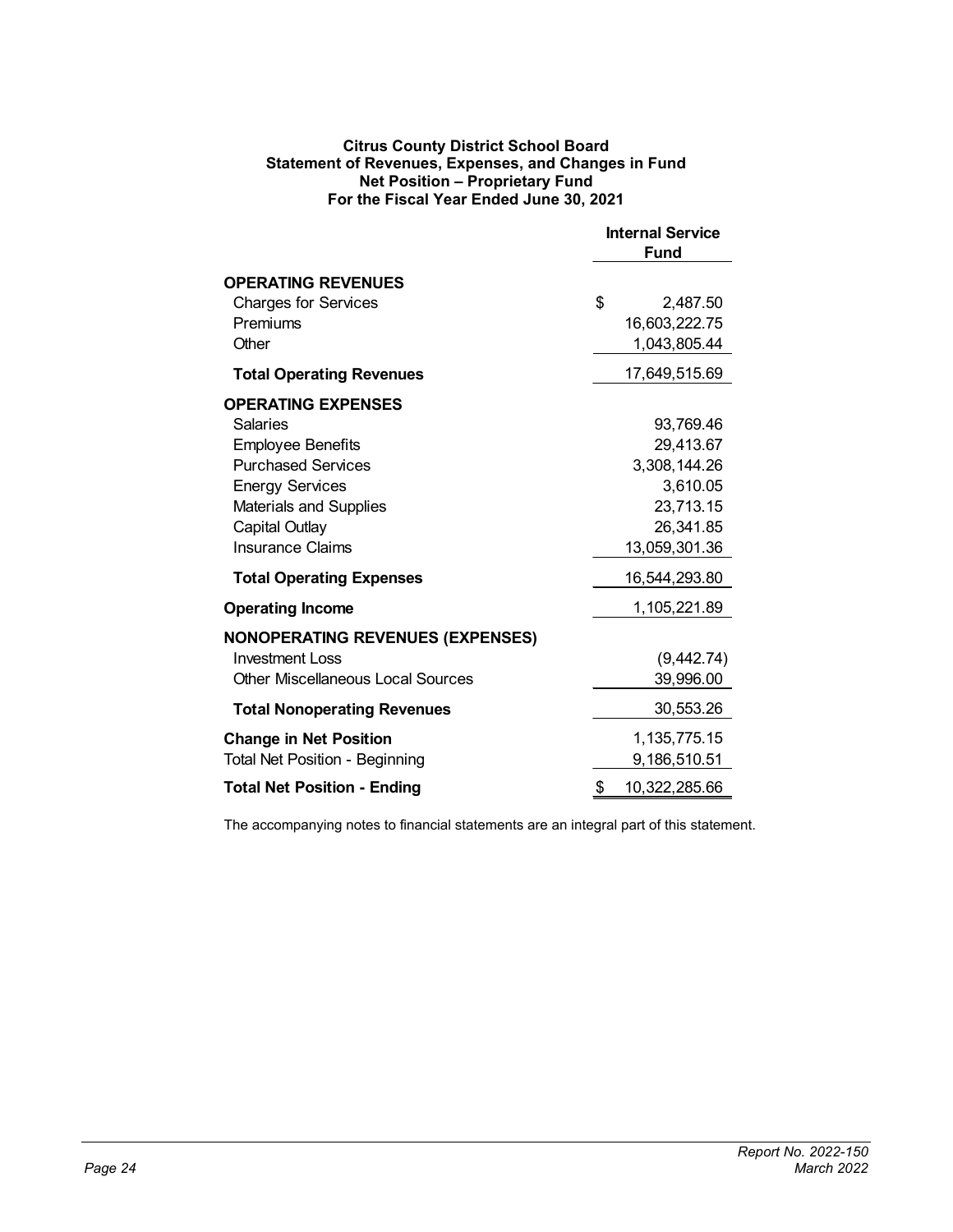#### **Citrus County District School Board Statement of Cash Flows – Proprietary Fund For the Fiscal Year Ended June 30, 2021**

<span id="page-30-0"></span>

|                                                                                                                                                                                                                                                                               | <b>Internal Service</b><br><b>Fund</b>                                                    |
|-------------------------------------------------------------------------------------------------------------------------------------------------------------------------------------------------------------------------------------------------------------------------------|-------------------------------------------------------------------------------------------|
| <b>CASH FLOWS FROM OPERATING ACTIVITIES</b><br><b>Cash Received from Premiums</b><br>Cash Received from Other Operating Revenues<br>Cash Payments to Suppliers for Goods and Services<br>Cash Payments to Employees for Services<br>Cash Payments for Premiums and Other Fees | \$<br>16,590,492.62<br>1,413,579.57<br>(13,037,405.67)<br>(136, 517.97)<br>(3,360,099.03) |
| <b>Net Cash Provided by Operating Activities</b>                                                                                                                                                                                                                              | 1,470,049.52                                                                              |
| <b>CASH FLOWS FROM NONCAPITAL FINANCING ACTIVITIES</b><br>Cash Received from Other Local Sources                                                                                                                                                                              | 39,996.00                                                                                 |
| <b>CASH FLOWS FROM INVESTING ACTIVITIES</b><br>Purchase of Investments<br><b>Investment Loss</b>                                                                                                                                                                              | 499,397.22<br>(9,442.74)                                                                  |
| <b>Net Cash Provided by Investing Activities</b>                                                                                                                                                                                                                              | 489,954.48                                                                                |
| Net Increase in Cash and Cash Equivalents                                                                                                                                                                                                                                     | 2,000,000.00                                                                              |
| Cash and Cash Equivalents, Beginning                                                                                                                                                                                                                                          |                                                                                           |
| <b>Cash and Cash Equivalents, Ending</b>                                                                                                                                                                                                                                      | \$<br>2,000,000.00                                                                        |
| Reconciliation of Operating Income to Net Cash Provided by Operating Activities:                                                                                                                                                                                              |                                                                                           |
| Operating Income<br>Adjustments to Reconcile Operating Income to Net Cash Provided<br>by Operating Activities:<br>Changes in Assets and Liabilities:                                                                                                                          | \$<br>1,105,221.89                                                                        |
| <b>Accounts Receivable</b><br><b>Prepaid Items</b><br>Inventories<br><b>Accrued Salaries and Benefits</b><br>Payroll Deductions and Withholdings<br><b>Accounts Payable</b>                                                                                                   | 295,627.77<br>74,146.36<br>2,086.12<br>(310.94)<br>(13,023.90)<br>(375.84)                |
| <b>Unearned Revenue</b><br>Estimated Liability for Self-Insurance Program                                                                                                                                                                                                     | (15, 217.63)<br>21,895.69                                                                 |
| <b>Total Adjustments</b>                                                                                                                                                                                                                                                      | 364,827.63                                                                                |
| <b>Net Cash Provided by Operating Activities</b>                                                                                                                                                                                                                              | \$<br>1,470,049.52                                                                        |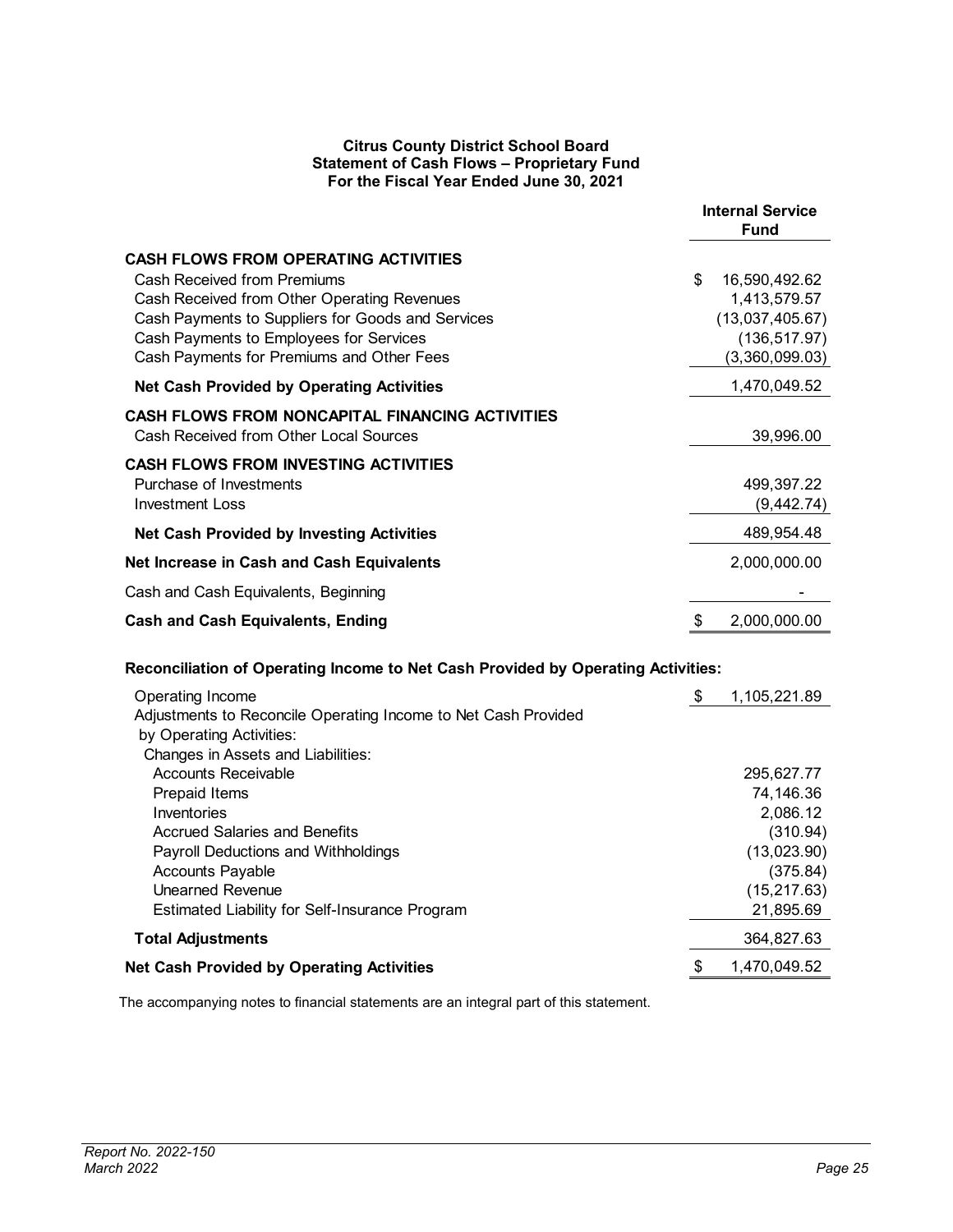#### <span id="page-31-0"></span>**Citrus County District School Board Statement of Fiduciary Net Position – Fiduciary Funds June 30, 2021**

|                                                      | <b>Private-Purpose</b><br><b>Trust Funds</b> |            |
|------------------------------------------------------|----------------------------------------------|------------|
| <b>ASSETS</b>                                        |                                              |            |
| Cash and Cash Equivalents                            | S                                            | 339,059.72 |
| <b>NET POSITION</b>                                  |                                              |            |
| Held in Trust for Scholarships<br>and Other Purposes | \$.                                          | 339,059.72 |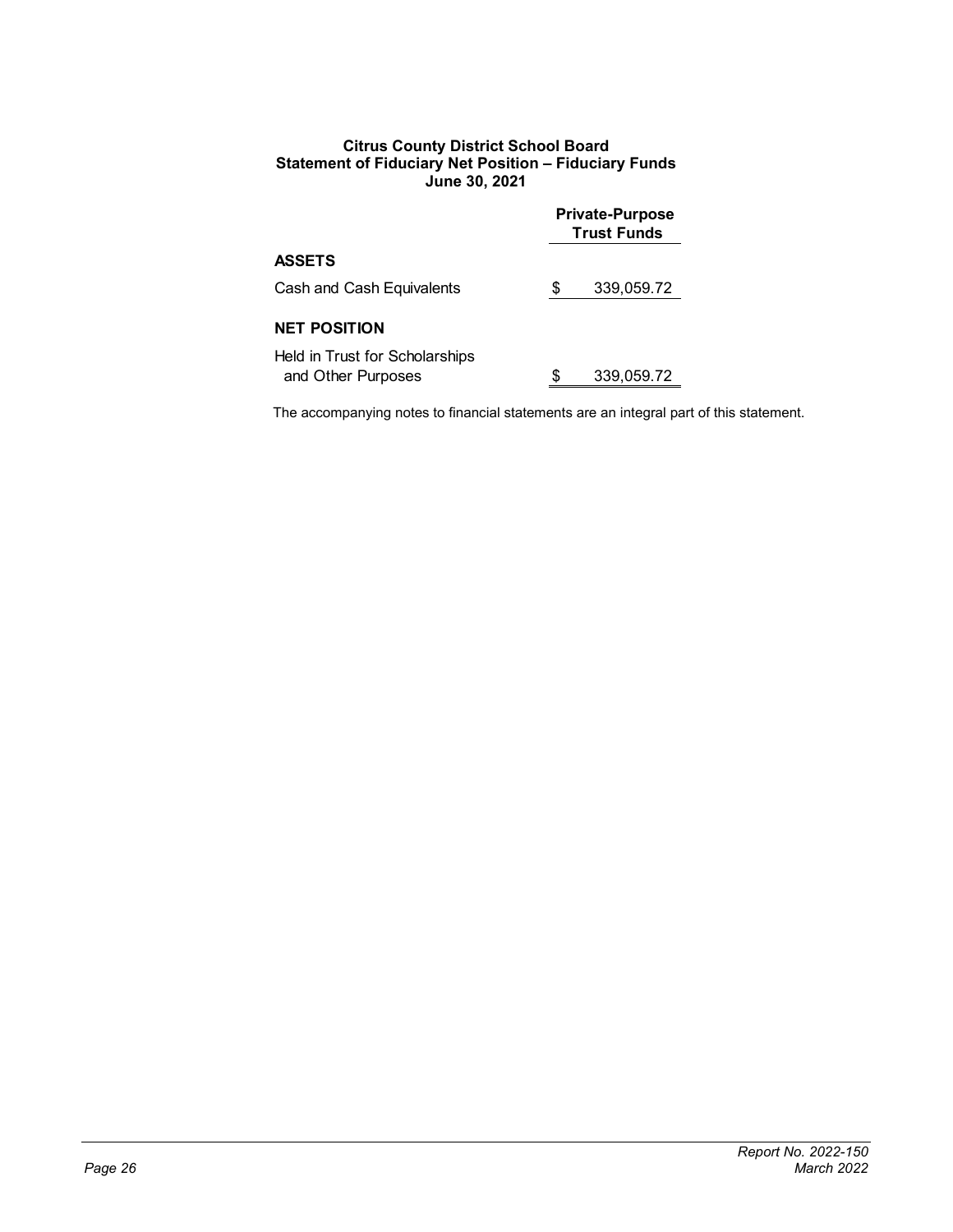#### <span id="page-32-0"></span>**Citrus County District School Board Statement of Changes in Fiduciary Net Position – Fiduciary Funds For the Fiscal Year Ended June 30, 2021**

|                                                                  | <b>Private-Purpose</b><br><b>Trust Funds</b> |                          |
|------------------------------------------------------------------|----------------------------------------------|--------------------------|
| <b>ADDITIONS</b>                                                 |                                              |                          |
| <b>Contributions:</b><br>Gifts, Grants, Endowments, and Bequests | \$                                           | 46,930.79                |
| Investment Income:<br>Interest, Dividends, and Other             |                                              | 560.51                   |
| <b>Total Additions</b>                                           |                                              | 47,491.30                |
| <b>DEDUCTIONS</b>                                                |                                              |                          |
| <b>Scholarship Payments</b>                                      |                                              | 57,214.12                |
| <b>Change in Net Position</b><br>Net Position - Beginning        |                                              | (9,722.82)<br>348,782.54 |
| <b>Net Position - Ending</b>                                     | \$                                           | 339,059.72               |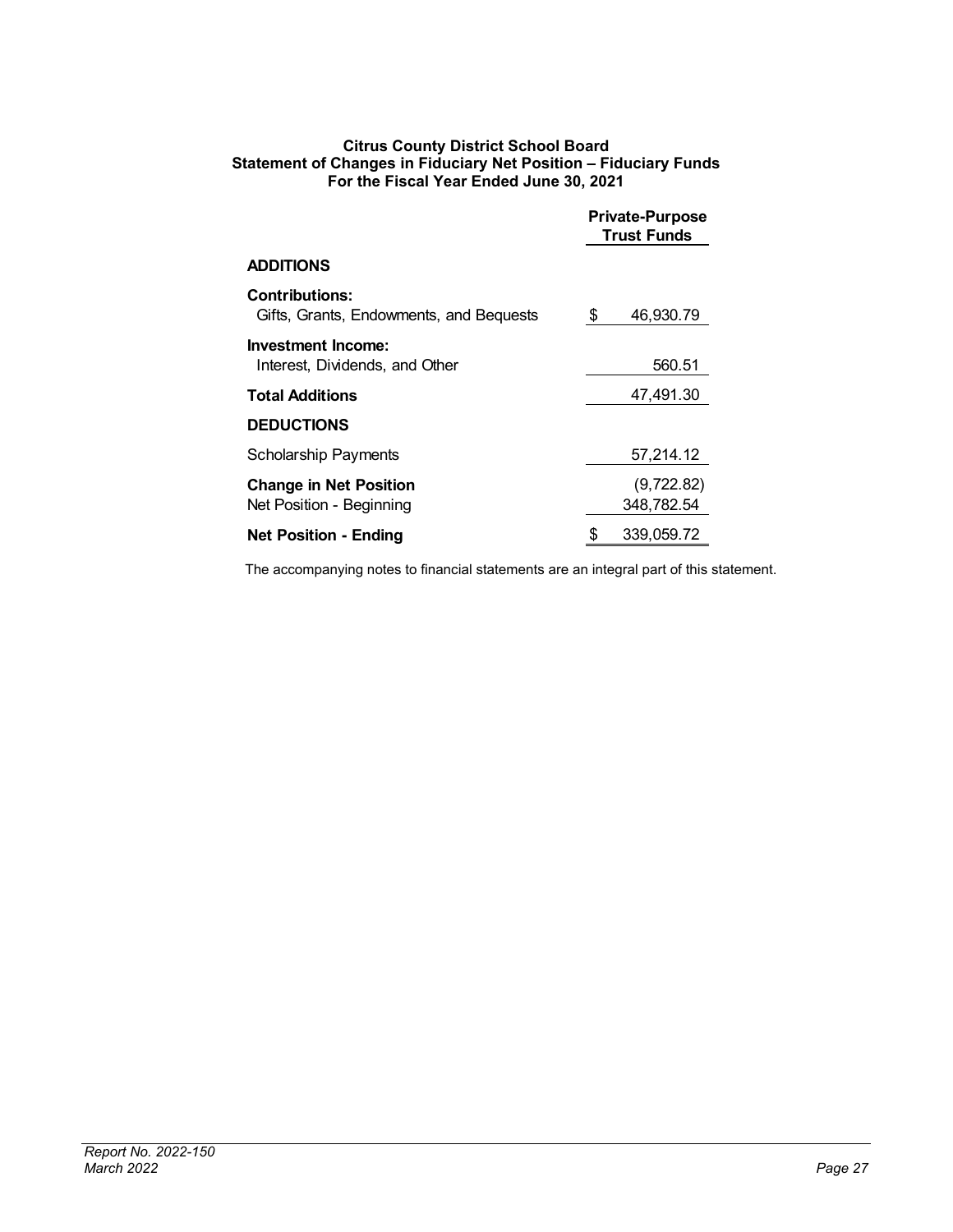### <span id="page-33-0"></span> **SUMMARY OF SIGNIFICANT ACCOUNTING POLICIES**

### **A. Description of Government-Wide Financial Statements**

The government-wide financial statements (i.e., the statement of net position and the statement of activities) report information on all of the nonfiduciary activities of the primary government and its component units. All fiduciary activities are reported only in the fund financial statements. Governmental activities are normally supported by taxes, intergovernmental revenues, and other nonexchange transactions. The primary government is reported separately from the legally separate component unit for which the primary government is financially accountable.

The statement of activities presents a comparison between direct expenses and program revenues for each function or program of the Citrus County School District's (District) governmental activities. Direct expenses are those that are specifically associated with a service, program, or department and are thereby clearly identifiable to a particular function. Depreciation expense is not readily associated with a particular function and is reported as unallocated.

### **B. Reporting Entity**

The Citrus County District School Board (Board) has direct responsibility for operation, control, and supervision of District schools and is considered a primary government for financial reporting. The District is considered part of the Florida system of public education, operates under the general direction of the Florida Department of Education (FDOE), and is governed by State law and State Board of Education (SBE) rules. The governing body of the District is the Board, which is composed of five elected members. The elected Superintendent of Schools is the executive officer of the Board. Geographic boundaries of the District correspond with those of Citrus County.

Criteria for determining if other entities are potential component units that should be reported within the District's basic financial statements are identified and described in the Governmental Accounting Standards Board's (GASB) *Codification of Governmental Accounting and Financial Reporting Standards*, Sections 2100 and 2600. The application of these criteria provides for identification of any legally separate entities for which the Board is financially accountable and other organizations for which the nature and significance of their relationship with the Board are such that exclusion would cause the District's basic financial statements to be misleading.

Based on the application of these criteria, the following component units are included within the District's reporting entity:

**Blended Component Unit**. Blended component units are, in substance, part of the District's operations, even though they are legally separate entities. Thus, blended component units are appropriately presented as funds of the District. The Citrus County School Board Leasing Corporation (Leasing Corporation) was formed to facilitate financing for the acquisition of facilities and equipment as further discussed in Note III.H.1. Due to the substantive economic relationship between the District and the Leasing Corporation, the financial activities of the Leasing Corporation are included in the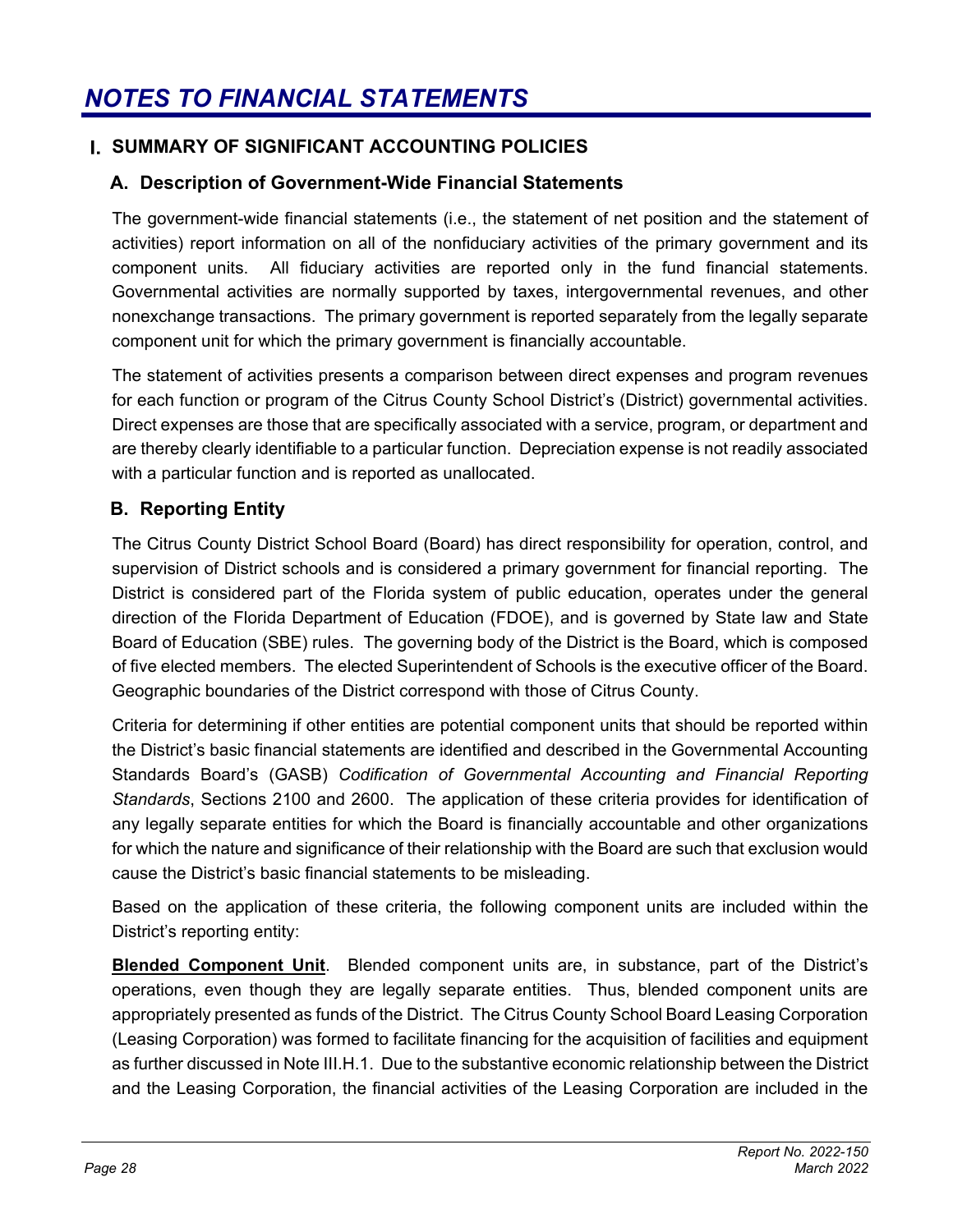accompanying basic financial statements. Separate financial statements for the Leasing Corporation are not published.

**Discretely Presented Component Unit**. The component unit columns in the government-wide financial statements include the financial data of the District's other component unit. A separate column is used to emphasize that it is legally separate from the District.

The Academy of Environmental Science, Inc. (charter school) is a not-for-profit corporation organized pursuant to Chapter 617, Florida Statutes, the Florida Not For Profit Corporation Act, and Section 1002.33, Florida Statutes. The charter school operates under a charter approved by its sponsor, the Citrus County District School Board. The charter school is considered to be a component unit of the District because the District is financially accountable for the charter school as the District established the charter school by approval of the charter, which is tantamount to the initial appointment of the charter school, and there is the potential for the charter school to impose specific financial burdens on the District. In addition, pursuant to the Florida Constitution, the charter school is a public school and the District is responsible for the operation, control, and supervision of public schools within the District.

The financial data reported on the accompanying statements was derived from the charter school's audited financial statements for the fiscal year ended June 30, 2021. The audit report is filed in the District's administrative offices at 1007 West Main Street, Inverness, Florida 34450.

### **C. Basis of Presentation: Government-Wide Financial Statements**

While separate government-wide and fund financial statements are presented, they are interrelated. The governmental activities column incorporates data from governmental funds and the internal service fund. Separate financial statements are provided for governmental funds, the proprietary fund, and fiduciary funds, even though the latter are excluded from the government-wide financial statements.

The effects of interfund activity have been eliminated from the government-wide financial statements except for interfund services provided and used.

### **D. Basis of Presentation: Fund Financial Statements**

The fund financial statements provide information about the District's funds, including the fiduciary funds and blended component unit. Separate statements for each fund category – governmental, proprietary, and fiduciary – are presented. The emphasis of fund financial statements is on major governmental funds, each displayed in a separate column. All remaining governmental are aggregated and reported as nonmajor funds.

The District reports the following major governmental funds:

- General Fund to account for all financial resources not required to be accounted for in another fund and for certain revenues from the State that are legally restricted to be expended for specific current operating purposes.
- Special Revenue Other Fund to account for certain Federal grant program resources.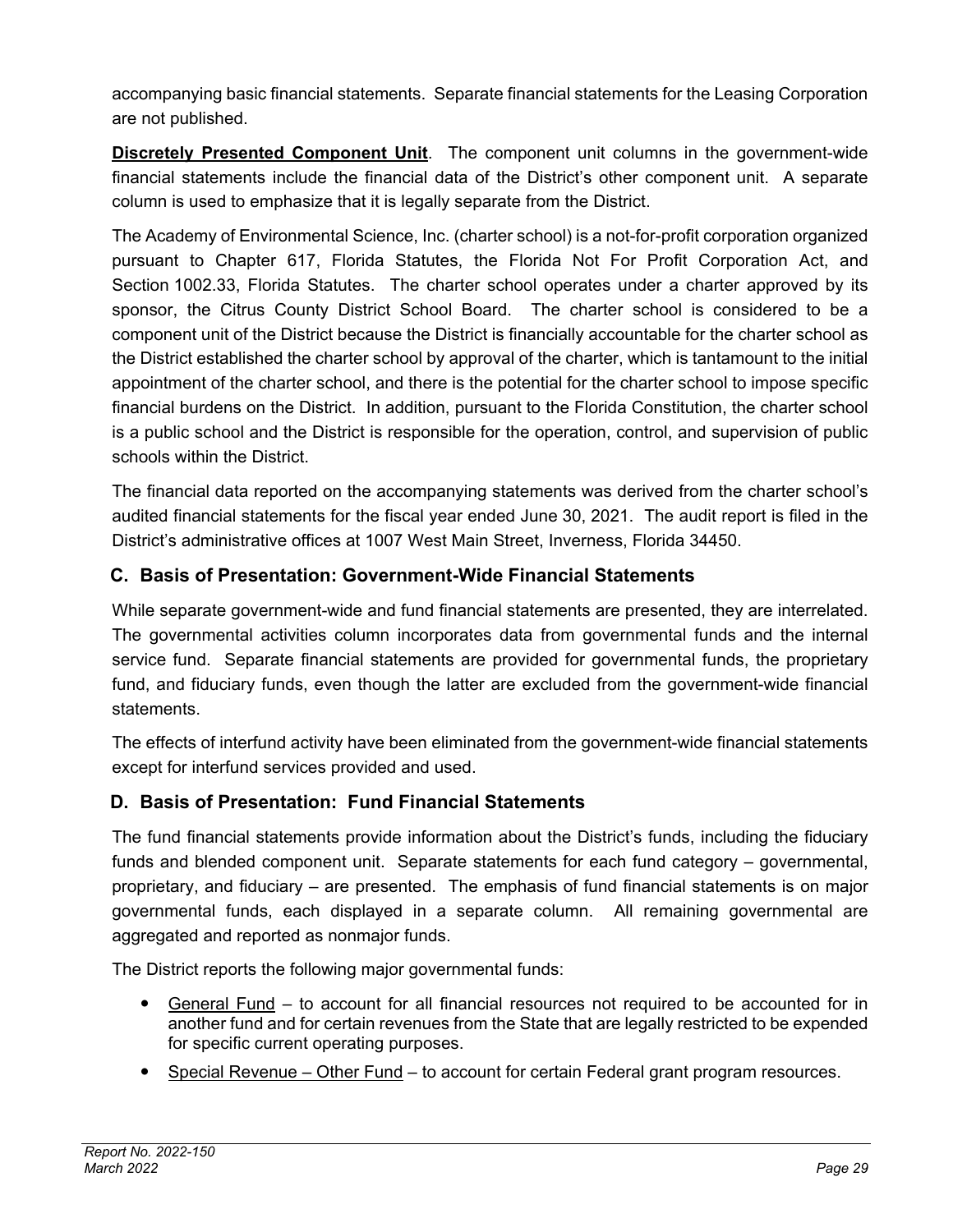- Special Revenue Federal Education Stabilization Fund to account for Federal Coronavirus Aid, Relief, and Economic Security (CARES) Act funding provided as emergency relief to address the impact of COVID-19 on elementary and secondary schools.
- Debt Service ARRA Economic Stimulus Fund to account for the accumulation of resources for, and the payment of, debt principal, interest, and related costs for the 2010A Qualified School Construction Bonds (QSCBs).
- Capital Projects Local Capital Improvement Fund to account for the financial resources generated by the local capital improvement tax levy to be used for educational capital outlay needs, including new construction, renovation and remodeling projects, new and replacement equipment, and debt service payments on certificates of participation.

Additionally, the District reports the following proprietary and fiduciary fund types:

- Internal Service Fund to account for the District's Employee Health Self-Insurance program and Wellness Center.
- Private-Purpose Trust Funds to account for various endowments in the school internal funds for Citrus High School and Withlacoochee Technical College students, which are used for student scholarships.

During the course of operations, the District has activity between funds for various purposes. Any residual balances outstanding at fiscal year end are reported as due from/to other funds. While these balances are reported in fund financial statements, certain eliminations are made in the preparation of the government-wide financial statements. Balances between the funds included in governmental activities (i.e., the governmental and internal service fund) are eliminated so that only the net amount is included as internal balances in the governmental activities column. Further, certain activity occurs during the year involving transfers of resources between funds. In fund financial statements, these amounts are reported at gross amounts as transfers in and out. While reported in fund financial statements, certain eliminations are made in the preparation of the government-wide financial statements. Transfers between the funds included in governmental activities are eliminated so that only the net amount is included as transfers in the governmental activities column.

### **E. Measurement Focus and Basis of Accounting**

The accounting and financial reporting treatment is determined by the applicable measurement focus and basis of accounting. Measurement focus indicates the type of resources being measured such as current financial resources or economic resources. The basis of accounting indicates the timing of transactions or events for recognition in the financial statements.

The government-wide financial statements are reported using the economic resources measurement focus and the accrual basis of accounting. Revenues are recognized when earned and expenses are recognized when a liability is incurred, regardless of the timing of the related cash flows. Property taxes are recognized in the year for which they are levied. Revenues from grants, entitlements, and donations are recognized as soon as all eligibility requirements imposed by the provider have been met.

The governmental fund financial statements are reported using the current financial resources measurement focus and the modified accrual basis of accounting. Revenues, except for certain grant revenues, are recognized as soon as they are both measurable and available. Revenues are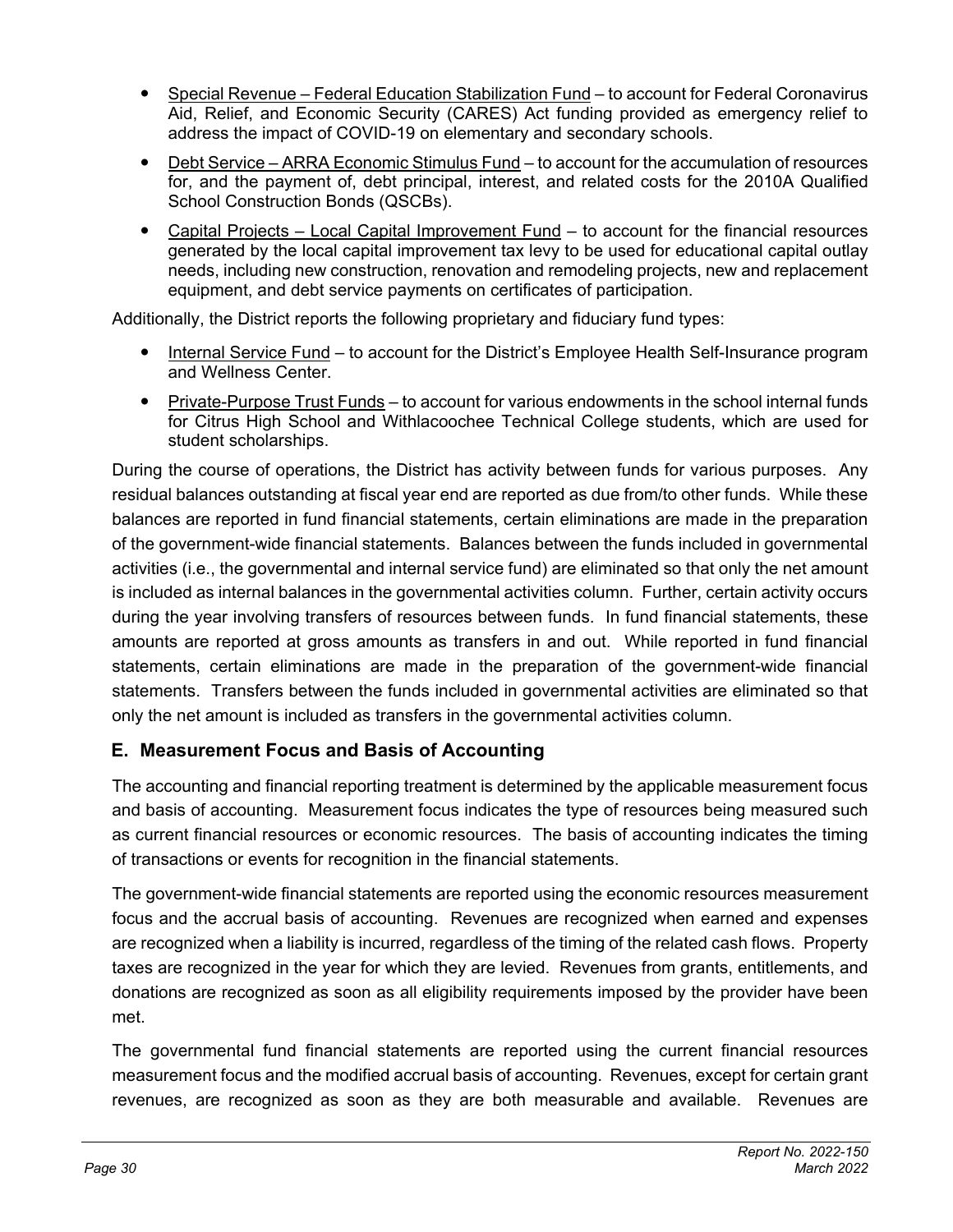considered to be available when they are collectible within the current period or soon enough thereafter to pay liabilities of the current period. For this purpose, the District considers revenues to be available if they are collected within 30 days of the end of the current fiscal year. When grant terms provide that the expenditure of resources is the prime factor for determining eligibility for Federal, State, and other grant resources, revenue is recognized at the time the expenditure is made. Entitlements are recorded as revenues when all eligibility requirements are met, including any time requirements, and the amount is received during the period or within the availability period for this revenue source (within 30 days of fiscal year end). Property taxes and interest associated with the current fiscal period are all considered to be susceptible to accrual and so have been recognized as revenues of the current fiscal period. Expenditures are generally recognized when the related fund liability is incurred, as under accrual accounting. However, debt service expenditures, claims and judgments, pension benefits, other postemployment benefits, and compensated absences, are only recorded when payment is due. General capital asset acquisitions are reported as expenditures in governmental funds. Issuance of long-term debt and acquisitions under capital leases are reported as other financing sources. Allocations of cost, such as depreciation, are not recognized in governmental funds.

The proprietary and private-purpose trust funds are reported using the economic resources measurement focus and the accrual basis of accounting.

The charter school is accounted for as a governmental organization and follows the same accounting model as the District's governmental activities.

## **F. Assets, Liabilities, Deferred Outflows/Inflows of Resources, and Net Position/Fund Balance**

## **Cash and Cash Equivalents**

The District's cash and cash equivalents are considered to be cash on hand, demand deposits, and short-term, highly liquid investments with original maturities of less than 50 days.

Cash deposits are held by banks qualified as public depositories under Florida law. All deposits are insured by Federal depository insurance, up to specified limits, or collateralized with securities held in Florida's multiple financial institution collateral pool as required by Chapter 280, Florida Statutes.

## **Investments**

Investments consist of amounts placed with the SBA for participation in the Florida PRIME investment pool created by Section 218.405, Florida Statutes, and those made locally. The investment pool operates under investment guidelines established by Section 215.47, Florida Statutes.

The District's investments in Florida PRIME, which the SBA indicates is a Securities and Exchange Commission Rule 2a7-like external investment pool, are similar to money market funds in which shares are owned in the fund rather than the underlying investments. These investments are reported at fair value, which is amortized cost.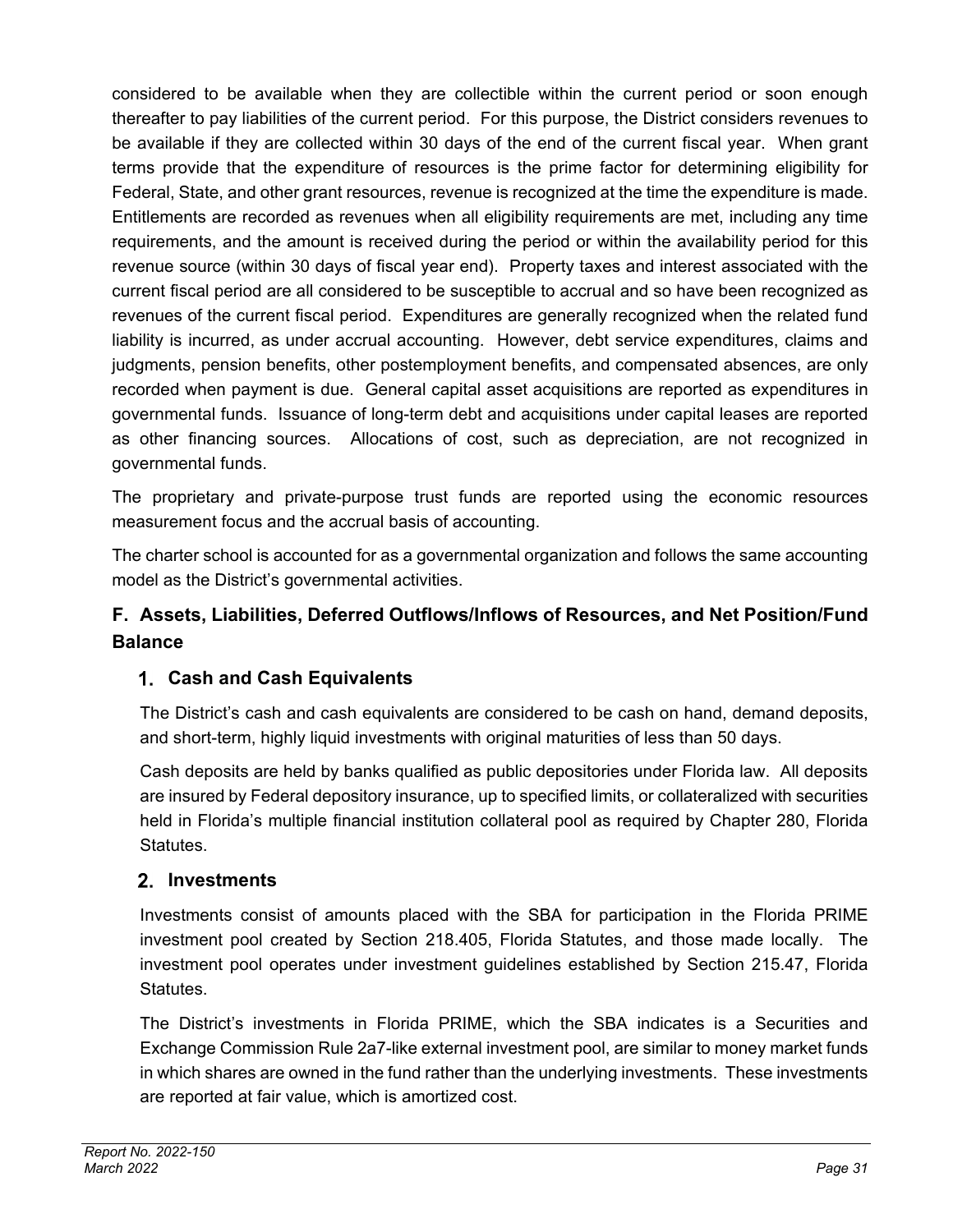Investments made locally consist of a United States Treasury obligation and two local government investment pools, which are reported at fair value.

Types and amounts of investments held at fiscal year end are described in a subsequent note.

## **Inventories and Prepaid Items**

Inventories consist of expendable supplies held for consumption in the course of District operations. Inventories are stated at weighted average cost or the first-in, first-out basis, except that United States Department of Agriculture donated foods are stated at their fair value as determined at the time of donation to the District's food service program by the Florida Department of Agriculture and Consumer Services, Bureau of Food Distribution. The costs of inventories are recorded as expenditures when used rather than purchased.

Certain payments to vendors reflect costs applicable to future accounting periods and are recorded as prepaid items in both the government-wide and fund financial statements. The cost of prepaid items is recorded as expenditures/expenses when consumed rather than when purchased.

## **Capital Assets**

Expenditures for capital assets acquired or constructed for general District purposes are reported in the governmental fund that financed the acquisition or construction. The capital assets so acquired are reported at cost in the government-wide statement of net position but are not reported in the governmental fund financial statements. Capital assets are defined by the District as those costing more than \$1,000. Such assets are recorded at historical cost or estimated historical cost if purchased or constructed. Donated assets are recorded at acquisition value at the date of donation. Interest costs incurred during construction of capital assets are not considered material and are not capitalized as part of the cost of construction.

Capital assets are depreciated using the straight-line method over the following estimated useful lives:

| <b>Description</b>                           | <b>Estimated Useful Lives</b> |
|----------------------------------------------|-------------------------------|
| Improvements Other Than Buildings            | 20 years                      |
| <b>Buildings and Fixed Equipment</b>         | 50 years                      |
| Furniture, Fixtures, and Equipment           | $5 - 20$ years                |
| <b>Property Under Capital Lease</b>          | $5 - 10$ years                |
| <b>Motor Vehicles</b>                        | 7 - 10 years                  |
| Audio Visual Materials and Computer Software | 5 years                       |

Current year information relative to changes in capital assets is described in a subsequent note.

## **Pensions**

In the government-wide statement of net position, liabilities are recognized for the District's proportionate share of each pension plan's net pension liability. For purposes of measuring the net pension liability, deferred outflows of resources and deferred inflows of resources related to pensions, and pension expense, information about the fiduciary net position of the Florida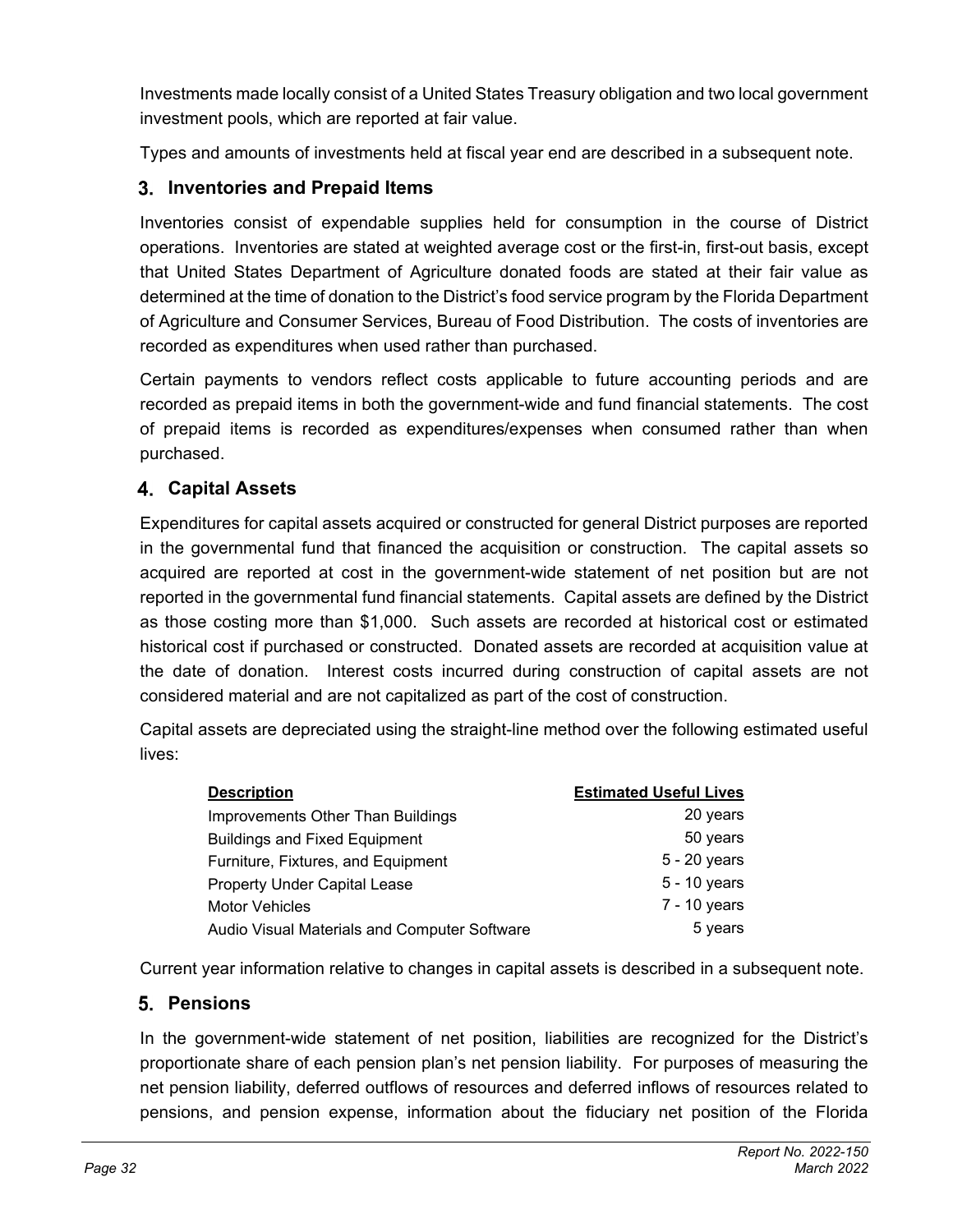Retirement System (FRS) defined benefit plan and the Health Insurance Subsidy (HIS) defined benefit plan and additions to/deductions from the FRS and the HIS fiduciary net position have been determined on the same basis as they are reported by the FRS and the HIS plans. For this purpose, benefit payments (including refunds of employee contributions) are recognized when due and payable in accordance with benefit terms. Investments are reported at fair value.

The District's retirement plans and related amounts are described in a subsequent note.

## **Long-Term Liabilities**

Long-term obligations that will be financed from resources to be received in the future by governmental funds are reported as liabilities in the government-wide statement of net position.

In the governmental fund financial statements, bonds and other long-term obligations are not recognized as liabilities until due.

Changes in long-term liabilities for the current year are reported in a subsequent note.

## **Deferred Outflows/Inflows of Resources**

In addition to assets, the statement of net position reports a separate section for deferred outflows of resources. This separate financial statement element, *deferred outflows of resources*, represents a consumption of net position that applies to future periods and so will not be recognized as an outflow of resources (expense) until then. The District has two items that qualify for reporting in this category. The deferred outflows of resources related to pensions and other postemployment benefits (OPEB) are discussed in subsequent notes.

In addition to liabilities, the statement of net position reports a separate section for deferred inflows of resources. This separate financial statement element, *deferred inflows of resources*, represents an acquisition of net position that applies to future periods and so will not be recognized as an inflow of resources (revenue) until that time. The District has two items that qualify for reporting in this category. The deferred inflows of resources related to pensions and OPEB are discussed in subsequent notes.

## **Net Position Flow Assumption**

The District occasionally funds outlays for a particular purpose from both restricted (e.g., restricted bond or grant proceeds) and unrestricted resources. To calculate the amounts to report as restricted net position and unrestricted net position in the government-wide and proprietary fund financial statements, a flow assumption must be made about the order in which the resources are considered to be applied. Consequently, it is the District's policy to consider restricted net position to have been depleted before unrestricted net position is applied.

## **Fund Balance Flow Assumptions**

The District may fund outlays for a particular purpose from both restricted and unrestricted resources (the total of committed, assigned, and unassigned fund balance). To calculate the amounts to report as restricted, committed, assigned, and unassigned fund balance in the governmental fund financial statements, a flow assumption must be made about the order in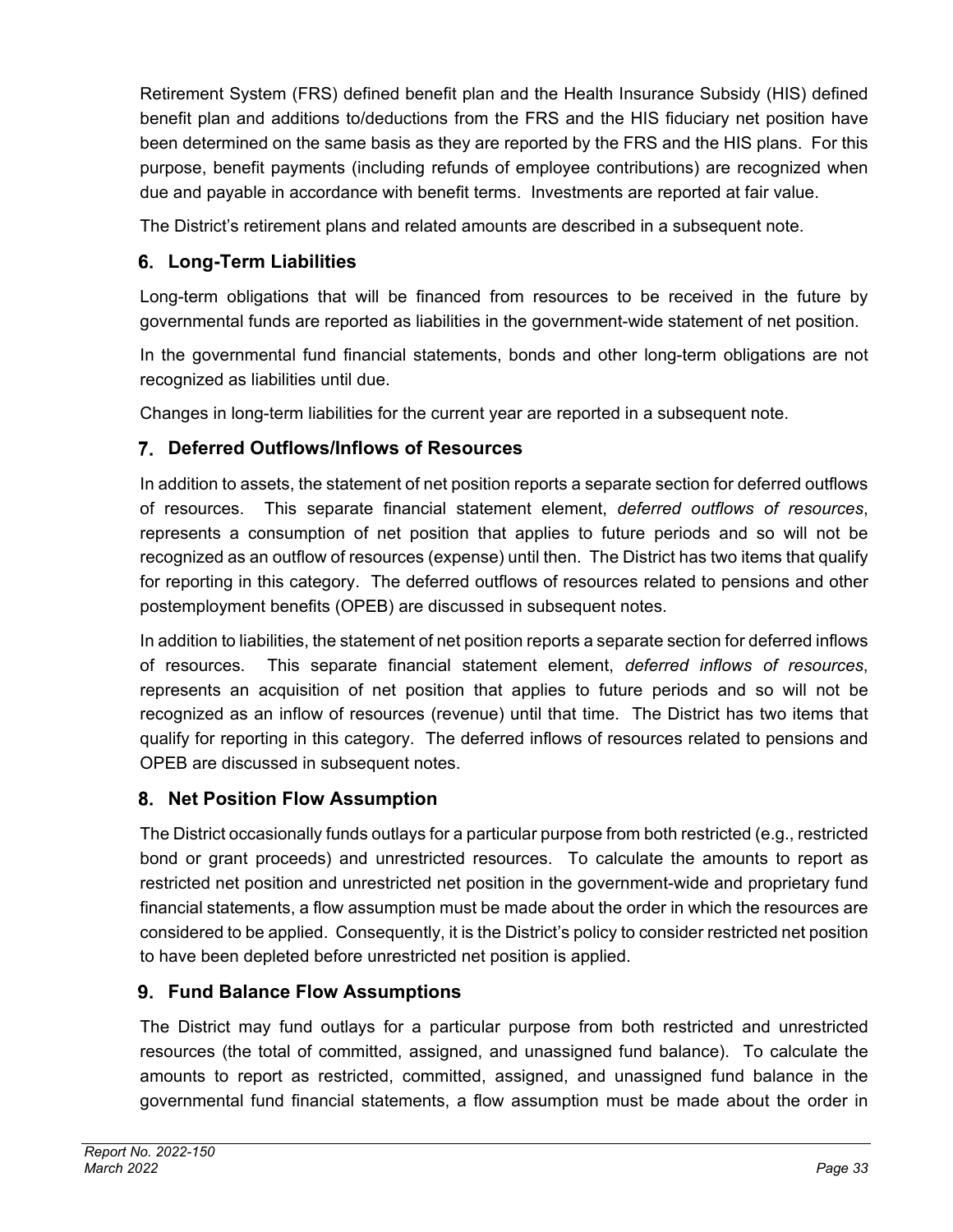which the resources are considered to be applied. It is the District's policy to consider restricted fund balance to have been depleted before using any of the components of unrestricted fund balance. Further, when components of unrestricted fund balance can be used for the same purpose, committed fund balance is depleted first, followed by assigned fund balance. Unassigned fund balance is applied last.

## **Fund Balance Policies**

Fund balance of governmental funds is reported in various categories based on the nature of any limitations requiring the use of resources for specific purposes. The District itself can establish limitations on the use of resources through either a commitment (committed fund balance) or an assignment (assigned fund balance).

The committed fund balance classification may include amounts that can be used only for the specific purposes determined by a formal action of the District's highest level of decision-making authority. The Board is the highest level of decision-making authority for the District that can, by adoption of a resolution prior to the end of the fiscal year, commit fund balance. Once adopted, the limitation imposed by the resolution remains in place until a similar action is taken (the adoption of another resolution) to remove or revise the limitation. The District reported no committed fund balances at June 30, 2021.

Amounts in the assigned fund balance classification are intended to be used by the District for specific purposes but do not meet the criteria to be classified as committed. The Board has by adoption of Board Policy 7.20 authorized the finance director to assign fund balance. The Board may also assign fund balance as it does when appropriating fund balance to cover a gap between estimated revenue and appropriations in the subsequent year's appropriated budget. Unlike commitments, assignments generally only exist temporarily. In other words, an additional action does not normally have to be taken for the removal of an assignment. Conversely, as discussed above, an additional action is essential to either remove or revise a commitment.

In addition, the District has adopted Board Policy 7.10 which provides for an adequate unassigned fund balance to cover unforeseen events including, but not limited to, revenue shortfalls and student enrollment under-projections. This policy provides, when feasible, that the adopted annual operating fund budget approved by the Board include an unassigned fund balance, which is at least 3.5 percent of the recurring revenues budget.

## **G. Revenues and Expenditures/Expenses**

## **Program Revenues**

Amounts reported as program revenues include charges paid by the recipient of the goods or services offered by the program and grants and contributions that are restricted to meeting the operational or capital requirements of a particular program. All taxes, including those dedicated for specific purposes, and other internally dedicated resources are reported as general revenues rather than program revenues. Revenues that are not classified as program revenues are presented as general revenues. The comparison of direct expenses with program revenues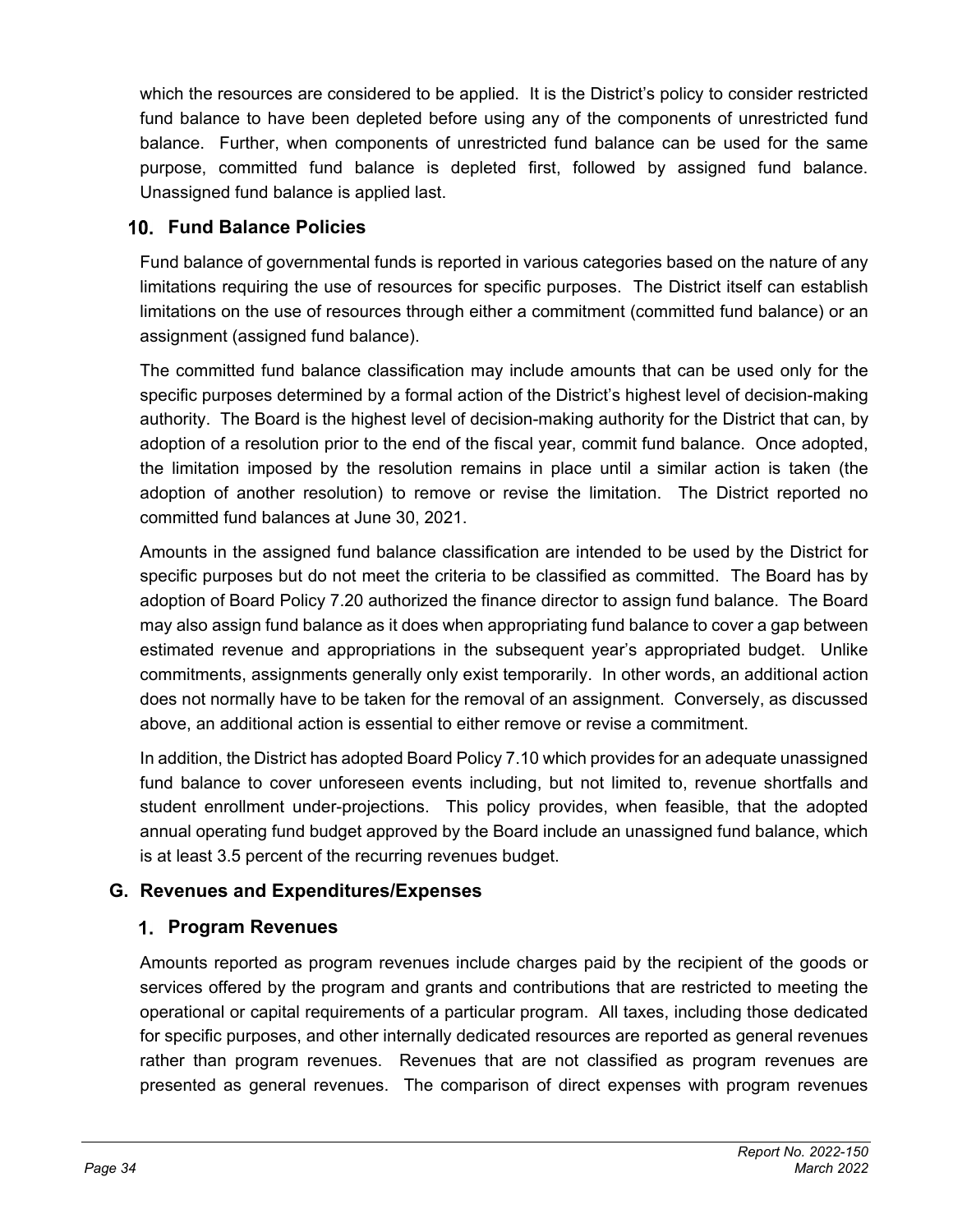identifies the extent to which each governmental function is self-financing or draws from the general revenues of the District.

## **State Revenue Sources**

Significant revenues from State sources for current operations include the Florida Education Finance Program administered by the FDOE under the provisions of Section 1011.62, Florida Statutes. In accordance with this law, the District determines and reports the number of full-time equivalent (FTE) students and related data to the FDOE. The FDOE performs certain edit checks on the reported number of FTE and related data and calculates the allocation of funds to the District. The District is permitted to amend its original reporting during specified time periods following the date of the original reporting. The FDOE may also adjust subsequent fiscal period allocations based upon an audit of the District's compliance in determining and reporting FTE and related data. Normally, such adjustments are treated as reductions or additions of revenue in the fiscal year when the adjustments are made.

The State provides financial assistance to administer certain educational programs. SBE rules require that revenue earmarked for certain programs be expended only for the program for which the money is provided, and require that the money not expended as of the close of the fiscal year be carried forward into the following fiscal year to be expended for the same educational programs. The FDOE generally requires that these educational program revenues be accounted for in the General Fund. A portion of the fund balance of the General Fund is restricted in the governmental fund financial statements for the balance of categorical and earmarked educational program resources.

The District received an allocation from the State under the Education Facilities Security Grant Program. The District is authorized to expend these funds only upon applying for and receiving an encumbrance authorization from the FDOE.

A schedule of revenue from State sources for the current year is presented in a subsequent note.

## **District Property Taxes**

The Board is authorized by State law to levy property taxes for district school operations, capital improvements, and debt service.

Property taxes consist of ad valorem taxes on real and personal property within the District. Property values are determined by the Citrus County Property Appraiser, and property taxes are collected by the Citrus County Tax Collector.

The Board adopted the 2020 tax levy on September 8, 2020. Tax bills are mailed in October and taxes are payable between November 1 of the year assessed and March 31 of the following year at discounts of up to 4 percent for early payment.

Taxes become a lien on the property on January 1 and are delinquent on April 1 of the year following the year of assessment. State law provides for enforcement of collection of personal property taxes by seizure of the property to satisfy unpaid taxes and for enforcement of collection of real property taxes by the sale of interest-bearing tax certificates to satisfy unpaid taxes. The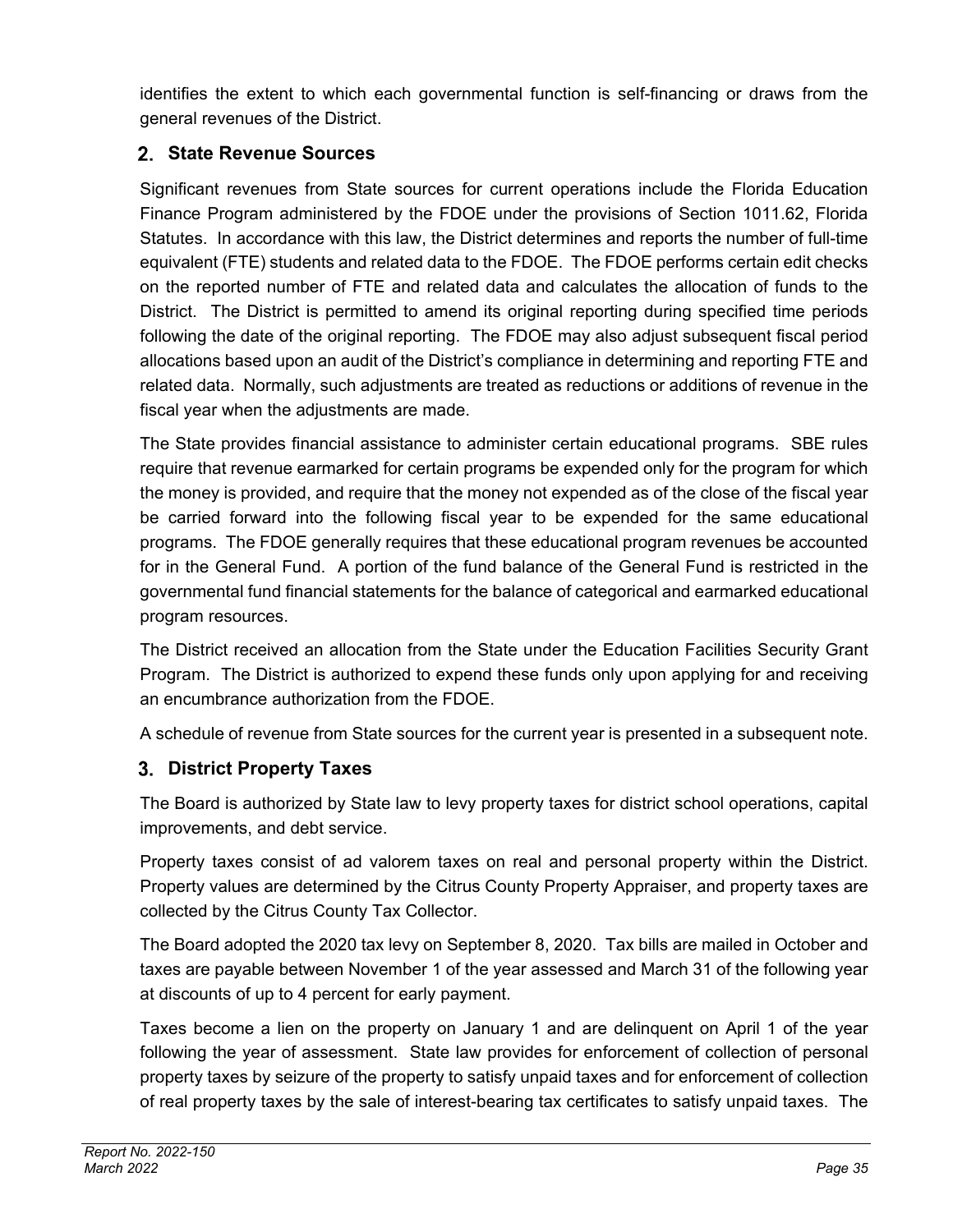procedures result in the collection of essentially all taxes prior to June 30 of the year following the year of assessment.

Property tax revenues are recognized in the government-wide financial statements when the Board adopts the tax levy. Property tax revenues are recognized in the governmental fund financial statements when taxes are received by the District, except that revenue is accrued for taxes collected by the Citrus County Tax Collector at fiscal year end but not yet remitted to the District.

Millages and taxes levied for the current year are presented in a subsequent note.

## **Educational Impact Fees**

Citrus County (County) imposes an educational impact fee based on an ordinance adopted by the County Commission in 1986. This ordinance was most recently amended on April 28, 2015, when Ordinance 2015-A07 was adopted with an effective date of July 29, 2015. The educational impact fee is collected by the County and each municipality within the County based on an interlocal agreement. The fees are to be used solely for the purpose of providing capital improvements to the public educational system necessitated by new residential development and are not to be used for any expenditure that would be classified as a maintenance or repair expense. The authorized uses include, but are not limited to, land acquisition; facility design and construction costs; furniture and equipment; and payment of principal, interest, and related costs of indebtedness necessitated by new residential development.

## **Federal Revenue Sources**

The District receives Federal awards for the enhancement of various educational programs. Federal awards are generally received based on applications submitted to, and approved by, various granting agencies. For Federal awards in which a claim to these grant proceeds is based on incurring eligible expenditures, revenue is recognized to the extent that eligible expenditures have been incurred. The FDOE may require adjustments to subsequent fiscal period expenditures and related revenues based upon an audit of the District's compliance with applicable Federal awards requirements. Normally, such adjustments are treated as reductions of expenditures and related revenues in the fiscal year when the adjustments are made.

## **Compensated Absences**

In the government-wide financial statements, compensated absences (i.e., paid absences for employee vacation leave and sick leave) are accrued as liabilities to the extent that it is probable that the benefits will result in termination payments. A liability for these amounts is reported in the governmental fund financial statements only if it has matured, such as for occurrences of employee resignations and retirements. The liability for compensated absences includes salary-related benefits, where applicable.

## **Proprietary Fund Operating and Nonoperating Revenues and Expenses**

Proprietary funds distinguish operating revenues and expenses from nonoperating items. Operating revenues and expenses generally result from providing services and producing and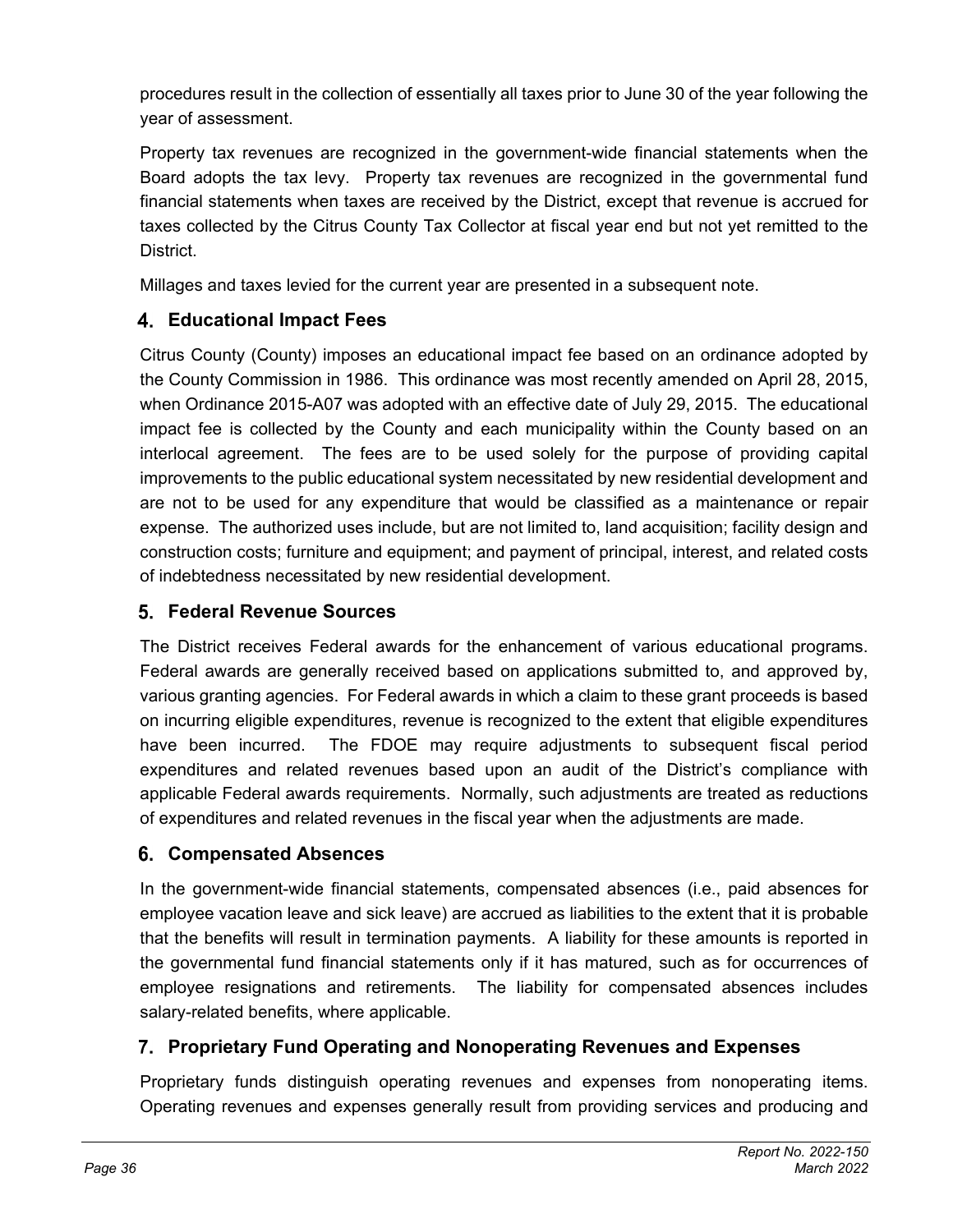delivering goods in connection with the proprietary fund's principal ongoing operations. The principal operating revenues of the District's internal service fund are charges for employee health insurance premiums. Operating expenses include insurance claims premiums for excess insurance coverage, and operating the Wellness Center. All revenues and expenses not meeting this definition are reported as nonoperating revenues and expenses.

## **II. ACCOUNTING CHANGE**

The District and its discretely presented component unit implemented GASB Statement No. 84, *Fiduciary Activities*, which establishes criteria for identifying and reporting fiduciary activities of all state and local governments. The focus of the criteria generally is on (1) whether a government is controlling the assets of the fiduciary activity and (2) the beneficiaries with whom a fiduciary relationship exists. Governments with activities meeting the criteria should present a statement of fiduciary net position and a statement of changes in fiduciary net position. The District and its discretely presented component unit do not consider the school internal funds to meet the criteria for reporting as fiduciary activities. As such, the beginning net position and fund balance of the District's statement of activities and nonmajor governmental funds were each increased by \$2,921,318.00, and the beginning net position of the discretely presented component unit was increased by \$27,284.

## **DETAILED NOTES ON ALL ACTIVITIES AND FUNDS**

## **A. Cash Deposits with Financial Institutions**

**Custodial Credit Risk**. In the case of deposits, this is the risk that, in the event of the failure of a depository financial institution, the District will not be able to recover deposits or will not be able to recover collateral securities that are in the possession of an outside party. The District does not have a policy for custodial credit risk. All bank balances of the District are fully insured or collateralized as required by Chapter 280, Florida Statutes.

## **B. Investments**

The District's investments at June 30, 2021, are reported as follows:

|                                   |                     | <b>Maturities</b>        |                     |                     |                |                   |
|-----------------------------------|---------------------|--------------------------|---------------------|---------------------|----------------|-------------------|
|                                   |                     |                          | <b>Greater than</b> |                     |                |                   |
|                                   |                     | 6 Months or              | 6 Months to         | <b>Greater than</b> | <b>S&amp;P</b> |                   |
| <b>Investments</b>                | <b>Market Value</b> | Less                     | 3 Years             | 3 Years             | Rating         | <b>Maturity</b>   |
| SBA:                              |                     |                          |                     |                     |                |                   |
| Florida PRIME                     | \$10,030,612.67     | \$10.030.612.67          | \$                  | \$<br>Ξ.            | AAAm           | 50 Day Average    |
| <b>FL SAFE</b>                    | 45.154.78           | 45.154.78                |                     |                     | AAAm           | 55 Day Average    |
| Florida Fixed Income Trust (FIT): |                     |                          |                     |                     |                |                   |
| <b>Enhanced Cash Pool</b>         | 1.007.161.30        |                          | 1.007.161.30        |                     | AAAf           | 299 Day Average   |
| Cash Pool                         | 290.006.58          | 290.006.58               |                     |                     | AAAf           | 97 Day Average    |
| 1-3 Year Fund                     | 42.942.531.76       | $\overline{\phantom{a}}$ | 42.942.531.76       |                     | AAAf           | 0.97 Year Average |
| Bank of New York Mellon:          |                     |                          |                     |                     |                |                   |
| U.S. Treasury Strip Coupon (1)    | 17, 151, 892. 93    |                          |                     | 17, 151, 892. 93    | (2)            | February 2027     |
| <b>Total Investments</b>          | \$71.467.360.02     | \$10.365.774.03          | \$43.949.693.06     | \$17.151.892.93     |                |                   |

(1) Investment held under a paying agent agreement for the 2010A-Qualified School Construction Bonds (see Note III.H.1).

(2) Disclosure of credit risk is not required for this investment type.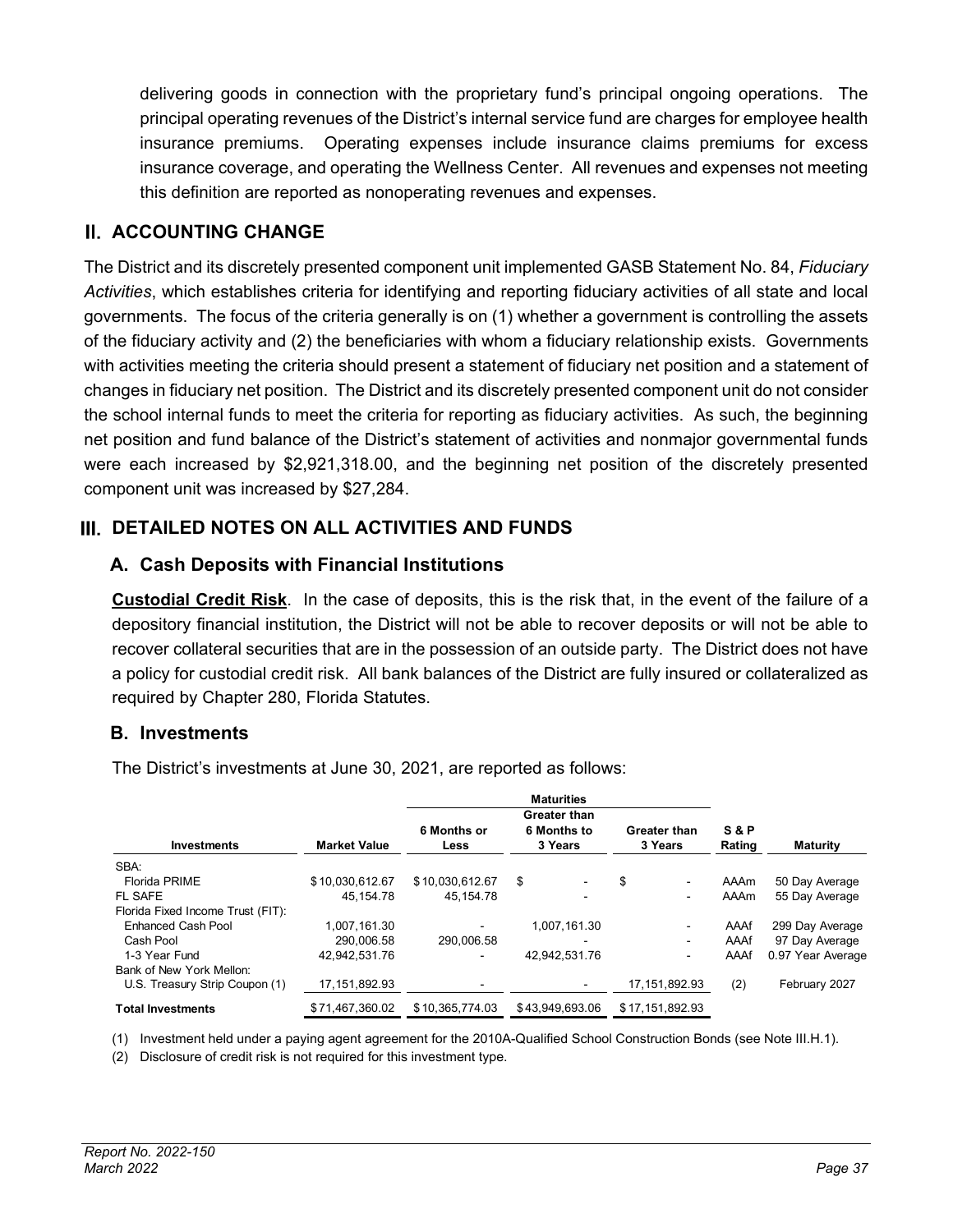#### **Fair Value Measurement**

The District categorizes its fair value measurements within the fair value hierarchy established by generally accepted accounting principles. The hierarchy is based on the valuation inputs used to measure the fair value of the asset. Level 1 inputs are quoted prices in active markets for identical assets; Level 2 inputs are significant other observable inputs; and Level 3 inputs are significant unobservable inputs.

|                                               |                                | <b>Fair Value Measurements Using</b>                                                               |                                                                                       |  |
|-----------------------------------------------|--------------------------------|----------------------------------------------------------------------------------------------------|---------------------------------------------------------------------------------------|--|
| <b>Investments by Fair Value Level</b>        | <b>Amount</b>                  | Quoted<br><b>Prices</b><br>in Active<br><b>Markets for</b><br><b>Identical Assets</b><br>(Level 1) | <b>Significant</b><br><b>Other</b><br><b>Observable</b><br><b>Inputs</b><br>(Level 2) |  |
| Bank of New York Mellon:                      |                                |                                                                                                    |                                                                                       |  |
| U.S. Treasury Strip Coupon<br>FL SAFE         | \$17,151,892.93<br>45, 154. 78 | \$<br>45, 154. 78                                                                                  | \$17,151,892.93                                                                       |  |
| Florida Fixed Income Trust (FIT):             |                                |                                                                                                    |                                                                                       |  |
| <b>Enhanced Cash Pool</b>                     | 1,007,161.30                   | 1,007,161.30                                                                                       |                                                                                       |  |
| Cash Pool                                     | 290,006.58                     | 290,006.58                                                                                         |                                                                                       |  |
| 1 - 3 Year Fund                               | 42,942,531.76                  | 42,942,531.76                                                                                      |                                                                                       |  |
| Total Investments by Fair Value Level         | 61,436,747.35                  | \$44,284,854.42                                                                                    | \$17,151,892.93                                                                       |  |
| <b>Investments Measured at Amortized Cost</b> |                                |                                                                                                    |                                                                                       |  |
| <b>SBA Florida PRIME</b>                      | 10,030,612.67                  |                                                                                                    |                                                                                       |  |
| <b>Total Investments, Primary Government</b>  | \$71,467,360.02                |                                                                                                    |                                                                                       |  |

#### **Interest Rate Risk**

Interest rate risk is the risk that changes in interest rates will adversely affect the fair value of an investment. Section 218.415(17), Florida Statutes, limits investment maturities to provide sufficient liquidity to pay obligations as they come due. The District's investment policy limits interest rate risk by attempting to match investment maturities with known cash needs and anticipated cash flow requirements. Investments of current operating funds will have maturities of no longer than 18 months. Investments of bond reserves, construction funds, and other nonoperating funds (core funds) shall have a term appropriate to the need for funds, and in accordance with debt covenants, but should not exceed 5 years, and the average duration of the funds as a whole may not exceed 3 years.

Florida PRIME, FL SAFE, and FIT use a weighted average days to maturity (WAM). A portfolio's WAM reflects the average maturity in days based on final maturity or reset date, in the case of floating rate instruments. WAM measures the sensitivity of the portfolio to interest rate changes.

For Florida PRIME, with regard to redemption gates, Section 218.409(8)(a), Florida Statutes, states, "The principal, and any part thereof, of each account constituting the trust fund is subject to payment at any time from the moneys in the trust fund. However, the executive director may, in good faith, on the occurrence of an event that has a material impact on liquidity or operations of the trust fund, for 48 hours limit contributions to or withdrawals from the trust fund to ensure that the board [State Board of Administration] can invest moneys entrusted to it in exercising its fiduciary responsibility. Such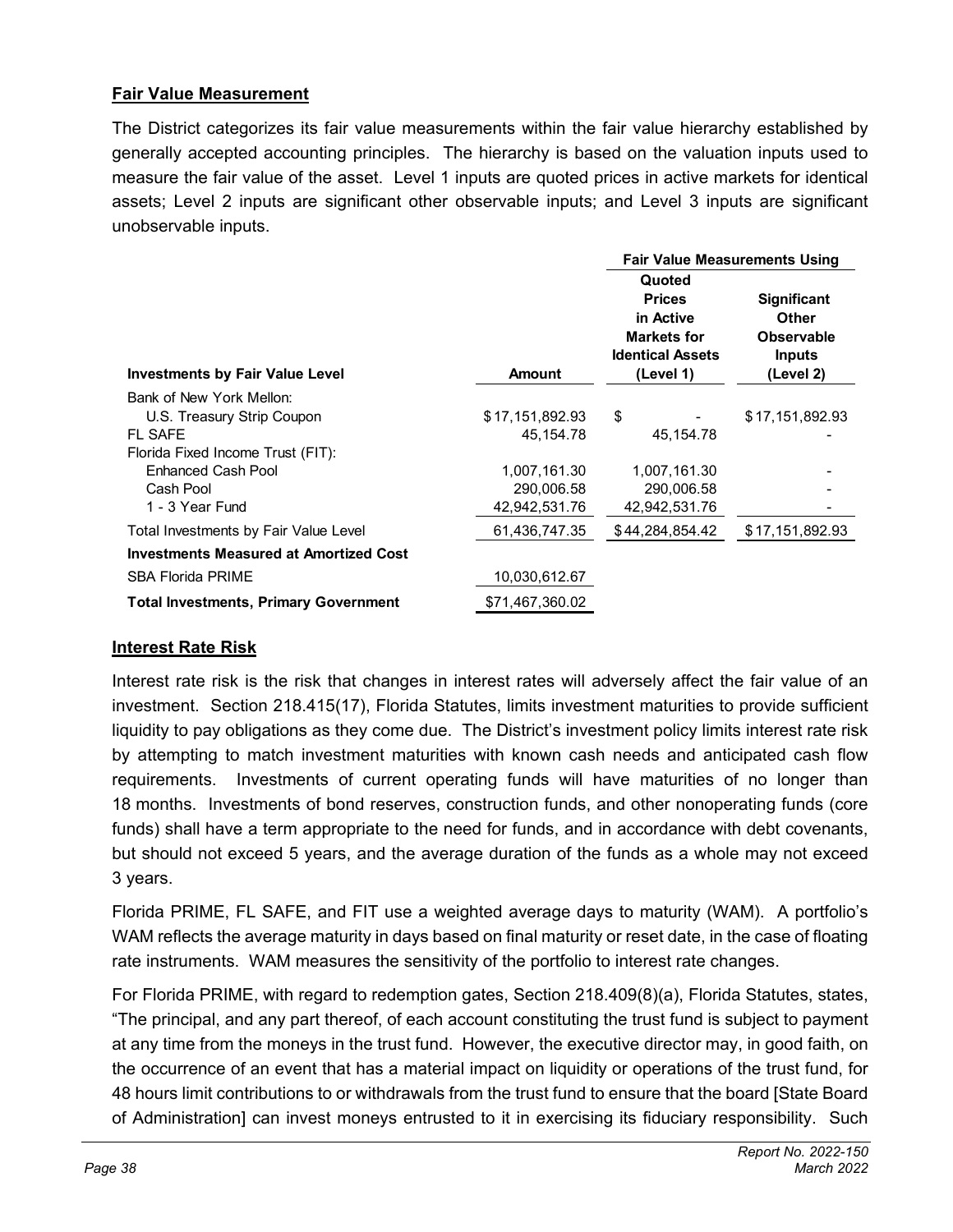action must be immediately disclosed to all participants, the trustees, the Joint Legislative Auditing Committee, and the Investment Advisory Council. The trustees shall convene an emergency meeting as soon as practicable from the time the executive director has instituted such measures and review the necessity of those measures. If the trustees are unable to convene an emergency meeting before the expiration of the 48-hour moratorium on contributions and withdrawals, the moratorium may be extended by the executive director until the trustees are able to meet to review the necessity for the moratorium. If the trustees agree with such measures, the trustees shall vote to continue the measures for up to an additional 15 days. The trustees must convene and vote to continue any such measures before the expiration of the time limit set, but in no case may the time limit set by the trustees exceed 15 days." As of June 30, 2021, there were no redemption fees, maximum transaction amounts, or any other requirements that serve to limit a participant's daily access to 100 percent of their account value.

## **Credit Risk**

Credit risk is the risk that an issuer or other counterparty to an investment will not fulfill its obligations. Section 218.415(17), Florida Statutes, limits investments to the Local Government Surplus Funds Trust Fund [Florida PRIME], or any intergovernmental investment pool authorized pursuant to the Florida Interlocal Cooperation Act as provided in Section 163.01, Florida Statutes; Securities and Exchange Commission (SEC) registered money market funds with the highest credit quality rating from a nationally recognized rating agency; interest-bearing time deposits or savings accounts in qualified public depositories, as defined in Section 280.02, Florida Statutes; and direct obligations of the United States Treasury. The District's investment policy limits investments to bids from qualified depositories, certificates of deposit, time deposits, securities of the United States Government, including obligations of the United States Treasury and other Federal agencies; investment pools managed and directed by an approved agency of the State, and SEC registered money market funds with the highest credit quality rating from a nationally recognized rating agency.

## **Custodial Credit Risk**

Custodial credit risk for investments is the risk that, in the event of the failure of the counterparty to a transaction, the District will not be able to recover the value of investment or collateral securities that are in the possession of an outside party. The District's investment policy pursuant to Section 218.215(18), Florida Statutes, requires securities, with the exception of certificates of deposits, shall be held with a third-party custodian; and all securities purchased by and all collateral obtained by the District should be properly designated as an asset of the District. The securities must be held in an account separate and apart from the assets of the financial institution. A third-party custodian is defined as any bank depository chartered by the Federal government, the State of Florida, or any other state or territory of the United States which has a branch or principal place of business in the State of Florida.

As of June 30, 2021, the District's investment portfolio was held with a third-party custodian as required by the District's investment policy.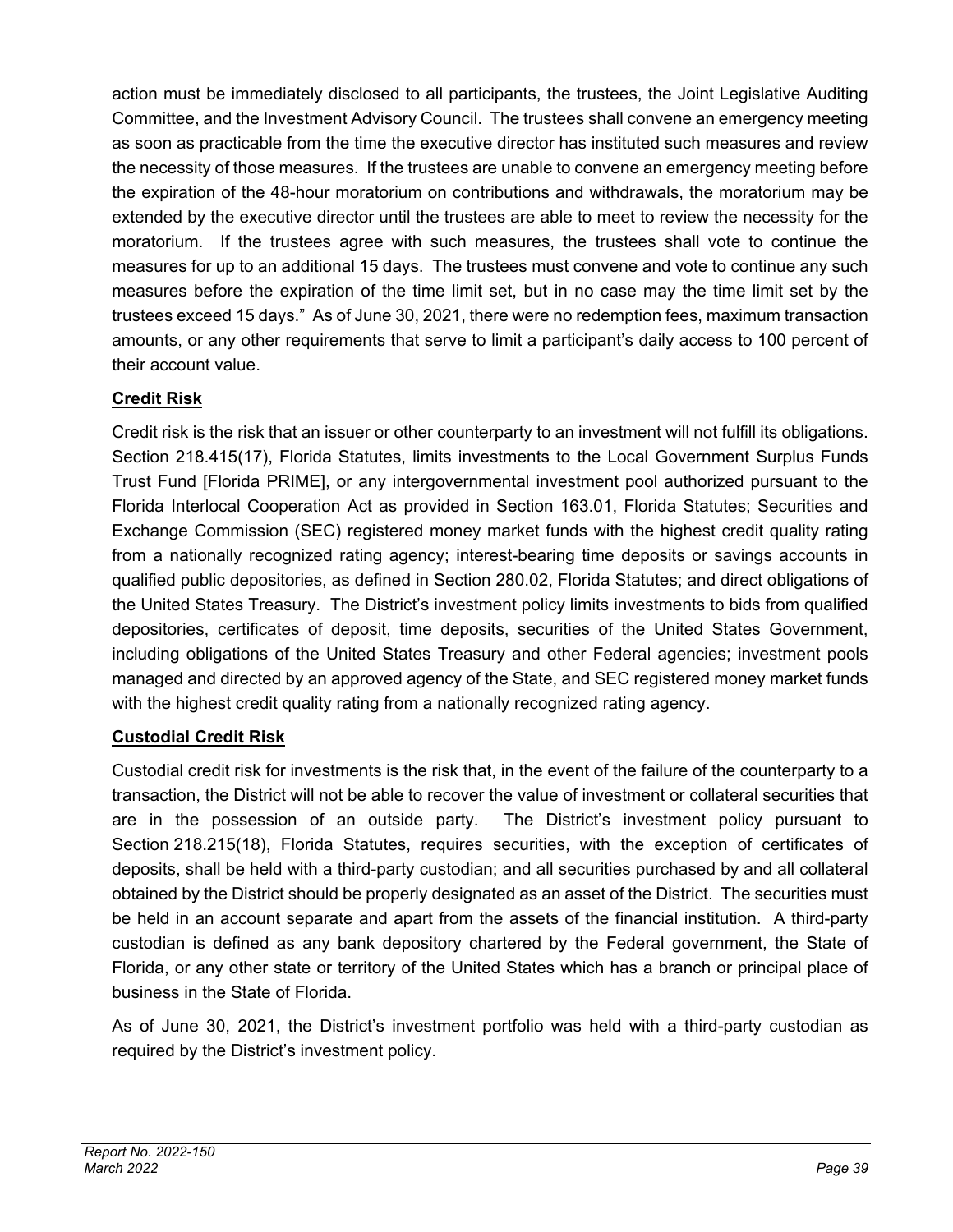## **C. Changes in Capital Assets**

Changes in capital assets are presented in the following table:

|                                                                                                                                                                                                                                                                         | <b>Beginning</b><br><b>Balance</b>                                                                | <b>Additions</b>                                                           | <b>Deletions</b>                                           | <b>Ending</b><br><b>Balance</b>                                                                   |
|-------------------------------------------------------------------------------------------------------------------------------------------------------------------------------------------------------------------------------------------------------------------------|---------------------------------------------------------------------------------------------------|----------------------------------------------------------------------------|------------------------------------------------------------|---------------------------------------------------------------------------------------------------|
| <b>GOVERNMENTAL ACTIVITIES</b>                                                                                                                                                                                                                                          |                                                                                                   |                                                                            |                                                            |                                                                                                   |
| Capital Assets Not Being Depreciated:<br>Land<br><b>Construction in Progress</b>                                                                                                                                                                                        | 5,250,134.97<br>\$<br>3,201,282.14                                                                | \$<br>4,211,937.37                                                         | \$<br>6,063,390.30                                         | \$<br>5,250,134.97<br>1,349,829.21                                                                |
| <b>Total Capital Assets Not Being Depreciated</b>                                                                                                                                                                                                                       | 8,451,417.11                                                                                      | 4,211,937.37                                                               | 6,063,390.30                                               | 6,599,964.18                                                                                      |
| Capital Assets Being Depreciated:<br>Improvements Other Than Buildings<br><b>Buildings and Fixed Equipment</b><br>Furniture, Fixtures, and Equipment<br><b>Motor Vehicles</b><br>Property Under Capital Lease<br>Audio Visual Materials and<br><b>Computer Software</b> | 31,734,005.67<br>235,821,114.64<br>25,045,373.47<br>20,519,752.08<br>5,115,333.40<br>2,878,925.67 | 1,635,899.81<br>4,427,490.49<br>1,061,723.96<br>526,960.00<br>1,611,378.00 | 1,086,346.77<br>1,571,158.10<br>1,067,561.60<br>19, 152.45 | 33,369,905.48<br>240,248,605.13<br>25,020,750.66<br>19,475,553.98<br>5.659,149.80<br>2,859,773.22 |
|                                                                                                                                                                                                                                                                         |                                                                                                   |                                                                            |                                                            |                                                                                                   |
| <b>Total Capital Assets Being Depreciated</b><br>Less Accumulated Depreciation for:                                                                                                                                                                                     | 321, 114, 504. 93                                                                                 | 9,263,452.26                                                               | 3,744,218.92                                               | 326,633,738.27                                                                                    |
| Improvements Other Than Buildings<br><b>Buildings and Fixed Equipment</b><br>Furniture, Fixtures, and Equipment<br><b>Motor Vehicles</b><br><b>Property Under Capital Lease</b><br>Audio Visual Materials and                                                           | 20, 137, 594. 38<br>88,075,950.02<br>20, 199, 178.73<br>14,745,803.15<br>128,044.68               | 1,089,155.60<br>4,593,703.97<br>1,487,847.18<br>935.331.23<br>1,861,716.56 | 1,119,637.54<br>1,569,241.43<br>1,039,277.50               | 21,226,749.98<br>92,669,653.99<br>20,567,388.37<br>14, 111, 892.95<br>950,483.74                  |
| <b>Computer Software</b>                                                                                                                                                                                                                                                | 2,868,499.34                                                                                      | 7,336.33                                                                   | 16,062.45                                                  | 2,859,773.22                                                                                      |
| <b>Total Accumulated Depreciation</b>                                                                                                                                                                                                                                   | 146, 155, 070.30                                                                                  | 9,975,090.87                                                               | 3,744,218.92                                               | 152,385,942.25                                                                                    |
| Total Capital Assets Being Depreciated, Net                                                                                                                                                                                                                             | 174,959,434.63                                                                                    | (711, 638.61)                                                              |                                                            | 174,247,796.02                                                                                    |
| Governmental Activities Capital Assets, Net                                                                                                                                                                                                                             | 183,410,851.74<br>\$                                                                              | \$ 3,500,298.76                                                            | \$ 6,063,390.30                                            | \$<br>180,847,760.20                                                                              |

The District's capital assets serve several functions; accordingly, depreciation expense, which totaled \$9,975,090.87 is charged to unallocated depreciation on the statement of activities.

#### **D. Retirement Plans**

## **FRS – Defined Benefit Pension Plans**

#### **General Information about the FRS**

The FRS was created in Chapter 121, Florida Statutes, to provide a defined benefit pension plan for participating public employees. The FRS was amended in 1998 to add the Deferred Retirement Option Program (DROP) under the defined benefit plan and amended in 2000 to provide a defined contribution plan alternative to the defined benefit plan for FRS members effective July 1, 2002. This integrated defined contribution pension plan is the FRS Investment Plan. Chapter 112, Florida Statutes, established the Retiree HIS Program, a cost-sharing multiple-employer defined benefit pension plan, to assist retired members of any State-administered retirement system in paying the costs of health insurance.

Essentially all regular employees of the District are eligible to enroll as members of the State-administered FRS. Provisions relating to the FRS are established by Chapters 121 and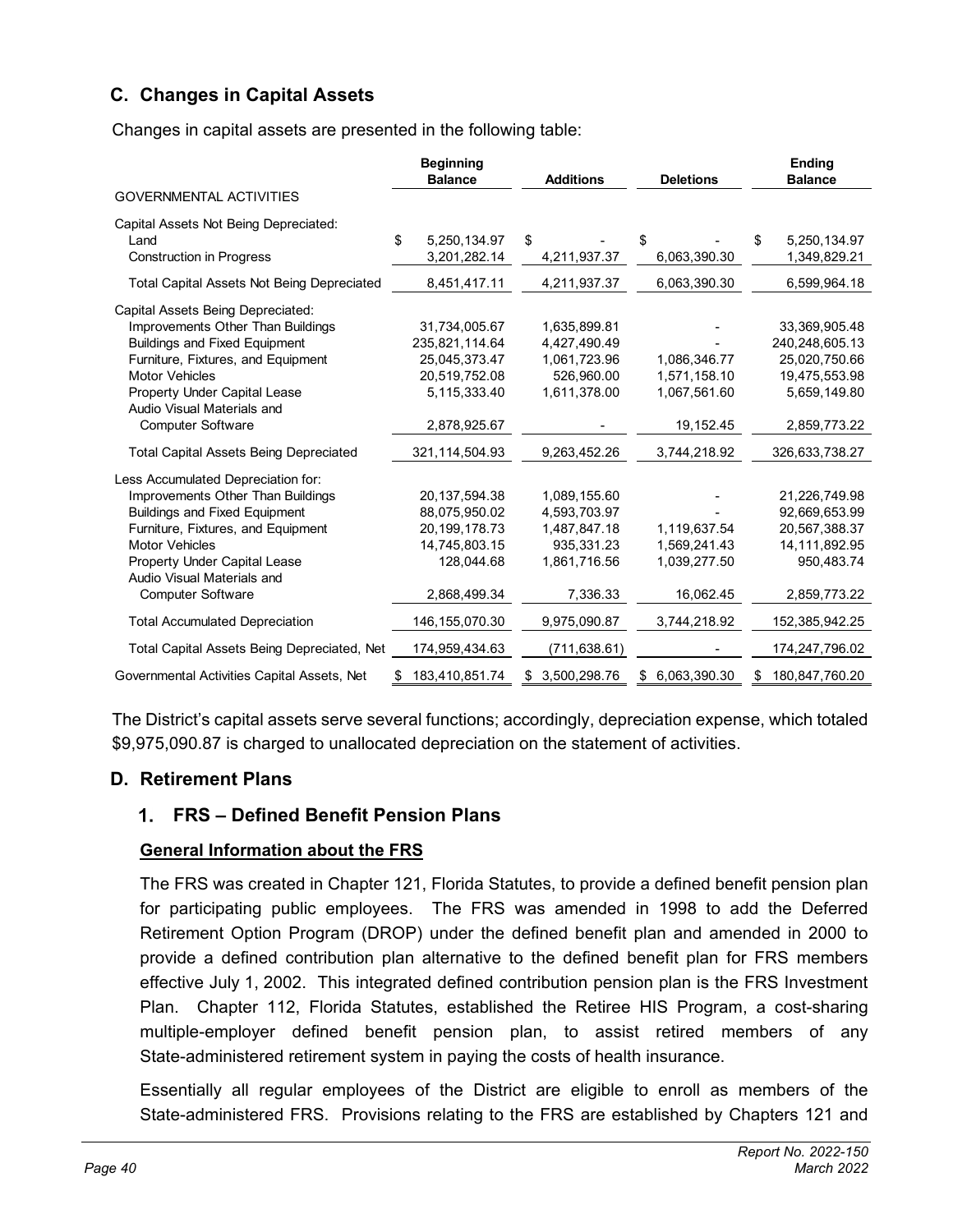122, Florida Statutes; Chapter 112, Part IV, Florida Statutes; Chapter 238, Florida Statutes; and FRS Rules, Chapter 60S, Florida Administrative Code; wherein eligibility, contributions, and benefits are defined and described in detail. Such provisions may be amended at any time by further action from the Florida Legislature. The FRS is a single retirement system administered by the Florida Department of Management Services, Division of Retirement, and consists of the two cost-sharing multiple-employer defined benefit plans and other nonintegrated programs. A comprehensive annual financial report of the FRS, which includes its financial statements, required supplementary information, actuarial report, and other relevant information, is available from the Florida Department of Management Services Web site (www.dms.myflorida.com).

The District's FRS and HIS pension expense totaled \$17,819,701 for the fiscal year ended June 30, 2021.

### **FRS Pension Plan**

*Plan Description*. The FRS Pension Plan (Plan) is a cost-sharing multiple-employer defined benefit pension plan, with a DROP for eligible employees. The general classes of membership are:

- *Regular* Members of the FRS who do not qualify for membership in the other classes.
- *Elected County Officers* Members who hold specified elective offices in local government.
- *Senior Management Service*  Members in senior management level positions.

Employees enrolled in the Plan prior to July 1, 2011, vest at 6 years of creditable service and employees enrolled in the Plan on or after July 1, 2011, vest at 8 years of creditable service. All vested members, enrolled prior to July 1, 2011, are eligible for normal retirement benefits at age 62 or at any age after 30 years of service. All members enrolled in the Plan on or after July 1, 2011, once vested, are eligible for normal retirement benefits at age 65 or any time after 33 years of creditable service. Employees enrolled in the Plan may include up to 4 years of credit for military service toward creditable service. The Plan also includes an early retirement provision; however, there is a benefit reduction for each year a member retires before his or her normal retirement date. The Plan provides retirement, disability, death benefits, and annual cost-of-living adjustments to eligible participants.

The DROP, subject to provisions of Section 121.091, Florida Statutes, permits employees eligible for normal retirement under the Plan to defer receipt of monthly benefit payments while continuing employment with an FRS participating employer. An employee may participate in DROP for a period not to exceed 60 months after electing to participate, except that certain instructional personnel may participate for up to 96 months. During the period of DROP participation, deferred monthly benefits are held in the FRS Trust Fund and accrue interest. The net pension liability does not include amounts for DROP participants, as these members are considered retired and are not accruing additional pension benefits.

*Benefits Provided*. Benefits under the Plan are computed on the basis of age and/or years of service, average final compensation, and service credit. Credit for each year of service is expressed as a percentage of the average final compensation. For members initially enrolled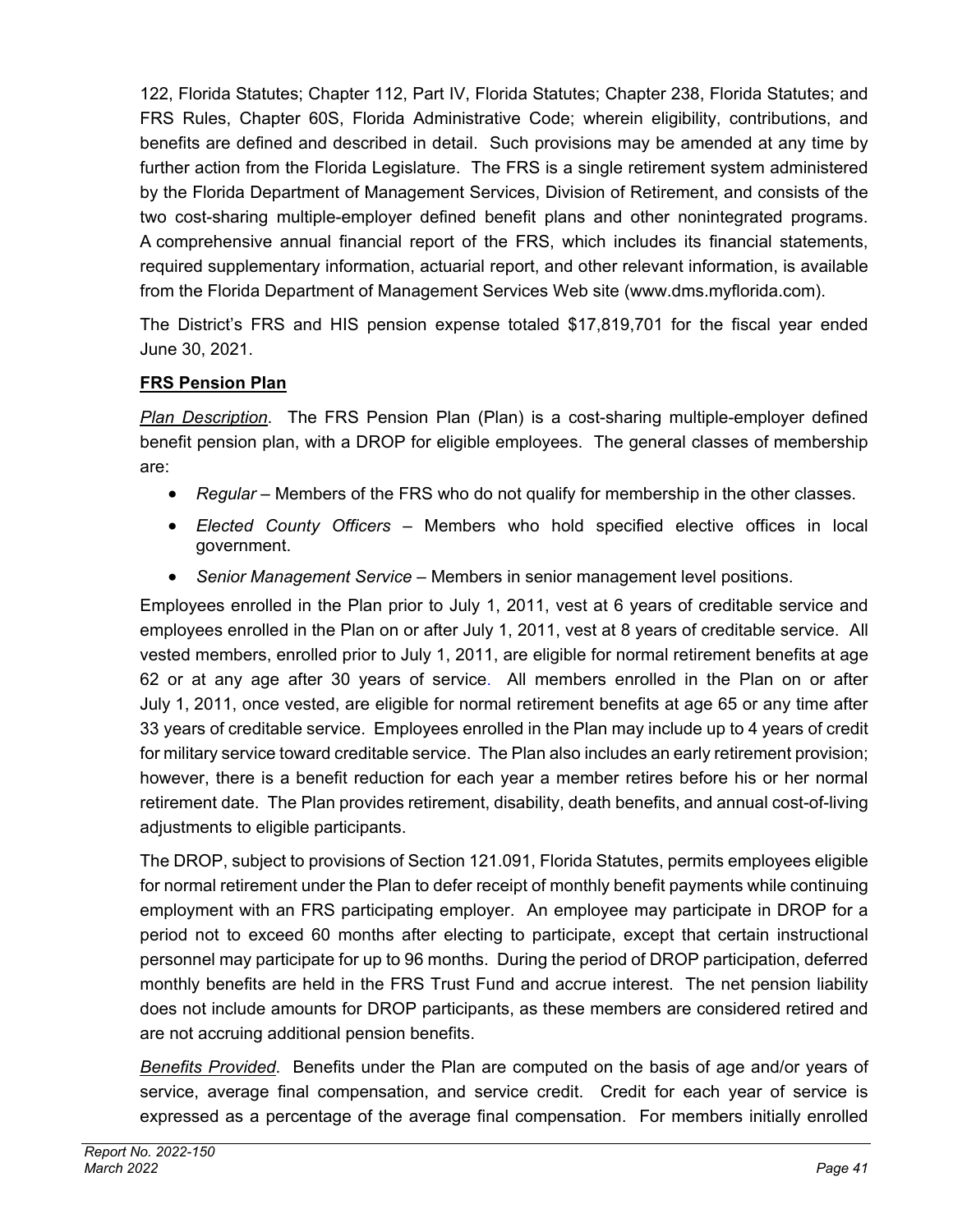before July 1, 2011, the average final compensation is the average of the 5 highest fiscal years' earnings; for members initially enrolled on or after July 1, 2011, the average final compensation is the average of the 8 highest fiscal years' earnings. The total percentage value of the benefit received is determined by calculating the total value of all service, which is based on the retirement class to which the member belonged when the service credit was earned. Members are eligible for in-line-of-duty or regular disability and survivors' benefits. The following table shows the percentage value for each year of service credit earned:

| Class, Initial Enrollment, and Retirement Age/Years of Service | <b>Percent Value</b> |
|----------------------------------------------------------------|----------------------|
| Regular Members Initially Enrolled Before July 1, 2011         |                      |
| Retirement up to age 62 or up to 30 years of service           | 1.60                 |
| Retirement at age 63 or with 31 years of service               | 1.63                 |
| Retirement at age 64 or with 32 years of service               | 1.65                 |
| Retirement at age 65 or with 33 or more years of service       | 1.68                 |
| Regular Members Initially Enrolled On or After July 1, 2011    |                      |
| Retirement up to age 65 or up to 33 years of service           | 1.60                 |
| Retirement at age 66 or with 34 years of service               | 1.63                 |
| Retirement at age 67 or with 35 years of service               | 1.65                 |
| Retirement at age 68 or with 36 or more years of service       | 1.68                 |
| <b>Elected County Officers</b>                                 | 3.00                 |
| <b>Senior Management Service</b>                               | 2.00                 |

As provided in Section 121.101, Florida Statutes, if the member was initially enrolled in the Plan before July 1, 2011, and all service credit was accrued before July 1, 2011, the annual cost-of-living adjustment is 3 percent per year. If the member was initially enrolled before July 1, 2011, and has service credit on or after July 1, 2011, there is an individually calculated cost-of-living adjustment. The annual cost-of-living adjustment is a proportion of 3 percent determined by dividing the sum of the pre-July 2011 service credit by the total service credit at retirement multiplied by 3 percent. Plan members initially enrolled on or after July 1, 2011, will not have a cost-of-living adjustment after retirement.

*Contributions*. The Florida Legislature establishes contribution rates for participating employers and employees. Contribution rates during the 2020-21 fiscal year were as follows:

|                                                               | <b>Percent of Gross Salary</b> |             |  |
|---------------------------------------------------------------|--------------------------------|-------------|--|
| <b>Class</b>                                                  | <b>Employee</b>                | Emplover(1) |  |
| FRS, Regular                                                  | 3.00                           | 10.00       |  |
| FRS, Elected County Officers                                  | 3.00                           | 49.18       |  |
| FRS, Senior Management Service                                | 3.00                           | 27.29       |  |
| DROP - Applicable to<br>Members from All of the Above Classes | 0.00                           | 16.98       |  |
| FRS, Reemployed Retiree                                       | (2)                            | (2)         |  |

(1) Employer rates include 1.66 percent for the postemployment health insurance subsidy. Also, employer rates, other than for DROP participants, include 0.06 percent for administrative costs of the Investment Plan.

(2) Contribution rates are dependent upon retirement class in which reemployed.

The District's contributions to the Plan totaled \$7,766,957 for the fiscal year ended June 30, 2021.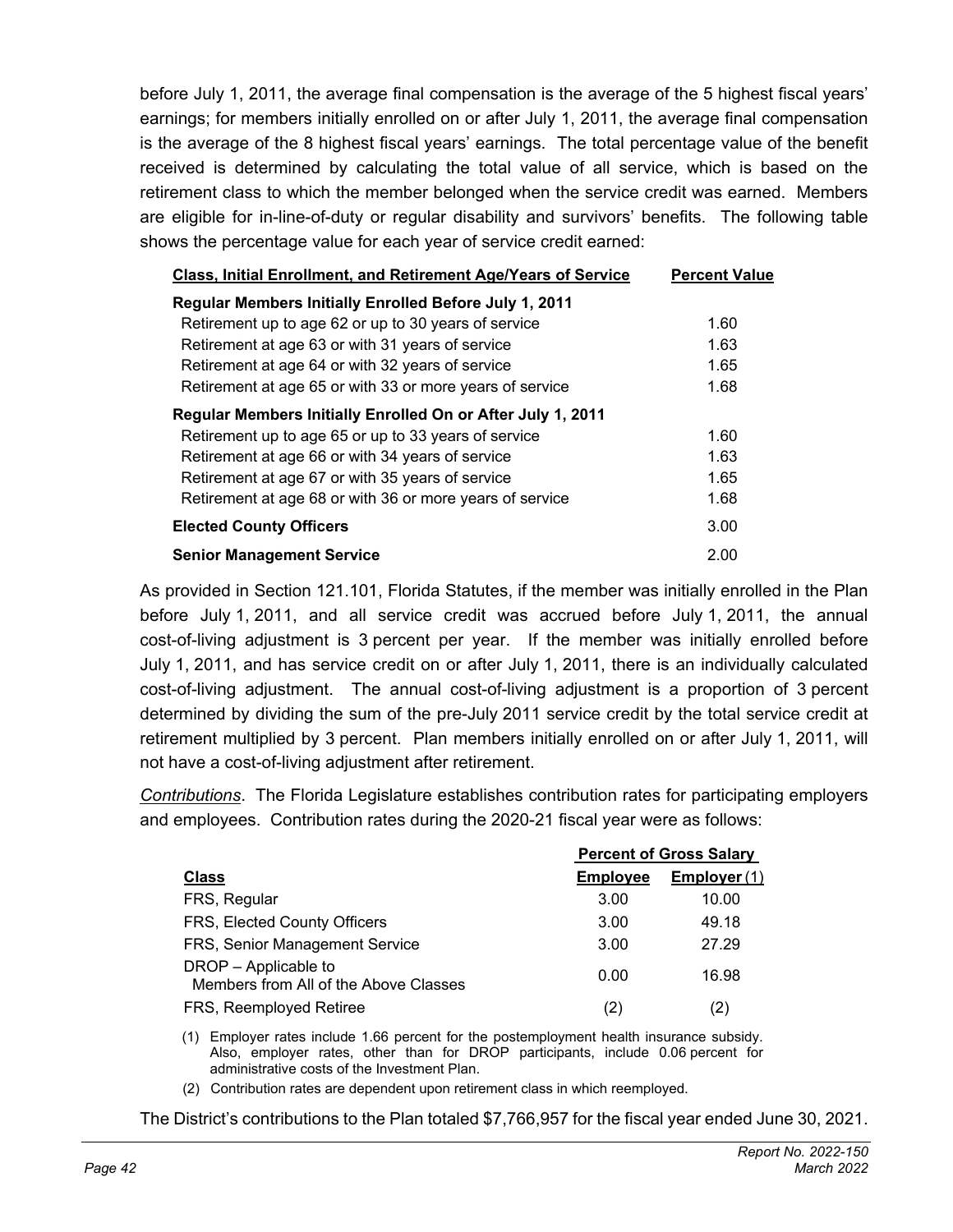*Pension Liabilities, Pension Expense, and Deferred Outflows of Resources and Deferred Inflows of Resources Related to Pensions*. At June 30, 2021, the District reported a liability of \$79,780,224 for its proportionate share of the Plan's net pension liability. The net pension liability was measured as of June 30, 2020, and the total pension liability used to calculate the net pension liability was determined by an actuarial valuation as of July 1, 2020. The District's proportionate share of the net pension liability was based on the District's 2019-20 fiscal year contributions relative to the total 2019-20 fiscal year contributions of all participating members. At June 30, 2020, the District's proportionate share was 0.184069561 percent, which was a decrease of 0.003419354 from its proportionate share measured as of June 30, 2019.

For the fiscal year ended June 30, 2021, the District recognized the Plan pension expense of \$15,636,342. In addition, the District reported deferred outflows of resources and deferred inflows of resources related to pensions from the following sources:

|                                               | <b>Deferred Outflows</b> |              | <b>Deferred Inflows</b> |              |
|-----------------------------------------------|--------------------------|--------------|-------------------------|--------------|
| <b>Description</b>                            |                          | of Resources |                         | of Resources |
| Differences Between Expected and              |                          |              |                         |              |
| <b>Actual Experience</b>                      | \$                       | 3,053,284    | \$                      |              |
| Change of Assumptions                         |                          | 14,442,440   |                         |              |
| Net Difference Between Projected and Actual   |                          |              |                         |              |
| Earnings on FRS Pension Plan Investments      |                          | 4,750,086    |                         |              |
| Changes in Proportion and Differences Between |                          |              |                         |              |
| District FRS Contributions and Proportionate  |                          |              |                         |              |
| <b>Share of Contributions</b>                 |                          |              |                         | 2,380,707    |
| District FRS Contributions Subsequent to      |                          |              |                         |              |
| the Measurement Date                          |                          | 7,766,957    |                         |              |
| <b>Total</b>                                  |                          | 30,012,767   |                         | 2.380.707    |

The deferred outflows of resources related to pensions resulting from District contributions to the Plan subsequent to the measurement date, totaling \$7,766,957, will be recognized as a reduction of the net pension liability in the fiscal year ending June 30, 2022. Other amounts reported as deferred outflows of resources and deferred inflows of resources related to pensions will be recognized in pension expense as follows:

| <b>Fiscal Year Ending June 30</b><br>Amount |              |
|---------------------------------------------|--------------|
| 2022                                        | \$3,717,306  |
| 2023                                        | 6,537,494    |
| 2024                                        | 5,626,447    |
| 2025                                        | 3,324,277    |
| 2026                                        | 659,579      |
| Total                                       | \$19,865,103 |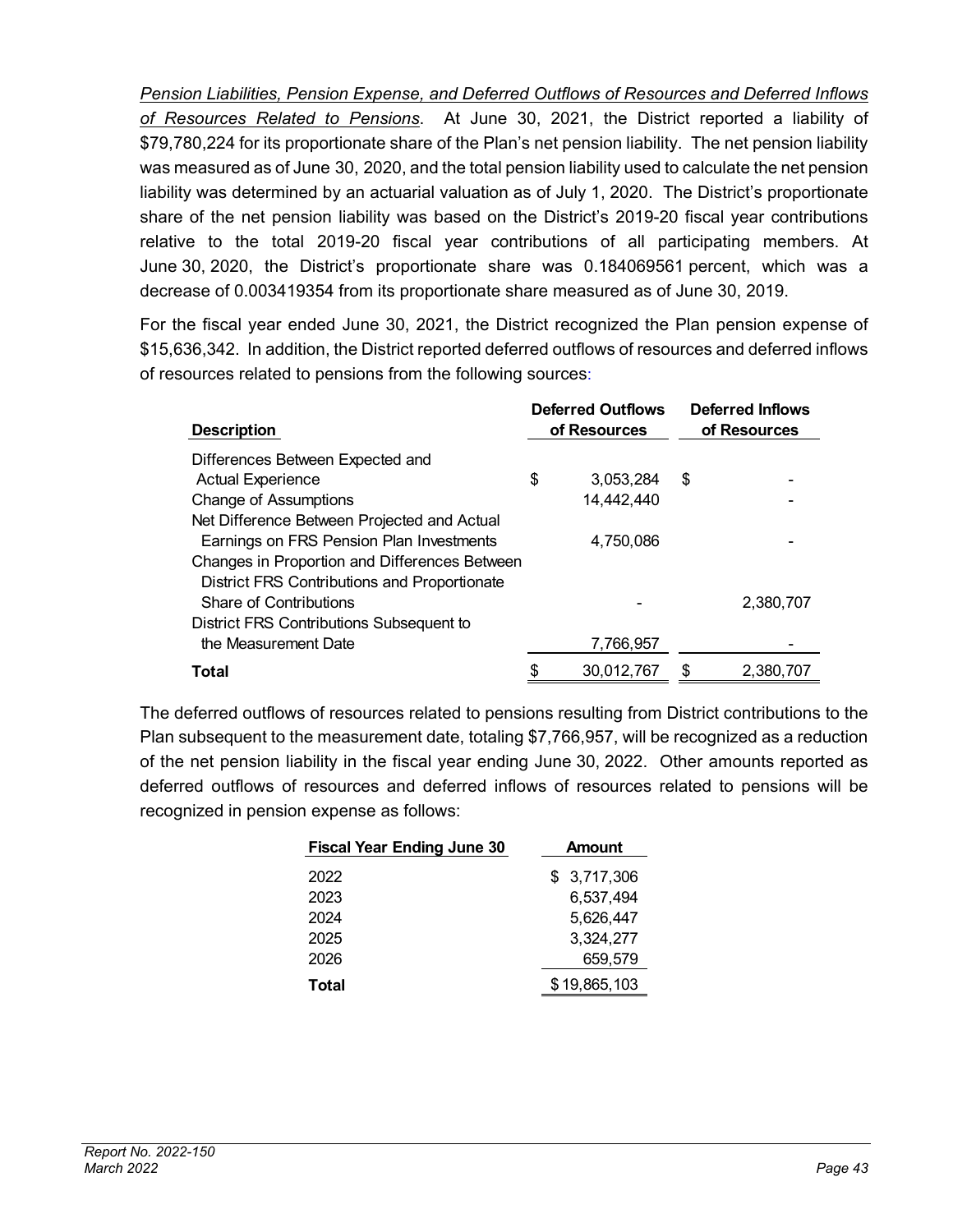*Actuarial Assumptions*. The total pension liability in the July 1, 2020, actuarial valuation was determined using the following actuarial assumptions, applied to all periods included in the measurement:

| Inflation        | 2.40 percent                                                           |
|------------------|------------------------------------------------------------------------|
| Salary Increases | 3.25 percent, average, including inflation                             |
|                  | Investment Rate of Return 6.80 percent, net of pension plan investment |
|                  | expense, including inflation                                           |

Mortality rates were based on the PUB-2010 base table, projected generationally with Scale MP-2018.

The actuarial assumptions used in the July 1, 2020, valuation were based on the results of an actuarial experience study for the period July 1, 2013, through June 30, 2018.

The long-term expected rate of return on pension plan investments was not based on historical returns, but instead is based on a forward-looking capital market economic model. The allocation policy's description of each asset class was used to map the target allocation to the asset classes shown below. Each asset class assumption is based on a consistent set of underlying assumptions and includes an adjustment for the inflation assumption. The target allocation and best estimates of arithmetic and geometric real rates of return for each major asset class are summarized in the following table:

| <b>Asset Class</b>           | <b>Target</b><br>Allocation (1) | Annual<br><b>Arithmetic</b><br><b>Return</b> | Compound<br>Annual<br>(Geometric)<br>Return | <b>Standard</b><br><b>Deviation</b> |
|------------------------------|---------------------------------|----------------------------------------------|---------------------------------------------|-------------------------------------|
| Cash                         | 1.0%                            | $2.2\%$                                      | $2.2\%$                                     | $1.2\%$                             |
| Fixed Income                 | 19.0%                           | 3.0%                                         | 2.9%                                        | 3.5%                                |
| <b>Global Equity</b>         | 54.2%                           | $8.0\%$                                      | 6.7%                                        | 17.1%                               |
| Real Estate (Property)       | 10.3%                           | 6.4%                                         | 5.8%                                        | 11.7%                               |
| <b>Private Equity</b>        | 11.1%                           | 10.8%                                        | 8.1%                                        | 25.7%                               |
| <b>Strategic Investments</b> | 4.4%                            | 5.5%                                         | 5.3%                                        | 6.9%                                |
| <b>Total</b>                 | 100%                            |                                              |                                             |                                     |
| Assumed inflation - Mean     |                                 |                                              | 2.4%                                        | 1.7%                                |

(1) As outlined in the Plan's investment policy.

*Discount Rate*. The discount rate used to measure the total pension liability was 6.8 percent. The Plan's fiduciary net position was projected to be available to make all projected future benefit payments of current active and inactive employees. Therefore, the discount rate for calculating the total pension liability is equal to the long-term expected rate of return. The discount rate used in the 2020 valuation was updated from 6.9 percent to 6.8 percent.

*Sensitivity of the District's Proportionate Share of the Net Pension Liability to Changes in the Discount Rate*. The following presents the District's proportionate share of the net pension liability calculated using the discount rate of 6.8 percent, as well as what the District's proportionate share of the net pension liability would be if it were calculated using a discount rate that is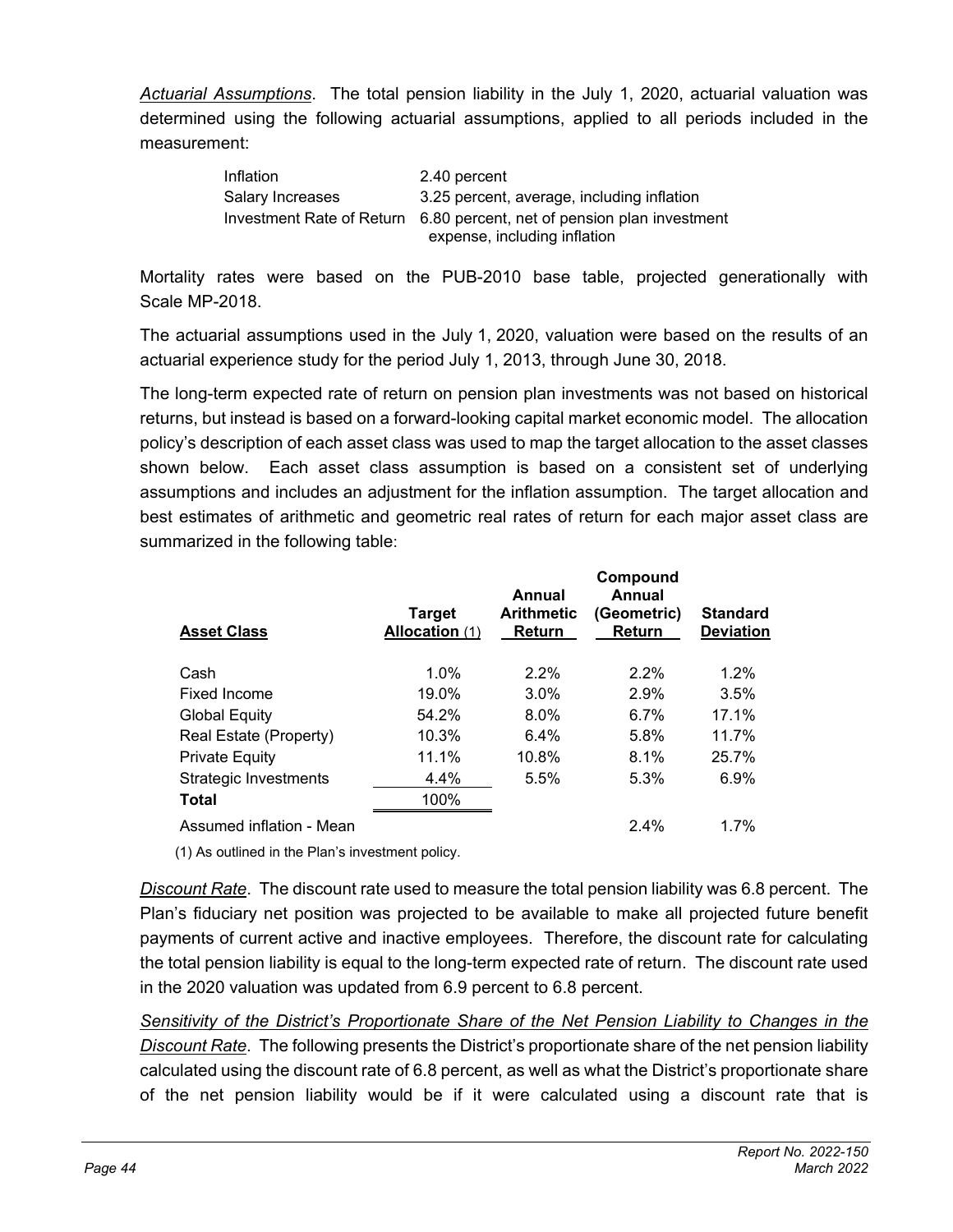1 percentage point lower (5.8 percent) or 1 percentage point higher (7.8 percent) than the current rate:

|                                   | 1%                        | <b>Current</b>                    | $1\%$                        |
|-----------------------------------|---------------------------|-----------------------------------|------------------------------|
|                                   | <b>Decrease</b><br>(5.8%) | <b>Discount Rate</b><br>$(6.8\%)$ | <b>Increase</b><br>$(7.8\%)$ |
| District's Proportionate Share of |                           |                                   |                              |
| the Net Pension Liability         | \$127,394,558             | \$79,780,224                      | \$40,012,526                 |

*Pension Plan Fiduciary Net Position*. Detailed information about the Plan's fiduciary net position is available in the separately issued FRS Pension Plan and Other State Administered Systems Comprehensive Annual Financial Report.

## **HIS Pension Plan**

*Plan Description*. The HIS Pension Plan (HIS Plan) is a cost-sharing multiple-employer defined benefit pension plan established under Section 112.363, Florida Statutes, and may be amended by the Florida Legislature at any time. The benefit is a monthly payment to assist retirees of State-administered retirement systems in paying their health insurance costs and is administered by the Florida Department of Management Services, Division of Retirement.

*Benefits Provided*. For the fiscal year ended June 30, 2021, eligible retirees and beneficiaries received a monthly HIS payment of \$5 for each year of creditable service completed at the time of retirement, with a minimum HIS payment of \$30 and a maximum HIS payment of \$150 per month, pursuant to Section 112.363, Florida Statutes. To be eligible to receive a HIS Plan benefit, a retiree under a State-administered retirement system must provide proof of health insurance coverage, which may include Federal Medicare.

*Contributions*. The HIS Plan is funded by required contributions from FRS participating employers as set by the Florida Legislature. Employer contributions are a percentage of gross compensation for all active FRS members. For the fiscal year ended June 30, 2021, the contribution rate was 1.66 percent of payroll pursuant to Section 112.363, Florida Statutes. The District contributed 100 percent of its statutorily required contributions for the current and preceding 3 years. HIS Plan contributions are deposited in a separate trust fund from which payments are authorized. HIS Plan benefits are not guaranteed and are subject to annual legislative appropriation. In the event the legislative appropriation or available funds fail to provide full subsidy benefits to all participants, benefits may be reduced or canceled.

The District's contributions to the HIS Plan totaled \$1,553,016 for the fiscal year ended June 30, 2021.

*Pension Liabilities, Pension Expense, and Deferred Outflows of Resources and Deferred Inflows of Resources Related to Pensions*. At June 30, 2021, the District reported a net pension liability of \$31,751,716 for its proportionate share of the HIS Plan's net pension liability. The current portion of the net pension liability is the District's proportionate share of benefit payments expected to be paid within 1 year, net of the District's proportionate share of the HIS Plan's fiduciary net position available to pay that amount. The net pension liability was measured as of June 30, 2020, and the total pension liability used to calculate the net pension liability was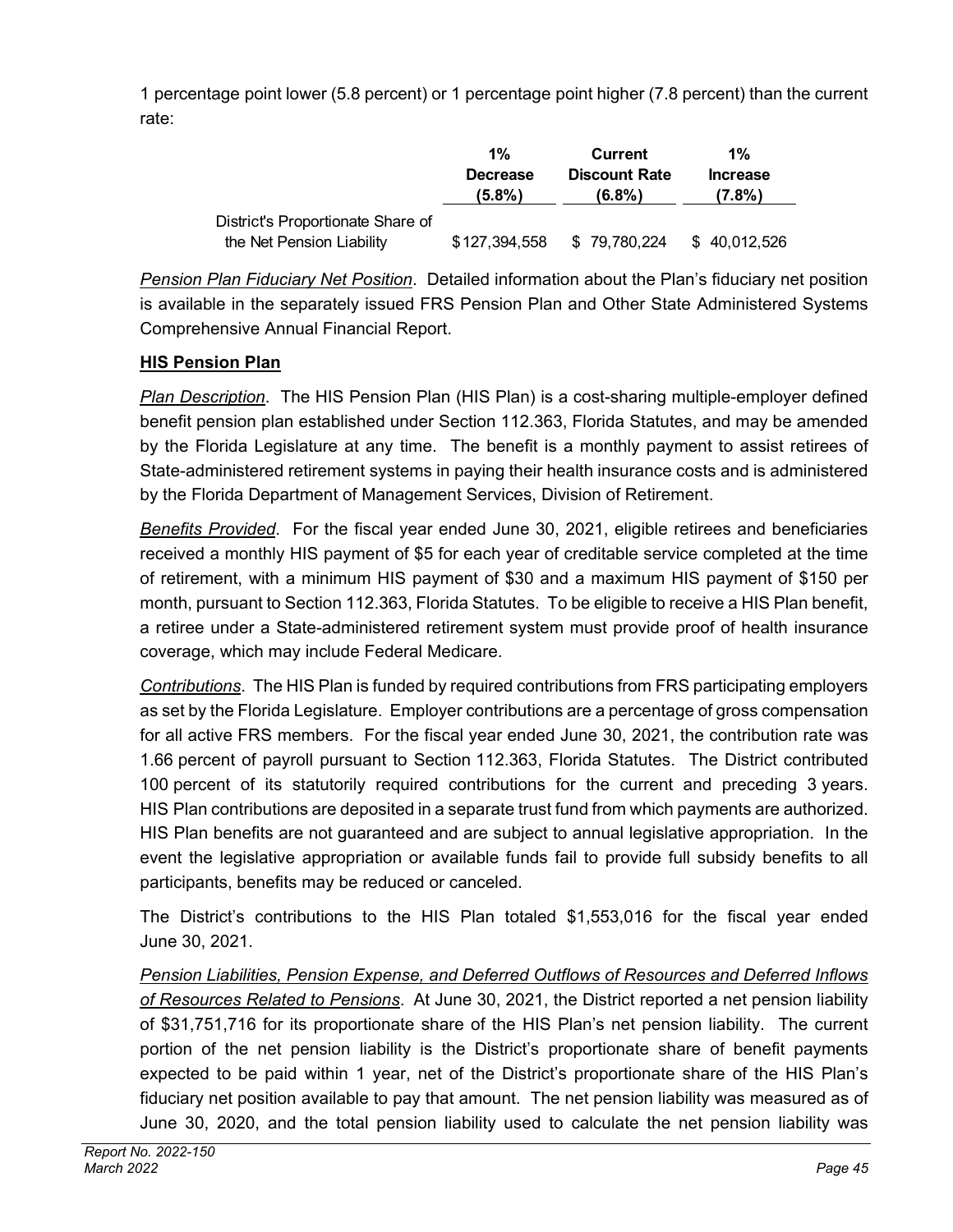determined by an actuarial valuation as of July 1, 2020. The District's proportionate share of the net pension liability was based on the District's 2019-20 fiscal year contributions relative to the total 2019-20 fiscal year contributions of all participating members. At June 30, 2020, the District's proportionate share was 0.260050281 percent, which was a decrease of 0.002176849 from its proportionate share measured as of June 30, 2019.

For the fiscal year ended June 30, 2021, the District recognized the HIS Plan pension expense of \$2,183,359. In addition, the District reported deferred outflows of resources and deferred inflows of resources related to pensions from the following sources:

|                                               | <b>Deferred Outflows</b> |              | <b>Deferred Inflows</b> |              |
|-----------------------------------------------|--------------------------|--------------|-------------------------|--------------|
| <b>Description</b>                            |                          | of Resources |                         | of Resources |
| Differences Between Expected and              |                          |              |                         |              |
| <b>Actual Experience</b>                      | \$                       | 1,298,838    | \$                      | 24,495       |
| <b>Change of Assumptions</b>                  |                          | 3,414,214    |                         | 1,846,238    |
| Net Difference Between Projected and Actual   |                          |              |                         |              |
| Earnings on HIS Pension Plan Investments      |                          | 25,351       |                         |              |
| Changes in Proportion and Differences Between |                          |              |                         |              |
| District HIS Contributions and Proportionate  |                          |              |                         |              |
| <b>Share of Contributions</b>                 |                          | 68,062       |                         | 935,691      |
| District HIS Contributions Subsequent to      |                          |              |                         |              |
| the Measurement Date                          |                          | 1,553,016    |                         |              |
| <b>Total</b>                                  | \$                       | 6,359,481    | \$                      | 2,806,424    |

The deferred outflows of resources related to pensions resulting from District contributions to the HIS Plan subsequent to the measurement date, totaling \$1,553,016, will be recognized as a reduction of the net pension liability in the fiscal year ending June 30, 2022. Other amounts reported as deferred outflows of resources and deferred inflows of resources related to pensions will be recognized in pension expense as follows:

| <b>Fiscal Year Ending June 30</b> | Amount    |         |  |
|-----------------------------------|-----------|---------|--|
| 2022                              | S         | 474,519 |  |
| 2023                              |           | 402,108 |  |
| 2024                              |           | 7,978   |  |
| 2025                              | 241,480   |         |  |
| 2026                              | 467,825   |         |  |
| Thereafter                        | 406,131   |         |  |
| Total                             | 2,000,041 |         |  |

*Actuarial Assumptions*. The total pension liability in the July 1, 2020, actuarial valuation was determined using the following actuarial assumptions, applied to all periods included in the measurement:

| Inflation           | 2.40 percent                               |
|---------------------|--------------------------------------------|
| Salary Increases    | 3.25 percent, average, including inflation |
| Municipal Bond Rate | 2.21 percent                               |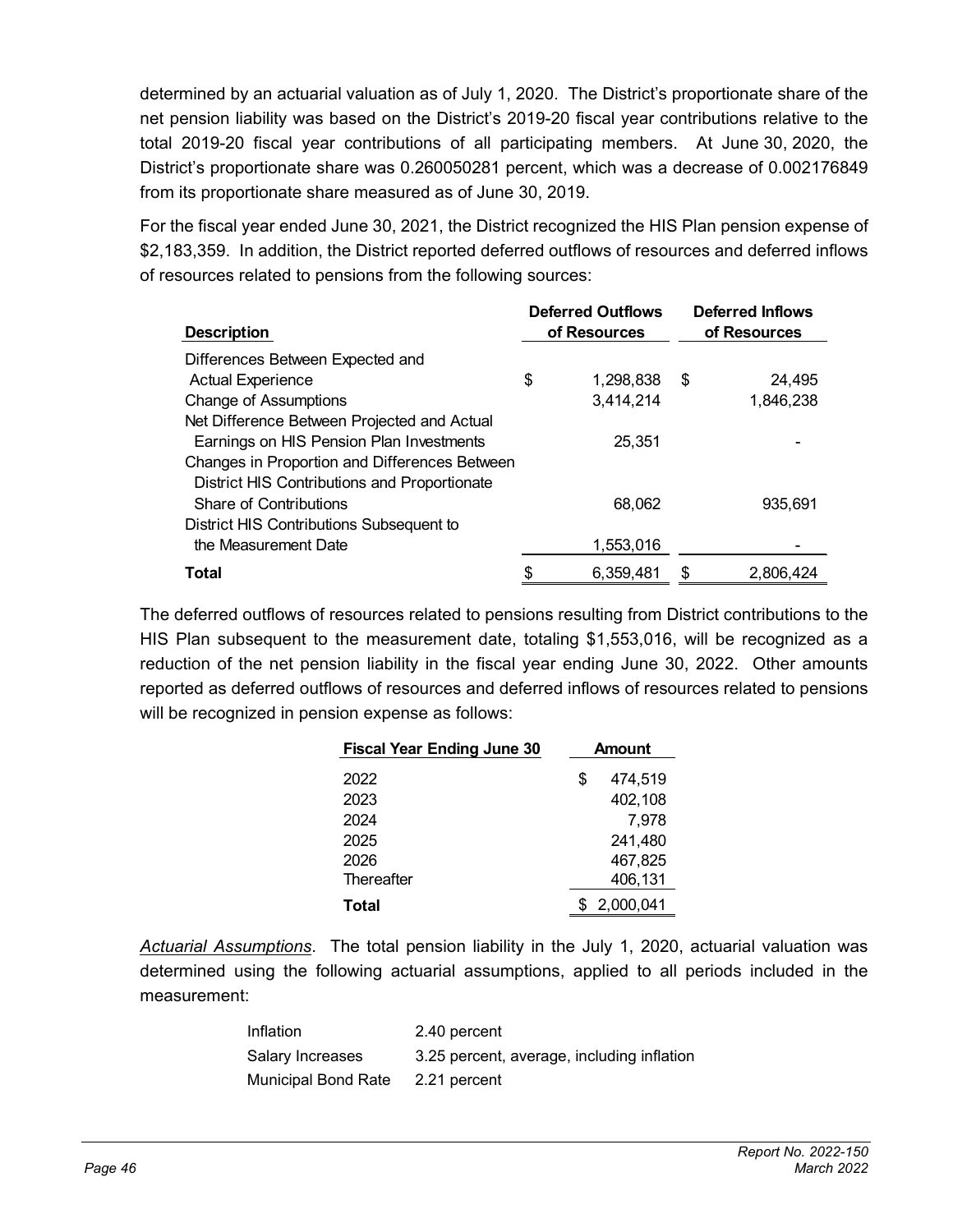Mortality rates were based on the PUB-2010 base table, projected generationally with Scale MP-2018. This is a change from the prior year mortality assumption which was based on the Generational RP-2000 with Projection Scale BB tables.

While an experience study had not been completed for the HIS Plan, the actuarial assumptions that determined the total pension liability for the HIS Plan were based on certain results of the most recent experience study for the FRS Plan.

*Discount Rate*. The discount rate used to measure the total pension liability was 2.21 percent. In general, the discount rate for calculating the total pension liability is equal to the single rate equivalent to discounting at the long-term expected rate of return for benefit payments prior to the projected depletion date. Because the HIS benefit is essentially funded on a pay-as-you-go basis, the depletion date is considered to be immediate, and the single equivalent discount rate is equal to the municipal bond rate selected by the HIS Plan sponsor. The Bond Buyer General Obligation 20-Bond Municipal Bond Index was adopted as the applicable municipal bond index. The discount rate changed from 3.5 percent to 2.21 percent.

*Sensitivity of the District's Proportionate Share of the Net Pension Liability to Changes in the Discount Rate*. The following presents the District's proportionate share of the net pension liability calculated using the discount rate of 2.21 percent, as well as what the District's proportionate share of the net pension liability would be if it were calculated using a discount rate that is 1 percentage point lower (1.21 percent) or 1 percentage point higher (3.21 percent) than the current rate:

|                                                                | $1\%$                         | <b>Current</b>                     | $1\%$                         |
|----------------------------------------------------------------|-------------------------------|------------------------------------|-------------------------------|
|                                                                | <b>Decrease</b><br>$(1.21\%)$ | <b>Discount Rate</b><br>$(2.21\%)$ | <b>Increase</b><br>$(3.21\%)$ |
| District's Proportionate Share of<br>the Net Pension Liability | \$36,703,566                  | \$31,751,716                       | \$27,698,641                  |
|                                                                |                               |                                    |                               |

*Pension Plan Fiduciary Net Position*. Detailed information about the HIS Plan's fiduciary net position is available in the separately issued FRS Pension Plan and Other State Administered Systems Comprehensive Annual Financial Report.

## **FRS – Defined Contribution Pension Plan**

The SBA administers the defined contribution plan officially titled the FRS Investment Plan (Investment Plan). The Investment Plan is reported in the SBA's annual financial statements and in the State's Comprehensive Annual Financial Report.

As provided in Section 121.4501, Florida Statutes, eligible FRS members may elect to participate in the Investment Plan in lieu of the FRS defined benefit plan. District employees participating in DROP are not eligible to participate in the Investment Plan. Employer and employee contributions, including amounts contributed to individual member's accounts, are defined by law, but the ultimate benefit depends in part on the performance of investment funds. Retirement benefits are based upon the value of the member's account upon retirement. Benefit terms, including contribution requirements, for the Investment Plan are established and may be amended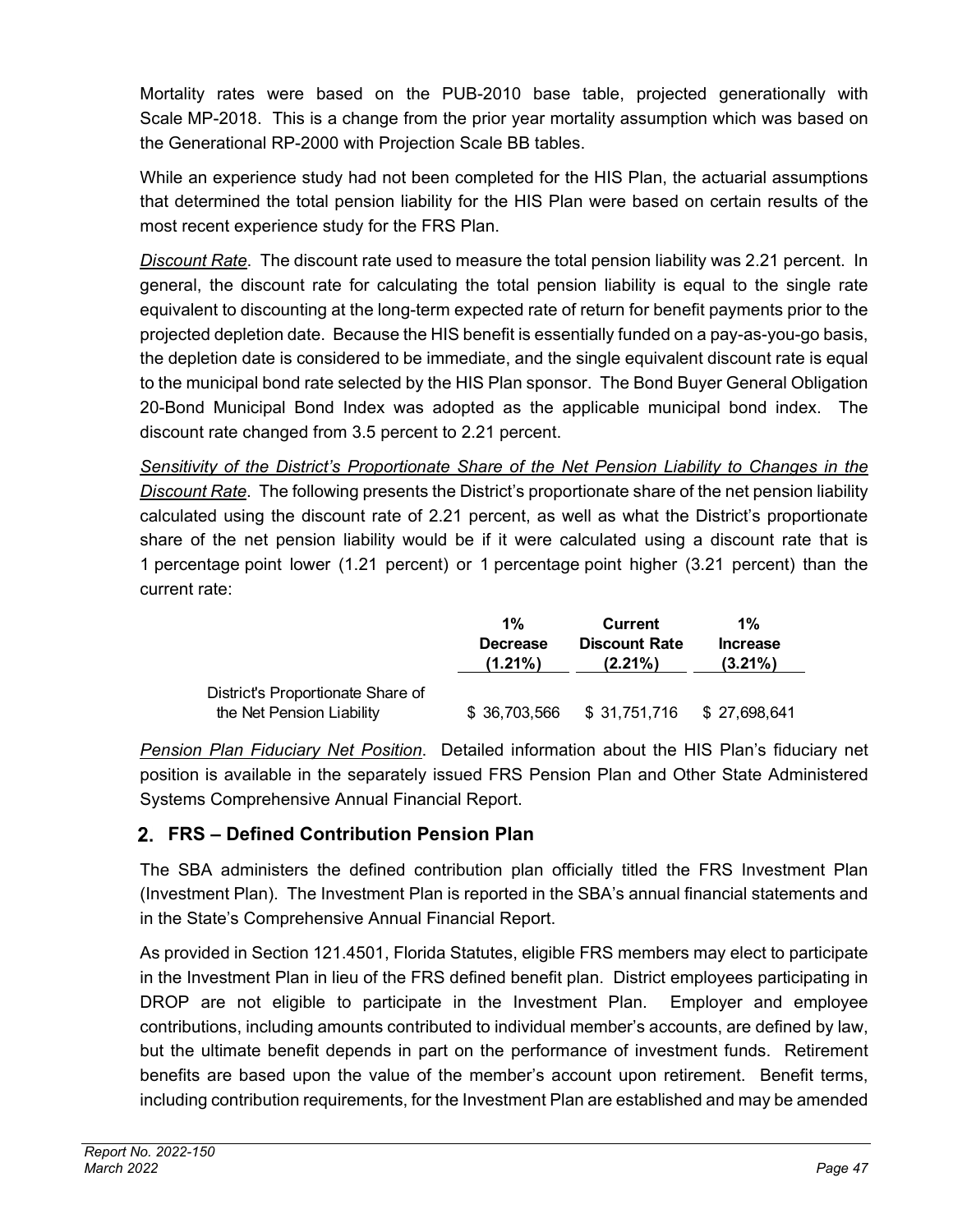by the Florida Legislature. The Investment Plan is funded with the same employer and employee contribution rates that are based on salary and membership class (Regular, Elected County Officers, etc.), as the FRS defined benefit plan. Contributions are directed to individual member accounts and the individual members allocate contributions and account balances among various approved investment choices. Costs of administering the Investment Plan, including the FRS Financial Guidance Program, are funded through an employer contribution of 0.06 percent of payroll and by forfeited benefits of Investment Plan members. Allocations to the Investment Plan member accounts during the 2020-21 fiscal year were as follows:

|                                     | <b>Percent of</b>            |
|-------------------------------------|------------------------------|
| <b>Class</b>                        | <b>Gross</b><br>Compensation |
| FRS, Regular                        | 6.30                         |
| <b>FRS, Elected County Officers</b> | 11.34                        |

For all membership classes, employees are immediately vested in their own contributions and are vested after 1 year of service for employer contributions and investment earnings, regardless of membership class. If an accumulated benefit obligation for service credit originally earned under the FRS Pension Plan is transferred to the Investment Plan, the member must have the years of service required for FRS Pension Plan vesting (including the service credit represented by the transferred funds) to be vested for these funds and the earnings on the funds. Nonvested employer contributions are placed in a suspense account for up to 5 years. If the employee returns to FRS-covered employment within the 5-year period, the employee will regain control over their account. If the employee does not return within the 5-year period, the employee will forfeit the accumulated account balance. For the fiscal year ended June 30, 2021, the information for the amount of forfeitures was unavailable from the SBA; however, management believes that these amounts, if any, would be immaterial to the District.

After termination and applying to receive benefits, the member may rollover vested funds to another qualified plan, structure a periodic payment under the Investment Plan, receive a lump-sum distribution, leave the funds invested for future distribution, or any combination of these options. Disability coverage is provided in which the member may either transfer the account balance to the FRS Pension Plan when approved for disability retirement to receive guaranteed lifetime monthly benefits under the FRS Pension Plan or remain in the Investment Plan and rely upon that account balance for retirement income.

The District's Investment Plan pension expense totaled \$1,656,663.34 for the fiscal year ended June 30, 2021.

## **E. Other Postemployment Benefit Obligations**

*Plan Description*. The Other Postemployment Benefits Plan (OPEB Plan) is a single-employer defined benefit plan administered by the District that provides OPEB for all employees who satisfy the District's retirement eligibility provisions. Pursuant to the provisions of Section 112.0801, Florida Statutes, former employees who retire from the District, or its component unit, The Academy of Environmental Science, Inc., are eligible to participate in the District's health, life, and prescription drug coverage. Retirees and their eligible dependents shall be offered the same health and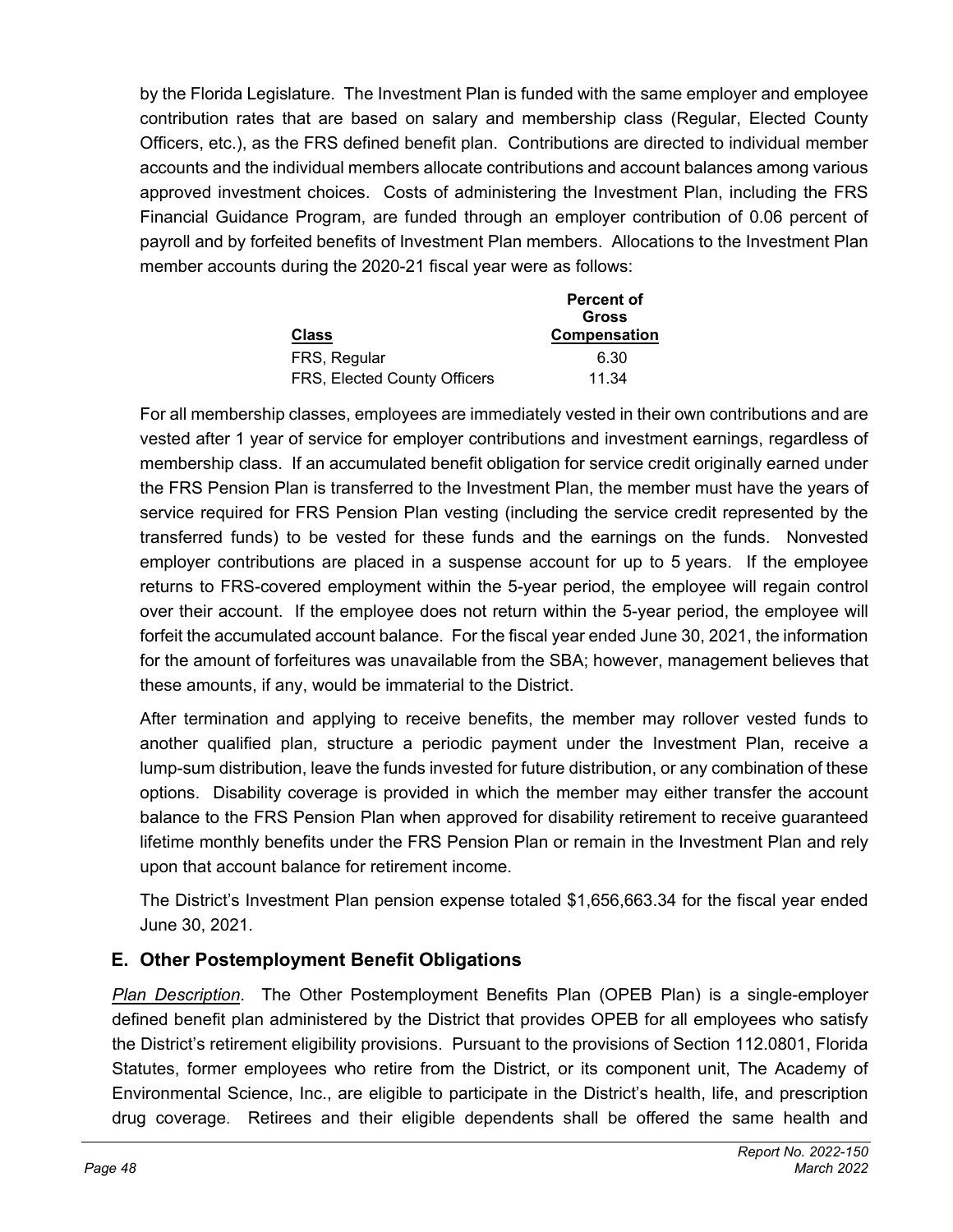hospitalization insurance coverage as is offered to active employees at a premium cost of no more than the premium cost applicable to active employees. The District subsidizes the premium rates paid by retirees by allowing them to participate in the OPEB Plan at reduced or blended group (implicitly subsidized) premium rates for both active and retired employees. These rates provide an implicit subsidy for retirees because retiree healthcare costs are generally greater than active employee healthcare costs. Retirees are assumed to enroll in the Federal Medicare program for their primary coverage as soon as they are eligible. The OPEB Plan contribution requirements and benefit terms of the District and the OPEB Plan members are established and may be amended through recommendations of the administration and action from the Board. No assets are accumulated in a trust that meet the criteria in paragraph 4 of GASB Statement No. 75.

*Benefits Provided*.The OPEB Plan provides healthcare and life insurance benefits for retirees and their dependents. The OPEB Plan only provides an implicit subsidy as described above.

*Employees Covered by Benefit Terms*. At July 1, 2020, the following employees were covered by the benefit terms:

| Inactive Employees or Beneficiaries Currently Receiving Benefits | 161   |
|------------------------------------------------------------------|-------|
| <b>Active Employees</b>                                          | 1,402 |
| Total                                                            | 1,563 |

*Total OPEB Liability*. The District's total OPEB liability of \$28,435,086 was measured as of July 1, 2020, and was determined by an actuarial valuation as of July 1, 2019, and update procedures were used to determine the total OPEB liability as of July 1, 2020.

*Actuarial Assumptions and Other Inputs*. The total OPEB liability was determined using the following actuarial assumptions and other inputs, applied to all periods included in the measurement, unless otherwise specified:

| Discount Rate               | 2.21 percent                                                                                                        |
|-----------------------------|---------------------------------------------------------------------------------------------------------------------|
| Healthcare Cost Trend Rates | 6 percent for 2021, decreasing 0.5 percent per year<br>to an ultimate rate of 4 percent for 2023 and later<br>vears |

The discount is based on the Bond Buyer General Obligation 20-year Municipal Bond Index as of the measurement date.

The healthcare trend rates are in line with Getzen trends for later years but do not fluctuate year to year depending on the District's latest rate impact.

Mortality rates were based on the RP-2014 mortality table with mortality projected to the current year using Scale MP-2014 to account for mortality improvement.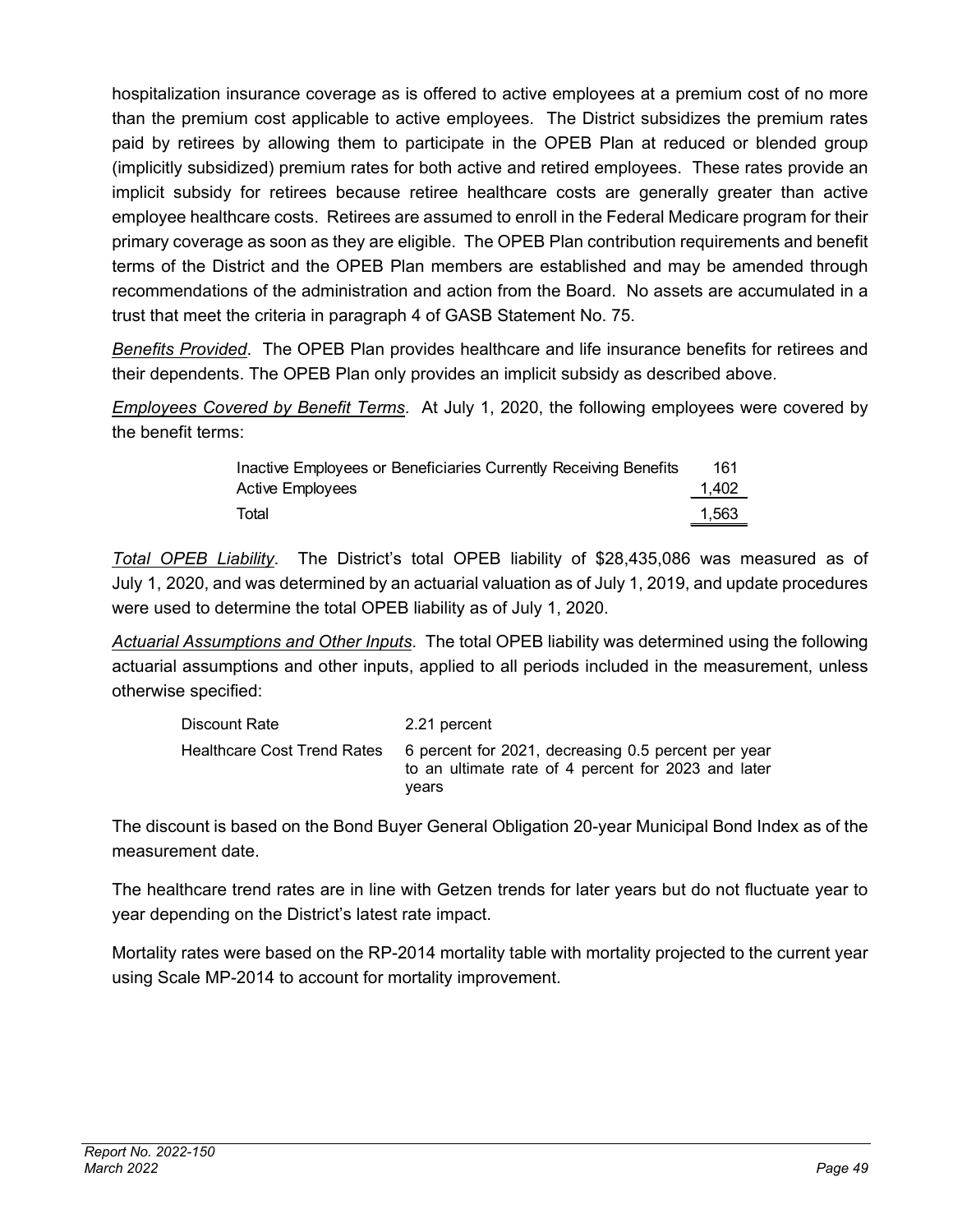#### *Changes in the Total OPEB Liability*.

|                                        |   | <b>Amount</b> |
|----------------------------------------|---|---------------|
| Balance at June 30, 2020               | S | 26,719,616    |
| Changes for the year:                  |   |               |
| <b>Service Cost</b>                    |   | 396,747       |
| Interest                               |   | 976,393       |
| Changes of Assumptions or Other Inputs |   | 1,229,972     |
| <b>Benefit Payments</b>                |   | (887, 642)    |
| Net Changes                            |   | 1,715,470     |
| Balance at June 30, 2021               |   | 28,435,086    |

Changes in assumptions or other inputs reflect a decrease in the discount rate from 3.5 percent to 2.21 percent in the current year. The healthcare cost trend rate assumptions were changed to reflect an industry-wide decrease in medical trend over the past few years.

*Sensitivity of the Total OPEB Liability to Changes in the Discount Rate*. The following table presents the total OPEB liability of the District, as well as what the District's total OPEB liability would be if it were calculated using a discount rate that is 1 percentage point lower (1.21 percent) or 1 percentage point higher (3.21 percent) than the current rate:

| $1\%$<br><b>Decrease</b>    |              | <b>Current</b><br><b>Discount Rate</b> | $1\%$<br><b>Increase</b> |  |
|-----------------------------|--------------|----------------------------------------|--------------------------|--|
|                             | $(1.21\%)$   | $(2.21\%)$                             | $(3.21\%)$               |  |
| <b>Total OPEB Liability</b> | \$32,477,628 | \$28,435,086                           | \$25,128,426             |  |

*Sensitivity of the Total OPEB Liability to Changes in the Healthcare Cost Trend Rates*. The following table presents the total OPEB liability of the District, as well as what the District's total OPEB liability would be if it were calculated using healthcare cost trend rates that are 1 percentage point lower (5 percent decreasing to 3 percent) or 1 percentage point higher (7 percent decreasing to 5 percent) than the current healthcare cost trend rates:

|                             | <b>Healthcare Cost</b> |                              |    |                              |  |                              |  |
|-----------------------------|------------------------|------------------------------|----|------------------------------|--|------------------------------|--|
|                             | 1% Decrease            |                              |    | <b>Trend Rates</b>           |  | 1% Increase                  |  |
|                             |                        | (5% decreasing<br>to $3\%$ ) |    | (6% decreasing<br>to $4\%$ ) |  | (7% decreasing<br>to $5\%$ ) |  |
|                             |                        |                              |    |                              |  |                              |  |
| <b>Total OPEB Liability</b> |                        | 25,422,407                   | \$ | 28,435,086                   |  | \$31,912,901                 |  |

*OPEB Expense and Deferred Outflows of Resources and Deferred Inflows of Resources Related to OPEB*. For the fiscal year ended June 30, 2021, the District recognized OPEB expense of \$597,780. At June 30, 2021, the District reported deferred outflows of resources and deferred inflows of resources related to OPEB from the following sources: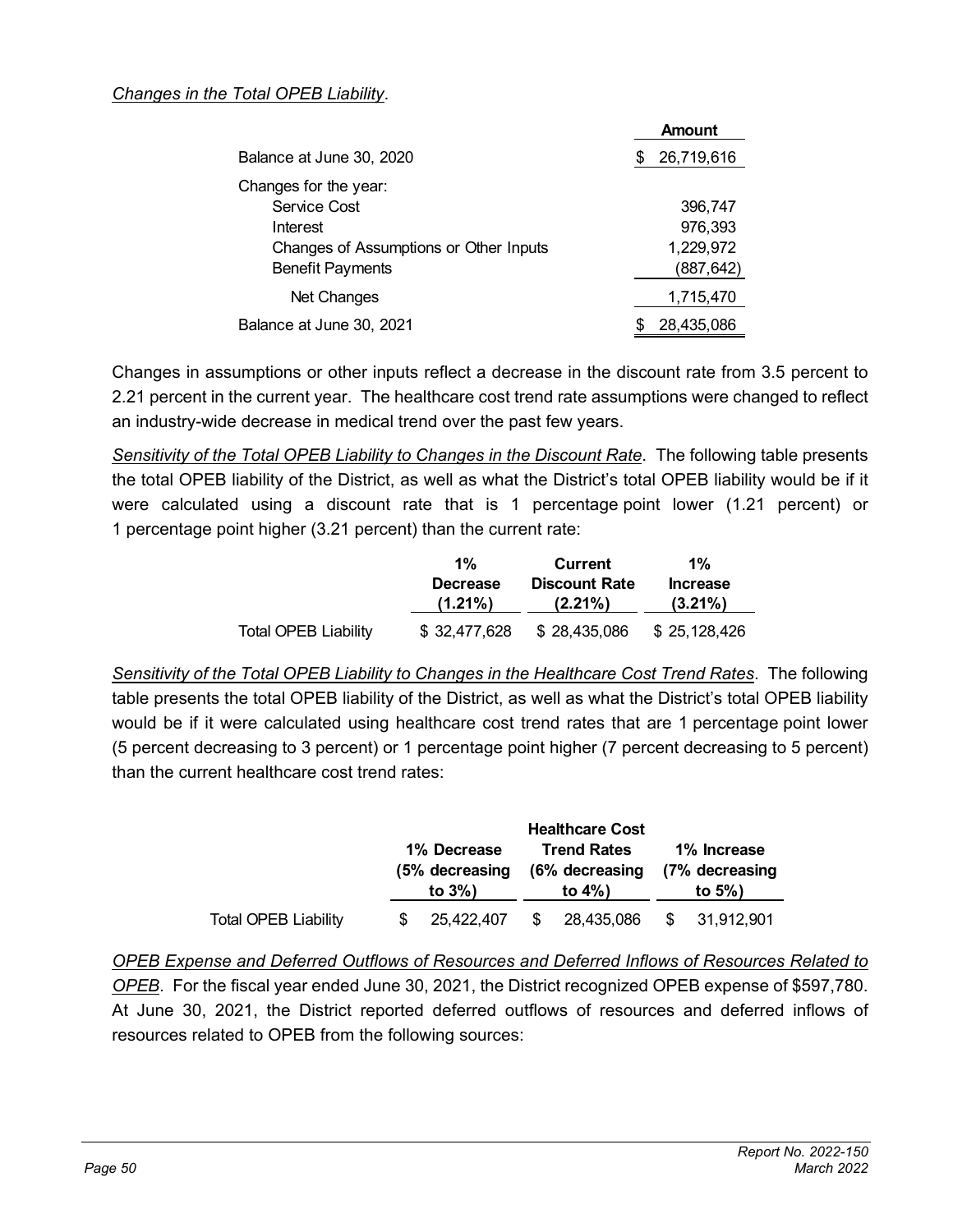| <b>Description</b>                                                        |    | <b>Deferred Outflows</b><br>of Resources | <b>Deferred Inflows</b><br>of Resources |           |  |
|---------------------------------------------------------------------------|----|------------------------------------------|-----------------------------------------|-----------|--|
| Differences Between Expected and<br><b>Actual Experience</b>              | \$ | -                                        | S                                       | 5,700,076 |  |
| Changes of Assumptions or Other Inputs<br>Benefits Paid Subsequent to the |    | 546,307                                  |                                         |           |  |
| Measurement Date                                                          |    | 892,085                                  |                                         |           |  |
| Total                                                                     |    | 1,438,392                                | S                                       | 5,700,076 |  |

The deferred outflows of resources related to OPEB resulting from benefits paid subsequent to the measurement date, totaling \$892,085 will be recognized as a reduction of the total OPEB liability in the fiscal year ending June 30, 2022. Other amounts reported as deferred inflows of resources related to OPEB will be recognized in OPEB expense as follows:

| <b>Fiscal Year Ending June 30</b><br><b>Amount</b> |    |               |  |  |
|----------------------------------------------------|----|---------------|--|--|
| 2022                                               | \$ | (775, 360)    |  |  |
| 2023                                               |    | (775, 360)    |  |  |
| 2024                                               |    | (775, 360)    |  |  |
| 2025                                               |    | (775, 360)    |  |  |
| 2026                                               |    | (775, 360)    |  |  |
| Thereafter                                         |    | (1,276,969)   |  |  |
| Total                                              |    | (5, 153, 769) |  |  |
|                                                    |    |               |  |  |

### **F. Other Significant Commitments**

**Encumbrances**. Appropriations in governmental funds are encumbered upon issuance of purchase orders for goods and services. Even though appropriations lapse at the end of the fiscal year, unfilled purchase orders of the current year are carried forward and the next fiscal year's appropriations are likewise encumbered.

The following is a schedule of encumbrances at June 30, 2021:

|               | <b>Major Funds</b>   |                      |   |              |              |
|---------------|----------------------|----------------------|---|--------------|--------------|
|               | <b>Special</b>       |                      |   |              |              |
|               | Revenue -            | Capital              |   |              |              |
|               | Federal              | Projects -           |   | Nonmajor     | Total        |
|               | <b>Education</b>     | <b>Local Capital</b> |   | Governmental | Governmental |
| General       | <b>Stabilization</b> | <b>Improvement</b>   |   | <b>Funds</b> | <b>Funds</b> |
| \$<br>734,111 | 3,146,116            | 2,683,173            | S | 121,702      | 6,685,102    |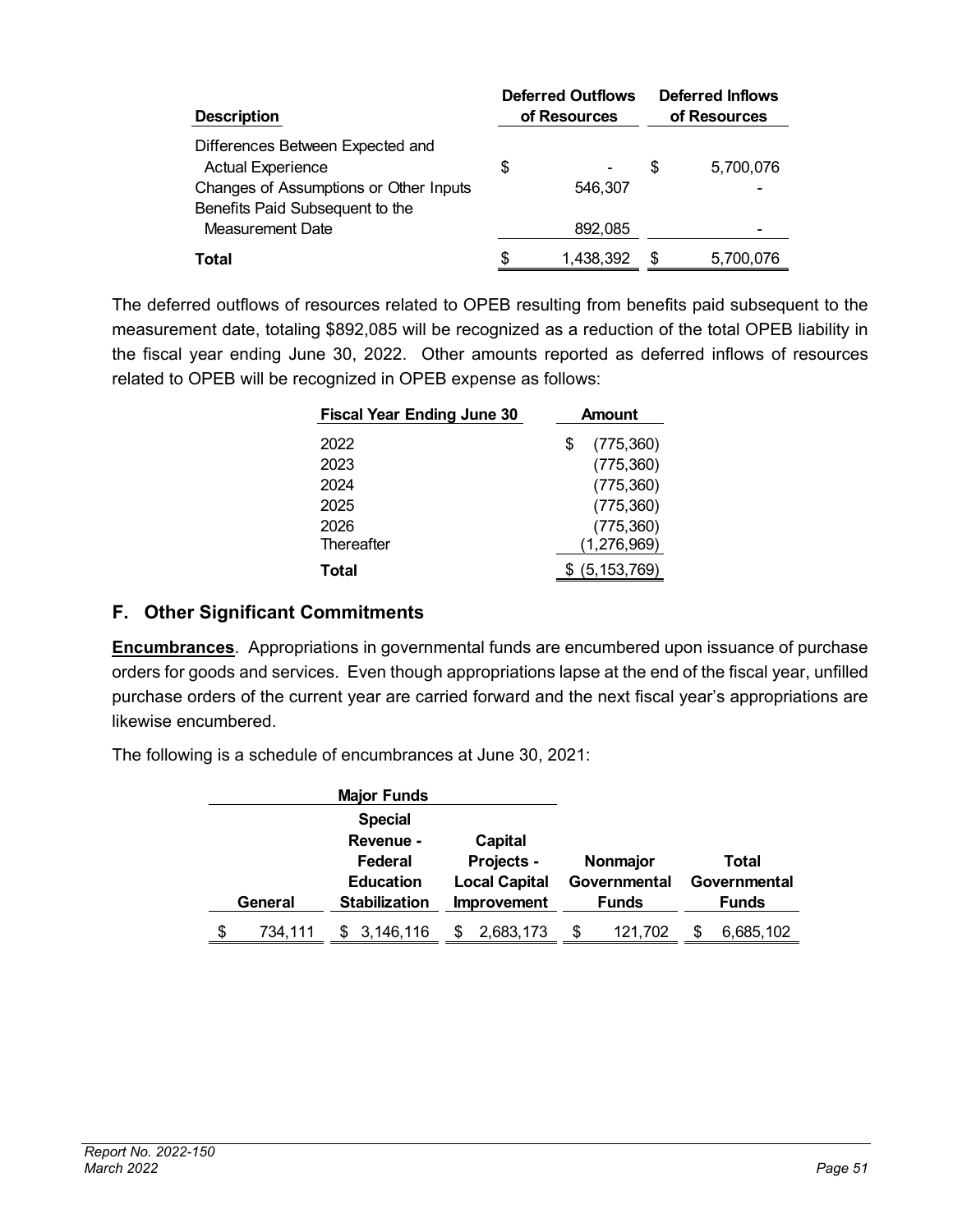## **G. Risk Management Programs**

The District is exposed to various risks of loss related to torts; theft of, damage to, and destruction of assets; errors and omissions; injuries to employees; and natural disasters. The District participates in a group self-insurance program administered by the Florida School Boards Association, Inc. The District's covered risks relating to comprehensive property and liability insurance, general liability, workers' compensation, money and securities, and employee fidelity and faithful performance are included in the group program. Section 1001.42(12)(k), Florida Statutes, provides the authority for the District to enter into such a risk management program. The program is self-sustaining through member assessments (premiums), and purchases coverage through commercial companies for claims in excess of specified amounts.

The District's health insurance program is being provided on a self-insured basis up to specific limits. The District entered into an agreement with Symetra Financial to provide individual and aggregate excess coverage. Symetra will reimburse 100 percent of individual claims in excess of \$190,000 beginning January 1, 2020, and the aggregate reimbursement maximum is \$1,000,000 per policy period. The District has applied for an Individual Excess Loss Advantage Provision with Symetra and will pay the first \$670,000 deductible of eligible reimbursable claims. Blue Cross Blue Shield of Florida administers this self-insurance program, including the processing, investigation, and payment of claims. The lifetime maximum for each individual covered is unlimited.

Additionally, in December 2009, the District entered into a contract with Care Here! to operate a wellness center. In February 2020, the District entered into a contract with Medical Risk Solutions (My Health Online) to operate the wellness center, the transition was effective June 1, 2020. Employees who have District health insurance may see a doctor and receive stocked generic medicines free of charge.

Settled claims resulting from the risks described above have not exceeded commercial insurance coverage in any of the past 3 fiscal years**.**

The District reports a liability when it is probable that a loss has occurred and the amount of that loss can be reasonably estimated. This amount includes an amount for claims that have been incurred, but not reported. The District reevaluates the claims liability periodically and the claims liability totaled \$1,899,263.21 as of June 30, 2021.

The following schedule represents the changes in claims liability for the past 2 fiscal years for the District's self-insurance program:

| <b>Fiscal Year</b> | <b>Beginning of</b><br><b>Fiscal Year</b><br>Liability | <b>Current Year</b><br><b>Claims and</b><br>Changes in<br><b>Estimates</b> | <b>Claims</b><br><b>Payments</b> | <b>Balance at</b><br><b>Fiscal</b><br><b>Year End</b> |
|--------------------|--------------------------------------------------------|----------------------------------------------------------------------------|----------------------------------|-------------------------------------------------------|
| 2019-20            | \$1,532,018.23                                         | \$11,336,705.98                                                            | \$(10,991,356.69)                | 1,877,367.52                                          |
| 2020-21            | 1,877,367.52                                           | 13,059,301.36                                                              | (13,037,405.67)                  | 1,899,263.21                                          |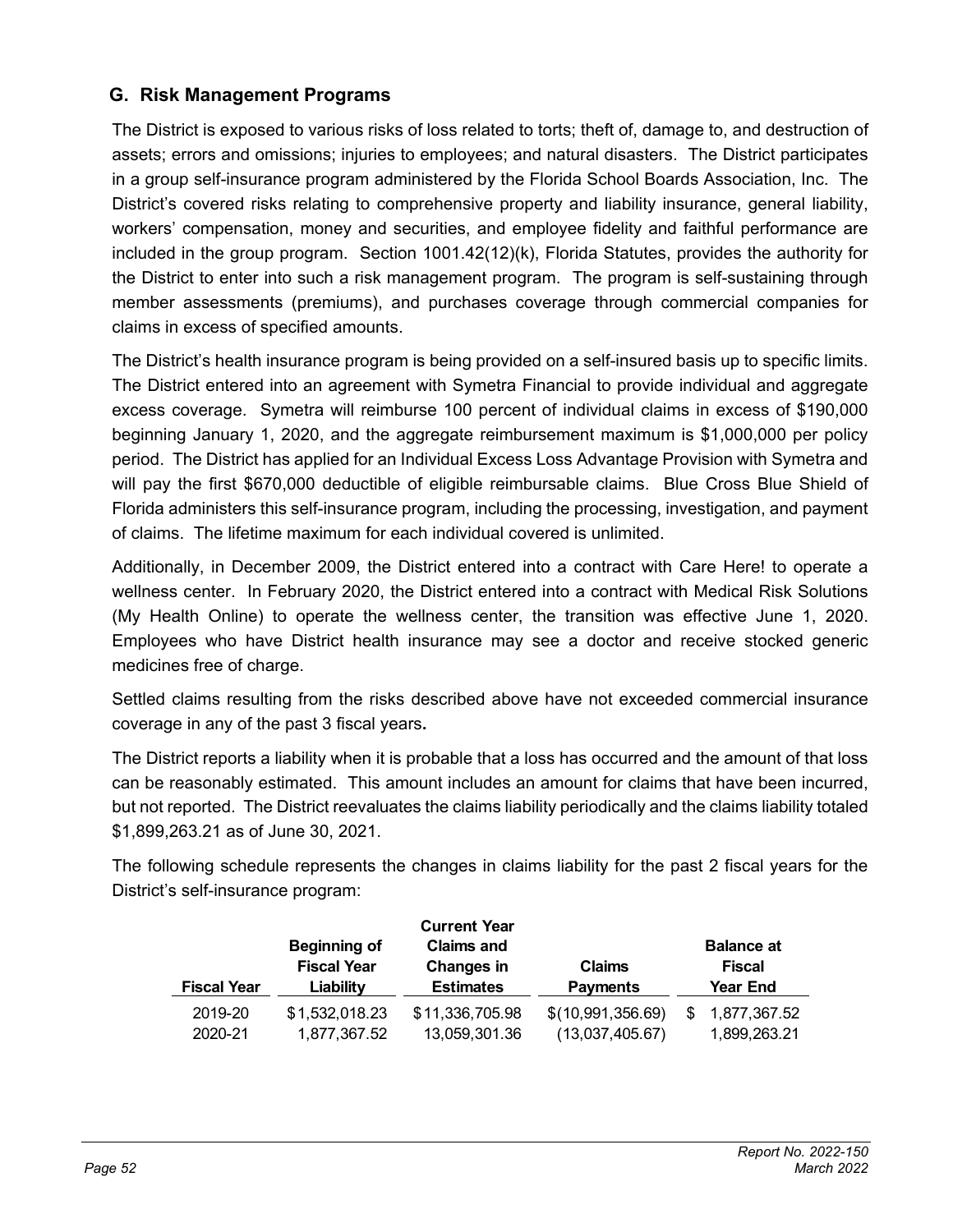## **H. Long-Term Liabilities**

## **Certificates of Participation**

The District entered into a financing arrangement on April 1, 2010, which was characterized as a lease-purchase agreement, with the Leasing Corporation whereby the District secured financing of various educational facilities in the total amount of \$46,945,000.

The financing was accomplished through the issuance of Certificates of Participation (COP), Series 2010A-QSCB, in the amount of \$35,000,000 and COP Series 2010B in the amount of \$11,945,000, to be repaid from the proceeds of rents paid by the District. Series 2010B payments were completed in the 2014-15 fiscal year.

The American Recovery and Reinvestment Act (ARRA) of 2009, signed into law on February 17, 2009, created a new category of direct subsidy debt for school districts, QSCBs. The QSCB does not represent incremental Federal funding; it must be repaid by the District.

The Series 2010A-QSCBs are designated as "qualified school construction bonds" as defined in Section 54F of the Internal Revenue Code (Code), and pursuant to Section 6431 of the Code, the Board has elected to receive Federal subsidy payments on each interest payment date for the Series 2010A-QSCBs in an amount equal to the lesser of the amount of interest payable with respect to the Series 2010A-QSCBs on such date of the amount of interest which would have been payable with respect to the Series 2010A-QSCBs if the interest were determined at the applicable tax credit rate for the Series 2010A-QSCBs pursuant to Section 54 A(b)(3) of the Code. The interest rate is 6.738 percent with an allowed Federal subsidy of 5.78 percent, yielding a new amount of 0.958 percent.

As a condition of the financing arrangement, the District has given a ground lease on District property to the Leasing Corporation, with a rental fee of \$1 per year. The initial term of the lease for the Series 2010A-QSCBs is 10 years commencing on April 1, 2010. On November 13, 2012, the ground lease was amended to end April 1, 2032. The properties covered by the ground lease are, together with the improvements constructed thereon from the financing proceeds, leased back to the District. If the District fails to renew the lease and to provide for the rent payments through to term, the District may be required to surrender the sites included under the Ground Lease Agreement for the benefit of the securers of the certificates for a period of time specified by the arrangement which may be up to 22 years from the date of inception of the arrangement.

The Leasing Corporation issued the Series 2010A-QSCBs in the amount of \$35,000,000 to finance the cost of additions and renovations to Crystal River High School.

For the Series 2010A-QSCBs, the principal portion of the basic lease payment, \$35,000,000 is due on April 1, 2027. The interest portion of the basic lease payments is due on each April 1 and October 1, commencing October 1, 2010. The sinking fund payments, which are subject to change and are currently \$2,685,997.21, are due on April 1 during each period, commencing on April 1, 2016. The sinking fund payments to be made by the District with respect to the Series 2010A-QSCB will be deposited by the Trustee into the Series 2010A Sinking Fund Account pursuant to the Trust Agreement. Such funds will be invested in investment securities in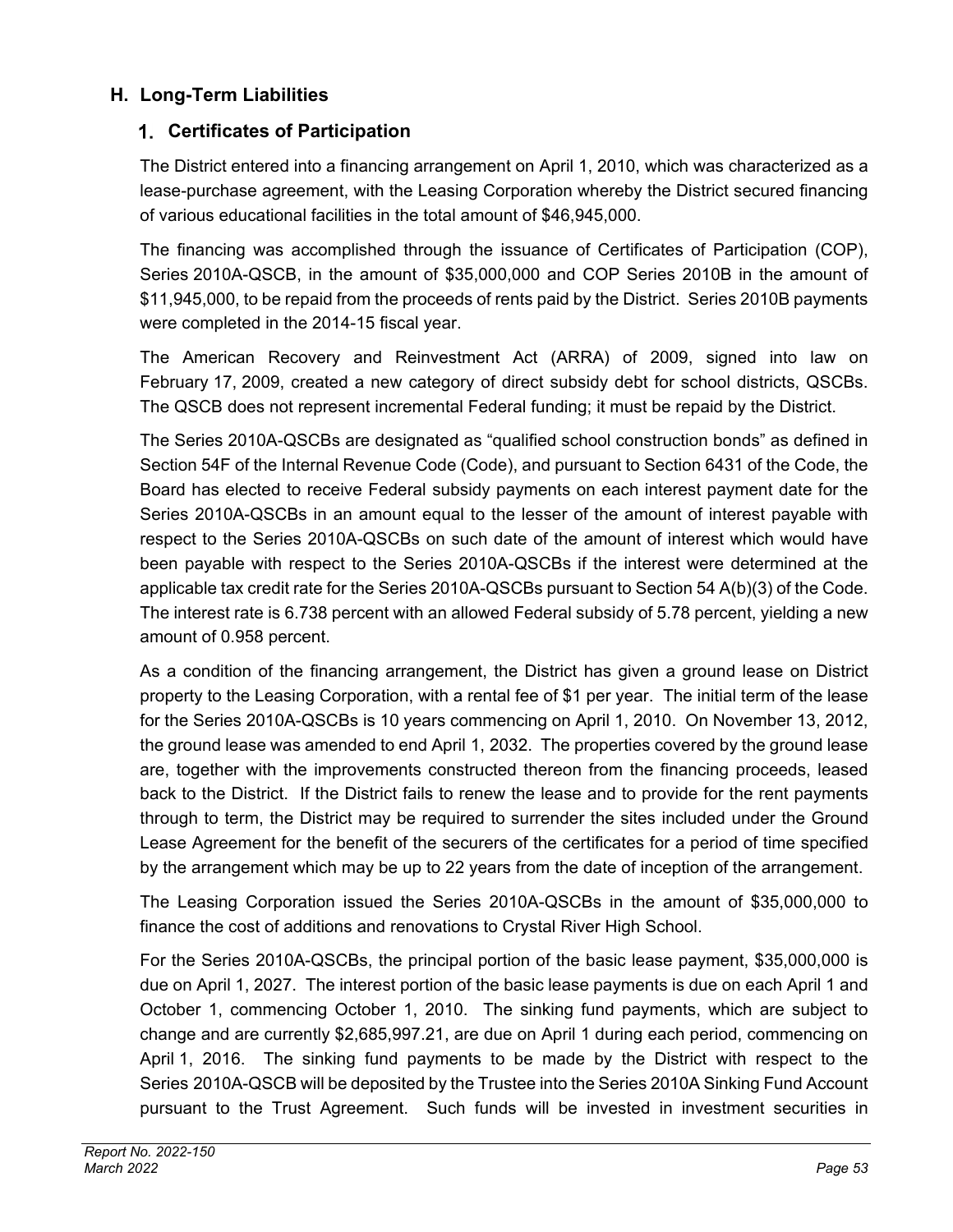accordance with the Trust Agreement. The Board may offset sinking fund payments with the interest earnings on amounts in the Series 2010A Sinking Fund Account, provided that the sinking fund payments will be funded at a rate not more rapid than equal, annual installments in an aggregate amount not in excess of the principal component due at maturity. Sinking fund payments on deposit in the Series 2010A Sinking Fund Account will be retained therein until transferred to the Series 2010A Lease Payment Account and applied to the payment of the \$35,000,000 principal component due on the Series 2010A-QSCBs at maturity (April 1, 2027) or upon earlier prepayment.

The following is a schedule by years of future minimum lease payments under the lease agreement together with the present value of minimum lease payments as of June 30:

| <b>Fiscal Year Ending June 30</b>   |   | Total      | <b>Principal</b> | <b>Interest</b> |              |  |
|-------------------------------------|---|------------|------------------|-----------------|--------------|--|
| 2022                                | S | 2,358,300  | \$               | \$              | 2,358,300    |  |
| 2023                                |   | 2,358,300  |                  |                 | 2,358,300    |  |
| 2024                                |   | 2,358,300  |                  |                 | 2,358,300    |  |
| 2025                                |   | 2,358,300  |                  |                 | 2,358,300    |  |
| 2026                                |   | 2,358,300  |                  |                 | 2,358,300    |  |
| 2027                                |   | 37,358,300 | 35,000,000       |                 | 2,358,300    |  |
| <b>Total Minimum Lease Payments</b> |   | 49,149,800 | \$<br>35,000,000 |                 | 14, 149, 800 |  |

## **Obligations Under Capital Leases**

The District purchased capitalized devices under a capital lease, totaling \$1,240,817.40, with Dell Financial Services. This agreement was entered into in April 2019 and has a duration period of 60 months. The annual interest rate is 5.2795 percent. The final payment under this agreement is due April 30, 2022. The District purchased capitalized devices under a capital lease, totaling \$3,874,516, with Apple, Inc. This agreement was entered into in July 2019 and has a duration period of 36 months. The annual interest rate is 3.4437 percent. The final payment under this agreement is due July 15, 2021. The District purchased capitalized devices under a capital lease, totaling \$1,268,098, with Apple, Inc. This agreement was entered into in July 2020 and has a duration period of 36 months. The annual interest rate is 2.7 percent. The final payment under this agreement is due July 30, 2022. The District purchased capitalized devices under a capital lease, totaling \$343,280, with Apple, Inc. This agreement was entered into in October 2020 and has a duration period of 36 months. The annual interest rate is 1.49 percent. The final payment under this agreement is due October 1, 2022.

Future minimum capital lease payments and the present value of the minimum lease payments as of June 30 are as follows:

| <b>Fiscal Year Ending June 30</b>   | Total          | <b>Principal</b> | <b>Interest</b> |           |  |  |  |
|-------------------------------------|----------------|------------------|-----------------|-----------|--|--|--|
| 2022                                | \$2,103,604.72 | \$2.076.107.54   |                 | 27.497.18 |  |  |  |
| 2023                                | 812.099.67     | 797.989.00       |                 | 14,110.67 |  |  |  |
| <b>Total Minimum Lease Payments</b> | \$2,915,704.39 | \$2,874,096.54   |                 | 41,607.85 |  |  |  |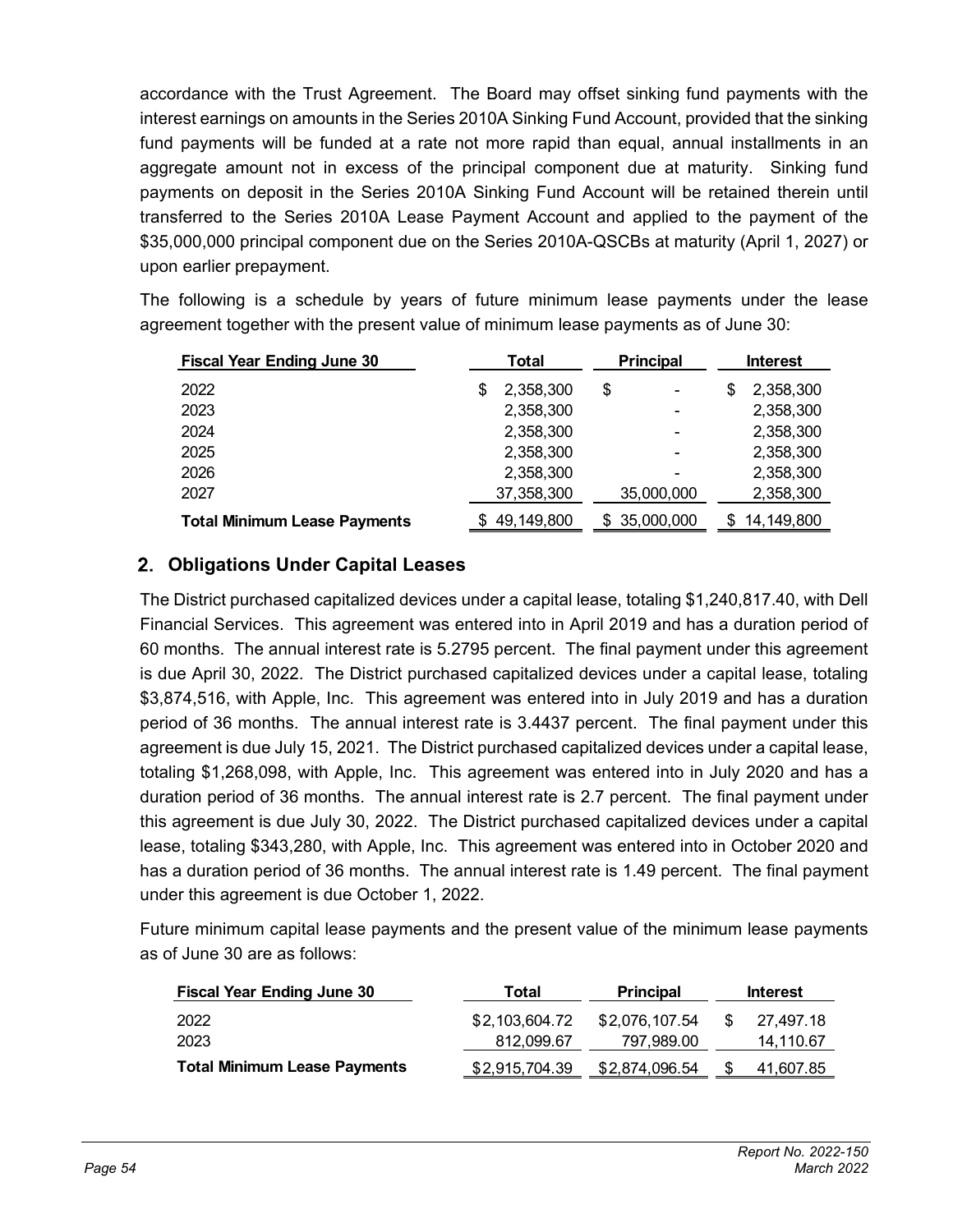## **Changes in Long-Term Liabilities**

| <b>Description</b>                     | <b>Beginning</b><br><b>Balance</b> | <b>Additions</b> | <b>Deductions</b> | <b>Ending</b><br><b>Balance</b> | Due In<br>One Year            |
|----------------------------------------|------------------------------------|------------------|-------------------|---------------------------------|-------------------------------|
| <b>GOVERNMENTAL ACTIVITIES</b>         |                                    |                  |                   |                                 |                               |
| Certificates of Participation Payable  | \$ 35,000,000.00                   | S                | -                 | \$ 35,000,000.00                | S<br>$\overline{\phantom{0}}$ |
| <b>Obligations Under Capital Lease</b> | 3.326.126.04                       | 1.611.378.00     | 2.063.407.50      | 2.874.096.54                    | 2,076,107.54                  |
| <b>Compensated Absences Payable</b>    | 6.019.007.06                       | 1.161.345.99     | 985.190.62        | 6.195.162.43                    | 973.911.52                    |
| Net Pension Liability                  | 93,909,164.00                      | 54.610.677.00    | 36.987.901.00     | 111.531.940.00                  | 331,012.49                    |
| Other Postemployment Benefits Payable  | 26,719,616.00                      | 2,603,112.00     | 887,642.00        | 28,435,086.00                   | 892,085.00                    |
| <b>Total Governmental Activities</b>   | \$164,973,913.10                   | \$59,986,512.99  | \$40,924,141.12   | \$184,036,284.97                | \$4,273,116.55                |

The following is a summary of changes in long-term liabilities:

For the governmental activities, compensated absences, pensions, and other postemployment benefits are generally liquidated with resources of the General Fund.

#### **I. Fund Balance Reporting**

In addition to committed and assigned fund balance categories discussed in Note I.F.10., fund balances may be classified as follows:

- **Nonspendable Fund Balance**. Nonspendable fund balance is the net current financial resources that cannot be spent because they are either not in spendable form or are legally or contractually required to be maintained intact. Generally, not in spendable form means that an item is not expected to be converted to cash.
- **Restricted Fund Balance**. Restricted fund balance is the portion of fund balance on which constraints have been placed by creditors, grantors, contributors, laws or regulations of other governments, constitutional provisions, or enabling legislation. Restricted fund balance places the most binding level of constraint on the use of fund balance.
- **Unassigned Fund Balance**. The unassigned fund balance is the portion of fund balance that is the residual classification for the General Fund. This balance represents amounts that have not been assigned to other funds and that have not been restricted, committed, or assigned for specific purposes.

#### **J. Interfund Receivables and Payables**

The following is a summary of interfund receivables and payables reported in the fund financial statements:

|                                        | <b>Interfund</b>   |                 |  |  |  |  |  |  |  |  |
|----------------------------------------|--------------------|-----------------|--|--|--|--|--|--|--|--|
| <b>Funds</b>                           | <b>Receivables</b> | <b>Payables</b> |  |  |  |  |  |  |  |  |
| Major:                                 |                    |                 |  |  |  |  |  |  |  |  |
| General                                | \$1,520,986.75     | S               |  |  |  |  |  |  |  |  |
| Special Revenue:                       |                    |                 |  |  |  |  |  |  |  |  |
| Other                                  |                    | 652,355.95      |  |  |  |  |  |  |  |  |
| <b>Federal Education Stabilization</b> |                    | 868,630.80      |  |  |  |  |  |  |  |  |
| Total                                  | 1,520,986.75       | 1,520,986.75    |  |  |  |  |  |  |  |  |

Interfund receivables and payables represent temporary loans of cash between funds allowable under Section 1011.09, Florida Statutes, for a period of less than 13 months. The temporary loans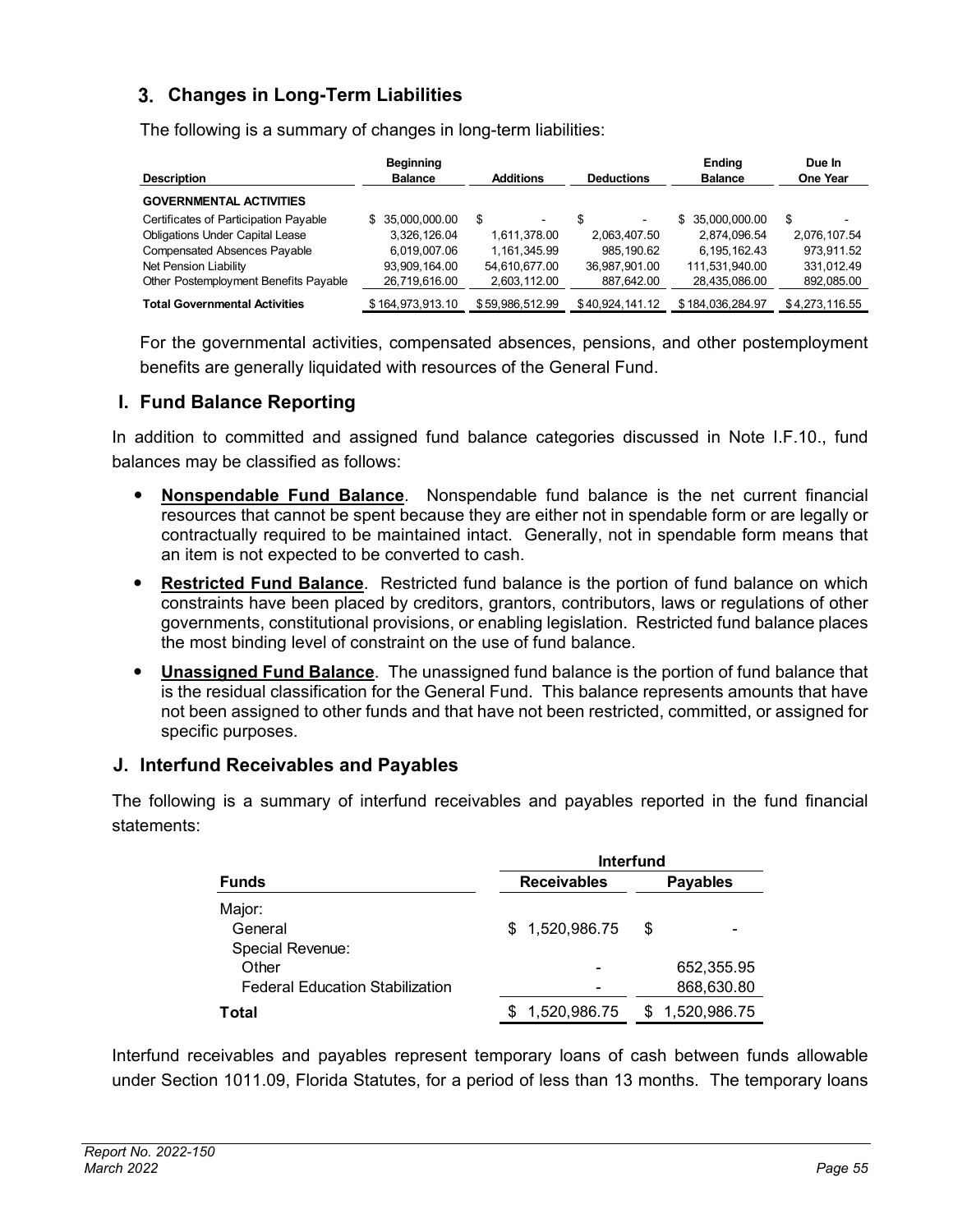do not restrict, impede, or limit implementation or fulfillment of the original purposes for which the moneys were received in the fund providing the advancement.

## **K. Revenues**

## **Schedule of State Revenue Sources**

The following is a schedule of the District's State revenue sources for the 2020-21 fiscal year:

| <b>Source</b>                                               | Amount          |
|-------------------------------------------------------------|-----------------|
| Florida Education Finance Program                           | \$49,389,020.00 |
| Categorical Educational Program - Class Size Reduction      | 15,915,615.00   |
| Workforce Development Program                               | 2,064,261.00    |
| <b>Voluntary Prekindergarten Program</b>                    | 847,101.35      |
| Motor Vehicle License Tax (Capital Outlay and Debt Service) | 596,139.85      |
| <b>Sales Tax Distribution</b>                               | 223,250.00      |
| Performance Based Incentives                                | 132,000.00      |
| <b>Full Service Schools</b>                                 | 130,000.00      |
| Mobile Home License Tax                                     | 118,702.09      |
| Food Service Supplement                                     | 84,655.00       |
| <b>Discretionary Lottery Funds</b>                          | 2,827.00        |
| Miscellaneous                                               | 1,236,626.24    |
| Total                                                       | \$70,740,197.53 |

Accounting policies relating to certain State revenue sources are described in Note I.G.2.

## **Property Taxes**

The following is a summary of millages and taxes levied on the 2020 tax roll for the 2020-21 fiscal year:

|                                                          | <b>Millages</b> | <b>Taxes Levied</b> |
|----------------------------------------------------------|-----------------|---------------------|
| <b>General Fund</b>                                      |                 |                     |
| Nonvoted School Tax:                                     |                 |                     |
| Required Local Effort                                    | 3.682           | \$43,034,642.49     |
| <b>Basic Discretionary Local Effort</b>                  | 0.748           | 8,742,506.78        |
| <b>Capital Projects - Local Capital Improvement Fund</b> |                 |                     |
| Nonvoted Tax:                                            |                 |                     |
| Local Capital Improvements                               | 1.500           | 17,531,938.29       |
| <b>Total</b>                                             | 5.930           | \$69,309,087.56     |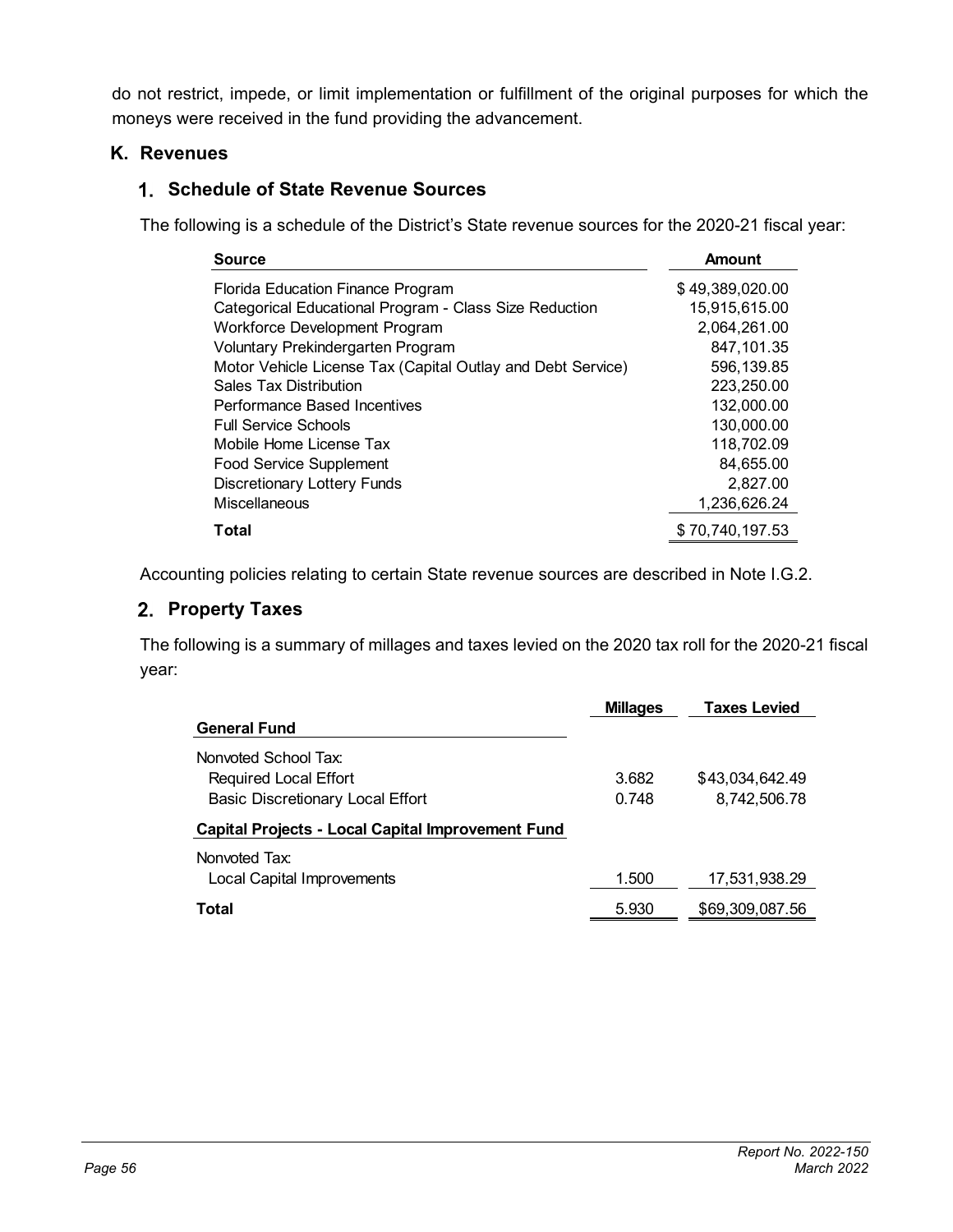## **L. Interfund Transfers**

|                                  | <b>Interfund</b>    |                      |  |  |  |  |  |  |  |
|----------------------------------|---------------------|----------------------|--|--|--|--|--|--|--|
| <b>Funds</b>                     | <b>Transfers In</b> | <b>Transfers Out</b> |  |  |  |  |  |  |  |
| Major:                           |                     |                      |  |  |  |  |  |  |  |
| General                          | \$6,677,521.55      | \$<br>57,095.59      |  |  |  |  |  |  |  |
| Debt Service:                    |                     |                      |  |  |  |  |  |  |  |
| <b>ARRA Fconomic Stimulus</b>    | 3,137,614.96        |                      |  |  |  |  |  |  |  |
| Capital Projects:                |                     |                      |  |  |  |  |  |  |  |
| <b>Local Capital Improvement</b> |                     | 11,913,914.49        |  |  |  |  |  |  |  |
| Nonmajor Governmental            | 2,221,381.32        | 65,507.75            |  |  |  |  |  |  |  |
| Total                            | \$12,036,517.83     | \$12,036,517.83      |  |  |  |  |  |  |  |

The following is a summary of interfund transfers reported in the fund financial statements:

Interfund transfers represent permanent transfers of moneys between funds. In general, funds are transferred from capital projects funds to the General Fund to reimburse the General Fund for allowable maintenance expenditures, capital-related expenditures, and property and casualty insurance premiums. Transfers from the Capital Projects – Local Capital Improvement Fund to the Debt Service – ARRA Economic Stimulus Fund and to the nonmajor governmental funds were for debt service payments and Apple iPad lease payments.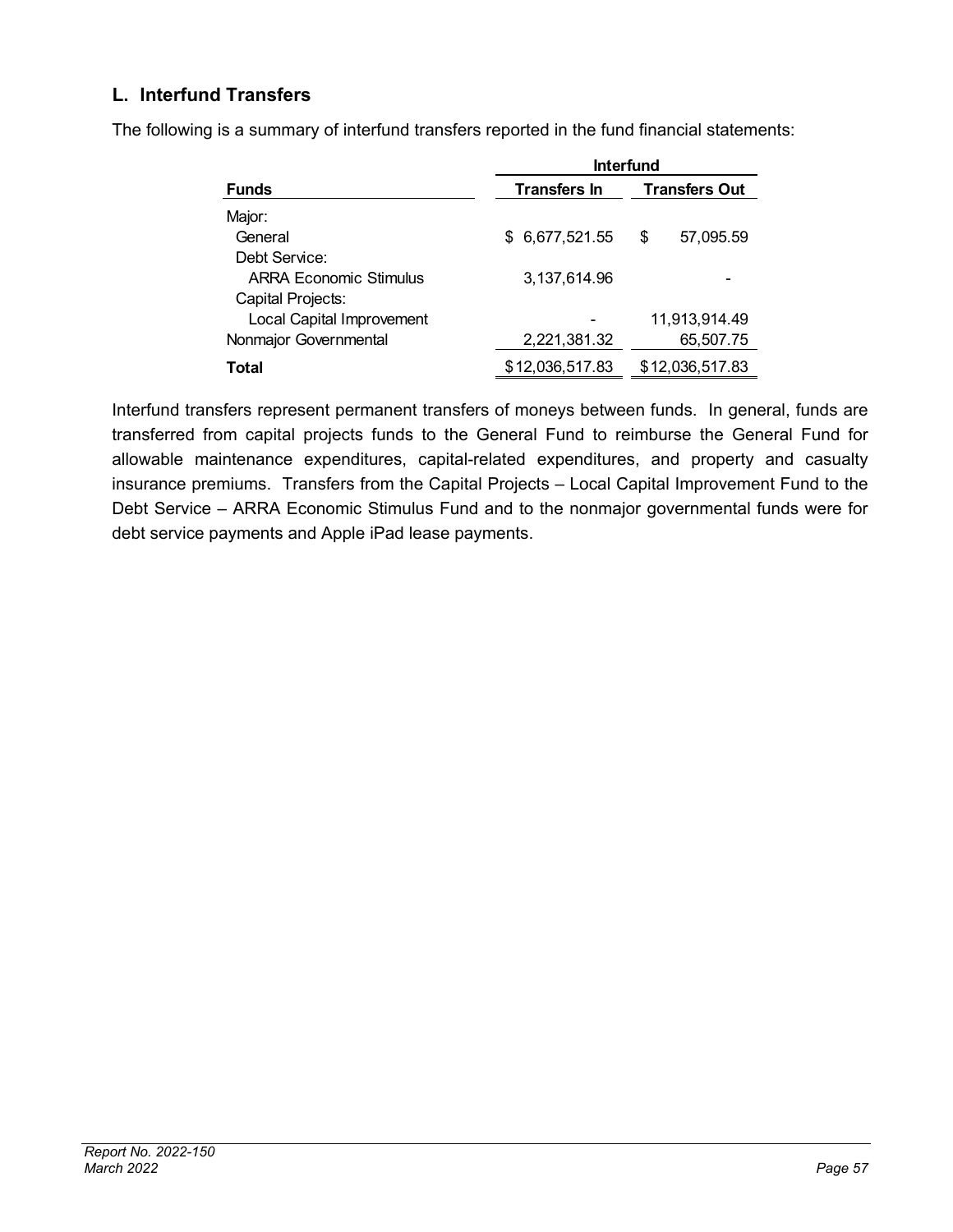## *OTHER REQUIRED SUPPLEMENTARY INFORMATION*

#### **Budgetary Comparison Schedule General and Major Special Revenue Funds For the Fiscal Year Ended June 30, 2021**

|                                                                  |                            | <b>General Fund</b>           |                            |                                                                  |
|------------------------------------------------------------------|----------------------------|-------------------------------|----------------------------|------------------------------------------------------------------|
|                                                                  | Original<br><b>Budget</b>  | <b>Final</b><br><b>Budget</b> | Actual                     | Variance with<br>Final Budget -<br><b>Positive</b><br>(Negative) |
| <b>Revenues</b>                                                  |                            |                               |                            |                                                                  |
| Intergovernmental:                                               |                            |                               |                            |                                                                  |
| <b>Federal Direct</b>                                            | \$<br>220,000.00           | \$<br>214,725.35              | \$<br>214,725.35           | \$                                                               |
| Federal Through State and Local                                  | 942,896.13                 | 1,203,265.39                  | 1,203,265.39               |                                                                  |
| State                                                            | 71,533,454.39              | 71,358,160.20                 | 69,550,087.20              | (1,808,073.00)                                                   |
| Local:                                                           |                            |                               |                            |                                                                  |
| <b>Property Taxes</b>                                            | 49,738,568.00              | 50, 104, 161.09               | 50, 104, 161.09            |                                                                  |
| Miscellaneous<br><b>Total Local Revenues</b>                     | 6,167,618.00               | 5,382,974.76                  | 5,382,974.76               |                                                                  |
|                                                                  | 55,906,186.00              | 55,487,135.85                 | 55,487,135.85              |                                                                  |
| <b>Total Revenues</b>                                            | 128,602,536.52             | 128,263,286.79                | 126,455,213.79             | (1,808,073.00)                                                   |
| <b>Expenditures</b>                                              |                            |                               |                            |                                                                  |
| Current - Education:                                             |                            |                               |                            |                                                                  |
| Instruction                                                      | 84,657,450.42              | 80,342,980.70                 | 76,486,240.60              | 3,856,740.10                                                     |
| <b>Student Support Services</b>                                  | 6,856,054.59               | 6,747,227.22                  | 6,586,507.28               | 160,719.94                                                       |
| <b>Instructional Media Services</b>                              | 1,623,110.56               | 1,558,286.77                  | 1,500,525.16               | 57,761.61                                                        |
| Instruction and Curriculum Development Services                  | 1,585,389.46               | 1,562,611.25                  | 1,562,611.25               |                                                                  |
| Instructional Staff Training Services                            | 1,377,549.49               | 1,032,593.65                  | 996,028.79                 | 36,564.86                                                        |
| Instruction-Related Technology<br>Board                          | 1,292,439.60<br>531,673.78 | 1,342,530.65<br>532,538.94    | 1,206,903.87<br>532,538.94 | 135,626.78                                                       |
| <b>General Administration</b>                                    | 623,933.66                 | 631,841.09                    | 630, 144.54                | 1,696.55                                                         |
| School Administration                                            | 10,237,502.25              | 10,476,093.40                 | 10,455,760.47              | 20,332.93                                                        |
| <b>Facilities Acquisition and Construction</b>                   | 524,074.27                 | 407,426.81                    | 324,511.76                 | 82,915.05                                                        |
| <b>Fiscal Services</b>                                           | 943,618.07                 | 849,647.40                    | 848,917.42                 | 729.98                                                           |
| <b>Food Services</b>                                             |                            | 8,844.24                      | 8,844.24                   |                                                                  |
| <b>Central Services</b>                                          | 3,526,721.84               | 2,927,113.97                  | 2,912,905.23               | 14,208.74                                                        |
| <b>Student Transportation Services</b>                           | 10, 194, 846.87            | 8,109,800.61                  | 8,106,988.65               | 2,811.96                                                         |
| Operation of Plant                                               | 11,363,780.67              | 13, 178, 534. 32              | 13, 170, 009. 33           | 8,524.99                                                         |
| Maintenance of Plant                                             | 5,327,001.96               | 3,402,466.87                  | 3,391,466.87               | 11,000.00                                                        |
| Administrative Technology Services                               | 2,860,276.63               | 1,879,882.22                  | 1,879,879.31               | 2.91                                                             |
| <b>Community Services</b>                                        | 216,464.26                 | 593,091.74                    | 573,091.74                 | 20,000.00                                                        |
| Fixed Capital Outlay:<br>Facilities Acquisition and Construction |                            | 28,590.20                     | 28,590.20                  |                                                                  |
| Other Capital Outlay                                             |                            | 158,415.85                    | 158,415.85                 |                                                                  |
| <b>Total Expenditures</b>                                        | 143,741,888.38             | 135,770,517.90                | 131,360,881.50             | 4,409,636.40                                                     |
| Deficiency of Revenues Over Expenditures                         | (15, 139, 351.86)          | (7,507,231.11)                | (4,905,667.71)             | 2,601,563.40                                                     |
| <b>Other Financing Sources (Uses)</b>                            |                            |                               |                            |                                                                  |
| Transfers In                                                     |                            |                               |                            |                                                                  |
|                                                                  | 8,060,320.00               | 6,677,521.55<br>64,260.75     | 6,677,521.55<br>64,260.75  |                                                                  |
| Sale of Capital Assets<br>Loss Recoveries                        |                            | 50,219.53                     | 50,219.53                  |                                                                  |
| <b>Transfers Out</b>                                             | (5,000.00)                 | (57,095.59)                   | (57,095.59)                |                                                                  |
| <b>Total Other Financing Sources</b>                             | 8,055,320.00               | 6,734,906.24                  | 6,734,906.24               |                                                                  |
| Net Change in Fund Balances                                      | (7,084,031.86)             | (772, 324.87)                 | 1,829,238.53               | 2,601,563.40                                                     |
| Fund Balances, Beginning                                         | 14, 143, 845. 17           | 14, 143, 845. 17              | 14, 143, 845. 17           |                                                                  |
| <b>Fund Balances, Ending</b>                                     | \$<br>7,059,813.31         | \$<br>13,371,520.30           | \$<br>15,973,083.70        | \$<br>2,601,563.40                                               |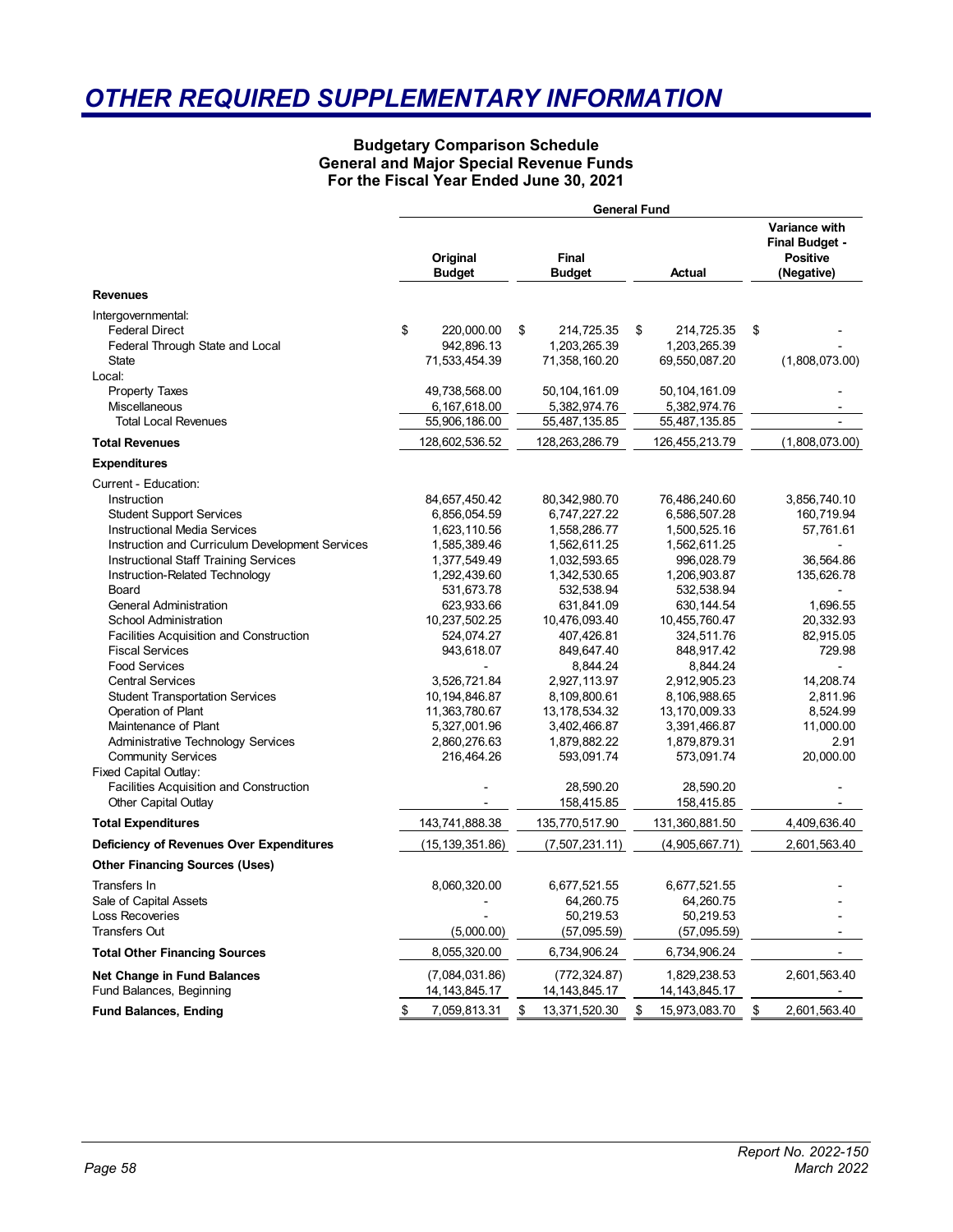|                           | Special Revenue - Other Fund |                     |                                                                  | Special Revenue - Federal Education Stabilization Fund |                           |    |                        |     |                         |    |                                                                         |
|---------------------------|------------------------------|---------------------|------------------------------------------------------------------|--------------------------------------------------------|---------------------------|----|------------------------|-----|-------------------------|----|-------------------------------------------------------------------------|
| Original<br><b>Budget</b> | Final<br><b>Budget</b>       | Actual              | Variance with<br>Final Budget -<br><b>Positive</b><br>(Negative) |                                                        | Original<br><b>Budget</b> |    | Final<br><b>Budget</b> |     | <b>Actual</b>           |    | <b>Variance with</b><br>Final Budget -<br><b>Positive</b><br>(Negative) |
|                           |                              |                     |                                                                  |                                                        |                           |    |                        |     |                         |    |                                                                         |
|                           |                              |                     |                                                                  |                                                        |                           |    |                        |     |                         |    |                                                                         |
| $$1,246,019.95$ \$        | 798,480.00                   | \$<br>798,480.00 \$ |                                                                  | \$                                                     |                           | \$ | 610,938.24             | -\$ | 610,938.24              | \$ |                                                                         |
| 8,026,186.13              | 12,595,441.75                | 10,804,685.78       | (1,790,755.97)                                                   |                                                        | 4,872,143.92              |    | 4,974,741.70           |     | 4,911,424.21            |    | (63, 317.49)                                                            |
|                           | 26,542.88                    | 7,049.04            | (19, 493.84)                                                     |                                                        |                           |    |                        |     |                         |    |                                                                         |
|                           |                              |                     |                                                                  |                                                        |                           |    |                        |     |                         |    |                                                                         |
|                           |                              |                     |                                                                  |                                                        |                           |    |                        |     |                         |    |                                                                         |
| $\overline{a}$            |                              | $\mathbf{r}$        |                                                                  |                                                        |                           |    |                        |     |                         |    |                                                                         |
|                           |                              |                     |                                                                  |                                                        |                           |    |                        |     |                         |    |                                                                         |
| 9,272,206.08              | 13,420,464.63                | 11,610,214.82       | (1,810,249.81)                                                   |                                                        | 4,872,143.92              |    | 5,585,679.94           |     | 5,522,362.45            |    | (63, 317.49)                                                            |
|                           |                              |                     |                                                                  |                                                        |                           |    |                        |     |                         |    |                                                                         |
|                           |                              |                     |                                                                  |                                                        |                           |    |                        |     |                         |    |                                                                         |
| 4,615,634.36              | 7,090,990.15                 | 6,051,969.21        | 1,039,020.94                                                     |                                                        | 2,387,308.92              |    | 3,068,826.38           |     | 3,033,274.25            |    | 35,552.13                                                               |
| 341,254.72                | 564,814.47                   | 454,494.09          | 110,320.38                                                       |                                                        | 875,550.00                |    | 198,227.81             |     | 198,227.81              |    |                                                                         |
|                           | 15,725.12                    | 6,685.47            | 9,039.65                                                         |                                                        |                           |    | 555.42                 |     | 555.42                  |    |                                                                         |
| 2,667,969.63              | 2,955,187.52                 | 2,639,721.20        | 315,466.32                                                       |                                                        | 432,525.00                |    | 294,560.20             |     | 291,670.35              |    | 2,889.85                                                                |
| 363,973.40                | 810,067.54                   | 616,495.66          | 193,571.88                                                       |                                                        | 59,250.00                 |    | 290,677.52             |     | 266,116.92              |    | 24,560.60                                                               |
| 37,354.02                 | 49,326.75                    | 42,660.83           | 6,665.92                                                         |                                                        | 59,250.00                 |    | 44,972.99              |     | 44,972.99               |    |                                                                         |
|                           |                              |                     |                                                                  |                                                        |                           |    | 62,515.22              |     | 62,515.22               |    |                                                                         |
|                           | 694,093.53                   | 631,980.77          | 62,112.76                                                        |                                                        |                           |    | 185,216.40             |     | 185,216.40              |    |                                                                         |
|                           |                              |                     |                                                                  |                                                        |                           |    | 32,837.12              |     | 32,837.12               |    |                                                                         |
|                           |                              |                     |                                                                  |                                                        |                           |    | 466.07                 |     | 466.07                  |    |                                                                         |
|                           |                              |                     |                                                                  |                                                        |                           |    |                        |     |                         |    |                                                                         |
|                           |                              |                     |                                                                  |                                                        |                           |    |                        |     |                         |    |                                                                         |
|                           | 111,568.30                   | 88,126.64           | 23,441.66                                                        |                                                        | 200,000.00                |    | 89,199.48              |     | 89,199.48               |    |                                                                         |
|                           |                              |                     |                                                                  |                                                        |                           |    |                        |     |                         |    |                                                                         |
|                           | 75,268.60                    | 29,985.07           | 45,283.53                                                        |                                                        |                           |    | 127,886.76             |     | 127,886.76              |    |                                                                         |
|                           | 15,734.23                    | 15,734.23           |                                                                  |                                                        | 281,770.00                |    | 190,879.97             |     | 190,565.06              |    | 314.91                                                                  |
|                           |                              |                     |                                                                  |                                                        |                           |    | 103,429.00             |     | 103,429.00              |    |                                                                         |
|                           |                              |                     |                                                                  |                                                        | 373,990.00                |    | 311,426.75             |     | 311,426.75              |    |                                                                         |
| 1,246,019.95              | 810, 143.67                  | 804,816.00          | 5,327.67                                                         |                                                        | 202,500.00                |    | 328,610.18             |     | 328,610.18              |    |                                                                         |
|                           |                              |                     |                                                                  |                                                        |                           |    | 28,772.36              |     |                         |    |                                                                         |
|                           | 227,545.65                   | 227,545.65          |                                                                  |                                                        |                           |    | 226,620.31             |     | 28,772.36<br>226,620.31 |    |                                                                         |
| 9,272,206.08              | 13,420,465.53                | 11,610,214.82       | 1,810,250.71                                                     |                                                        | 4,872,143.92              |    | 5,585,679.94           |     | 5,522,362.45            |    | 63,317.49                                                               |
|                           |                              |                     |                                                                  |                                                        |                           |    |                        |     |                         |    |                                                                         |
|                           |                              |                     |                                                                  |                                                        |                           |    |                        |     |                         |    |                                                                         |
|                           |                              |                     |                                                                  |                                                        |                           |    |                        |     |                         |    |                                                                         |
|                           |                              |                     |                                                                  |                                                        |                           |    |                        |     |                         |    |                                                                         |
|                           |                              |                     |                                                                  |                                                        |                           |    |                        |     |                         |    |                                                                         |
|                           |                              |                     |                                                                  |                                                        |                           |    |                        |     |                         |    |                                                                         |
|                           |                              |                     |                                                                  |                                                        |                           |    |                        |     |                         |    |                                                                         |
|                           |                              |                     |                                                                  |                                                        |                           |    |                        |     |                         |    |                                                                         |
|                           |                              |                     |                                                                  |                                                        |                           |    |                        |     |                         |    |                                                                         |
|                           |                              |                     |                                                                  |                                                        |                           |    |                        |     |                         |    |                                                                         |
| $0.00$ \$                 | $0.00$ \$                    | $0.00$ \$           | $0.00\,$ \$                                                      |                                                        | $0.00$ \$                 |    | $0.00\,$ \$            |     | $0.00\,$ \$             |    | 0.00                                                                    |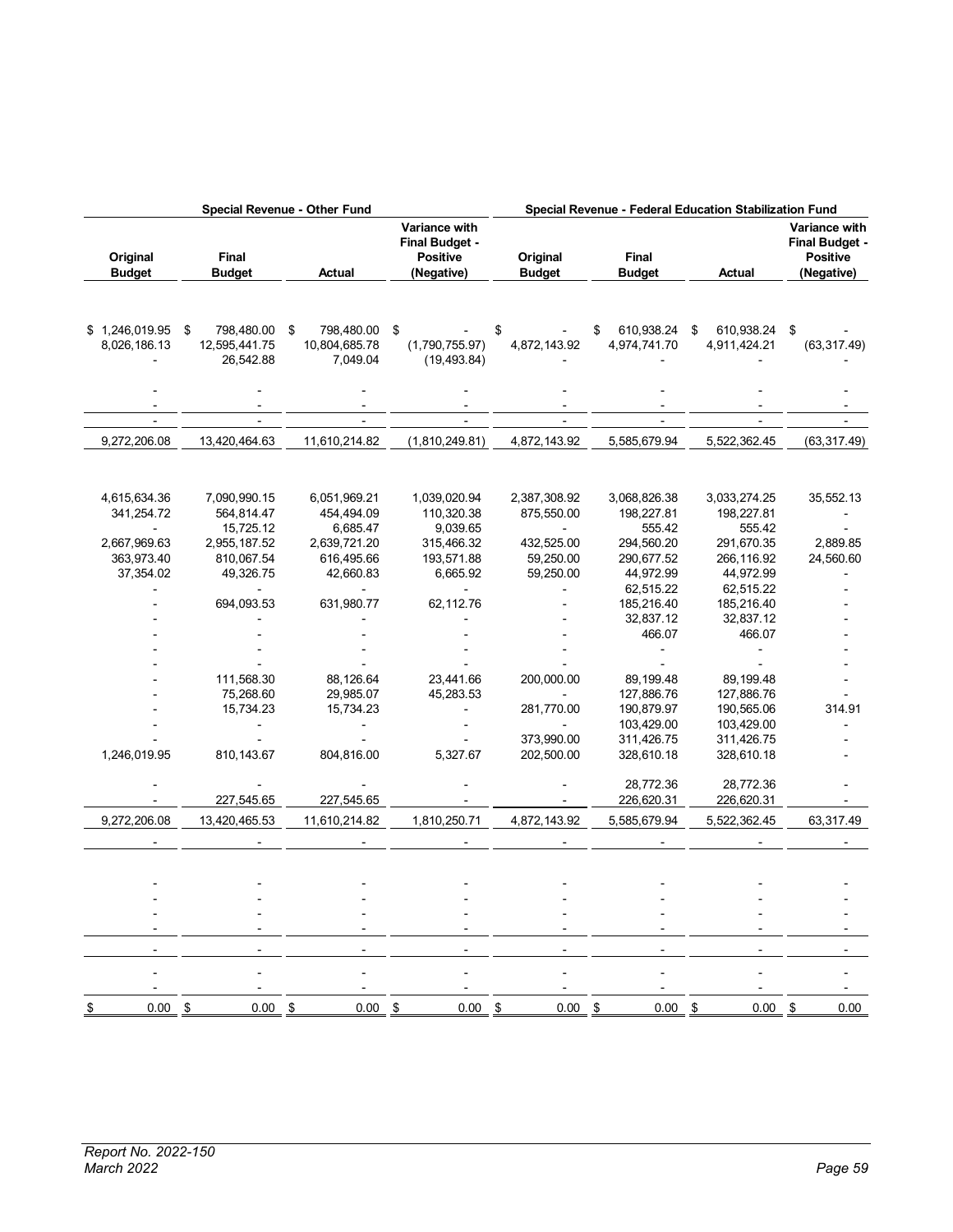#### **Schedule of Changes in the District's Total OPEB Liability and Related Ratios**

|                                                                            |    | 2021       | 2020             |    | 2019         | 2018             |
|----------------------------------------------------------------------------|----|------------|------------------|----|--------------|------------------|
| <b>Total OPEB Liability</b>                                                |    |            |                  |    |              |                  |
| Service Cost                                                               | \$ | 396,747    | \$<br>727,891    | \$ | 1,059,034    | \$<br>1,008,604  |
| Interest                                                                   |    | 976,393    | 1,039,348        |    | 969,426      | 924,292          |
| Differences Between Expected and                                           |    |            |                  |    |              |                  |
| <b>Actual Experience</b>                                                   |    |            | (5,469,690)      |    |              | (2, 129, 372)    |
| Changes of Assumptions or Other Inputs                                     |    | 1,229,972  | 3,008,524        |    |              | (4,771,403)      |
| <b>Benefit Payments</b>                                                    |    | (887,642)  | (728, 855)       |    | (570,068)    | (550, 258)       |
| <b>Net Change in Total OPEB Liability</b>                                  |    | 1,715,470  | (1, 422, 782)    |    | 1,458,392    | (5, 518, 137)    |
| Total OPEB Liability - Beginning                                           |    | 26,719,616 | 28, 142, 398     |    | 26,684,006   | 32, 202, 143     |
| <b>Total OPEB Liability - Ending</b>                                       | æ. | 28,435,086 | \$<br>26,719,616 | \$ | 28, 142, 398 | \$<br>26,684,006 |
| Covered-Employee Payroll                                                   | \$ | 74,581,162 | \$<br>72,624,453 | S. | 72,365,316   | \$<br>71,275,683 |
| <b>Total OPEB Liability as a Percentage</b><br>of Covered-Employee Payroll |    | 38.13%     | 36.79%           |    | 38.89%       | 37.44%           |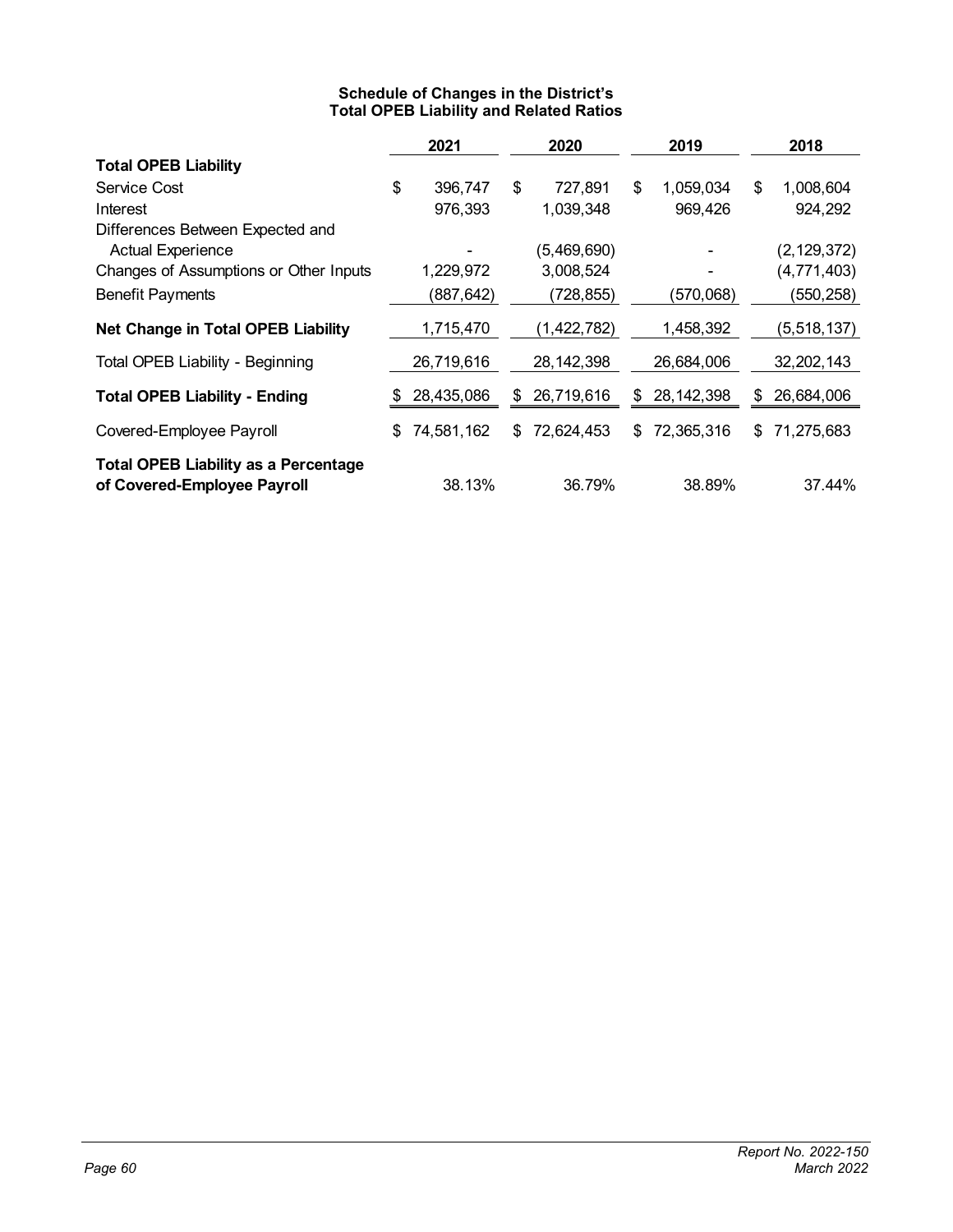#### **Schedule of the District's Proportionate Share of the Net Pension Liability – Florida Retirement System Pension Plan** (1)

| <b>Fiscal Year</b>       | District's<br><b>Proportion of the</b> | District's<br><b>Proportionate Share</b>   |                                      | District's<br><b>Proportionate Share</b><br>of the FRS Net<br>Pension Liability as a | <b>FRS Plan Fiduciary</b><br>Net Position as a<br>Percentage of the |
|--------------------------|----------------------------------------|--------------------------------------------|--------------------------------------|--------------------------------------------------------------------------------------|---------------------------------------------------------------------|
| <b>Ending</b><br>June 30 | <b>FRS Net Pension</b><br>Liability    | of the FRS Net<br><b>Pension Liability</b> | District's<br><b>Covered Payroll</b> | Percentage of its<br><b>Covered Payroll</b>                                          | <b>Total Pension</b><br>Liability                                   |
| 2013                     | 0.231205797%                           | \$<br>39,800,808                           | \$<br>85,237,165                     | 46.69%                                                                               | 88.54%                                                              |
| 2014                     | 0.224486089%                           | \$<br>13,696,953                           | \$<br>83,769,277                     | 16.35%                                                                               | 96.09%                                                              |
| 2015                     | 0.213194090%                           | \$<br>27,536,876                           | \$<br>82,393,498                     | 33.42%                                                                               | 92.00%                                                              |
| 2016                     | 0.199501954%                           | \$<br>50,374,400                           | \$<br>83,644,566                     | 60.22%                                                                               | 84.88%                                                              |
| 2017                     | 0.196789445%                           | \$<br>58,208,977                           | \$<br>85,770,987                     | 67.87%                                                                               | 83.89%                                                              |
| 2018                     | 0.190065166%                           | \$<br>57,248,613                           | \$<br>85,473,636                     | 66.98%                                                                               | 84.26%                                                              |
| 2019                     | 0.187488915%                           | \$<br>64,568,572                           | \$<br>87,716,133                     | 73.61%                                                                               | 82.61%                                                              |
| 2020                     | 0.184069561%                           | \$<br>79,780,224                           | \$<br>88,607,122                     | 90.04%                                                                               | 78.85%                                                              |

(1) The amounts presented for each fiscal year were determined as of June 30.

#### **Schedule of District Contributions – Florida Retirement System Pension Plan** (1)

| <b>Fiscal</b><br><b>Year Ending</b><br>June 30 | Contractually<br><b>Required</b><br><b>FRS Contribution</b> | <b>FRS Contributions</b><br>in Relation to the<br>Contractually<br><b>Required</b><br><b>Contribution</b> | <b>FRS</b><br><b>Contribution</b><br>Deficiency (Excess) | District's<br><b>Covered Payroll</b> | <b>FRS</b><br><b>Contributions</b><br>as a Percentage of<br><b>Covered Payroll</b> |
|------------------------------------------------|-------------------------------------------------------------|-----------------------------------------------------------------------------------------------------------|----------------------------------------------------------|--------------------------------------|------------------------------------------------------------------------------------|
| 2014                                           | \$<br>4,917,198                                             | \$<br>(4,917,198)                                                                                         | \$<br>-                                                  | \$<br>83,769,277                     | 5.87%                                                                              |
| 2015                                           | 5,197,853                                                   | (5, 197, 853)                                                                                             |                                                          | 82,393,498                           | 6.31%                                                                              |
| 2016                                           | 4,865,173                                                   | (4,865,173)                                                                                               |                                                          | 83,644,566                           | 5.82%                                                                              |
| 2017                                           | 5,122,914                                                   | (5, 122, 914)                                                                                             | -                                                        | 85,770,987                           | 5.97%                                                                              |
| 2018                                           | 5,416,705                                                   | (5,416,705)                                                                                               | -                                                        | 85,473,636                           | 6.34%                                                                              |
| 2019                                           | 5,813,509                                                   | (5,813,509)                                                                                               | -                                                        | 87,716,133                           | 6.63%                                                                              |
| 2020                                           | 6,115,816                                                   | (6, 115, 816)                                                                                             |                                                          | 88,607,122                           | 6.90%                                                                              |
| 2021                                           | 7,766,957                                                   | (7,766,957)                                                                                               |                                                          | 92,266,527                           | 8.42%                                                                              |
|                                                |                                                             |                                                                                                           |                                                          |                                      |                                                                                    |

(1) The amounts presented for each fiscal year were determined as of June 30.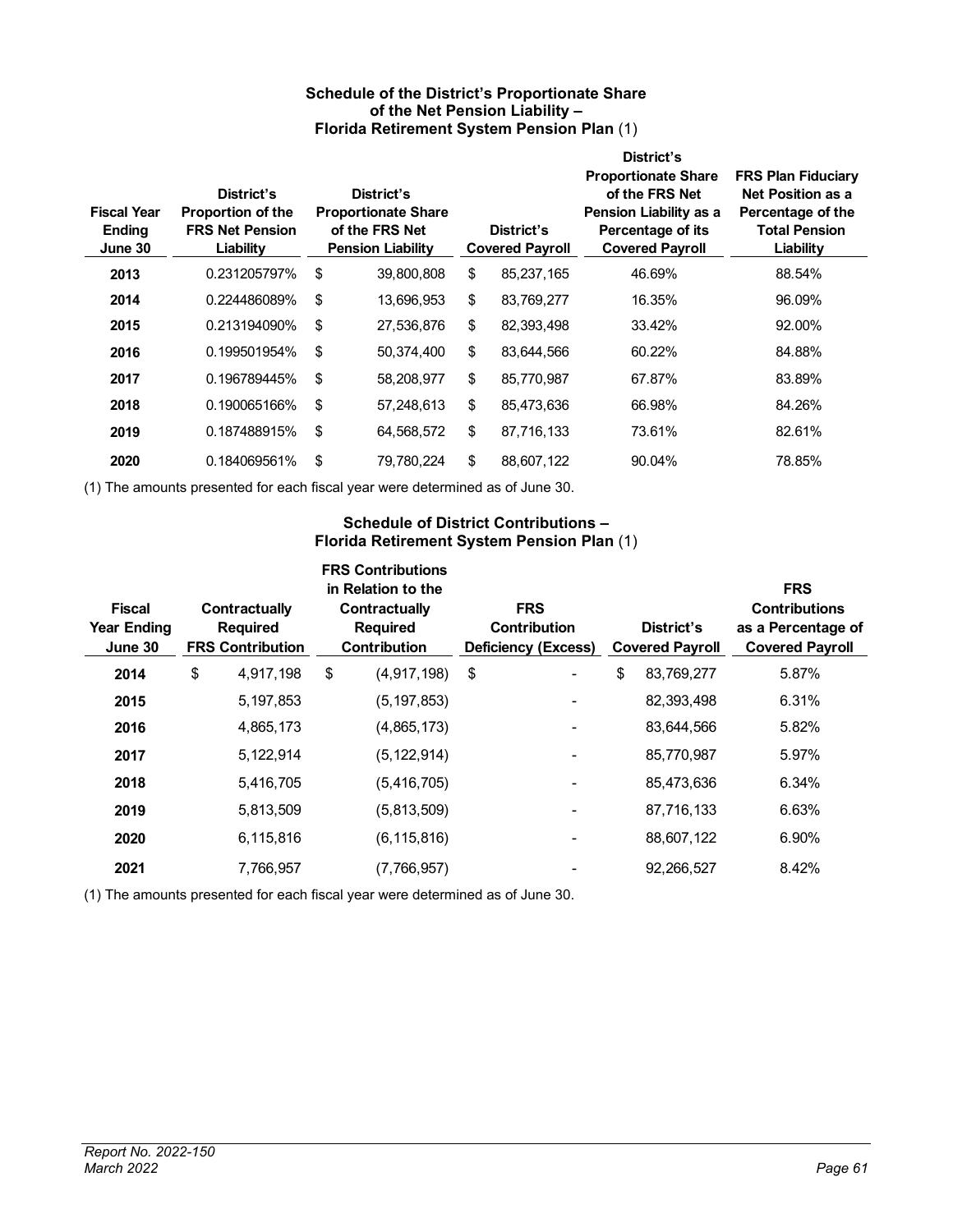#### **Schedule of the District's Proportionate Share of the Net Pension Liability – Health Insurance Subsidy Pension Plan** (1)

| <b>Fiscal</b><br><b>Year Ending</b><br>June 30 | District's<br><b>Proportion of the</b><br><b>HIS Net Pension</b><br>Liability | District's<br><b>Proportionate Share</b><br>of the HIS Net<br><b>Pension Liability</b> | District's<br><b>Covered Payroll</b> | District's<br><b>Proportionate Share</b><br>of the HIS Net<br>Pension Liability as a<br>Percentage of its<br><b>Covered Payroll</b> | <b>HIS Plan Fiduciary</b><br>Net Position as a<br>Percentage of the<br><b>Total Pension</b><br>Liability |
|------------------------------------------------|-------------------------------------------------------------------------------|----------------------------------------------------------------------------------------|--------------------------------------|-------------------------------------------------------------------------------------------------------------------------------------|----------------------------------------------------------------------------------------------------------|
| 2013                                           | 0.293364428%                                                                  | \$<br>25,541,231                                                                       | \$<br>85,237,165                     | 29.96%                                                                                                                              | 1.78%                                                                                                    |
| 2014                                           | 0.281925709%                                                                  | 26,360,742                                                                             | 83,769,277                           | 31.47%                                                                                                                              | $0.99\%$                                                                                                 |
| 2015                                           | 0.271454731%                                                                  | 27,684,113                                                                             | 82,393,498                           | 33.60%                                                                                                                              | 0.50%                                                                                                    |
| 2016                                           | 0.270736029%                                                                  | 31,553,163                                                                             | 83,644,566                           | 37.72%                                                                                                                              | 0.97%                                                                                                    |
| 2017                                           | 0.269004137%                                                                  | 28,763,163                                                                             | 85,770,987                           | 33.53%                                                                                                                              | 1.64%                                                                                                    |
| 2018                                           | 0.261318846%                                                                  | 27,658,280                                                                             | 85,473,636                           | 32.36%                                                                                                                              | 2.15%                                                                                                    |
| 2019                                           | 0.262227130%                                                                  | 29,340,592                                                                             | 87,716,133                           | 33.45%                                                                                                                              | 2.63%                                                                                                    |
| 2020                                           | 0.260050281%                                                                  | 31,751,716                                                                             | 88,607,122                           | 35.83%                                                                                                                              | 3.00%                                                                                                    |

(1) The amounts presented for each fiscal year were determined as of June 30.

#### **Schedule of District Contributions – Health Insurance Subsidy Pension Plan** (1)

| <b>Fiscal</b><br><b>Year Ending</b><br>June 30 | <b>Contractually</b><br><b>Required</b><br><b>HIS Contribution</b> | <b>HIS Contributions</b><br>in Relation to the<br>Contractually<br><b>Required</b><br>Contribution |               | <b>HIS</b><br><b>Contribution</b><br><b>Deficiency (Excess)</b> |  | District's<br><b>Covered Payroll</b> |            | <b>HIS</b><br><b>Contributions</b><br>as a Percentage of<br><b>Covered Payroll</b> |
|------------------------------------------------|--------------------------------------------------------------------|----------------------------------------------------------------------------------------------------|---------------|-----------------------------------------------------------------|--|--------------------------------------|------------|------------------------------------------------------------------------------------|
| 2014                                           | \$<br>965,783                                                      | \$                                                                                                 | (965, 783)    | \$                                                              |  | \$                                   | 83,769,277 | 1.15%                                                                              |
| 2015                                           | 1,037,669                                                          |                                                                                                    | (1,037,669)   |                                                                 |  |                                      | 82,393,498 | 1.26%                                                                              |
| 2016                                           | 1,387,695                                                          |                                                                                                    | (1,387,695)   |                                                                 |  |                                      | 83,644,566 | 1.66%                                                                              |
| 2017                                           | 1,423,648                                                          |                                                                                                    | (1,423,648)   |                                                                 |  |                                      | 85,770,987 | 1.66%                                                                              |
| 2018                                           | 1,417,139                                                          |                                                                                                    | (1, 417, 139) |                                                                 |  |                                      | 85,473,636 | 1.66%                                                                              |
| 2019                                           | 1,456,122                                                          |                                                                                                    | (1,456,122)   |                                                                 |  |                                      | 87,716,133 | 1.66%                                                                              |
| 2020                                           | 1,498,548                                                          |                                                                                                    | (1,498,548)   |                                                                 |  |                                      | 88,607,122 | 1.69%                                                                              |
| 2021                                           | 1,553,016                                                          |                                                                                                    | (1,553,016)   |                                                                 |  |                                      | 92,266,527 | 1.68%                                                                              |

(1) The amounts presented for each fiscal year were determined as of June 30.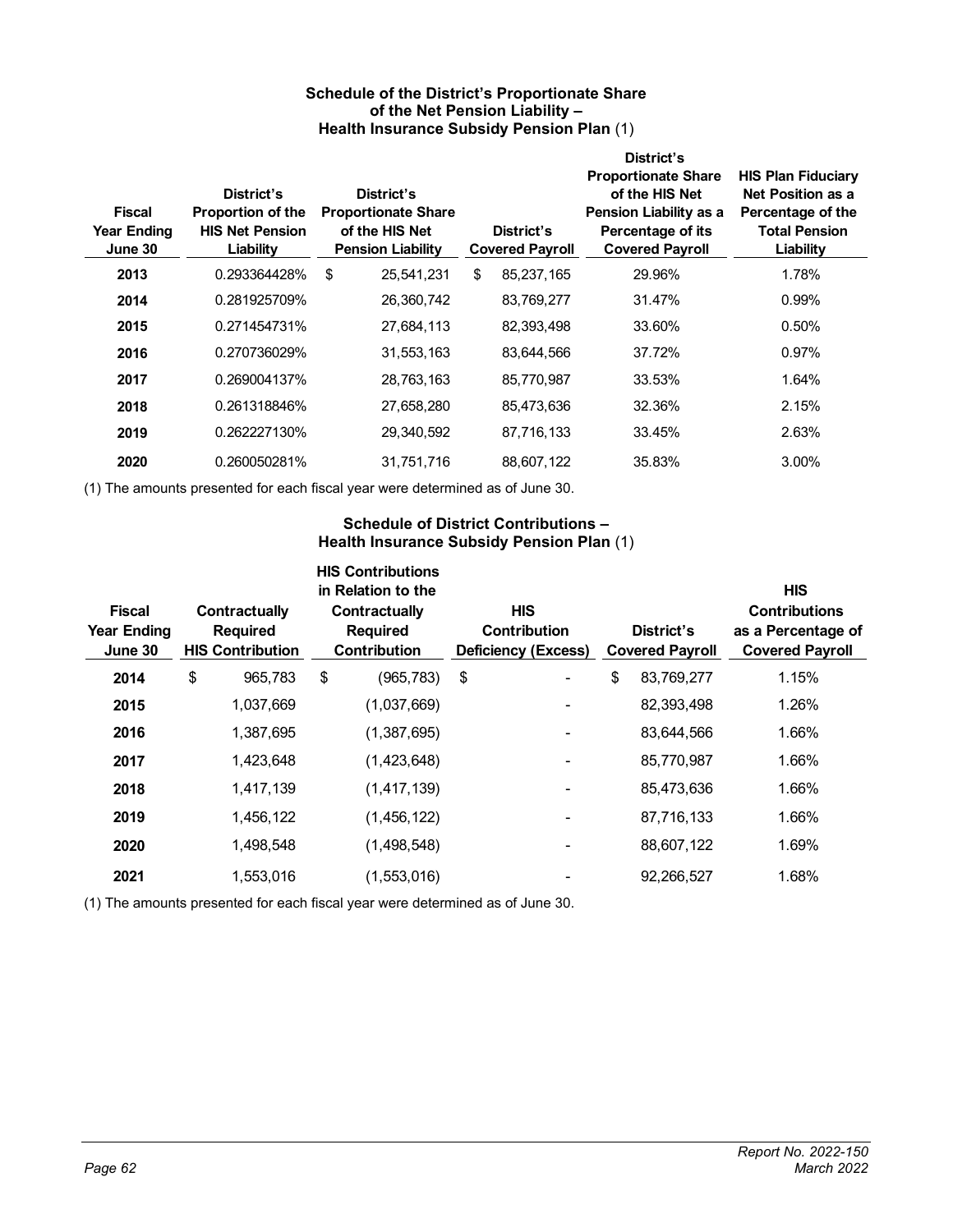#### NOTES TO REQUIRED SUPPLEMENTARY INFORMATION

### **1. Budgetary Basis of Accounting**

The Board follows procedures established by State law and State Board of Education (SBE) rules in establishing budget balances for governmental funds, as described below:

- Budgets are prepared, public hearings are held, and original budgets are adopted annually for all governmental fund types in accordance with procedures and time intervals prescribed by State law and SBE rules.
- Appropriations are controlled at the object level (e.g., salaries, purchased services, and capital outlay) within each activity (e.g., instruction, student transportation services, and school administration) and may be amended by resolution at any Board meeting prior to the due date for the annual financial report.
- Budgets are prepared using the same modified accrual basis as is used to account for governmental funds.
- Budgetary information is integrated into the accounting system and, to facilitate budget control, budget balances are encumbered when purchase orders are issued. Appropriations lapse at fiscal year end and encumbrances outstanding are honored from the subsequent year's appropriations.

#### **2. Schedule of Changes in the District's Total Other Postemployment Benefits Liability and Related Ratios**

No assets are accumulated in a trust that meet the criteria in paragraph 4 of GASB Statement No. 75 to pay related benefits.

*Changes of Assumptions*. In 2020, the discount rate was changed from 3.5 percent in the prior year to 2.21 percent in the current year. In addition, the healthcare cost trend rate assumptions were changed to reflect an industry-wide decrease in medical trend over the past few years.

#### **3. Schedule of Net Pension Liability and Schedule of Contributions – Florida Retirement System Pension Plan**

*Changes of Assumptions.* In 2020, the long-term expected rate of return was decreased from 6.9 percent to 6.8 percent.

#### **4. Schedule of Net Pension Liability and Schedule of Contributions – Health Insurance Subsidy Pension Plan**

*Changes of Assumptions.* In 2020, the municipal bond rate used to determine total pension liability was decreased from 3.5 percent to 2.21 percent, and the mortality assumption was updated.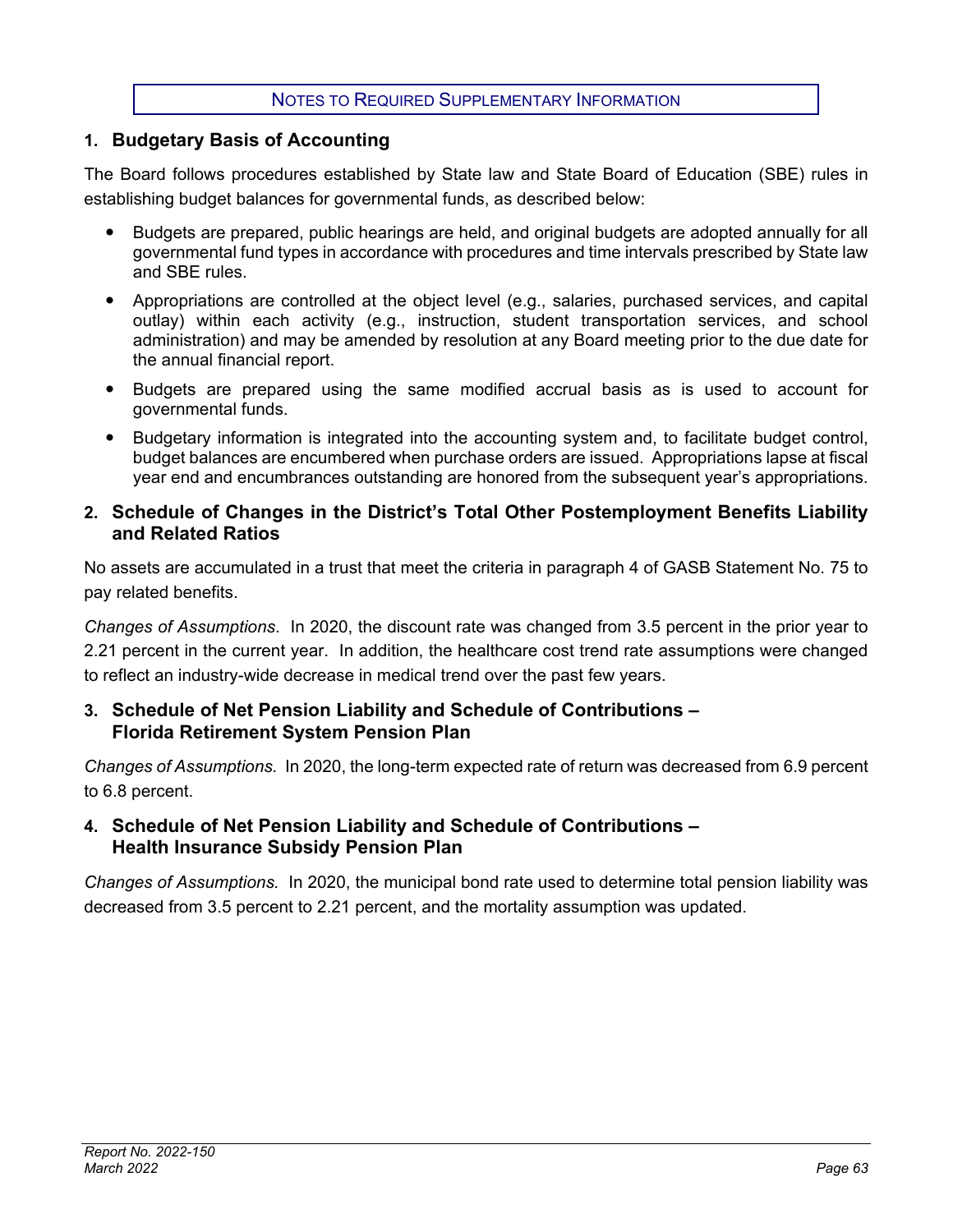## *SCHEDULE OF EXPENDITURES OF FEDERAL AWARDS*

#### **Citrus County District School Board Schedule of Expenditures of Federal Awards For the Fiscal Year Ended June 30, 2021**

| Federal Grantor/Pass-Through Grantor/<br><b>Program or Cluster</b>            | Federal<br><b>Assistance Listing</b><br>Number | Pass - Through<br><b>Entity Identifying</b><br><b>Number</b> | <b>Total</b><br><b>Expenditures</b> |
|-------------------------------------------------------------------------------|------------------------------------------------|--------------------------------------------------------------|-------------------------------------|
| <b>Clustered</b>                                                              |                                                |                                                              |                                     |
| <b>Child Nutrition Cluster</b>                                                |                                                |                                                              |                                     |
| United States Department of Agriculture:                                      |                                                |                                                              |                                     |
| Florida Department of Agriculture and Consumer Services:                      |                                                |                                                              |                                     |
| School Breakfast Program                                                      | 10.553                                         | 21002                                                        | 79,263.90<br>\$                     |
| National School Lunch Program                                                 | 10.555                                         | 21001, 21003                                                 | 1,045,844.61                        |
| COVID-19 National School Lunch Program                                        | COVID-19, 10.555                               | 21001                                                        | 33,467.19                           |
| Total National School Lunch Program                                           |                                                |                                                              | 1,079,311.80                        |
| Summer Food Service Program for Children                                      | 10.559                                         | 20006, 20007, 21006, 21007                                   | 7,392,597.20                        |
| <b>Total Child Nutrition Cluster</b>                                          |                                                |                                                              | 8,551,172.90                        |
| <b>Student Financial Assistance Cluster</b>                                   |                                                |                                                              |                                     |
| United States Department of Education:                                        |                                                |                                                              |                                     |
| Federal Pell Grant Program                                                    | 84.063                                         | <b>N/A</b>                                                   | 798,480.00                          |
| <b>Special Education Cluster</b>                                              |                                                |                                                              |                                     |
| United States Department of Education:                                        |                                                |                                                              |                                     |
| Florida Department of Education:                                              |                                                |                                                              |                                     |
| Special Education - Grants to States                                          | 84.027                                         | 263                                                          | 3,822,345.93                        |
| Special Education - Preschool Grants                                          | 84.173                                         | 267                                                          | 161,641.42                          |
| <b>Total Special Education Cluster</b>                                        |                                                |                                                              | 3,983,987.35                        |
| <b>Not Clustered</b>                                                          |                                                |                                                              |                                     |
| <b>United States Department of Agriculture</b>                                |                                                |                                                              |                                     |
| Florida Department of Health:                                                 |                                                |                                                              |                                     |
| Child and Adult Care Food Program                                             | 10.558                                         | A-5029                                                       | 780,444.47                          |
|                                                                               |                                                |                                                              |                                     |
| <b>United States Department of Defense</b>                                    |                                                |                                                              |                                     |
| Army Junior Reserve Officers Training Corps                                   | <b>12.UNK</b>                                  | N/A                                                          | 79,955.23                           |
| Air Force Junior Reserve Officers Training Corps                              | <b>12.UNK</b>                                  | <b>N/A</b>                                                   | 64,809.75                           |
| Navy Junior Reserve Officers Training Corps                                   | <b>12.UNK</b>                                  | N/A                                                          | 69,960.37                           |
| <b>Total United States Department of Defense</b>                              |                                                |                                                              | 214,725.35                          |
| United States Department of Education                                         |                                                |                                                              |                                     |
| <b>Education Stabilization Fund:</b>                                          | 84.425                                         |                                                              |                                     |
| Higher Education Emergency Relief Fund - Student Aid Portion                  | COVID-19, 84.425E                              | <b>N/A</b>                                                   | 199,775.95                          |
| Higher Education Emergency Relief Fund - Institutional Portion                | COVID-19, 84.425F                              | N/A                                                          | 314,917.39                          |
| Higher Education Emergency Relief Fund - Fund for the Improvement of          |                                                |                                                              |                                     |
| Postsecondary Education Formula Grant                                         | COVID-19, 84.425N                              | N/A                                                          | 96,244.91                           |
| Florida Department of Education:                                              |                                                |                                                              |                                     |
| Governor's Emergency Education Relief Fund                                    | COVID-19, 84.425C                              | 123                                                          | 653,508.29                          |
| Elementary and Secondary School Emergency Relief Fund                         | COVID-19, 84.425D                              | 124                                                          | 4,257,915.92                        |
| <b>Total Education Stabilization Fund</b><br>Florida Department of Education: | 84.425                                         |                                                              | 5,522,362.46                        |
| Adult Education - Basic Grants to States                                      | 84.002                                         | 191, 193                                                     | 165,281.56                          |
| Title I Grants to Local Educational Agencies                                  | 84.010                                         | 212, 223                                                     | 5,211,416.54                        |
| Career and Technical Education - Basic Grants to States                       | 84.048                                         | 161                                                          | 379,081.86                          |
| Education for Homeless Children and Youth                                     | 84.196                                         | 127                                                          | 63,053.51                           |
| English Language Acquisition State Grants                                     | 84.365                                         | 102                                                          | 14,819.42                           |
| Supporting Effective Instruction State Grants                                 | 84.367                                         | 224                                                          | 600,573.90                          |
|                                                                               | 84.424                                         | 241                                                          |                                     |
| Student Support and Academic Enrichment Program                               |                                                |                                                              | 358,299.44                          |
| Florida Gulf Coast University:<br>State Personnel Development Grant           |                                                | None                                                         |                                     |
|                                                                               | 84.323                                         |                                                              | 28,133.85                           |
| <b>Total United States Department of Education</b>                            |                                                |                                                              | 12,343,022.54                       |
| <b>Total Expenditures of Federal Awards</b>                                   |                                                |                                                              | 26,671,832.61<br>\$                 |

The accompanying notes are an integral part of this Schedule.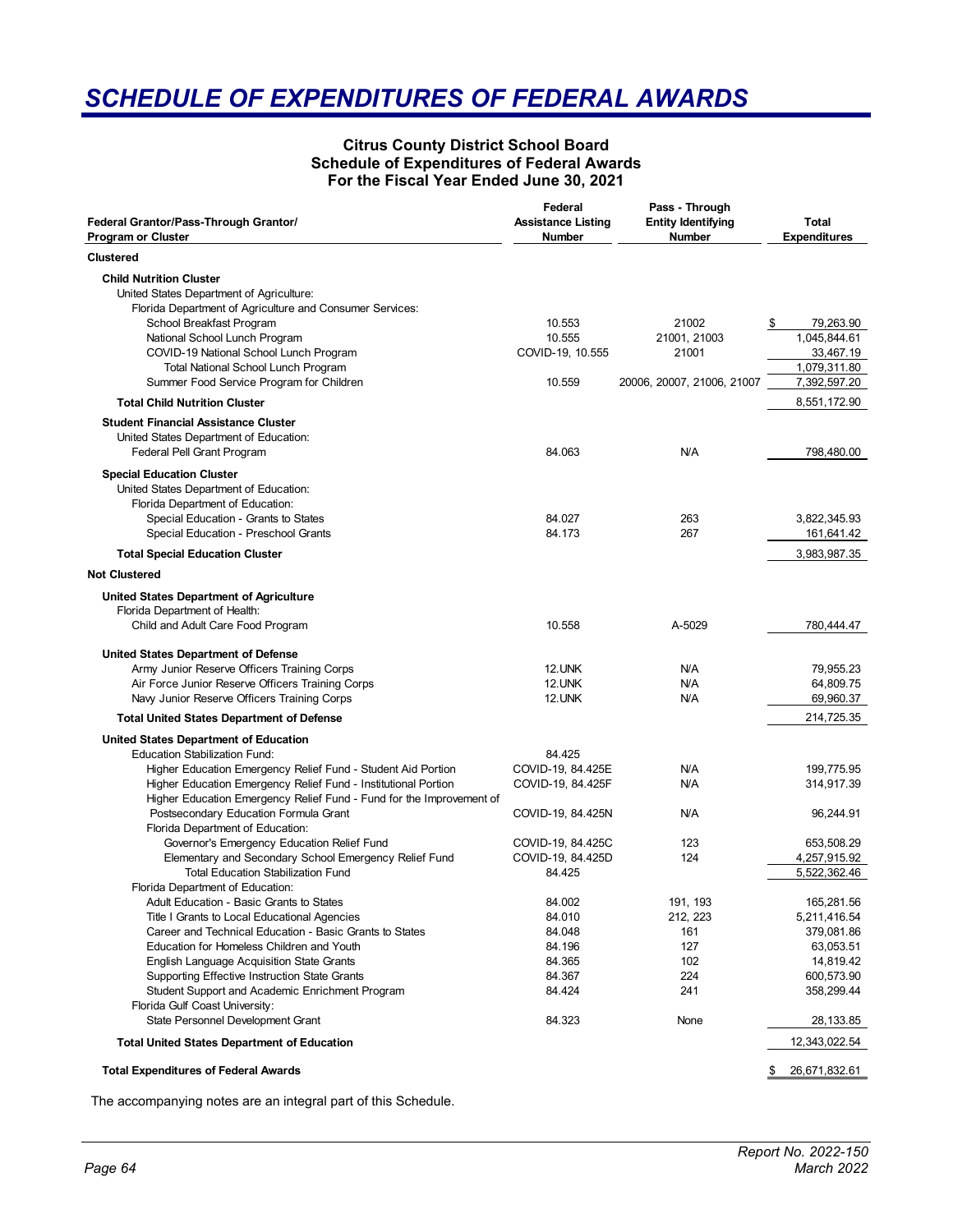- Notes: (1) Basis of Presentation. The accompanying Schedule of Expenditures of Federal Awards (Schedule) includes the Federal award activity of the Citrus County District School Board under programs of the Federal Government for the fiscal year ended June 30, 2021. The information in this Schedule is presented in accordance with the requirements of Title 2 U.S. *Code of Federal Regulations* Part 200, *Uniform Administrative Requirements, Cost Principles, and Audit Requirements for Federal Awards* (Uniform Guidance). Because the Schedule presents only a selected portion of the operations of the District, it is not intended to and does not present the financial position, changes in net position, or cash flows of the District.
	- (2) Summary of Significant Accounting Policies. Expenditures reported on the Schedule are reported on the modified accrual basis of accounting. Such expenditures are recognized following the cost principles contained in the Uniform Guidance, wherein certain types of expenditures are not allowable or are limited as to reimbursement.
	- (3) Indirect Cost Rate. The District has not elected to use the 10 percent de minimis cost rate allowed under the Uniform Guidance.
	- (4) Noncash Assistance National School Lunch Program. Includes \$755,088.88 of donated food received during the fiscal year. Donated foods are valued at fair value as determined at the time of donation.
	- (5) COVID-19 National School Lunch Program. The District incurred \$33,467.19 in expenditures for the National School Lunch Program grant in the 2019-20 fiscal year.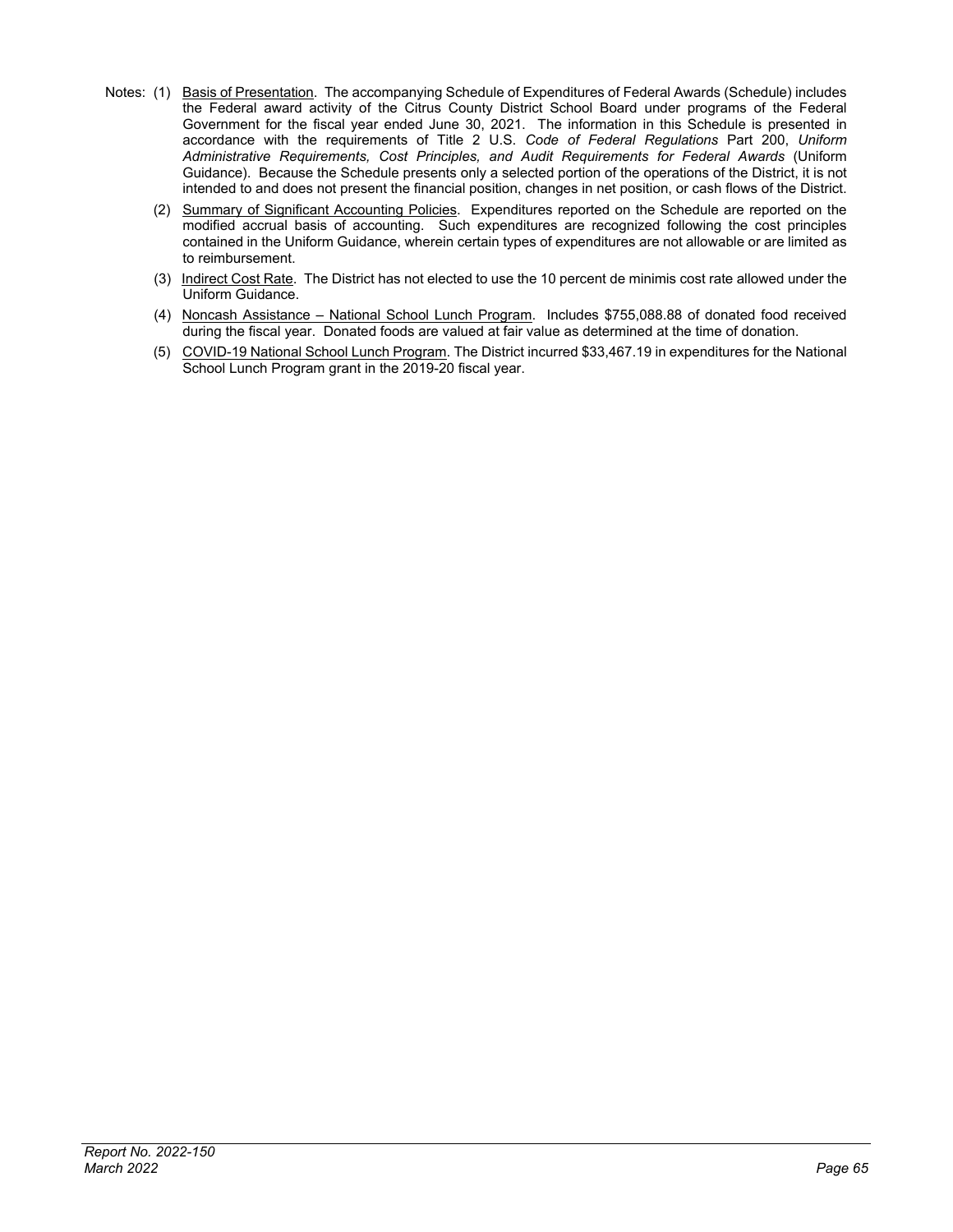

Sherrill F. Norman, CPA Auditor General

# **AUDITOR GENERAL STATE OF FLORIDA**

Claude Denson Pepper Building, Suite G74 111 West Madison Street Tallahassee, Florida 32399-1450



Phone: (850) 412-2722 Fax: (850) 488-6975

The President of the Senate, the Speaker of the House of Representatives, and the Legislative Auditing Committee

## **INDEPENDENT AUDITOR'S REPORT ON INTERNAL CONTROL OVER FINANCIAL REPORTING AND ON COMPLIANCE AND OTHER MATTERS BASED ON AN AUDIT OF FINANCIAL STATEMENTS PERFORMED IN ACCORDANCE WITH** *GOVERNMENT AUDITING STANDARDS*

We have audited, in accordance with the auditing standards generally accepted in the United States of America and the standards applicable to financial audits contained in *Government Auditing Standards* issued by the Comptroller General of the United States, the financial statements of the governmental activities, the discretely presented component unit, each major fund, and the aggregate remaining fund information of the Citrus County District School Board as of and for the fiscal year ended June 30, 2021, and the related notes to the financial statements, which collectively comprise the District's basic financial statements, and have issued our report thereon dated March 15, 2022, included under the heading **INDEPENDENT AUDITOR'S REPORT**. Our report includes a reference to other auditors who audited the financial statements of the school internal funds, the private purpose trust fund, and the discretely presented component unit, as described in our report on the District's financial statements. This report does not include the results of the other auditors' testing of internal control over financial reporting or compliance and other matters that are reported on separately by those auditors.

#### **Internal Control Over Financial Reporting**

In planning and performing our audit of the financial statements, we considered the District's internal control over financial reporting (internal control) as a basis for designing audit procedures that are appropriate in the circumstances for the purpose of expressing our opinions on the financial statements, but not for the purpose of expressing an opinion on the effectiveness of the District's internal control. Accordingly, we do not express an opinion on the effectiveness of the District's internal control.

A *deficiency in internal control* exists when the design or operation of a control does not allow management or employees, in the normal course of performing their assigned functions, to prevent, or detect and correct, misstatements on a timely basis. A *material weakness* is a deficiency, or a combination of deficiencies, in internal control such that there is a reasonable possibility that a material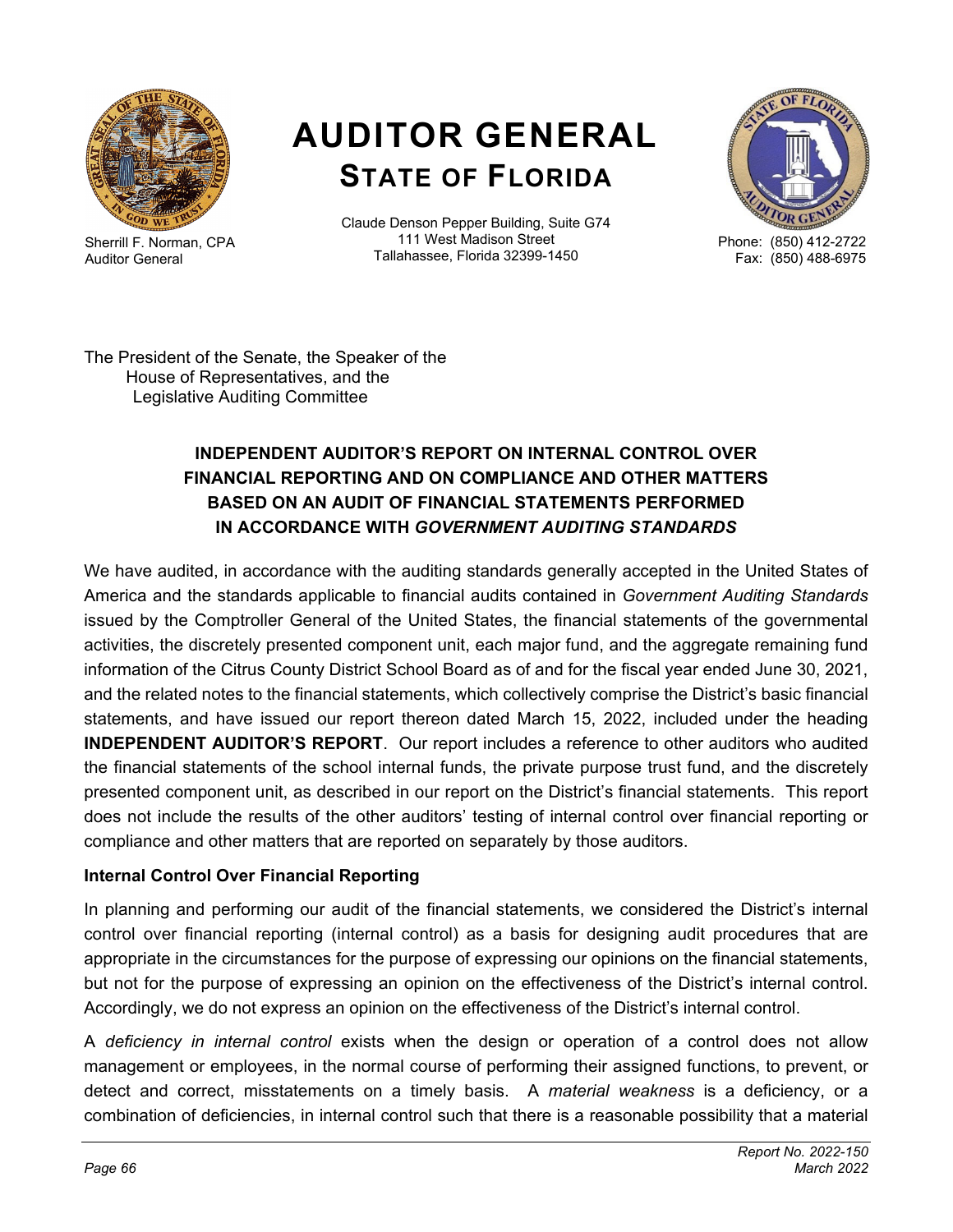misstatement of the District's financial statements will not be prevented, or detected and corrected on a timely basis. A *significant deficiency* is a deficiency, or a combination of deficiencies, in internal control that is less severe than a material weakness, yet important enough to merit attention by those charged with governance.

Our consideration of internal control was for the limited purpose described in the first paragraph of this section and was not designed to identify all deficiencies in internal control that might be material weaknesses or significant deficiencies and therefore, material weaknesses or significant deficiencies may exist that have not been identified. Given these limitations, during our audit we did not identify any deficiencies in internal control that we consider to be material weaknesses. We did identify a certain deficiency in internal control, described in the accompanying **SCHEDULE OF FINDINGS AND QUESTIONED COSTS** as Financial Statement Finding No. 2021-001 that we consider to be a significant deficiency.

#### **Compliance and Other Matters**

As part of obtaining reasonable assurance about whether the District's financial statements are free from material misstatement, we performed tests of its compliance with certain provisions of laws, rules, regulations, contracts, and grant agreements, noncompliance with which could have a direct and material effect on the financial statements. However, providing an opinion on compliance with those provisions was not an objective of our audit and, accordingly, we do not express such an opinion. The results of our tests disclosed no instances of noncompliance or other matters that are required to be reported under *Government Auditing Standards*.

#### **District's Response to Finding**

The District's response to the finding identified in our audit is described in the accompanying **SCHEDULE OF FINDINGS AND QUESTIONED COSTS** Financial Statement Finding No. 2021-001 and in the **CORRECTIVE ACTION PLAN**. The District's response was not subjected to the auditing procedures applied in the audit of the financial statements and, accordingly, we express no opinion on it.

#### **Purpose of this Report**

The purpose of this report is solely to describe the scope of our testing of internal control and compliance and the results of that testing, and not to provide an opinion on the effectiveness of the District's internal control or on compliance. This report is an integral part of an audit performed in accordance with *Government Auditing Standards* in considering the District's internal control and compliance. Accordingly, this communication is not suitable for any other purpose.

Respectfully submitted,

Sherrill F. Norman, CPA Tallahassee, Florida March 15, 2022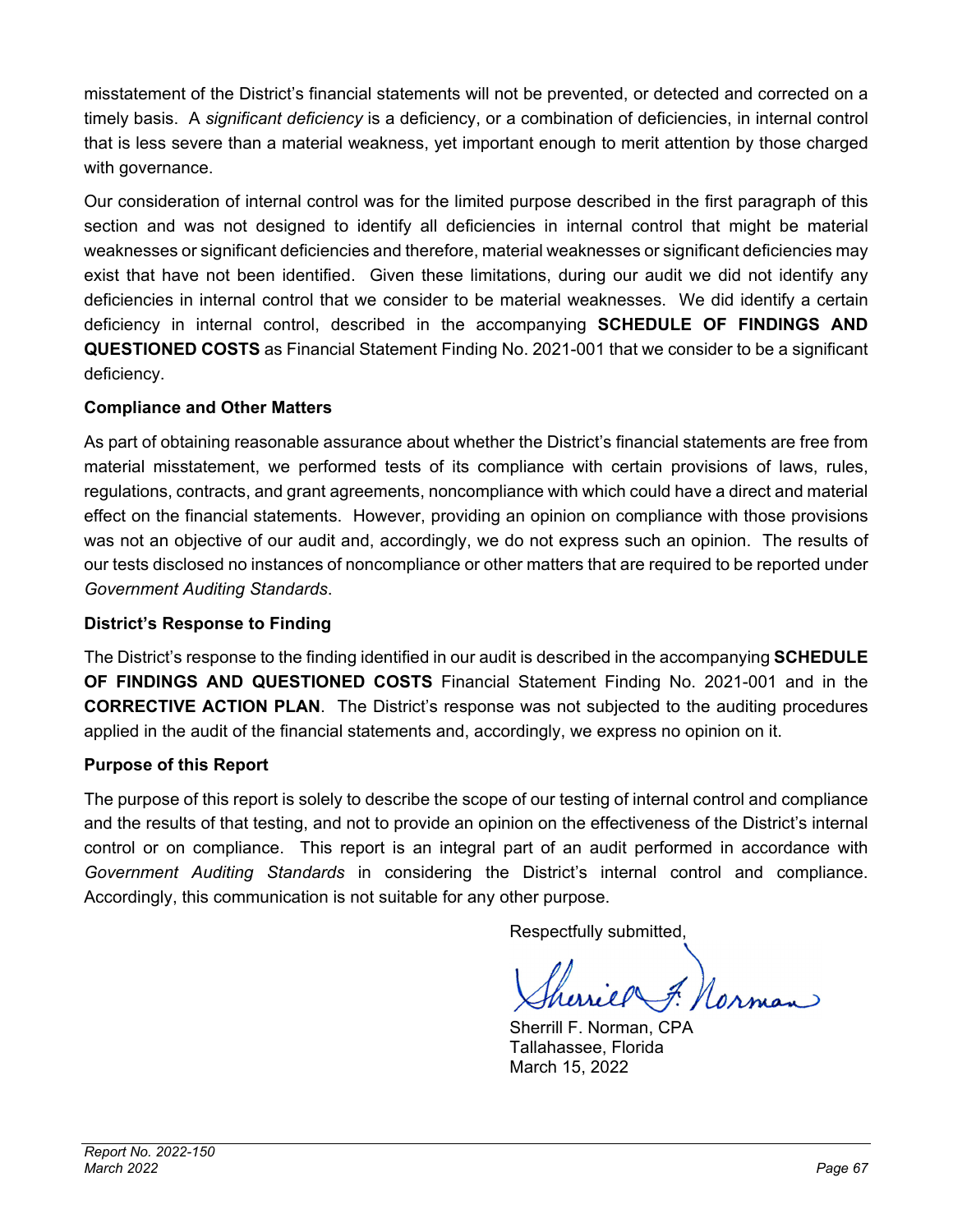

Sherrill F. Norman, CPA Auditor General

# **AUDITOR GENERAL STATE OF FLORIDA**

Claude Denson Pepper Building, Suite G74 111 West Madison Street Tallahassee, Florida 32399-1450



Phone: (850) 412-2722 Fax: (850) 488-6975

The President of the Senate, the Speaker of the House of Representatives, and the Legislative Auditing Committee

#### **INDEPENDENT AUDITOR'S REPORT ON COMPLIANCE FOR EACH MAJOR FEDERAL PROGRAM AND REPORT ON INTERNAL CONTROL OVER COMPLIANCE REQUIRED BY THE UNIFORM GUIDANCE**

#### **Report on Compliance for Each Major Federal Program**

We have audited the Citrus County District School Board's compliance with the types of compliance requirements described in the *OMB Compliance Supplement* that could have a direct and material effect on each of the District's major Federal programs for the fiscal year ended June 30, 2021. The District's major Federal programs are identified in **SECTION I – SUMMARY OF AUDITOR'S RESULTS** of the accompanying **SCHEDULE OF FINDINGS AND QUESTIONED COSTS**.

#### *Management's Responsibility*

Management is responsible for compliance with Federal statutes, regulations, and the terms and conditions of its Federal awards applicable to its Federal programs.

#### *Auditor's Responsibility*

Our responsibility is to express an opinion on compliance for each of the District's major Federal programs based on our audit of the types of compliance requirements referred to above. We conducted our audit of compliance in accordance with auditing standards generally accepted in the United States of America; the standards applicable to financial audits contained in *Government Auditing Standards,* issued by the Comptroller General of the United States; and the audit requirements of Title 2 U.S. *Code of Federal Regulations* Part 200, *Uniform Administrative Requirements, Cost Principles, and Audit Requirements for Federal Awards* (Uniform Guidance). Those standards and the Uniform Guidance require that we plan and perform the audit to obtain reasonable assurance about whether noncompliance with the types of compliance requirements referred to above that could have a direct and material effect on a major Federal program occurred. An audit includes examining, on a test basis, evidence about the District's compliance with those requirements and performing such other procedures as we considered necessary in the circumstances.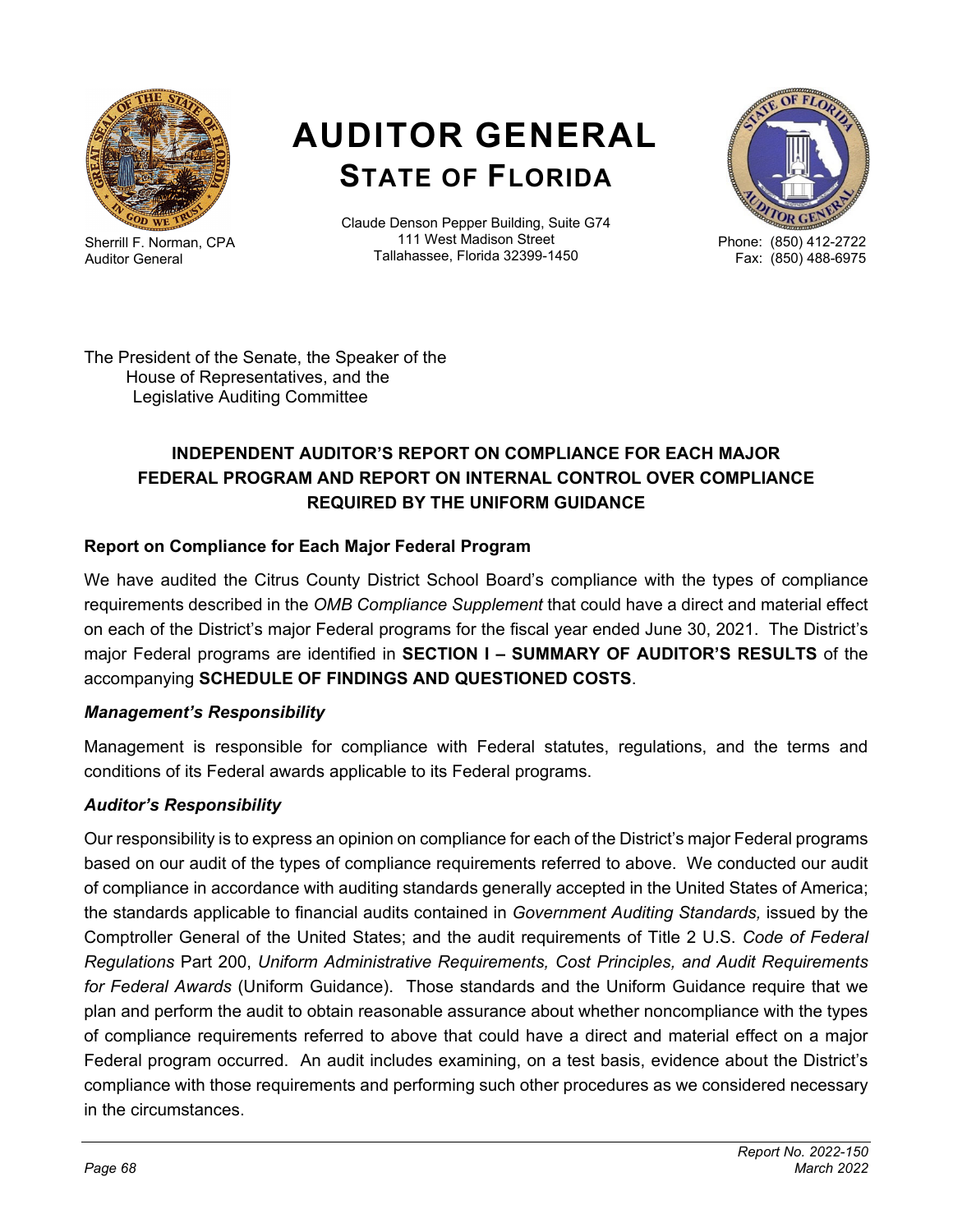We believe that our audit provides a reasonable basis for our opinion on compliance for each major Federal program. However, our audit does not provide a legal determination of the District's compliance.

#### *Opinion on Each Major Federal Program*

In our opinion, the District complied, in all material respects, with the types of compliance requirements referred to above that could have a direct and material effect on each of its major Federal programs for the fiscal year ended June 30, 2021.

#### **Report on Internal Control Over Compliance**

District management is responsible for establishing and maintaining effective internal control over compliance with the types of compliance requirements referred to above. In planning and performing our audit of compliance, we considered the District's internal control over compliance with the types of requirements that could have a direct and material effect on each major Federal program to determine the auditing procedures that are appropriate in the circumstances for the purpose of expressing an opinion on compliance for each major Federal program and to test and report on internal control over compliance in accordance with the Uniform Guidance, but not for the purpose of expressing an opinion on the effectiveness of internal control over compliance. Accordingly, we do not express an opinion on the effectiveness of the District's internal control over compliance.

A *deficiency in internal control over compliance* exists when the design or operation of a control over compliance does not allow management or employees, in the normal course of performing their assigned functions, to prevent, or detect and correct, noncompliance with a type of compliance requirement of a Federal program on a timely basis. A *material weakness in internal control over compliance* is a deficiency, or a combination of deficiencies, in internal control over compliance, such that there is a reasonable possibility that material noncompliance with a type of compliance requirement of a Federal program will not be prevented, or detected and corrected, on a timely basis. A *significant deficiency in internal control over compliance* is a deficiency, or a combination of deficiencies, in internal control over compliance with a type of compliance requirement of a Federal program that is less severe than a material weakness in internal control over compliance, yet important enough to merit attention by those charged with governance.

Our consideration of internal control over compliance was for the limited purpose described in the first paragraph of this section and was not designed to identify all deficiencies in internal control over compliance that might be material weaknesses or significant deficiencies. We did not identify any deficiencies in internal control over compliance that we consider to be material weaknesses. However, material weaknesses may exist that have not been identified.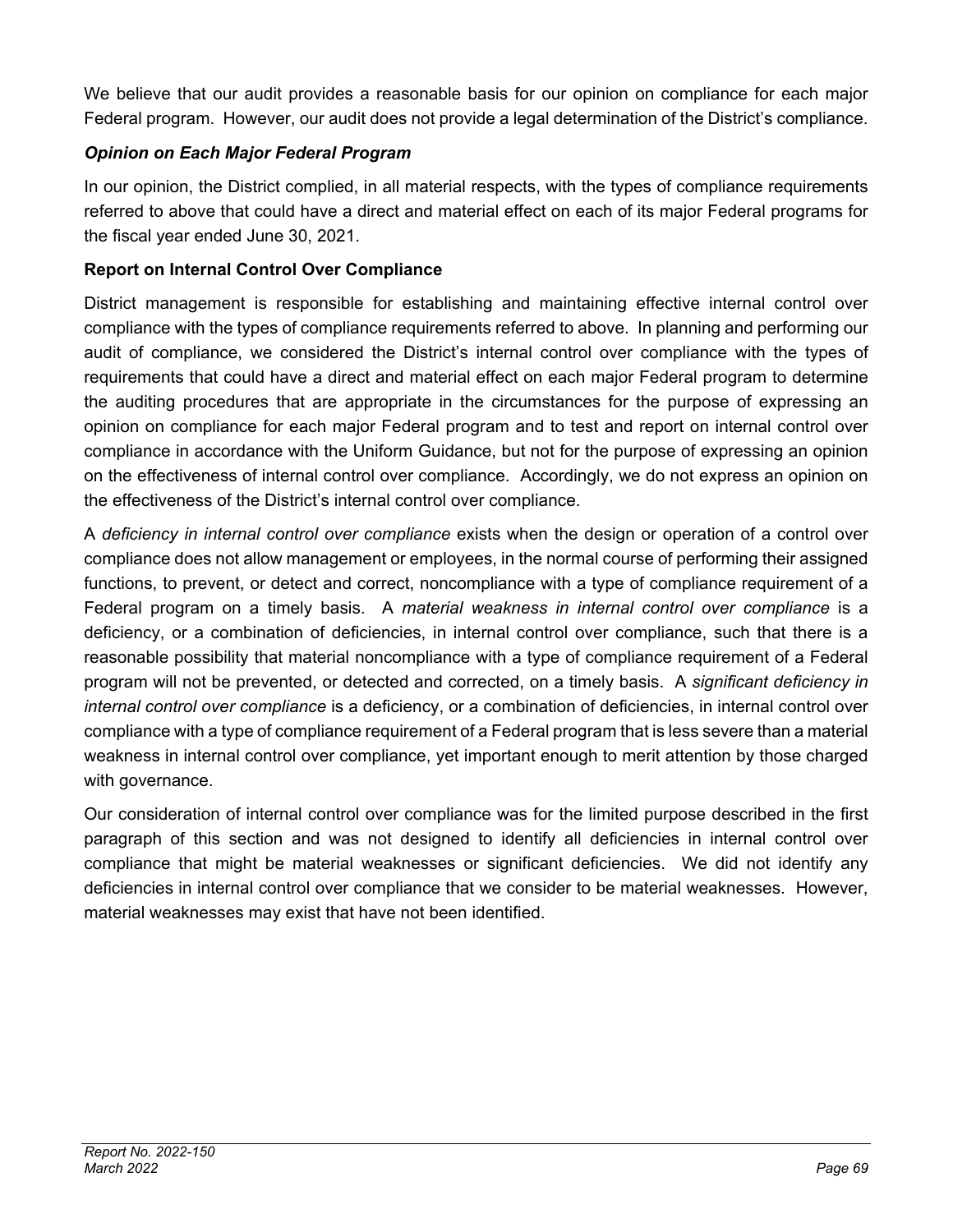The purpose of this report on internal control over compliance is solely to describe the scope of our testing of internal control over compliance and the results of that testing based on the requirements of the Uniform Guidance. Accordingly, this report is not suitable for any other purpose.

Respectfully submitted,

F. Norman

Sherrill F. Norman, CPA Tallahassee, Florida March 15, 2022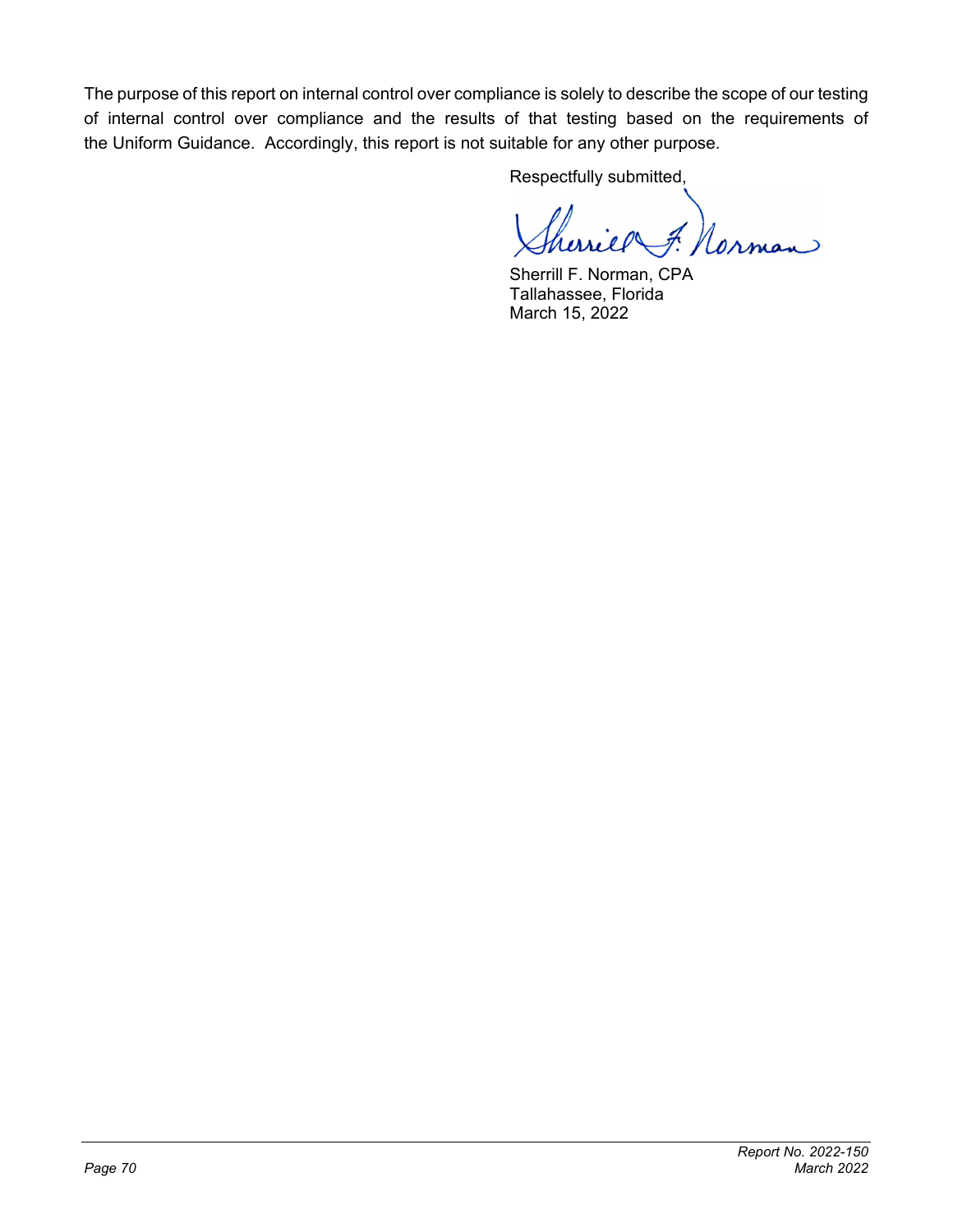# *SCHEDULE OF FINDINGS AND QUESTIONED COSTS*

### SECTION I – SUMMARY OF AUDITOR'S RESULTS

#### **Financial Statements**

| Type of auditor's report issued on whether the financial<br>statements audited were prepared in accordance with<br>GAAP: | Unmodified                          |
|--------------------------------------------------------------------------------------------------------------------------|-------------------------------------|
| Internal control over financial reporting:                                                                               |                                     |
| Material weakness(es) identified?                                                                                        | No                                  |
| Significant deficiency (ies) identified?                                                                                 | Yes                                 |
| Noncompliance material to financial statements noted?                                                                    | No                                  |
| <b>Federal Awards</b>                                                                                                    |                                     |
| Internal control over major Federal programs:                                                                            |                                     |
| Material weakness(es) identified?                                                                                        | No                                  |
| Significant deficiency(ies) identified?                                                                                  | None reported                       |
| Type of auditor's report issued on compliance for major<br>Federal programs:                                             | Unmodified                          |
| Any audit findings disclosed that are required to be<br>reported in accordance with 2 CFR 200.516(a)?                    | No                                  |
| Identification of major Federal programs:                                                                                |                                     |
| <b>Assistance Listing Numbers:</b>                                                                                       | Name of Federal Program or Cluster: |
| 10.553, 10.555, and 10.559                                                                                               | <b>Child Nutrition Cluster</b>      |
| 84.425                                                                                                                   | <b>Education Stabilization Fund</b> |
| Dollar threshold used to distinguish between<br>type A and type B programs:                                              | \$800,154                           |
| Auditee qualified as low risk auditee?                                                                                   | Yes                                 |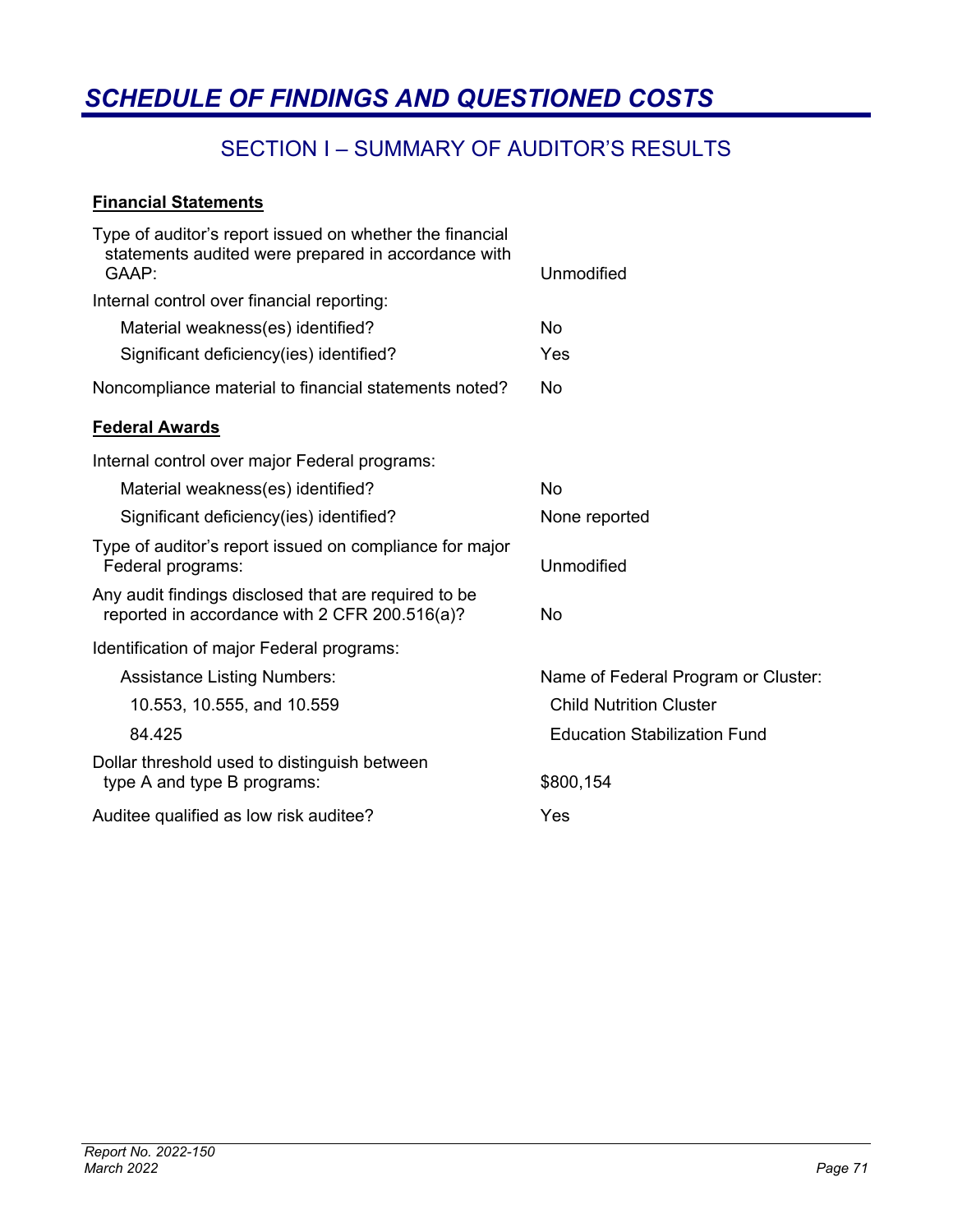### SECTION II – FINANCIAL STATEMENT FINDING

#### SIGNIFICANT DEFICIENCY

#### **FINANCIAL REPORTING**

| <b>Finding Number</b>                                | 2021-001                                                                                                                                                                                                                                                                                                                                                                                                                                                                                                                                                                                                                                                                                                                                                         |
|------------------------------------------------------|------------------------------------------------------------------------------------------------------------------------------------------------------------------------------------------------------------------------------------------------------------------------------------------------------------------------------------------------------------------------------------------------------------------------------------------------------------------------------------------------------------------------------------------------------------------------------------------------------------------------------------------------------------------------------------------------------------------------------------------------------------------|
| <b>Opinion Units</b>                                 | Major Fund: Special Revenue - Other (SRO)                                                                                                                                                                                                                                                                                                                                                                                                                                                                                                                                                                                                                                                                                                                        |
|                                                      | Aggregate Remaining Fund Information                                                                                                                                                                                                                                                                                                                                                                                                                                                                                                                                                                                                                                                                                                                             |
| <b>Financial Statements</b><br><b>Account Titles</b> | Various                                                                                                                                                                                                                                                                                                                                                                                                                                                                                                                                                                                                                                                                                                                                                          |
| <b>Fund Names</b>                                    | <b>SRO and Other Governmental Funds</b>                                                                                                                                                                                                                                                                                                                                                                                                                                                                                                                                                                                                                                                                                                                          |
| <b>Adjustment Amounts</b>                            | Governmental fund financial statement adjustments, for example, included:<br>SRO Fund: Total assets and liabilities each increased \$1,266,852.98; and<br>total revenues and expenditures each increased \$11,610,214.82.<br>Individual accounts affected included Due from Other Agencies, Accrued<br>Salaries and Benefits, Payroll Deductions and Withholdings, Accounts<br>Payable, Due To Other Funds, Revenue - Federal<br>Direct,<br>Revenue - Federal through State and Local, Revenue - State, and various<br>expenditure functions.<br>Other Governmental Funds: The same respective accounts and amounts<br>were decreased.                                                                                                                           |
| <b>Statistically Valid Sample</b>                    | Not Applicable                                                                                                                                                                                                                                                                                                                                                                                                                                                                                                                                                                                                                                                                                                                                                   |
| <b>Prior Year Finding</b>                            | Not Applicable                                                                                                                                                                                                                                                                                                                                                                                                                                                                                                                                                                                                                                                                                                                                                   |
|                                                      |                                                                                                                                                                                                                                                                                                                                                                                                                                                                                                                                                                                                                                                                                                                                                                  |
| <b>Finding</b>                                       | District financial reporting procedures need improvement to ensure that all major<br>funds are properly disclosed on the annual financial report (AFR).                                                                                                                                                                                                                                                                                                                                                                                                                                                                                                                                                                                                          |
| <b>Criteria</b>                                      | Section 1010.01, Florida Statutes, requires that State Board of Education (SBE)<br>rules incorporate the requirements of law and accounting principles generally<br>accepted in the United States (GAAP). SBE Rule 6A-1.0071, Florida<br>Administrative Code, and related instructions from the Florida Department of<br>Education prescribe the exhibits and schedules that should be prepared as part<br>of the District's AFR. GAAP require that preparation of fund financial statements<br>include an analysis to determine the major funds. A fund should be reported as<br>major when the fund's assets, liabilities, revenues, or expenditures represent at<br>least 10 percent of the total governmental funds for these respective<br>classifications. |
| <b>Condition</b>                                     | The major funds determination worksheet, which supports the major funds<br>reported on the AFR, was finalized before all closing entries were made.<br>Because of this mistake, the District erroneously excluded the SRO Fund from<br>major fund reporting and reported the balances and transactions of that fund in<br>the Other Governmental Funds.                                                                                                                                                                                                                                                                                                                                                                                                          |
| Cause                                                | District personnel, due to an oversight, did not update the major funds<br>determination worksheet after all closing entries were made and before finalizing<br>the AFR.                                                                                                                                                                                                                                                                                                                                                                                                                                                                                                                                                                                         |
| <b>Effect</b>                                        | Separately reporting accurate amounts by major fund allows financial statement<br>users to readily identify the District's most significant funds and their related<br>balances and transactions, understand the District's financial activities, and<br>correctly assess the District's financial position.                                                                                                                                                                                                                                                                                                                                                                                                                                                     |
|                                                      | We extended our audit procedures to determine the adjustments necessary to<br>properly report the accounts and transactions, and District personnel accepted                                                                                                                                                                                                                                                                                                                                                                                                                                                                                                                                                                                                     |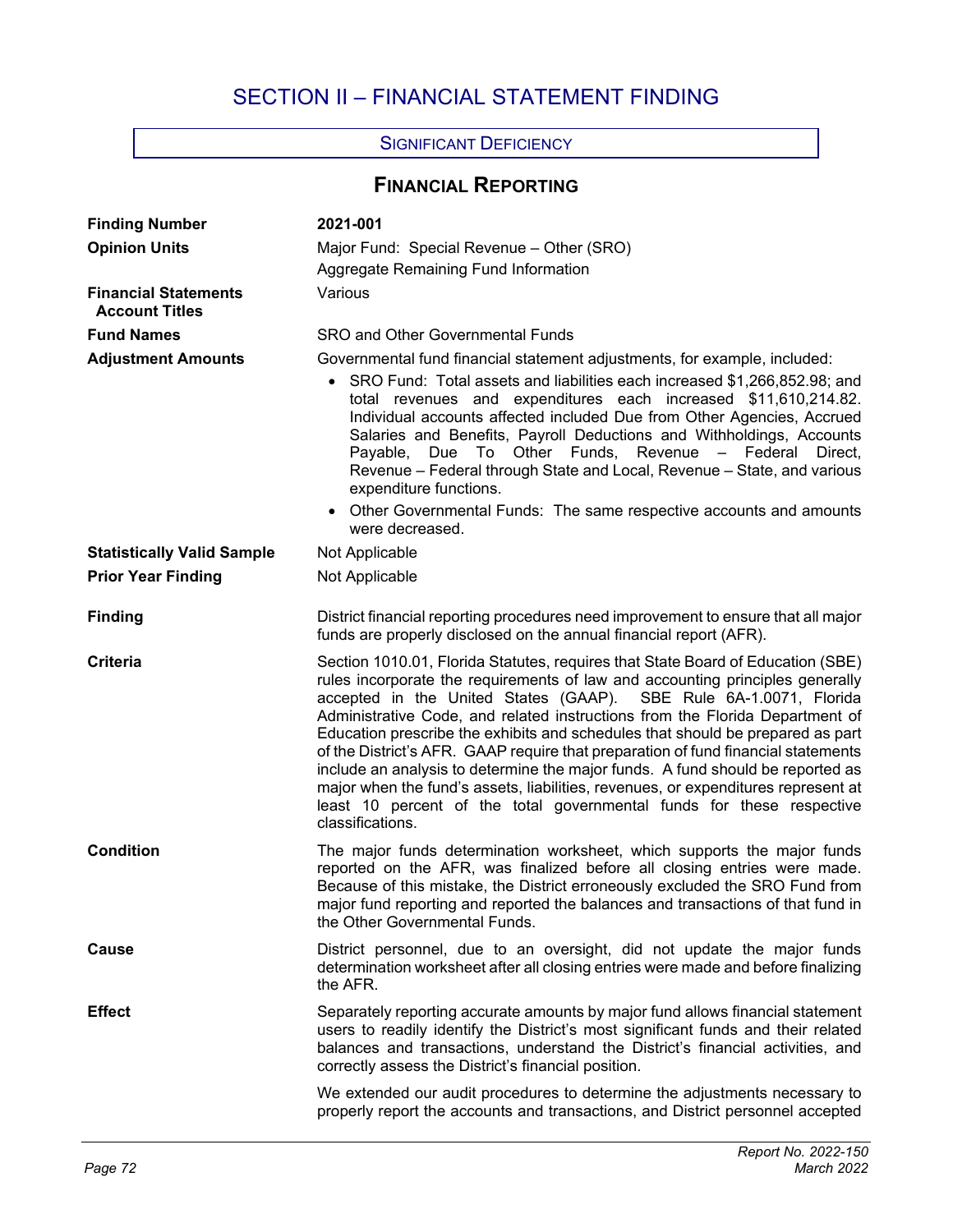|                          | these adjustments. However, our audit procedures cannot substitute for<br>management's responsibility to implement adequate controls over financial<br>reporting.                                                                                                                                                                            |
|--------------------------|----------------------------------------------------------------------------------------------------------------------------------------------------------------------------------------------------------------------------------------------------------------------------------------------------------------------------------------------|
| <b>Recommendation</b>    | The District should enhance procedures to ensure that financial statement<br>accounts and transactions are properly reported. Such enhancements should<br>include documented consideration of the major funds determination worksheet<br>after all closing entries are made to ensure major funds are appropriately<br>disclosed on the AFR. |
| <b>District Response</b> | The District will update its procedures to include updating the major funds<br>determination worksheet after all closing entries are made to prevent this type<br>of error in the future.                                                                                                                                                    |

### SECTION III – FEDERAL AWARD FINDINGS AND QUESTIONED COSTS

No matters are reported.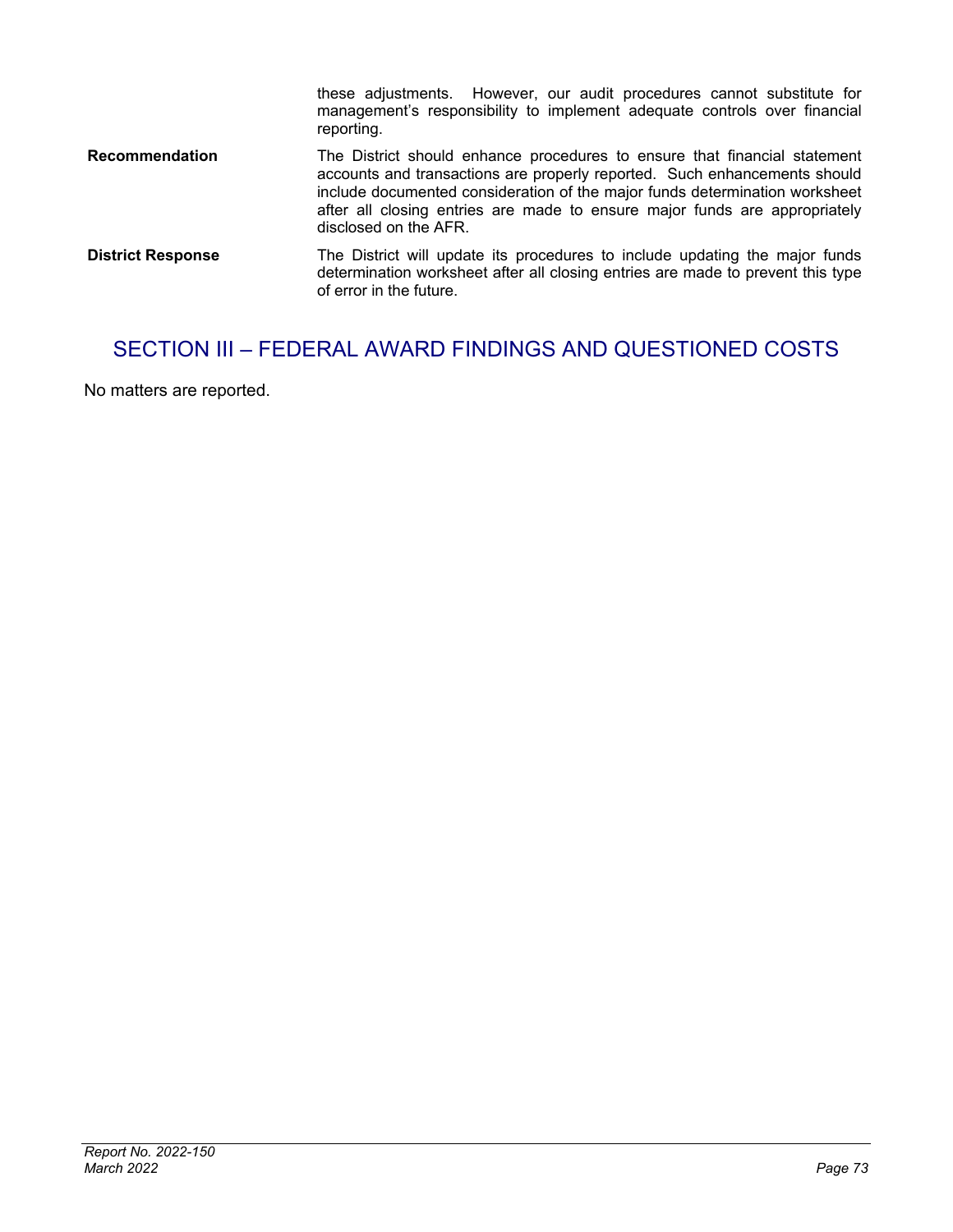# *PRIOR AUDIT FOLLOW-UP*

There were no prior financial statement or Federal award findings requiring follow-up.

# *SUMMARY SCHEDULE OF PRIOR AUDIT FINDINGS*

The District did not have prior audit findings required to be reported under 2 CFR 200.511.